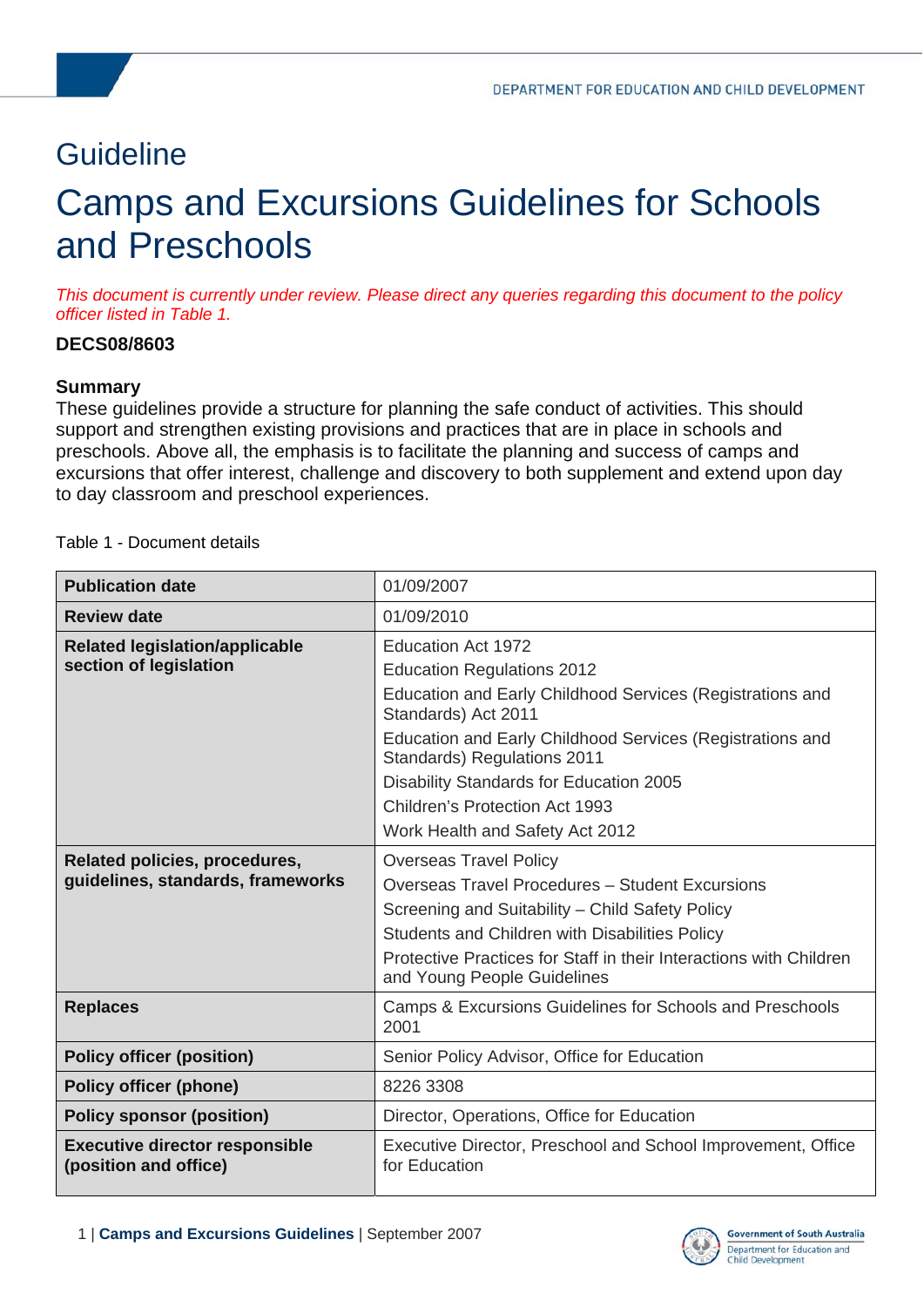#### DEPARTMENT FOR EDUCATION AND CHILD DEVELOPMENT

| <b>Applies to</b>                                                       | All camps and excursions involving children and students in<br>DECD preschools and schools |  |
|-------------------------------------------------------------------------|--------------------------------------------------------------------------------------------|--|
| Camps, excursions, recreational, activities, sports<br><b>Key words</b> |                                                                                            |  |
| <b>Status</b>                                                           | Approved                                                                                   |  |
| Director, School and District Operations<br><b>Approved by</b>          |                                                                                            |  |
| 01/09/2007<br><b>Approval date</b>                                      |                                                                                            |  |
| <b>Version</b>                                                          | 1.0                                                                                        |  |

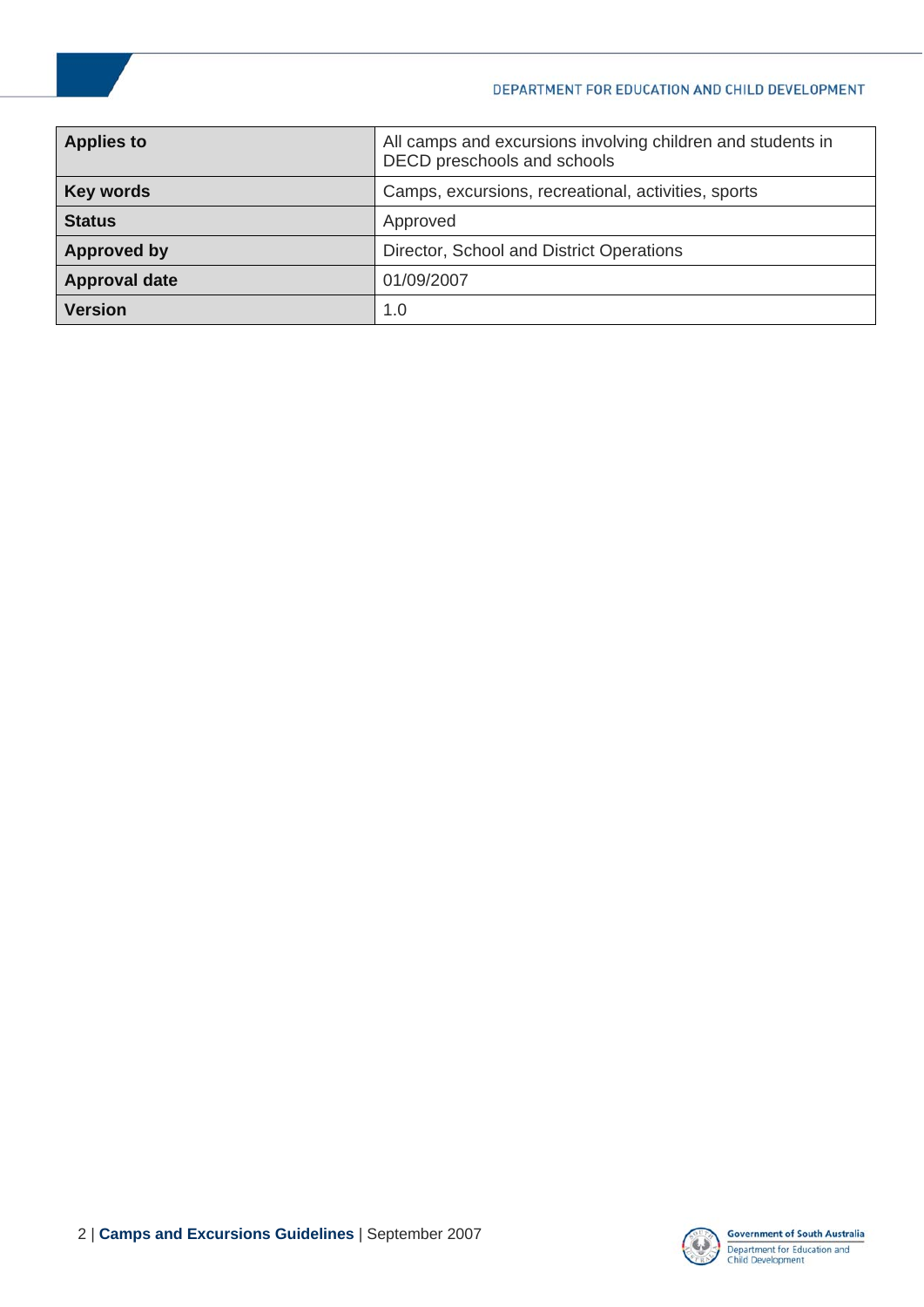

#### Table 2 - Revision record

| <b>Date</b> | <b>Version</b> | <b>Revision description</b> |
|-------------|----------------|-----------------------------|
|             |                |                             |
|             |                |                             |
|             |                |                             |
|             |                |                             |
|             |                |                             |
|             |                |                             |
|             |                |                             |

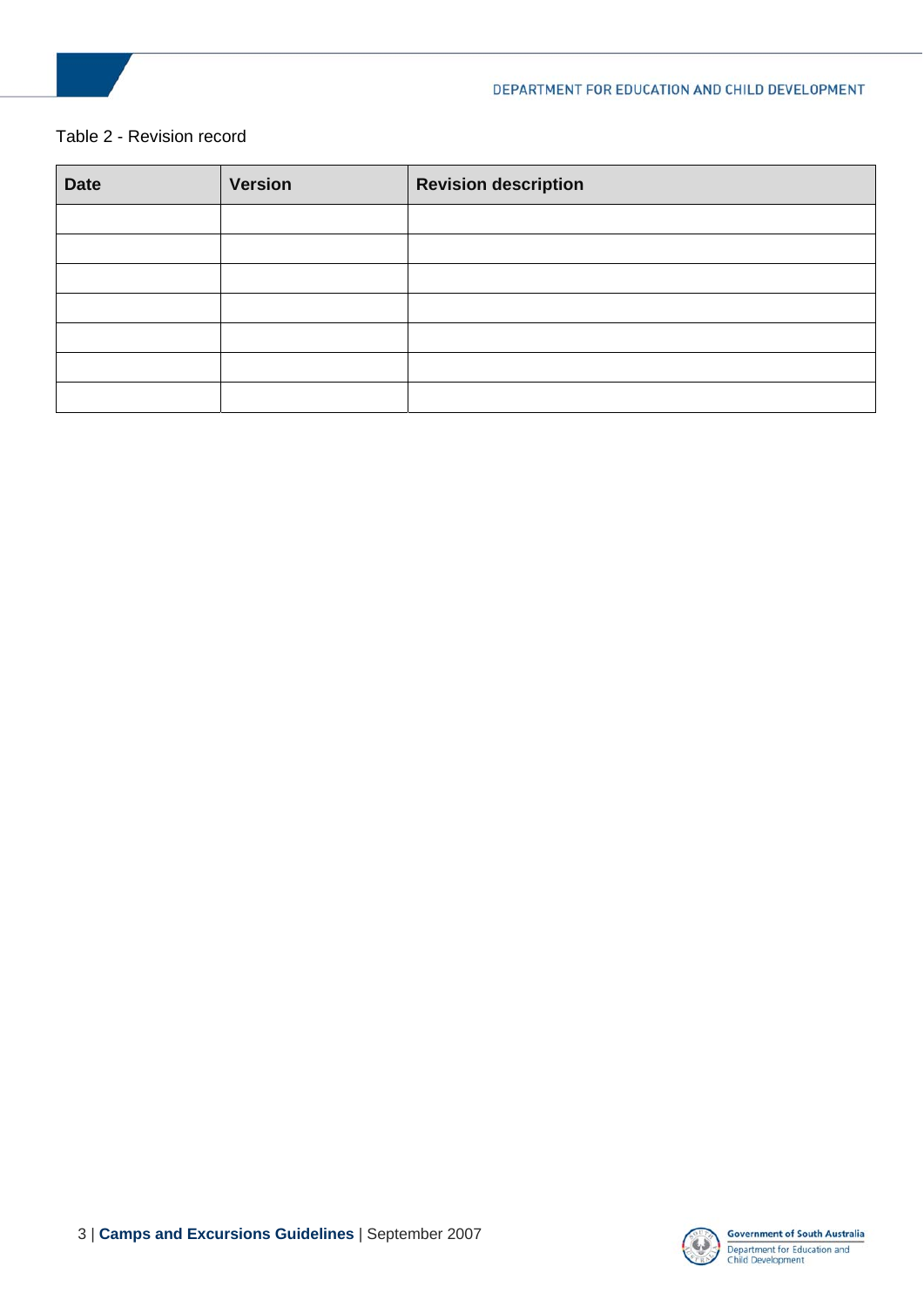| Updated 09/07 |
|---------------|
|---------------|



# **CAMPS & EXCURSIONS GUIDELINES FOR SCHOOLS AND PRESCHOOLS**

# **HEALTH AND SAFETY GUIDELINES FOR CAMPS, EXCURSIONS AND RELATED SPORTING AND RECREATIONAL ACTIVITIES**

This document must be used in conjunction with the following DECS publications:

- Administrative Instructions and Guidelines (AIGs)
- Occupational Health, Safety and Welfare (OHS&W) Manual
- **National Junior Sports Policy**

Although the guidelines cover numerous activities, including subsets of head listings, the list here is not intended to be definitive of all activities that might be offered in DECS educational services. The guidelines include processes for developing safety protocols for other activities and possibly having them included in future updates.

For information about work experience programs, see the following publication:

x *Workplace Learning — Conditions and Guidelines*  Cataloguing-in-publication data 796.54 CAM Camps & excursions guidelines for schools and preschools: health and safety guidelines for camps, excursions and related sporting and recreational activities. – [Adelaide] : Dept. of Education, Training and Employment , 2000. 142 p. 1. Camps – Safety measures. 2. Excursions – Safety measures. DDC21 796.54 ISBN 0 7308 7679 9 SCIS order no. 1028199 © Department of Education, Training and Employment, 1997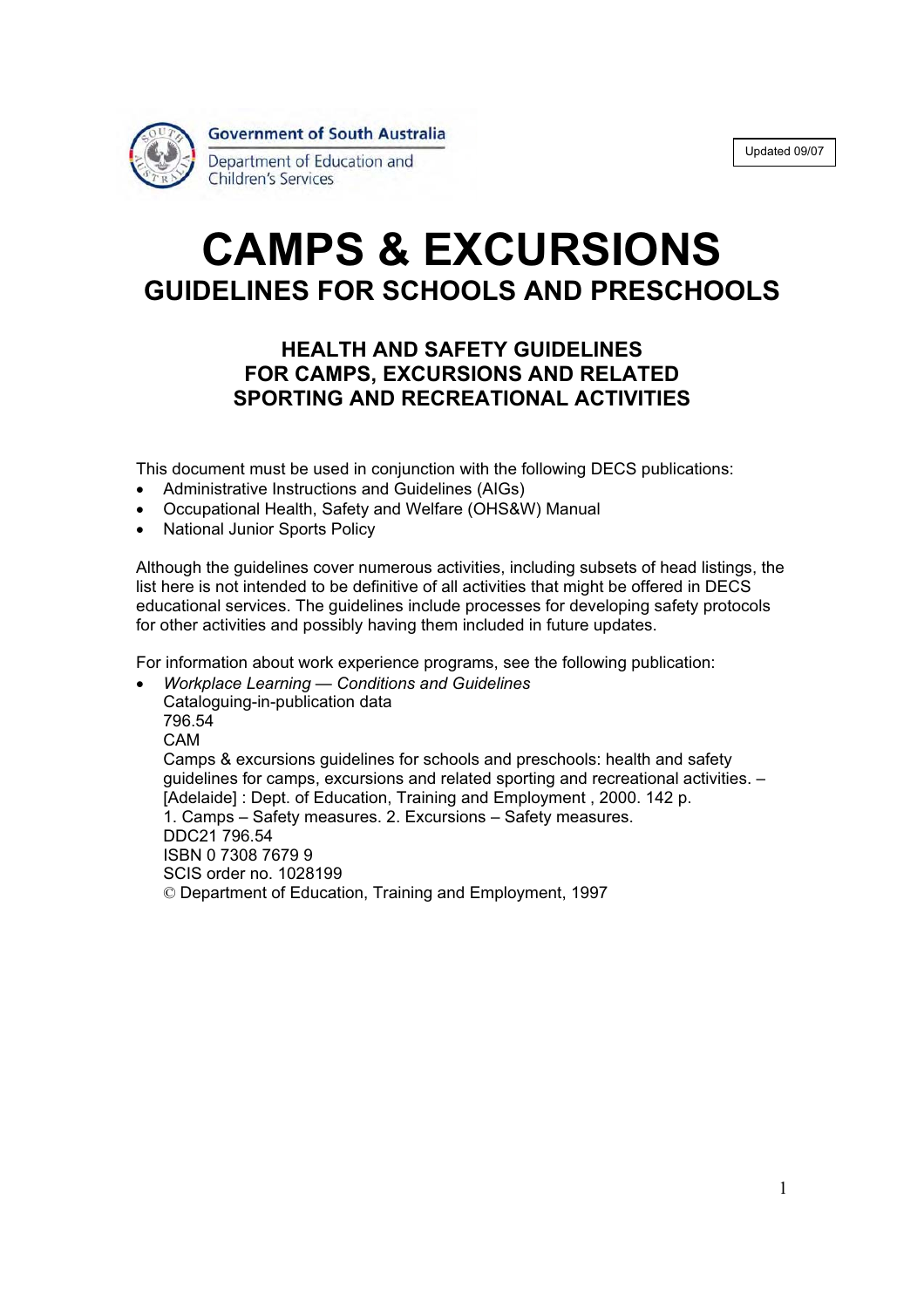# *FOREWORD*

This edition of *Camps & Excursions Guidelines for Schools and Preschools* updates and refines the previous edition, which was updated in October 2001. The revised guidelines reflect the ever-expanding array of activities on offer in South Australian schools, preschools and the environment beyond and deal with numerous activities. They acknowledge the increasing recognition of the value of camps and excursions and related sporting and recreational activities in all areas of the curriculum, as described in the South Australian Curriculum Standards and Accountability framework.

The revised guidelines also respond to the increasing need to ensure attention to occupational health, safety and welfare issues in all of our worksites, as required by the OHS&W Act 1986. For the purposes of that Act, worksites include schools, preschools and any other areas where educational activities take place. In that sense, a camp or excursion venue is considered to be an extension of the worksite. Emphasis is therefore given to important planning considerations impinging on the safe conduct of activities in regard to students/children, teachers and other participants. These include qualifications and experience of leaders, the nature of the student/child group, individual needs such as health care, local terrain and weather conditions, communication facilities and emergency action plans.

The age of children is an important factor in planning for any camp or excursion activity. This publication has been written specifically for children who attend schools and preschools and is not intended to take the place of regulations or national standards in Family Day Care, Centre Based Childcare or Out of School Hours Care services.

These guidelines were originally developed in consultation with many preschool, school, district and state office staff who provided valuable feedback and advice. The guidelines will assist principals, preschool directors and organisers of camps and excursions by providing a structure for planning the safe conduct of activities. This should support and strengthen existing provisions and practices that are in place in schools and preschools. Above all, the emphasis is to facilitate the planning and success of camps and excursions that offer interest, challenge and discovery to both supplement and extend upon day to day classroom and preschool experiences.

I commend the revised *Camps & Excursions Guidelines for Schools and Preschools* to you.

Judy Day **DIRECTOR SCHOOL AND DISTRICT OPERATIONS**  Department of Education and Children's Services

**September 2007**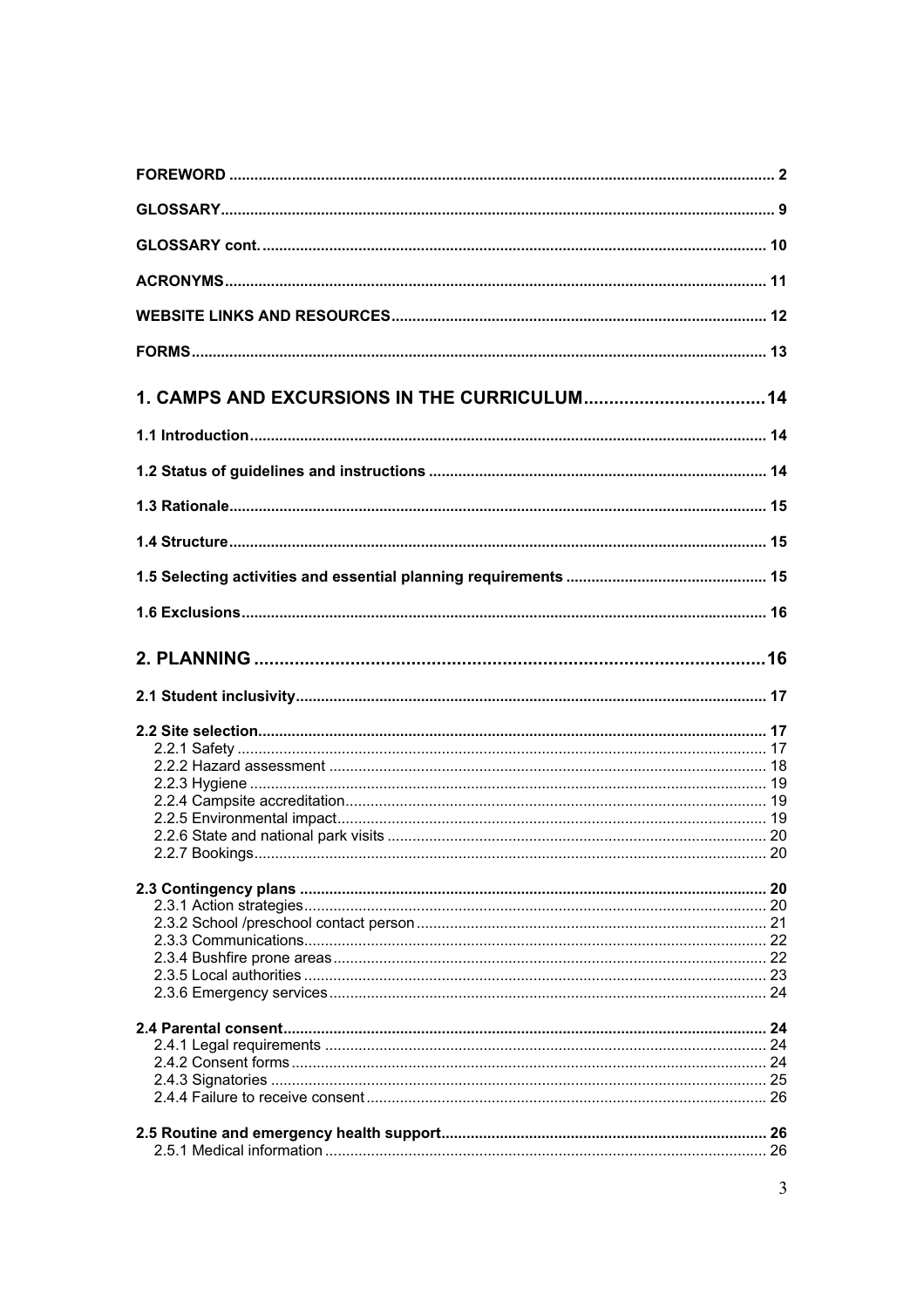| 3.2.8 Outreach Education - DECS Education Officers seconded to public organisations 37 |  |
|----------------------------------------------------------------------------------------|--|
|                                                                                        |  |
|                                                                                        |  |
|                                                                                        |  |
|                                                                                        |  |
|                                                                                        |  |
|                                                                                        |  |
|                                                                                        |  |
|                                                                                        |  |
|                                                                                        |  |
|                                                                                        |  |
|                                                                                        |  |
|                                                                                        |  |
|                                                                                        |  |
|                                                                                        |  |
|                                                                                        |  |
|                                                                                        |  |
|                                                                                        |  |
|                                                                                        |  |
|                                                                                        |  |
|                                                                                        |  |
|                                                                                        |  |
|                                                                                        |  |
|                                                                                        |  |
| 4.3. Transporting children/students in private or government owned motor vehicles 46   |  |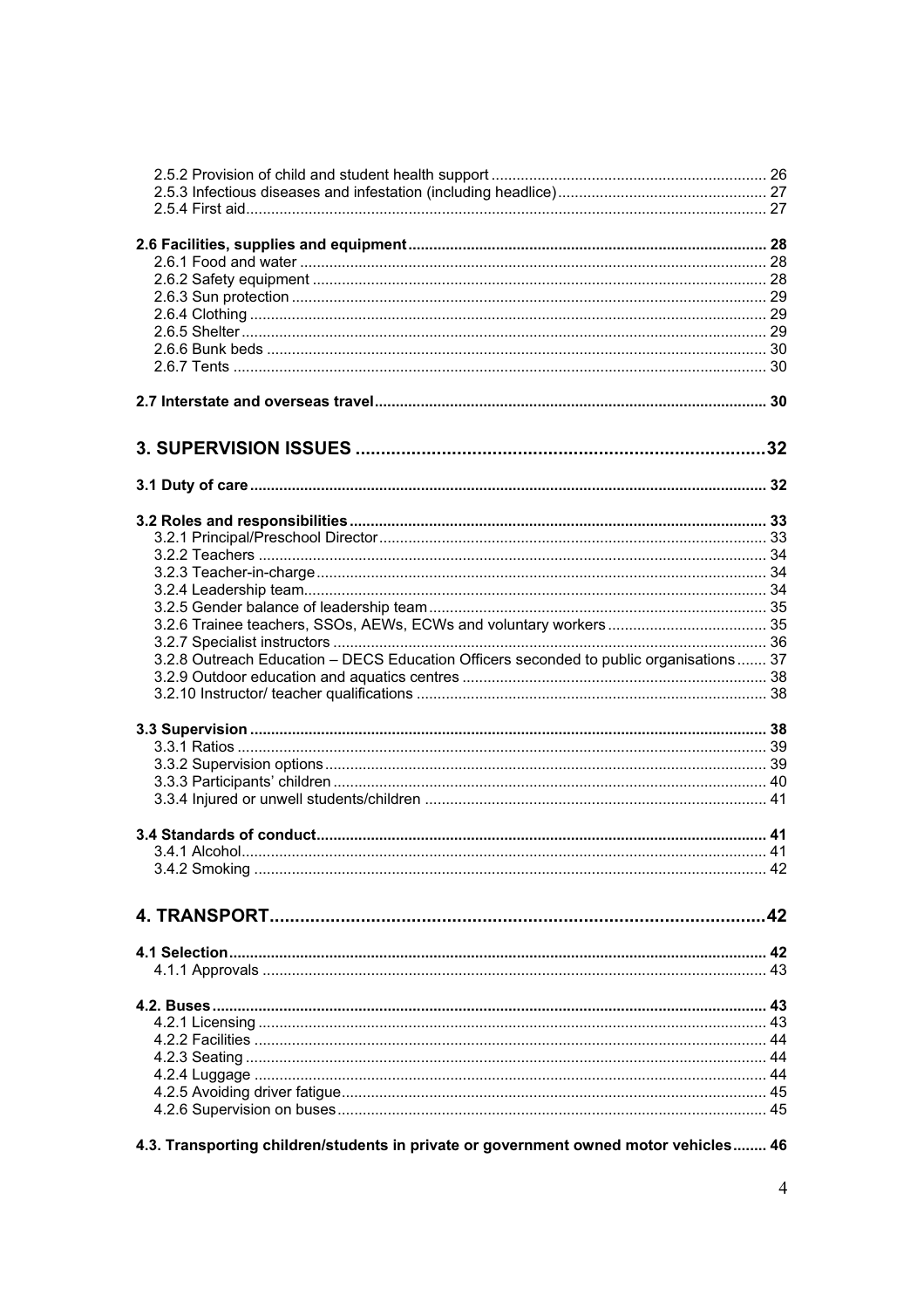| 4.5.1                                              |   |
|----------------------------------------------------|---|
|                                                    |   |
|                                                    |   |
|                                                    |   |
|                                                    |   |
|                                                    |   |
|                                                    |   |
|                                                    |   |
|                                                    |   |
|                                                    |   |
|                                                    |   |
|                                                    |   |
|                                                    |   |
|                                                    |   |
|                                                    |   |
|                                                    |   |
|                                                    |   |
| 6. ACTIVITIES INVOLVING OVERNIGHT ACCOMMODATION 53 |   |
|                                                    |   |
|                                                    |   |
|                                                    |   |
|                                                    |   |
|                                                    |   |
|                                                    |   |
|                                                    |   |
|                                                    |   |
|                                                    |   |
|                                                    |   |
|                                                    |   |
|                                                    |   |
|                                                    |   |
|                                                    |   |
|                                                    |   |
|                                                    |   |
|                                                    |   |
|                                                    |   |
|                                                    |   |
|                                                    |   |
|                                                    |   |
|                                                    |   |
|                                                    | 5 |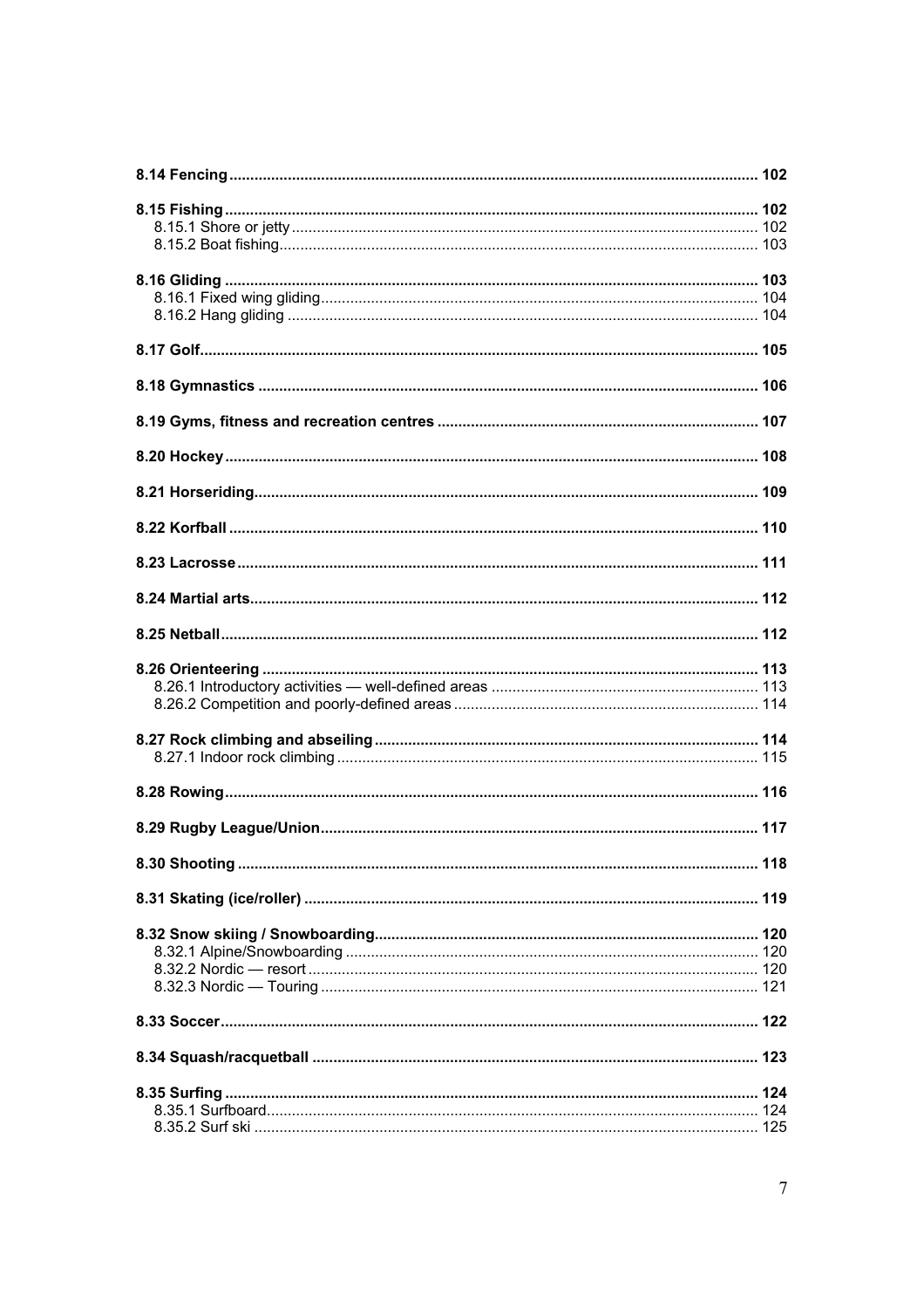| APPENDIX 2 - TRANSPORT OF STUDENTS/CHILDREN BY PARENTS/VOLUNTEERS  139 |  |
|------------------------------------------------------------------------|--|
|                                                                        |  |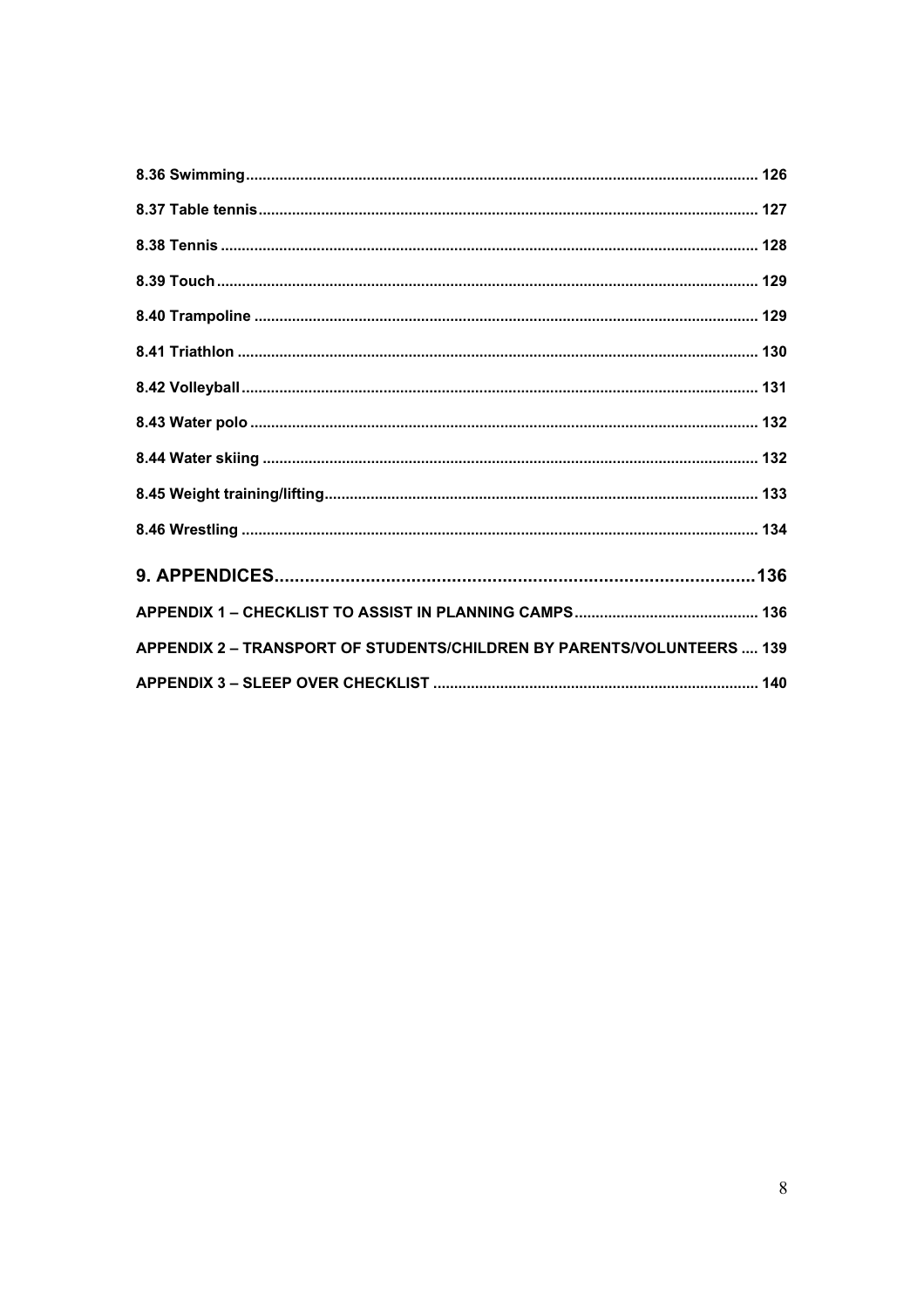# *GLOSSARY*

**Activity** An element of a student /child learning program.

**Camp** An element of a student learning program conducted at a location away from the school and involving one or more overnight stays.

**Excursion** An element of a student/child learning program involving a same-day-return trip to a location away from the school/preschool.

**Sleepover** An element of a student/child learning program including stay-back-till-dark activities or overnight stays inside the school/preschool or in tents within the school boundary

**Instructor** A person whose prime function is to instruct or teach the particular skills of an activity. In some cases this will mean assuming leadership of a group.

**Leadership team** The full leadership team for any camp, excursion or related activity. These leaders will include teacher/s (teacher-in-charge) and may include trainee teachers, SSOs, AEWs, ECWs, appointed specialist instructors and voluntary workers.

**Parent** Includes guardians and caregivers who may be empowered to act — eg sign consent forms — in place of or on behalf of parents.

**Supervisor** A person whose prime responsibility is to supervise students/children and support or assist an instructor.

**Teacher-in-Charge** Teacher appointed by the Principal/Preschool director as his/her delegate to provide leadership and control of the excursion or camp.

**Voluntary worker** Includes parents, community members etc — working under the direction of the teacher-in-charge.

#### **Activity types**

**Adventure** Generally associated with outdoor recreation and survival in natural environments. The activities may offer situations of personal challenge, such as bushwalking, rock climbing and canoeing.

**Celebratory** A range of activities where achievement, cultural endeavour or some other noteworthy occasion is celebrated, eg Royal Adelaide Show, school formals, graduations etc

**Cultural** Visits to cultural centres, activities and performances, such as museums, cinemas, Adelaide Arts Festival.

**Recreational** Associated with the leisure and recreation industry, eg visits to playgrounds, water slides, roller skating, tenpin bowling.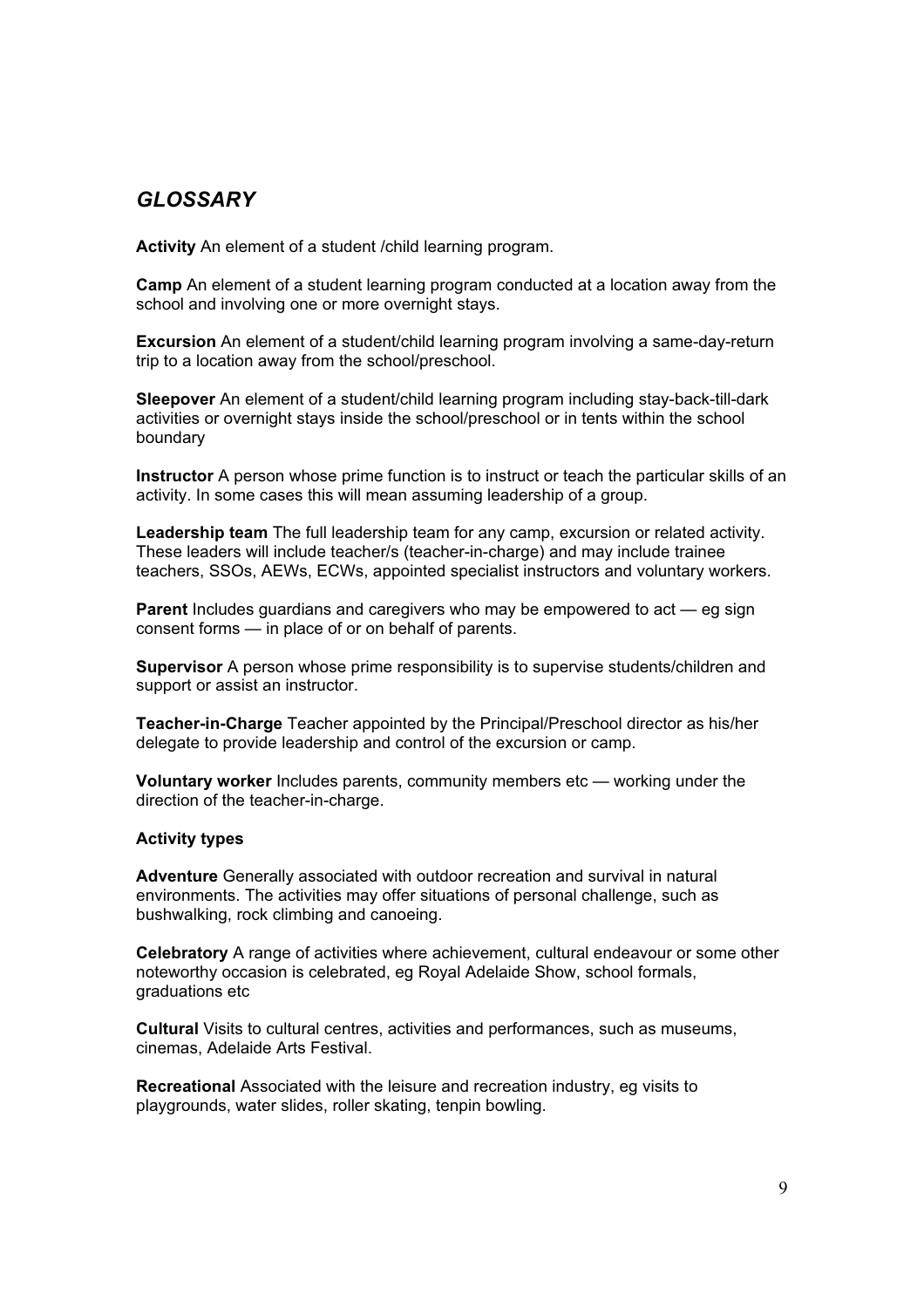# *GLOSSARY cont.*

**Sporting** Participation by students in mainstream sporting activities and competitions, eg interschool sporting competitions, athletics carnivals, swimming carnivals, specialised sport coaching.

#### **Environmental and scientific**

Investigation of students'/children's natural environment and community, eg visits to coastal landforms, creeks, bush land, and often related to specific areas of study such as biology, geology.

**Workplace visits** Activities associated with the world of work — eg visits to farms, factories, offices, newspaper publishers, television studios.

#### **Work experience and vocational placement**

Individuals or groups of students participate in work-related activities determined by the work placement provider. Such activities must meet student workplace learning requirements.

*(For this category, see DECS publication 'Workplace Learning — Conditions and Guidelines')*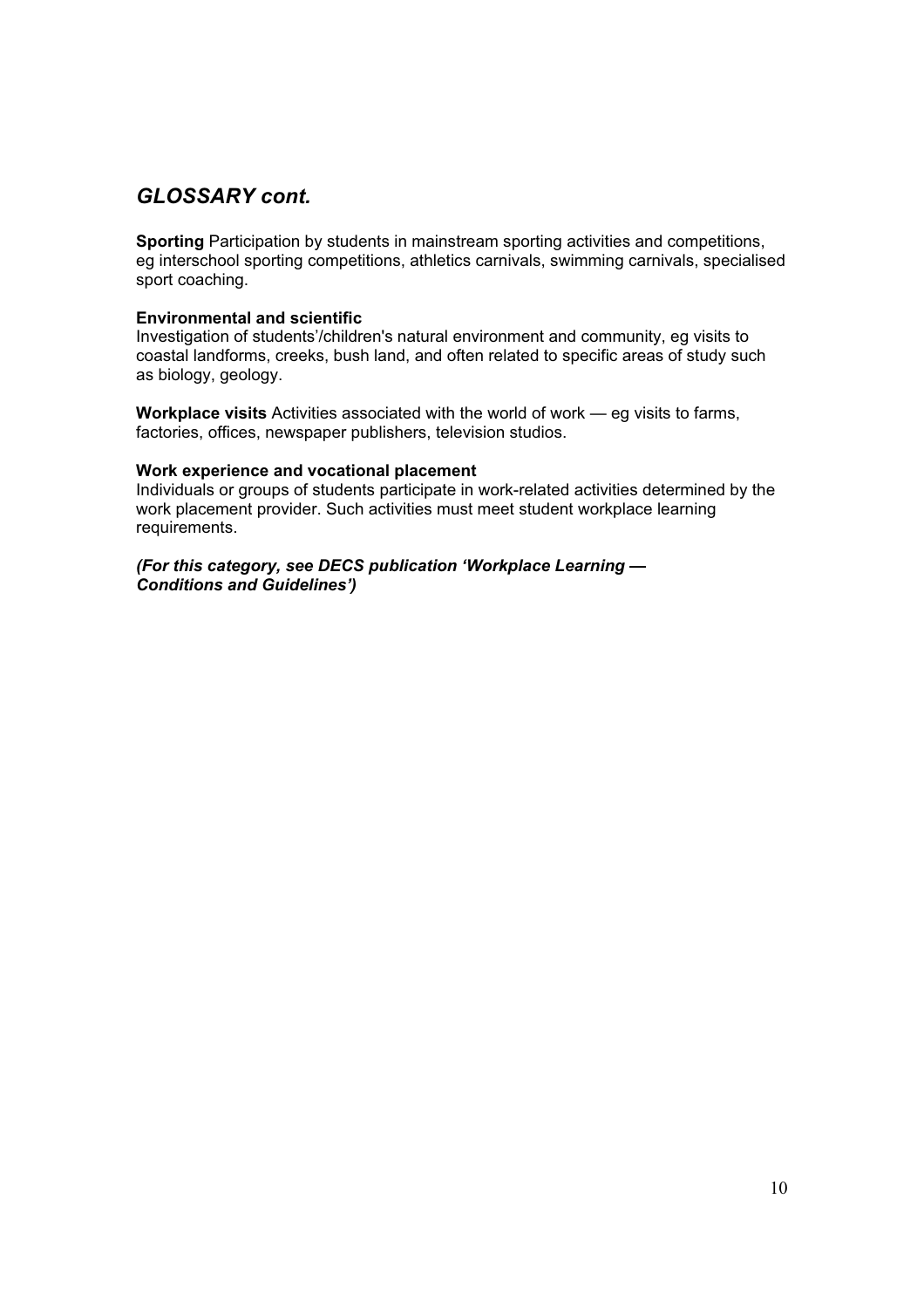# *ACRONYMS*

ABF Australian Baseball Federation AC Australian Canoeing AEW Aboriginal Education Worker AIGs Administrative Instructions and Guidelines AS Australian Standard AYF Australian Yachting Federation ACA Australian Camping Association CFS Country Fire Service CPC Child/Parent Centre CPR cardiopulmonary resuscitation DECS Department of Education and Children's Services DEH Department for Environment and Heritage DH Department of Health DD District Director ECW Early Childhood Worker EPIRB emergency position indicating radio beacon ETA estimated time of arrival GPS global positioning system HGFA Hang Gliding Federation of Australia MFS Metropolitan Fire Service OASA Orienteering Association of South Australia OHS&W Occupational Health, Safety & Welfare OTC Orientation to Coaching (formerly Level 1 coaching) PFD personal flotation device PLB personal locater beacon SA Softball Australia SSO School Services Officer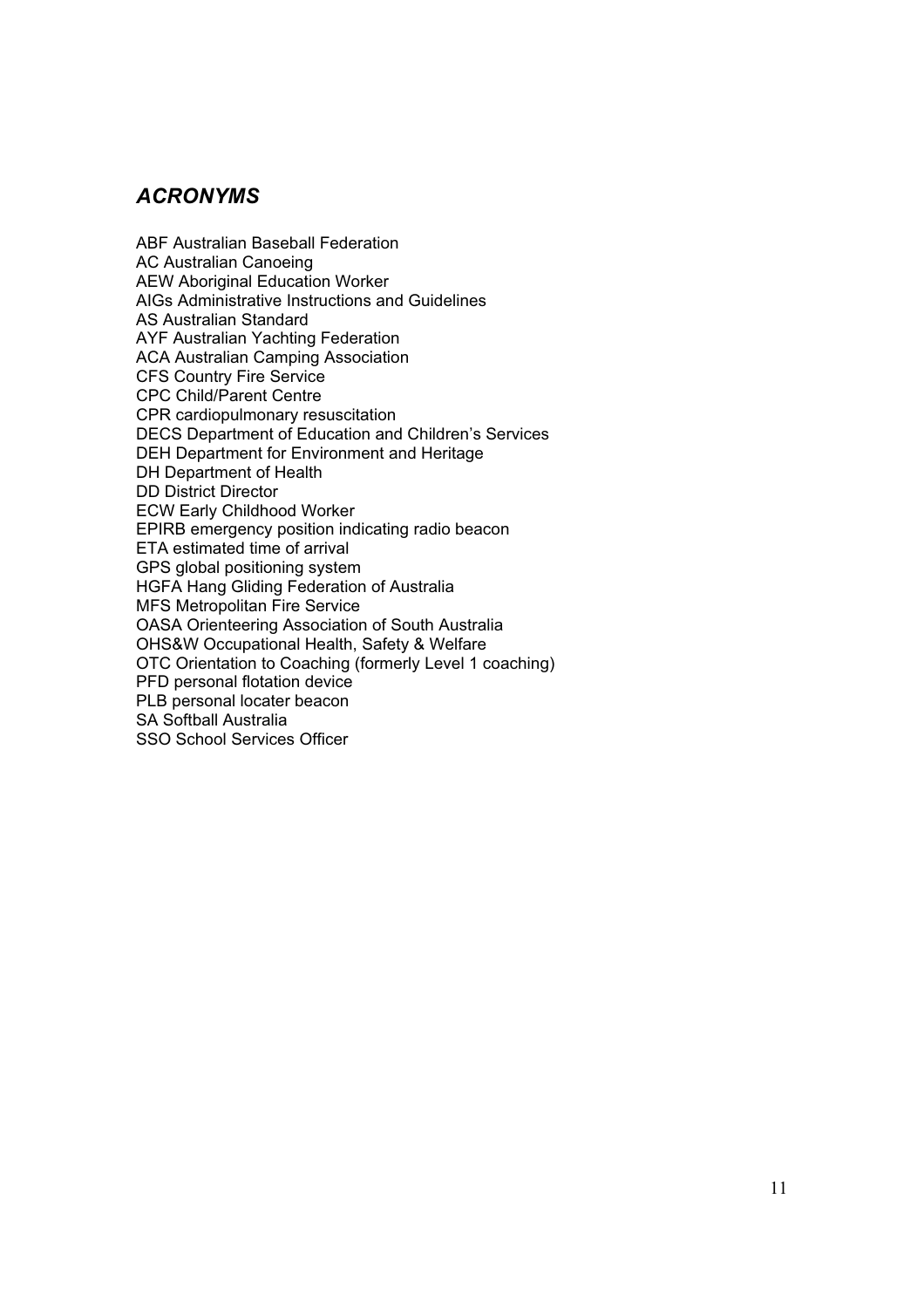# *WEBSITE LINKS AND RESOURCES*

Australian Camps Association website: www.auscamps.asn.au.

Access Assistance Program (support for complex and invasive health care): www.chess.sa.edu.au > Pathways > Access Assistant Program

Compulsory Third Party insurance information: www.mac.sa.gov.au,

DECS Criminal History Screening Unit policy/guidelines and Criminal History Implementation Program: http://www.decs.sa.gov.au/recruit/pages/supportadmin/crimHistCheck/.

DECS Healthy Eating Guidelines: http://www.decs.sa.gov.au/eatwellsa/.

DECS OHS&W website: www.decs.sa.gov.au/ohs/

Department of Health's document *You've got what?*: http://www.health.sa.gov.au/pehs/Youve-got-what/youve-got-what-index.htm.

Department of Health Food storage and handling information: www.dh.sa.gov.au/pehs/food-index.htm.

Department of Health guidelines for managing headlice: http://www.dh.sa.gov.au/pehs/branches/headlice/headlice-index.htm.

First aid kit information: www.chess.sa.edu.au > Information > First aid

National Junior Sports Policy: www.ausport.gov.au/fulltext/1994/ascpub/junior\_policy.pdf

Protective Practices for Staff in their Interactions with Students: www.decs.sa.gov.au/portal/community.asp?group=wellbeing&id=protection

School Care emergency and crisis management website: www.crisis.sa.edu.au

Sunsmart: a guide for policy creation in primary schools: www.cancersa.org.au/cms\_resources/documents/Resources/sunsmart/Beingsunsmarta guideforschools.pdf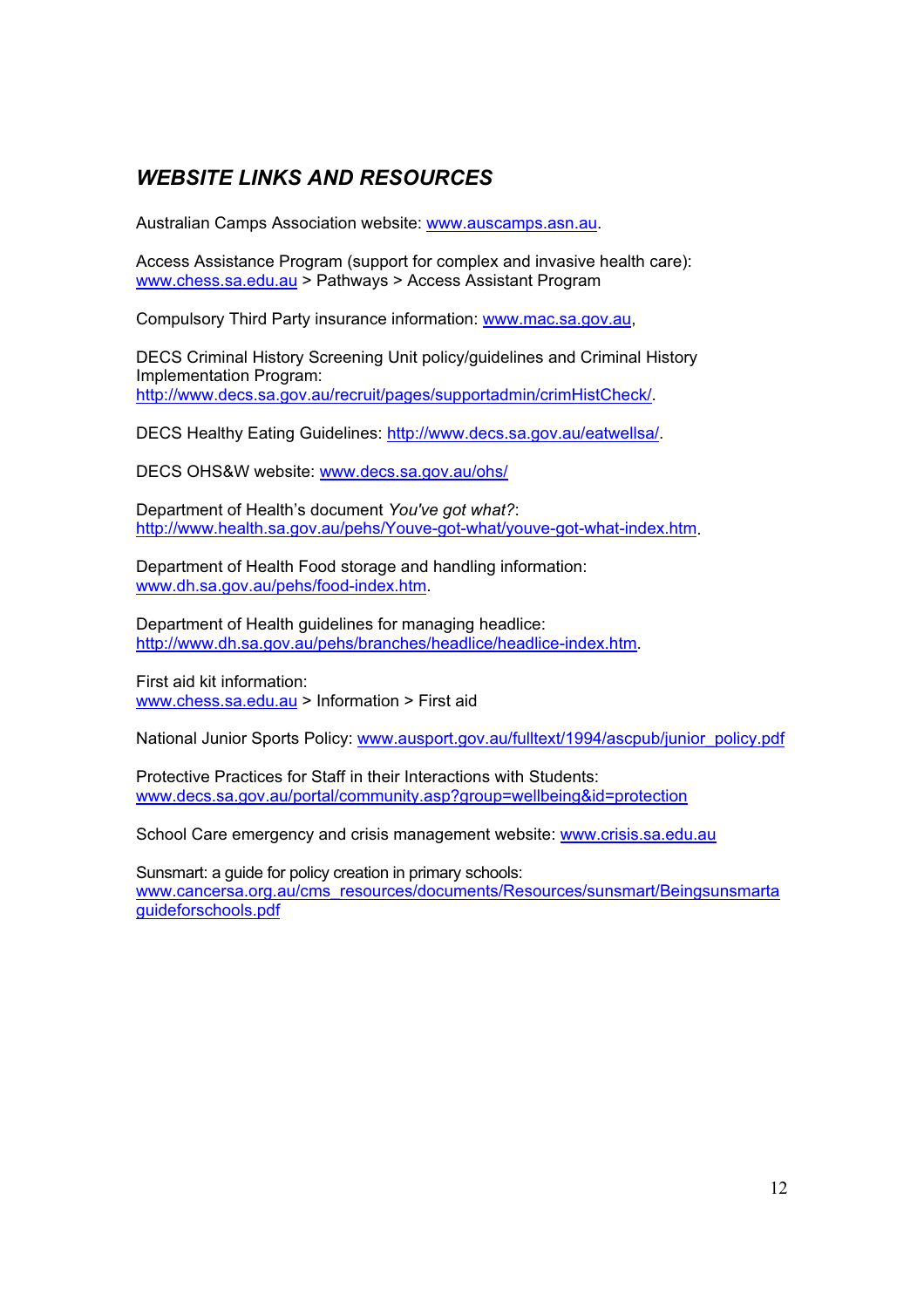# *FORMS*

Accident report form (ED155M): www.decs.sa.gov.au/docs/files/communities/docman/1/ED\_155\_Accident\_Report.pdf.

Application to Conduct An Excursion form (ED169): http://www.decs.sa.gov.au/docs/documents/1/Ed169ExcursionProforma.doc.

Carrying Passengers in Government Vehicles' form: www.decs.sa.gov.au/docs/files/communities/docman/1/Carrying\_Passengers\_in\_Gov.do c.

Excursion/Camp Consent form (ED170): http://www.decs.sa.gov.au/docs/documents/1/CampsandExcursionsConsent.doc

DECS Overseas Travel Policy and Overseas Group Travel Application: www.internationalstudents.sa.edu.au/default.asp?navgrp=home&id=travel\_international

Trip Intentions Form 'Let Us Know Before You Go': www.parks.sa.gov.au/publish/groups/public/@parks/documents/all/parks\_pdfs\_let\_us\_k now\_form.pdf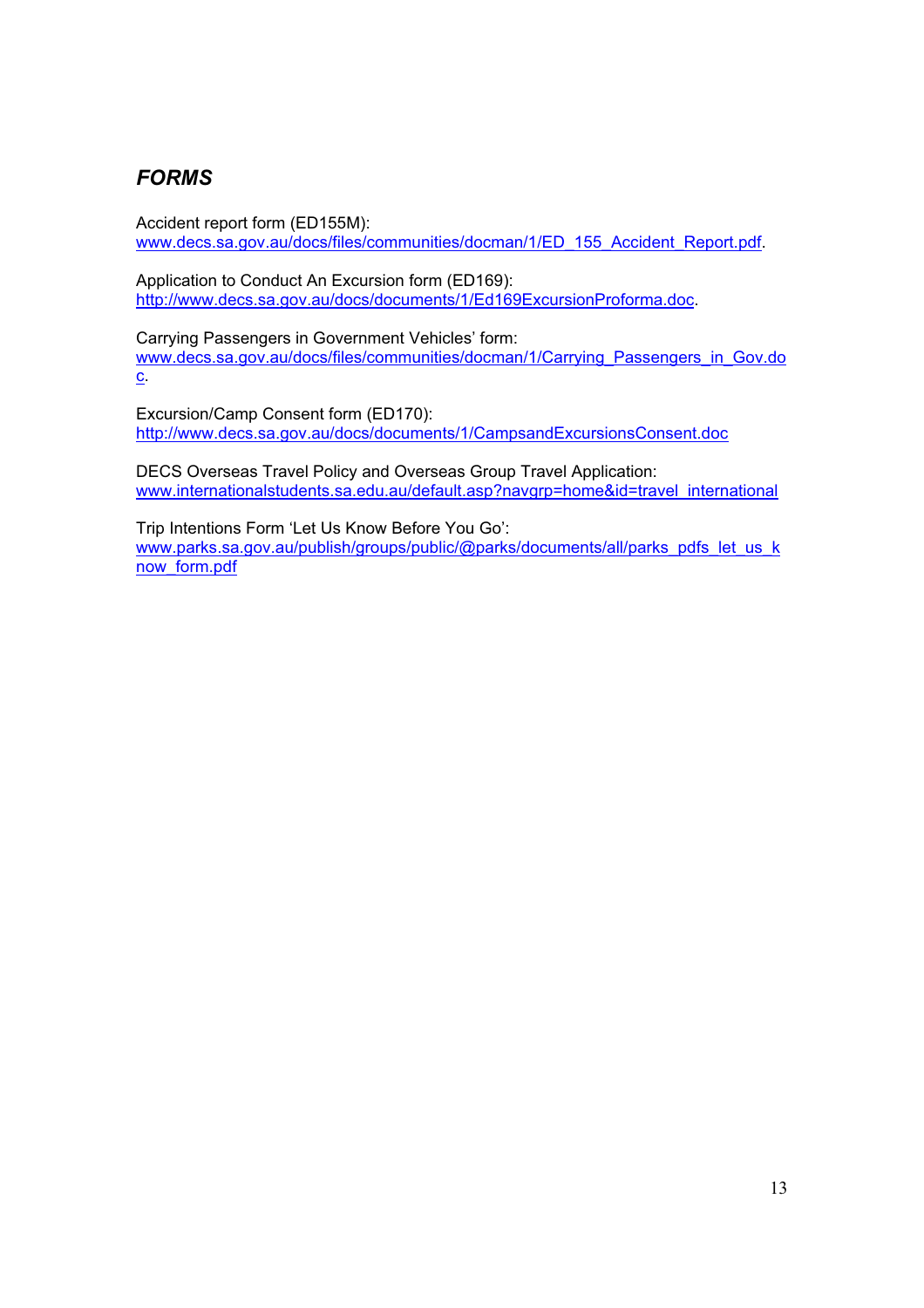# **1. CAMPS AND EXCURSIONS IN THE CURRICULUM**

# *1.1 Introduction*

These guidelines are a supplement to the Department of Education and Children's Services (DECS) Administrative Instructions and Guidelines (AIGs) and its Occupational Health, Safety and Welfare (OHS&W) Manual. It provides a framework for individuals to move safely and effectively beyond the school or preschool setting and participate in the great array of learning experiences offered within the community and natural environment. The booklet is relevant across the curriculum, from Preschool to year 12.

The procedures described **must** form the basis of planning for all camps, excursions and related activities to ensure safe, enjoyable and challenging learning for all students/children. Their safety **must** be the paramount consideration. The welfare of teachers, instructors and other involved **must** also be of primary importance.

A duty of care, as outlined in section 1/97 of the AIGs, underpins this document and determines many of the safety precautions described. Teachers and others should also be familiar with the curriculum area-specific requirements outlined in the OHS&W Manual. As mentioned in that publication, whenever they are in doubt, employees should consult their supervisors or seek advice from their workplace health and safety representatives and their more experienced colleagues.

It is important that educators know that Section 22 of the *Disability Discrimination Act 1992* makes it unlawful for a school or preschool to discriminate against a student/child on the grounds of the student/child's disability, by denying the student/child access, or limiting the student/child's access to any benefit, such as a school camp, provided by that school or preschool.

The Disability Standards for Education 2005, in particular the Standard for Participation and the Standard for Curriculum Development, Accreditation and Delivery, strengthen the obligation of schools and preschools to ensure that off-site activities are designed to include students/children with disabilities.

Activities and practices **must** also reflect the National Junior Sports Policy (available at: http://www.ausport.gov.au/fulltext/1994/ascpub/junior\_policy.pdf), which incorporates guidelines for the development of junior sport in South Australia. This document provides a national context for matters such as roles of teachers and coaches and participants' rights and responsibilities. It also presents a useful model for safely relating activities to student/child development levels.

# *1.2 Status of guidelines and instructions*

These guidelines include a number of instructions, which are prefixed with 'must', 'will' and 'shall' or described in terms of 'required'. These are clearly indicated. They are compulsory and *must* be adopted, as they indicate essential requirements for safe practice and often reflect state law, such as the Education Act, Children's Services Act and the Occupational Health, Safety and Welfare Act.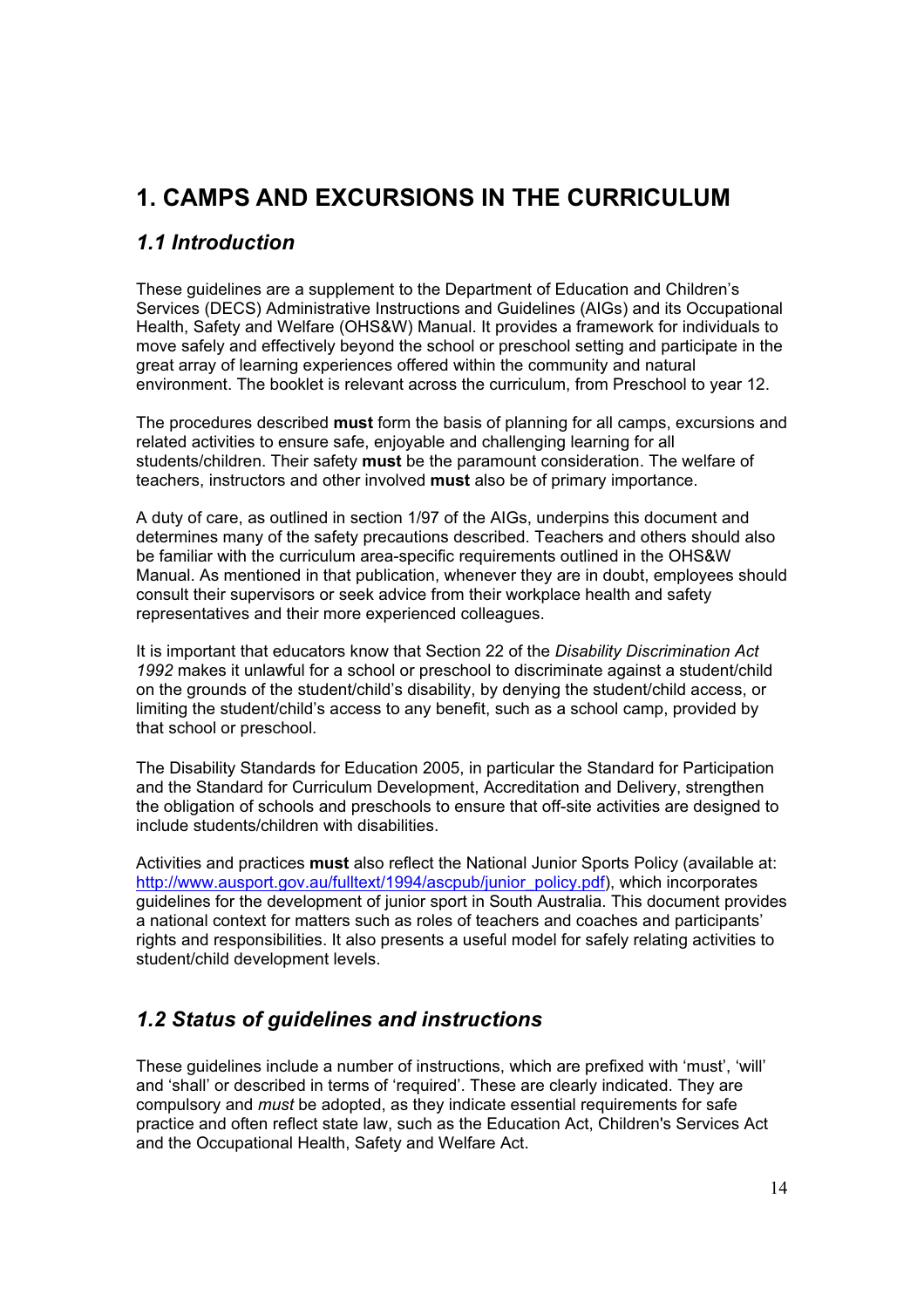Other guidelines are typically prefixed with words such as 'should', 'suggested' and 'recommended'. They indicate that principals/preschool directors and teachers need to assess particular circumstances before choosing a course of action. Compliance with guidelines is recommended for the safe conduct of activities. These guidelines for safe practice embody departmental policy and an extensive range of expert advice.

When planning camps and excursions, principals/preschool directors and teachers may need to adapt guidelines according to a number of variables. For instance, leadership team-to-student/child ratios may need to be higher than those recommended depending on factors such as the age and nature of the student/child group, students'/children's special needs (eg health care) and local conditions, including terrain and weather.

# *1.3 Rationale*

The South Australian Curriculum Standards and Accountability Framework and the South Australian Certificate of Education (SACE) emphasise learning in the following ways:

- through and for personal and social action
- within and about wider community
- with practical applications

Activities such as camps and excursions can greatly enhance the progress of this learning, offering new, varied, challenging and practical experiences across the learning areas. In many instances these can become some of a student's/child's most significant and meaningful educational experiences. All teachers should therefore seek to schedule such experiences in their educational programs. Of course, learning **must** occur in a safe environment, which can best be achieved by thought and preparation based on sound planning and the information presented in this document.

# *1.4 Structure*

Sections 1–5 of the *Camps & Excursions Guidelines for Schools and Preschools* focus on the role and responsibilities of the school/preschool community, touching on major aspects such as duty of care and hazard assessment procedures. Sections 6–8 describe arrangements for specific camps, excursions and related activities, including appropriate age levels of participating students/children, qualifications and skills of teachers, supervisors and specialist instructors, safety precautions and supervision ratios. These descriptions are designed as ready-references and **should not** be used in isolation from the rest of the text. Core information common to many activities is repeated, so it can be found more quickly. Activities are listed in alphabetical order.

# *1.5 Selecting activities and essential planning requirements*

*(See sections 6. 'Activities involving overnight accommodation, 7. 'Excursions' and 8. 'Sporting activities' for expanded information —including instructor*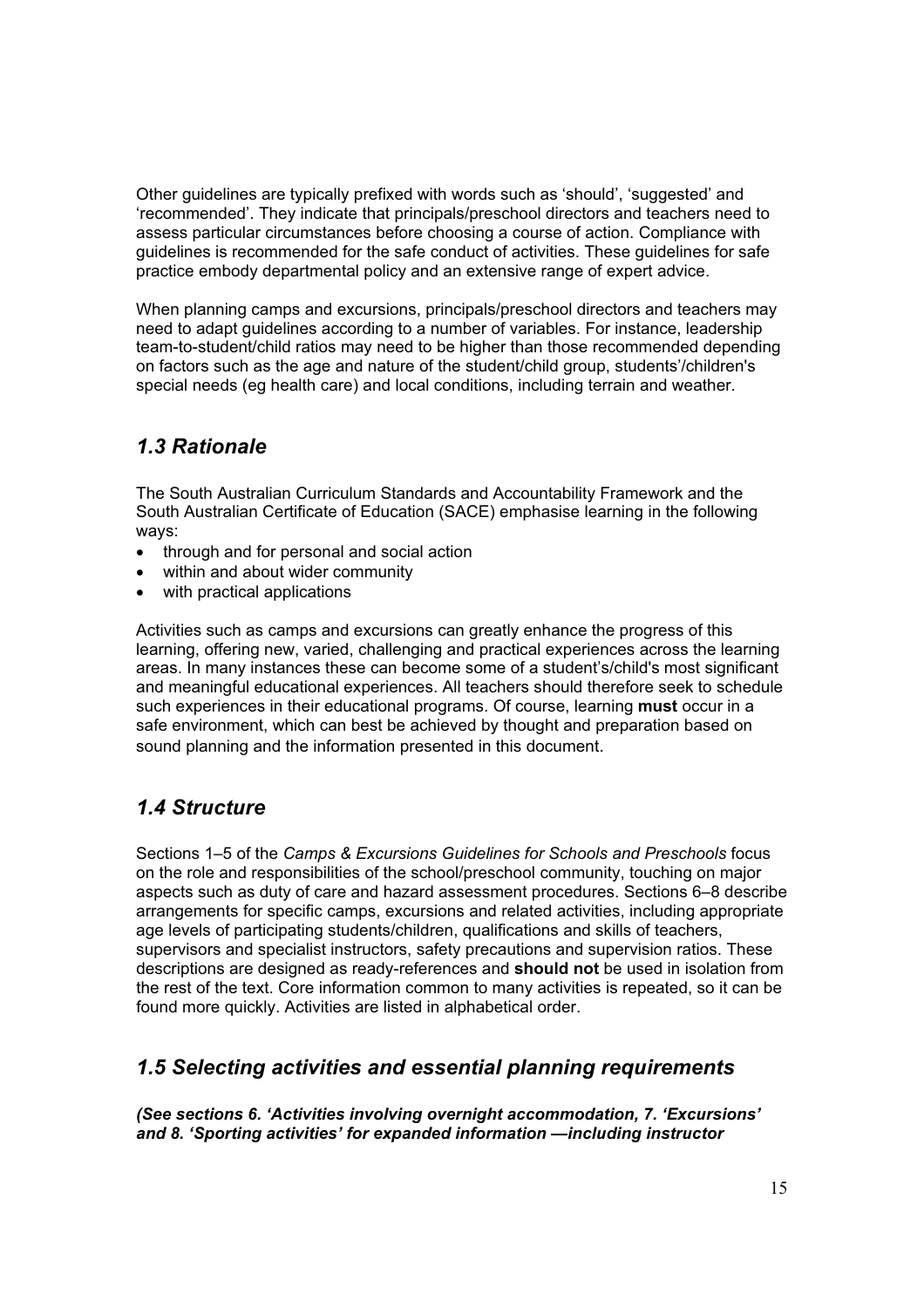#### *qualifications, supervision ratios, safety precautions and first aid requirements and the OHS&W website at: http://www.decs.sa.gov.au/ohs/)*

Each activity planned for a curriculum will be designed to meet a range of student learning outcomes related to the curriculum framework. Many activities will require teachers or other professional instructors to have specialist skills. Some will require specific safety precautions, and the location in which the activity takes place may also have safety and management requirements. An activity should be considered for inclusion in the educational program only after the following issues have been considered.

#### *All relevant points must be answered in the affirmative.*

- Is student/child learning linked to curriculum?
- Is enough time available for students/children to attain a safe level of proficiency?
- Are necessary safety precautions in place (including appropriate and well maintained equipment)?
- Does the activity avoid the promotion of violence or causing of harm to others, including animals?
- Is the degree of inherent risk manageable?
- Are instructors suitably qualified?
- Does the leadership team-to-student/child ratio reflect safe practice?
- Can parents be fully informed in regard to safety issues involved in a particular activity when seeking their consent?
- Have minimum age considerations been taken into account?
- Will safety protocols determined by any official bodies (eg recognised sporting body, incorporated parent body) be observed?
- Has any required formal accredited coaching/instruction program been adopted?
- Have equity issues been satisfied eg consideration of students/children who may not be able to participate for financial, family, cultural or religious reasons?
- Can students/children with disabilities participate in the activities?

# *1.6 Exclusions*

Some high-risk activities are considered to be unsuitable for educational programs within the scope of this document, that is, Preschool –Year 12. Examples are:

- parachuting
- bungy jumping.

However, the department has not banned these activities as it might be possible for an individual worksite to satisfy the very strict hazard assessment criteria and instructor requirements that would be applied to a review process. Such a review would need to be initiated through the principal and include consultation with the District Director, the Health and Physical Education Policy and Program Officer and the department's Legislation and Legal Services Unit manager.

# **2. PLANNING**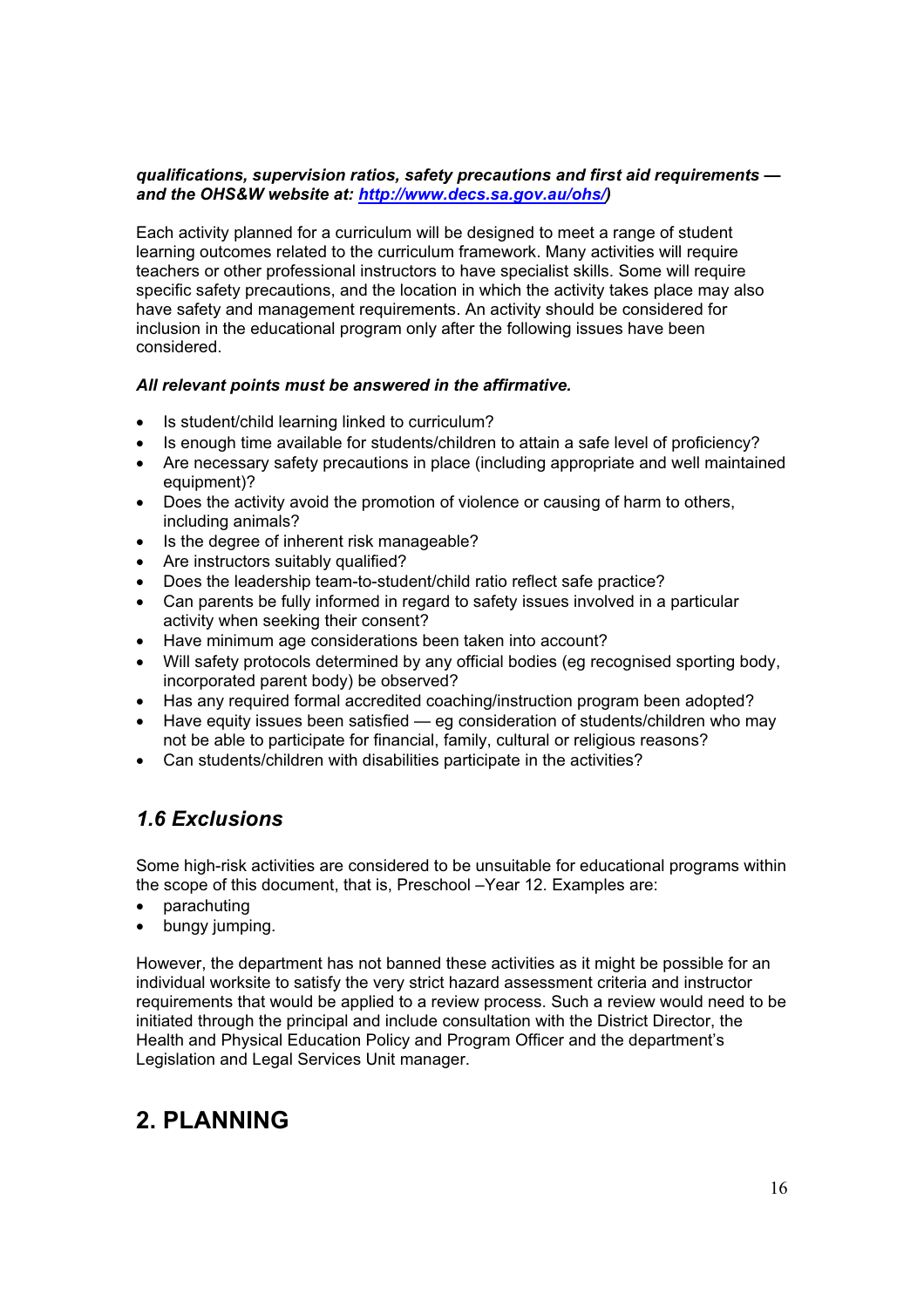One of the key aims of participating in activities such as camps and excursions is to encourage students/children to develop responsible attitudes. They should therefore be involved, depending on age and maturity, in as many facets of planning as possible, ranging from food and clothing requirements to strategies for minimising environmental impact. (See also the DECS Student Participation Policy).

# *2.1 Student inclusivity*

Camps and Excursions are inclusive, and **all** students within the specific learning group are to be given the opportunity to participate.

Unless exceptional circumstances exist, **all** students should have the opportunity to participate in a camp or excursion. Costs should be organised to ensure that there is no undue financial burden imposed upon individual members of the group or their families.

The support needs of students with disabilities or medical conditions will require careful consideration and consultation with parents and caregivers. Appropriate support should be provided for these students so they can access the learning experiences available through camps and excursions.

# *2.2 Site selection*

*The requirements in this section are satisfied within the campsite accreditation scheme administered by the Australian Camps Association (See 2.2.4). A site that has been accreditation is deemed to have met the requirements. However, it is still highly desirable for teachers to visit sites before their first camp to ensure suitability for specific objectives.* 

*If a chosen camp site has a religious related program, AIGs 3/106 'Religious Activities in Government Schools' needs to be considered.* 

# **2.2.1 Safety**

In order to ensure that the camp /excursion is conducted safely and to satisfy OHS&W and equity requirements inspections of the area and site **must be undertaken prior to the event and** take account of the following:

- terrain and other local conditions
- facilities available
- communication systems
- $\bullet$  hygiene
- anticipated weather conditions
- likely problems or hazards, eg old mine shafts and quarries, savage dogs, hazardous water, snakes, spiders, European wasps, flash floods, mudslides, rock falls, avalanche, cliff collapse, lightning etc
- equipment required for the safety and comfort of all participants
- x access and safety for any participants who are disabled *(See also 2.5 'Routine and emergency health support')*
- appropriateness of activities and equipment required to achieve planned student learning outcomes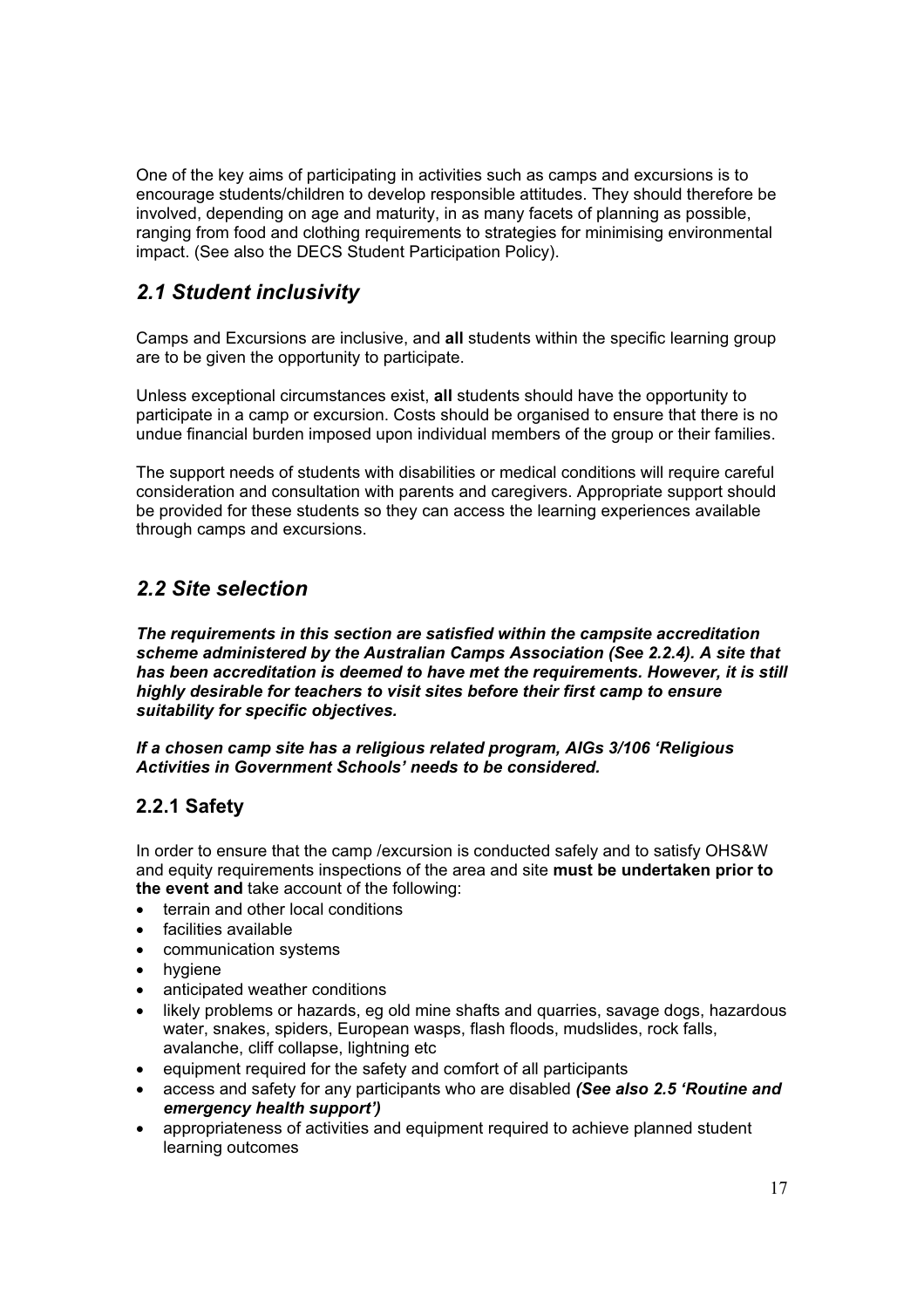- means of accessing medical and emergency services
- strategies for enacting an emergency evacuation plan or any other contingency plans *(See 2.3 Contingency plans).* Liaison with the site manager can provide much of this information.
- The safety of playgrounds and structures such as low ropes challenge courses, requires particularly close scrutiny.
- On-site hazardous machinery and substances must be suitably housed and not used while students and leadership team members are present.

# **2.2.2 Hazard assessment**

*The selection of a suitable site forms a significant part of the planning that must be undertaken before a camp or excursion is approved. In addition to ensuring the site is safe for students/children South Australian occupational health and safety workplace rules (school or preschool site) apply on a camp or excursion*. These activities create an extension of the workplace as defined in the Occupational Health, Safety and Welfare Act 1986 (OHS&W Act). This also includes transportation to the sites and activities conducted while there. To ensure child/student and staff safety planning **must** therefore commence with the following:

- identifying and evaluating hazards
- developing and implementing risk control strategies.

#### *The assessment must be conducted and documented before the camp or excursion takes place and should occur before the principal/preschool director gives approval*.

It **must** be performed in consultation with all members of the leadership team, including voluntary workers, and their work group's health and safety representative. In determining appropriate risk minimisation, teachers **must** observe the following hierarchy of measures:

- x eliminate the hazard
- applying control measures, this can include thing such as: ensuring the use of safety belts in cars, substituting a safer activity for a dangerous one, increasing the child/student – adult ratio
- employing safe practices such as correct manual handling techniques
- the use of personal protective equipment such as sunscreen and hats to protect against UV radiation.

Planning for safety also requires consideration of the provision of suitable information, instruction and training and supervision. Designated hazardous activities and areas have specific requirements. These are covered by the regulations under the OHS&W Act. The hazard assessment of the camp or excursion **must** therefore also include the following:

- the level of supervision required
- the competence of instructors (both departmental employees, external experts and other volunteers)
- the methods of determining competence, eg certificates issued by recognised training institutions or accreditation bodies
- any training needs of departmental personnel.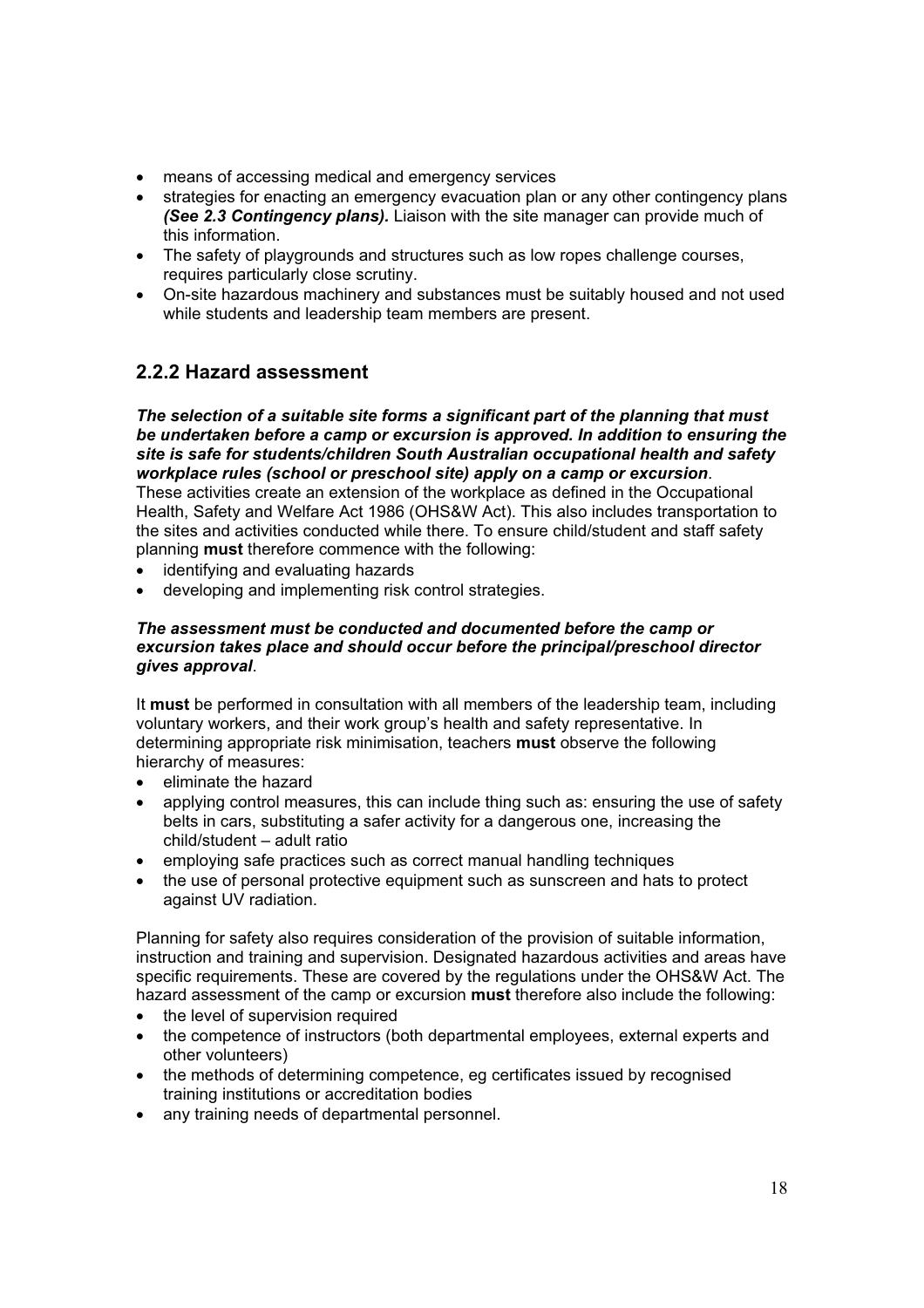# **2.2.3 Hygiene**

The hazard assessors **must** be satisfied that the excursion or campsite facilities are clean, hygienic and in good repair. Hygiene includes the following:

- vermin-free facilities, particularly food preparation areas
- well ventilated sleeping quarters
- access and toilet facilities suitable for participants with a disability
- lidded receptacles for the temporary storage of kitchen refuse and other garbage, emptied daily.

# **2.2.4 Campsite accreditation**

The Australian Camps Association (ACA) operates an accreditation scheme that involves an independent and comprehensive evaluation of site standards, safety and hygiene. The scheme covers far more than a teacher could be expected to assess, including:

- x general health and safety includes detailed inspection of ablution blocks, kitchens, water supply, bunkhouses (ie bunk beds to Australian Standard [AS] 4220—1994) playground equipment, swimming pool maintenance etc
- contingency procedures, eg for a lost camper
- **•** fire safety standards.
- x qualifications of leaders and activity standards
- consumer protection performance of correct administrative procedures: bookings, record-keeping, police checks etc**.**

There are mandatory standards and requirements for categories such as fire safety and swimming pool maintenance, eg fire safety provisions for dormitories **must** be in accordance with the Development Act 1993 (incorporating the Building Code of Australia). In ACA's accreditation scheme, these are referred to relevant official bodies for approval. It is therefore preferable that campsites used are accredited with ACA. For further information regarding the Australian Camps Association *Camping with Confidence* accreditation program, refer to www.auscamps.asn.au.

National Accommodation, Recreation & Tourism Accreditation (NARTA) is a new national scheme in which operators voluntarily self assess the operations of their sites. As this does not require external assessment, the teacher should request more information from a site that is using the NARTA system, to satisfy themselves that all standards and requirements have been met.

It is still highly desirable for teachers to visit sites before their first camp to ensure suitability for specific objectives. If a campsite is not independently accredited the educational leader must be satisfied that the campsite is suitable, safe and meets a similar standard.

# **2.2.5 Environmental impact**

*(See also 6.4 'Tent camping')*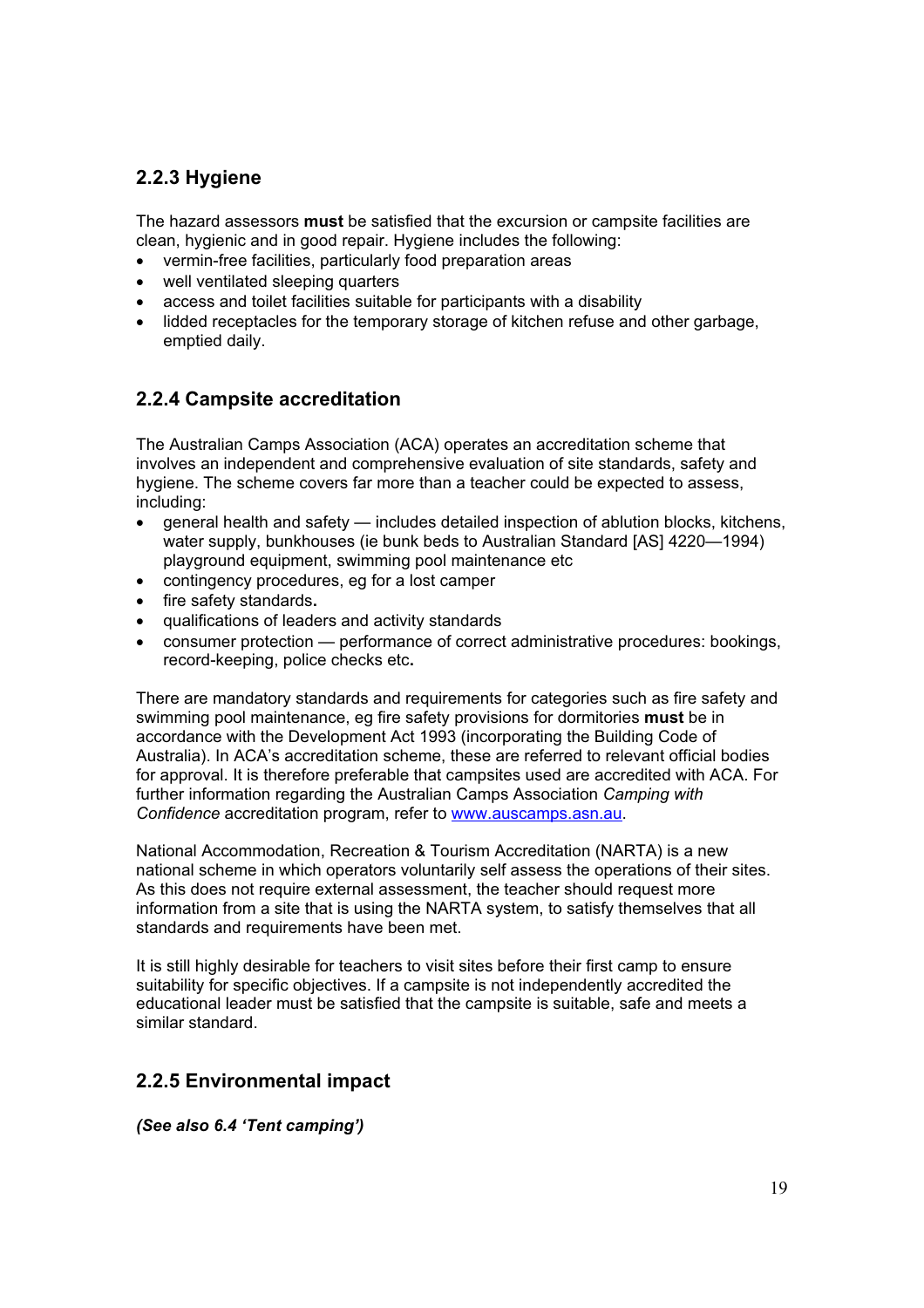An important aspect of planning camps and excursions is to consider environmental impact and ways of avoiding or reducing it. Discussion on this topic with students/children is an excellent means for them to share in the planning process, for they often have a fine sense of awareness of the topic and are able to suggest creative solutions. Aspects that could be considered include:

- conservation of water,
- use of timber and other resources.
- $\bullet$  recycling,
- minimising use of non-recyclable and non-renewable resources.

Consideration of environmental impact is **essential** when planning visits to state and national parks, especially conservation parks, which require an understanding of the purposes of the parks and constraining activities to respect these values.

# **2.2.6 State and national park visits**

The following procedures **must** be adopted when preparing for visits, *of any duration*, to parks administered by the Department for Environment and Heritage (DEH). This authority will issue approvals for routes and sites.

- Liaise with DEH ranger staff to determine program possibilities, local conditions and any restricted areas.
- Notify the responsible DEH office by lodging the trip intentions form 'Let Us Know Before You Go' (form available at http://www.parks.sa.gov.au/publish/groups/public/@parks/documents/all/parks\_pdfs\_ let us know form.pdf.)
- Establish through these agencies any communication and other procedures that **must** be followed, particularly during bushfire danger periods. *(See also the School Care emergency and crisis management website at: http://www.crisis.sa.edu.au)*

# **2.2.7 Bookings**

Bookings should be made well in advance, preferably after the preliminary hazard assessment visit, and confirmed as soon as possible. Further confirmation **must** be made one week before the event. If there are changes in numbers of students/children or dates, or cancellations that affect bookings, the teacher-in-charge should notify all relevant parties as soon as possible. In some instances, even small changes may alter the viability of the school/preschool booking.

# *2.3 Contingency plans*

# **2.3.1 Action strategies**

Camps and excursions **must** be well planned, including routes, estimated arrival times, itinerary etc. The teacher-in-charge **must** also ensure that plans include specific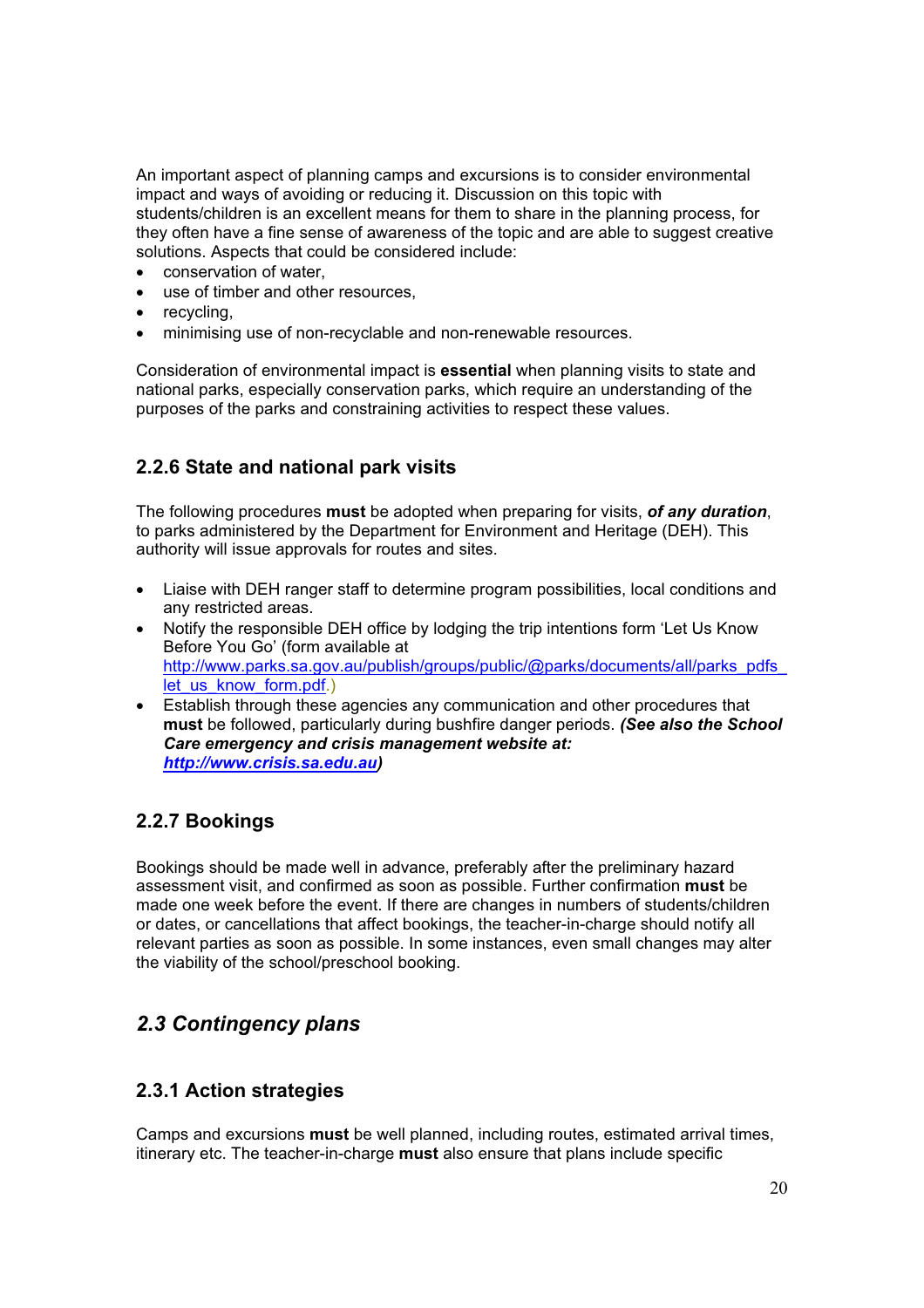strategies to cope with minor and major injury, illness or other crises. All participants must have a knowledge of these emergency procedures which is consistent with their role. Plans will vary in detail, according to the complexity of the crisis, the location and the mix of leadership team members and students/children, but they **must** cover the following:

- response if a participant is lost, injured or becomes ill
- means of communicating with the school/preschool contact person
- $\bullet$  first aid provisions
- provision of health and personal care support to students with individual needs
- nearest suitable transport
- the distance and potential time the party will be from medical help and the best method of obtaining it
- telephone numbers and locations of emergency services and the fastest way of contacting them
- emergency evacuation plans covering storm, flood, fire, accident etc.

Such plans should establish daily escape routes, particularly on bushwalking camps, and allow for needs of any participant with a disability. A copy of the contingency plan **must** be:

- left with the school/preschool contact person, together with the itinerary, list of participants and relevant medical information
- x where necessary, lodged with local authorities, eg DEH, along with a copy of the group's itinerary.

#### *Do not alter these plans, especially the itinerary, unless the safety and welfare of students is compromised by the continuation of these plans. The school/preschool contact person must be advised of any changes as soon as is practical.*

# **2.3.2 School /preschool contact person**

There **must** be a school / preschool based contact person for all camps and excursions. (However there may be some excursions undertaken by preschools where there is no available centre contact person. In such instances it is advisable to leave details with a member of the management committee or at the district office.) This person **must** be contactable at all times for the duration of the event and have copies of:

- x attendance lists
- student/child health and personal care information
- contact numbers of parents, family etc
- itineraries, including Estimated Times of Arrival (ETA)
- relevant maps, eg bushwalking route
- $\bullet$  contingency plans.

The contact person should be aware of the relevant guidelines for emergencies, **must**  be able to communicate readily with the travelling party (eg by mobile phone) and **must** be kept up-to-date on any variations to the itinerary.

In case of an emergency such as the failure of the group fail to arrive at any scheduled destination, or make a scheduled communication, the contact person would:

• immediately contact authorities and provide them with necessary information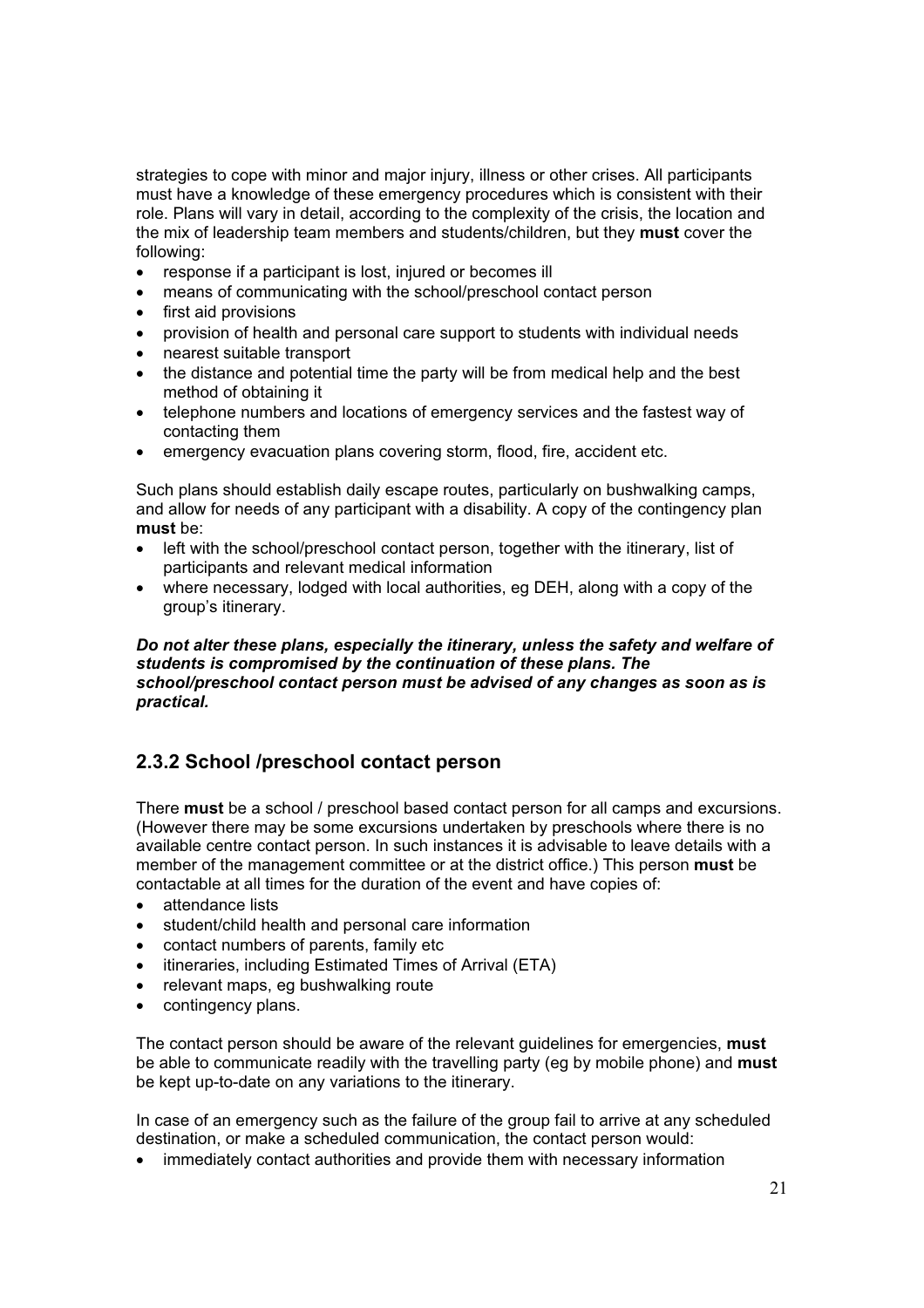• act as liaison between the school/preschool, emergency services and parents.

# **2.3.3 Communications**

The camp or excursion teacher-in-charge **must** ensure that effective communication systems are in place and operating. This may be as simple as notifying appropriate people of departure and expected arrival times. For more extreme situations, eg a geology camp in a remote area, radio or mobile telephones might be required. Regular communication would be needed between teachers and the school contact person.

The means of communication required will depend on the location, environmental conditions, type of activity and the size and composition of the group. Specific mechanisms depend on the nature and degree of risk involved, but should include a failsafe system that activates an emergency response when communication breaks down. Where appropriate, effective means of communication should be established between:

- smaller individual groups
- teacher-in-charge and participants
- the group and the school/preschool
- the group and emergency services.

Methods could include:

- visual contact and the meetings of the meetings
- 
- contact points contact points
- 
- 
- fall-back positions  $\bullet$  mobile or satellite phones
	-
- smoke signals strategies are not mirror, especially for aerial spotting
- global positioning system (GPS) for locating position
- x distress beacons (in remote locations), eg personal locater beacon (PLB) or emergency position indicating radio beacon (EPIRB).

**Note:** Mobile or satellite phone operation must be checked and assured beforehand, as different networks have different coverage. Mobile telephones and some radios may be inefficient in some areas and atmospheric conditions, including hilly terrain, remote locations, at sea and during electrical storms. Familiarity with the type of radio to be used is essential.

# **2.3.4 Bushfire prone areas**

#### *(See also the School Care emergency and crisis management website at: http://www.crisis.sa.edu.au and AIGs 1/105)*

Camp or excursion planning **must** take careful account of contingency procedures during times of bushfire danger. At the outset, schools/preschools should avoid planning camps or excursions in high bushfire danger areas during summer, particularly in the period December–March, in favour of safer venues or times. *If a bushfire is burning prior to departure and is likely to threaten the intended campsite, then the camp should not go ahead. It should be cancelled.*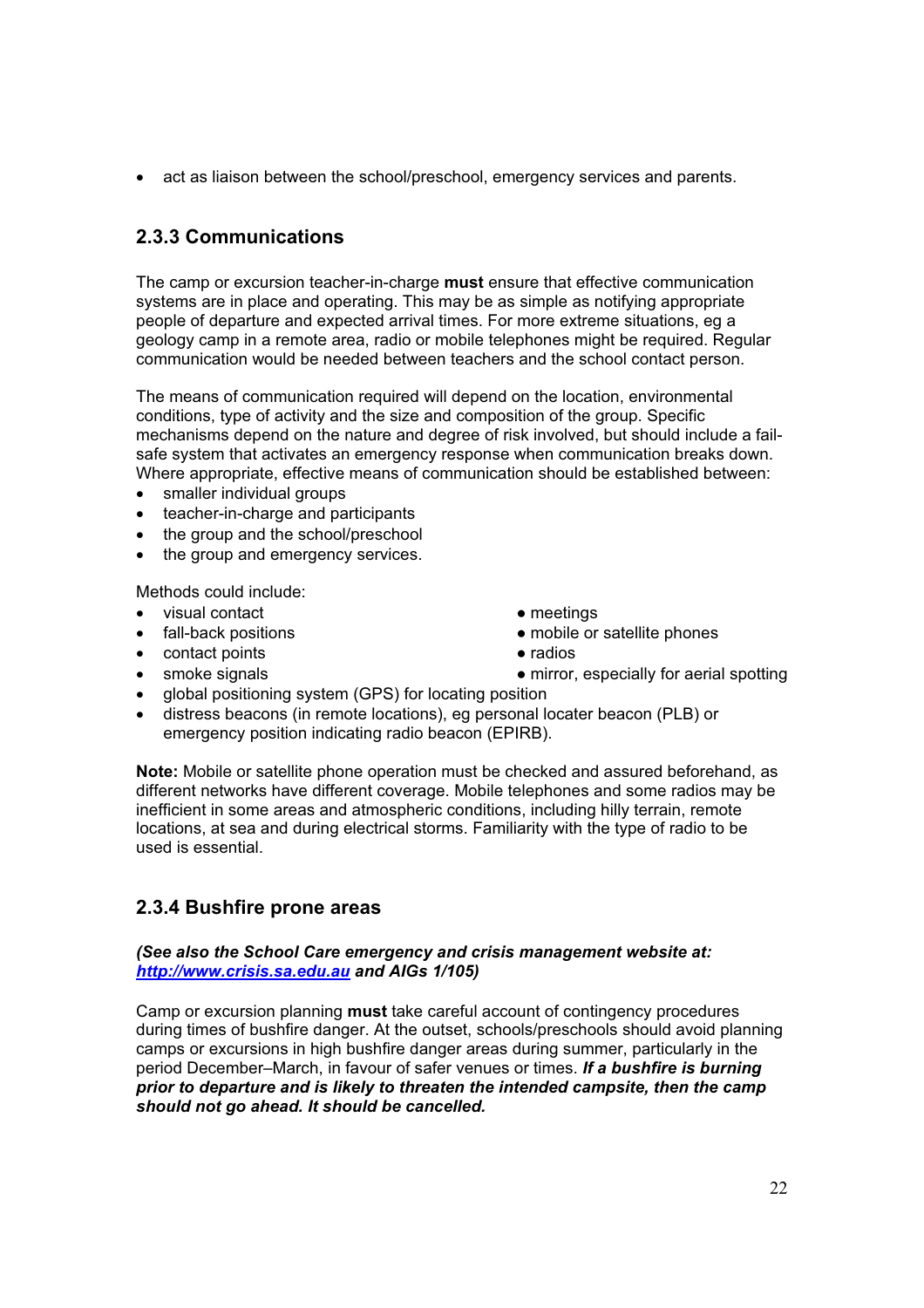The following procedure **must** be adopted if camps and excursions are conducted in bushfire prone areas during the summer months. **In advance** 

- Inform the nearest Country Fire Service (CFS) or Metropolitan Fire Service (MFS) station of the dates the group will be in the area.
- Discuss the itinerary with local schools/preschools or authorities and become familiar with their bushfire contingency plans.
- Identify nearby safe refuge locations, including those at the campsite.
- Be aware of the needs of those participants for whom a fire can precipitate special first aid needs, eg smoke acting as an asthma trigger.
- Inform parents of the procedures the school/preschool will adopt on a day of extreme fire danger or in the event of a fire.

This should be done when parental consent is sought for the proposed camp or excursion.

#### **Prior to and on arrival**

- Give instructions to all participants about fire precautions, restrictions on the lighting of camp fires in the open, total fire bans in national parks, procedures in the event of a fire and the location of fire fighting appliances.
- Include in the fire precautions a prearranged fire alarm signal, and instruct participants to report to the teacher-in-charge at the camp's predetermined safe area immediately on hearing the alarm.
- Use a battery-powered radio to listen to local bushfire warnings and advice from the fire authorities. Checks can be made with the CFS 24-hour information hotline — tollfree call: 1300 362 361.

#### **Fire danger days**

Take the following action on days of extreme fire danger which are days of total fire ban in the district, or when a fire is burning in the area.

- Cancel trips into bushfire-prone areas.
- If already on camp, maintain close contact with the local CFS, particularly if a fire is burning in the area.

If this stage is reached, be prepared for advice from an authorised emergency services officer to evacuate to a safe area.

# **2.3.5 Local authorities**

Where a camp or excursion is:

- $\bullet$  to a national park reserve
- an adventure activity in a high fire risk area more than 30 minutes from medical help
- $\bullet$  in a high fire risk area
- in a remote or isolated area.

The itinerary and other pertinent details should also be left with one or more of the following:

- DEH park authority
- local police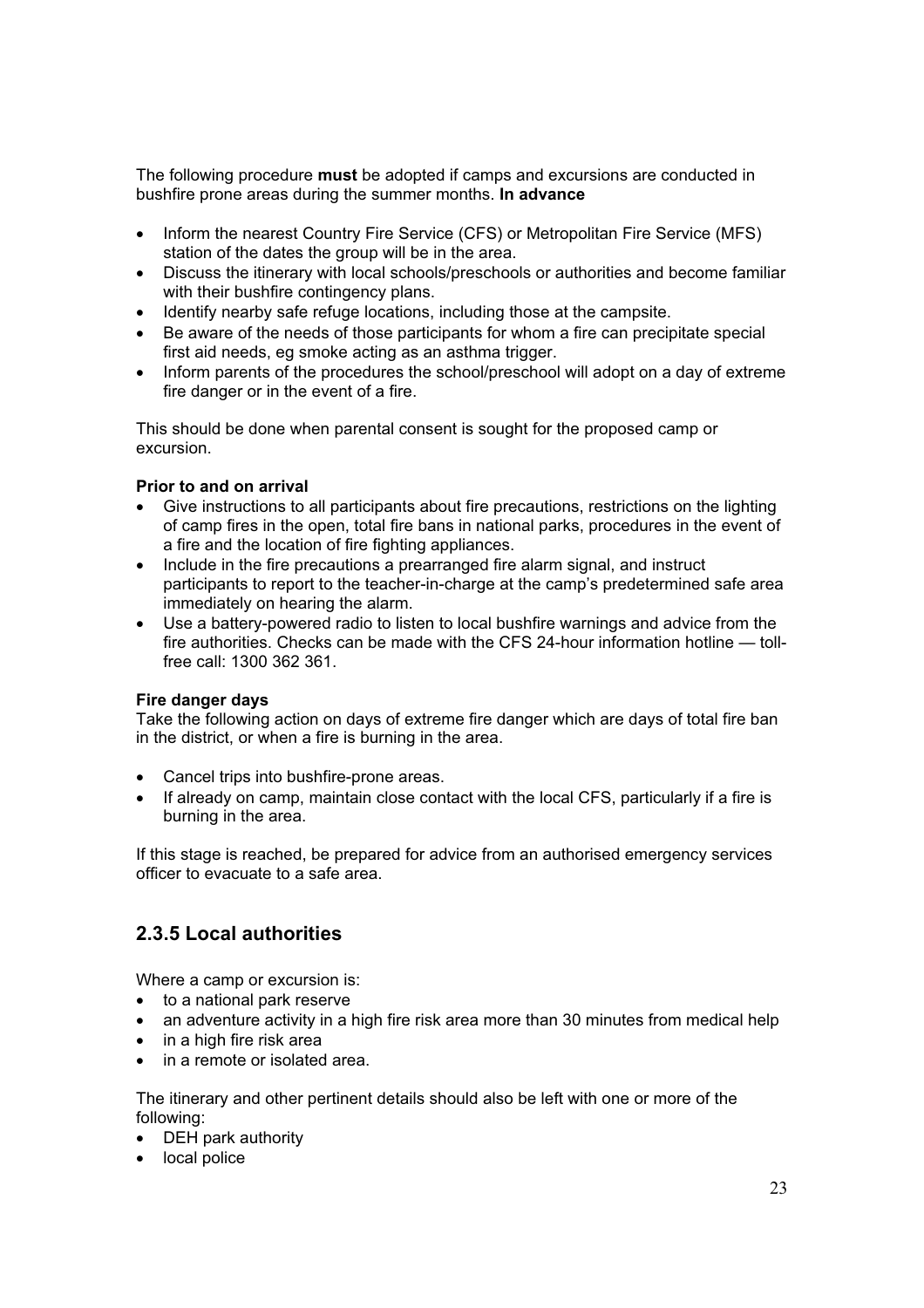• local fire authority.

### **2.3.6 Emergency services**

For incidents requiring search or rescue, the police will coordinate the response and should be immediately contacted by the group, the school contact person or both.

Emergency services can respond most effectively when they have accurate knowledge of the location and the nature of the group they are dealing with. The school/preschool contact person acts as liaison.

The activation of all emergency services is carried out by calling 000 (or by calling 112 from a mobile phone).

*Accurate and current knowledge is important. If a party diverges from an itinerary lodged with relevant authorities, the swiftness of an emergency services response can be seriously compromised.* 

# *2.4 Parental consent*

### **2.4.1 Legal requirements**

Organisers of any activities outside the school/preschool grounds or beyond school/preschool hours **must** obtain the consent of parents or adult students. They should make sure that school/preschool policy and protocols for organising camps and excursions are well publicised to parents, particularly during the consent-seeking process— the information handbook being an ideal medium.

#### *The signed consent form is a legal document. It must be accompanied by sufficient information to indicate that the parent or adult student is aware of the nature of the activity and gives consent for the student/child to participate.*

Ultimately it is the principal/director who is responsible for ensuring the required consent is obtained and information provided to parents/guardians. Organisers **must** take particular care to explain the self-reliant nature of some activities, ie where teachers use indirect supervision techniques. *(See 3.3.2 'Supervision options')* 

It is not possible for schools "to contract out of" liability for the welfare of its students. Therefore consent forms should not include clauses which ask parents to sign away their children's rights to sue for negligence, or to accept that the school can not be held responsible in any way for an accident or injury.

### **2.4.2 Consent forms**

*The Consent form for an excursion/camp is available at:*  **http://www.decs.sa.gov.au/docs/documents/1/CampsandExcursionsConsent.doc**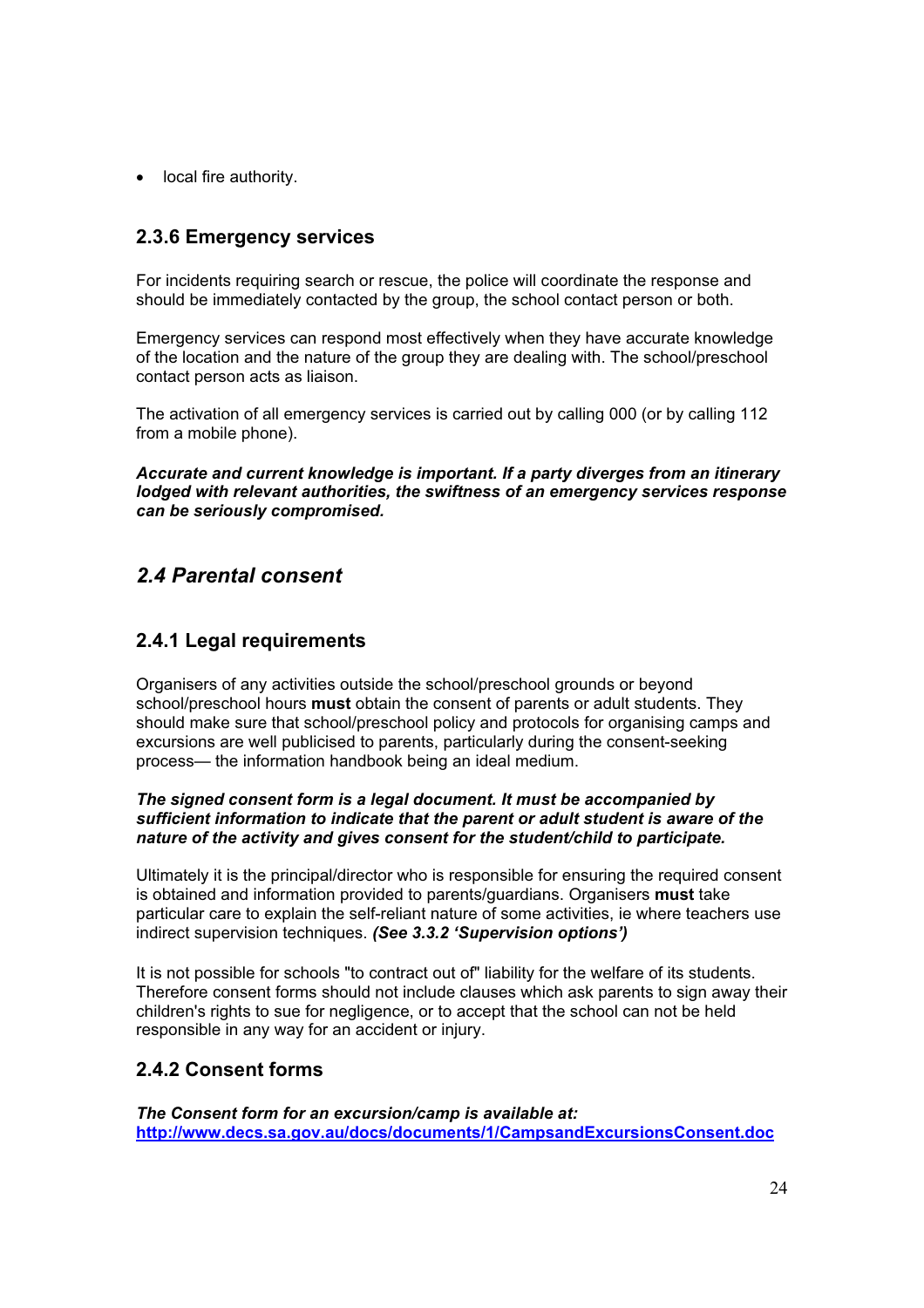Organisers should seek the appropriate consent well in advance. The information they provide should include all relevant details including the:

- educational purpose of the activity
- location and/or itinerary
- $\bullet$  activity schedule
- x number of adults (or ratio of adults to students/children) who will accompany and supervise the students/children
- supervision arrangements, especially for self-reliant activities and for excursions for young children.
- relevant safety precautions
- facilities available
- transport details
- x pertinent sleeping accommodation information, eg specific consent required for some students to sleep on top bunks of bunk beds *(See 2.6.6 – Bunk Beds)*
- contingency plans, including alternative program
- specialised clothing or equipment that will be required
- $\bullet$  cost of the activity and details of any financial assistance available
- school/preschool contact person and telephone number
- site contact details
- x programs planned for students/children unable to attend.

Organisers need to gain all information necessary for departmental employees to plan safe and **reasonable health care support for students/children** undertaking the activity and

- Any custody or access arrangements pertaining to the student/child.
- If a restraining order is in force, a teacher must notify other persons involved with supervision of the student/child.

Separate consent forms are normally required for each camp or excursion. If there is to be a series of activities, or similar activities take place on a regular basis, one consent form at the beginning of the period can cover them all, provided individual dates are listed. Forms must be kept for one month after the excursion/camp unless accident/injury has occurred. *(See AIGs 1/138 'School records and returns').*

### **2.4.3 Signatories**

The following persons may sign consent forms.

**For students/children under 18**: A parent or caregiver with whom the student/child resides.

**Students 18 or older**: May sign their own form, but it is recommended the student's next of kin or person with whom they reside is made aware of the activity.

**Homeless students/ under 18**: The organisation caring for the student/child may sign the form in the absence of any other responsible person. If there is no caring organisation, the homeless student can sign unless he/she is under the age of 15 years or has no fixed address, in which case the South Australian government department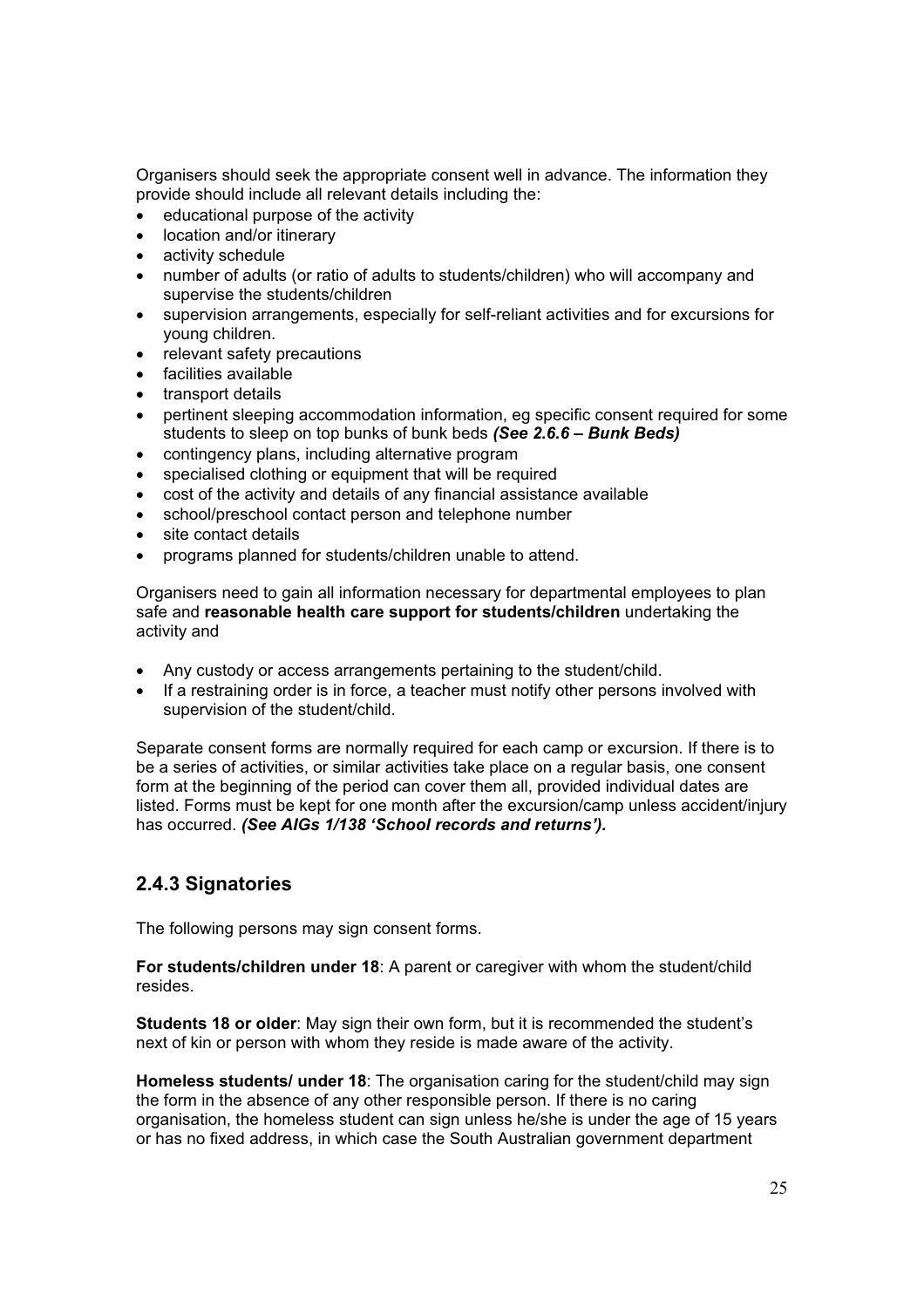responsible for child protection as prescribed under the Children's Protection Act must be notified.

### **2.4.4 Failure to receive consent**

If a student/child has not returned a signed consent form:

**for excursions**, ie same-day-return, the student's/child's parent must be contacted to obtain written consent (fax or email) or alternative arrangements must be made for the student/child, for example, participation in the program for children not attending the excursion, or collection of the child, if necessary.

**for camps**, ie overnight stay, the student/child must not take part unless a signed consent can be obtained.

Teachers should check the authenticity of a signature if doubts arise about its validity. They can compare the signature against specimen signatures supplied by parents on the student information sheets held in school records.

# *2.5 Routine and emergency health support*

*(See also AIGs 3/77–9 'Student Health')* 

### **2.5.1 Medical information**

Parents/guardians/adult students will be asked each year to advise education and children's services staff about their children's routine or first aid health support requirements. Consent forms for activities should include a statement which:

- Reminds parents/guardians/adult students of the information they have already provided to staff
- Points out the different nature of the activity (eg. it is over 24 hours or it involves a greater level of physical exertion) and reminds them it is their responsibility to advise staff of any changes or additions to the information provided
- Reminds parents/guardians/adult students that most departmental employees are trained in first aid only and that any other health support will need to be planned before the activity in time to organise any additional assistance, which may be required. The Access Assistance Program provides support for complex and invasive health care (for further information, see www.chess.sa.edu.au > Pathways > Access Assistant Program).

# **2.5.2 Provision of child and student health support**

When planning for camps or excursions, teachers **must** refer to student/child health support plans. Health support plans are based on health care plans completed by a health professional and released to departmental employees by the parent /guardian/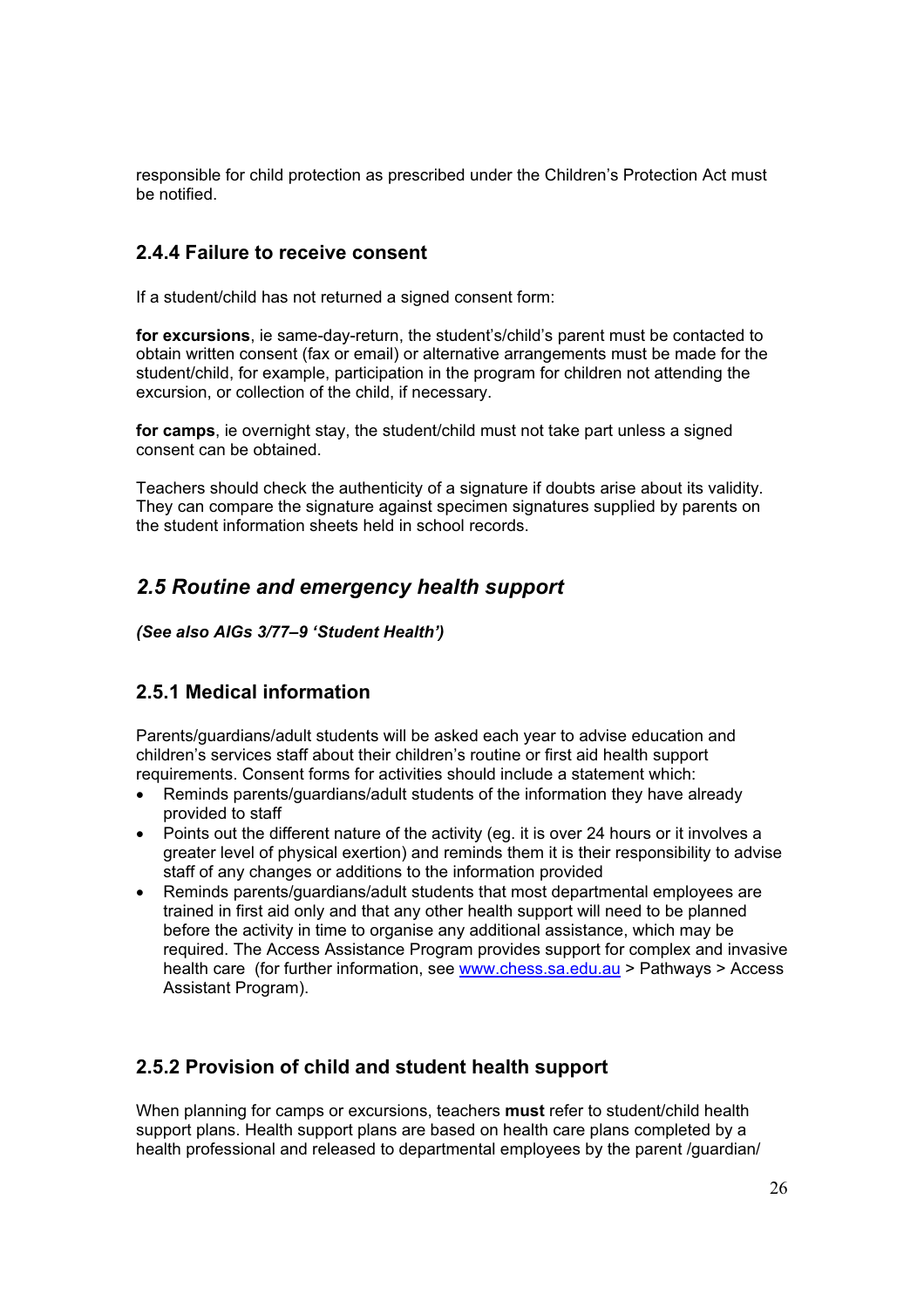adult student. Health support plans detail the duties departmental employees have agreed to undertake in relation to routine health and personal care and individualised emergency first aid management.

Parents/guardians/adult students should be encouraged to speak with the teacher-incharge about specific details of their child's health care needs. As part of the health support planning process, the teacher-in-charge should negotiate with the student/child and parents about disclosure of health information on a need-to know basis to other leadership team members.

# **2.5.3 Infectious diseases and infestation (including headlice)**

Infection **must** be managed in line with Department of Health standards as documented in *You've got what?,* published on the Department of Health's website at: http://www.health.sa.gov.au/pehs/Youve-got-what/youve-got-what-index.htm. Infestation must be handled in line with AIGs 3/77 and Department of Health guidelines at http://www.dh.sa.gov.au/pehs/branches/headlice/headlice-index.htm.

### **2.5.4 First aid**

All departmental employees **must** respond promptly and in line with their training when first aid is required.

#### **Principals must ensure that students can access first aid support at all times.**

Due consideration should also be given to Ambulance response times when selecting a camp or excursion location.

#### **Additional First Aid Qualifications**

In a number of activities, the leadership/instruction qualifications specified for the teacher-in-charge/instructors include additional levels of first aid training and certification.

#### **First Aid Coordination**

One leadership team member **must** be identified to coordinate the provision of first aid during a camp or excursion. This person's duties would include:

- Storage of student/child health support information in a manner that protects confidentiality, yet ensures availability when needed.
- Documentation of all first aid interventions and completion of accident and injury records (see *5. "Accidents, Insurance and Claims").*
- Providing availability to and maintenance of first aid supplies.
- Safe storage and documentation in relation to medication and health care equipment

#### **Special First Aid Needs**

Where departmental employees are supervising students/children with an additional first aid need at least two departmental employees should be trained and able to monitor that first aid intervention. Where a student/child requires a first aid intervention outside the province of standard first aid training (eg administration of rectal diazepam for seizure management), then a worker approved by the Access Assistant Program **must** be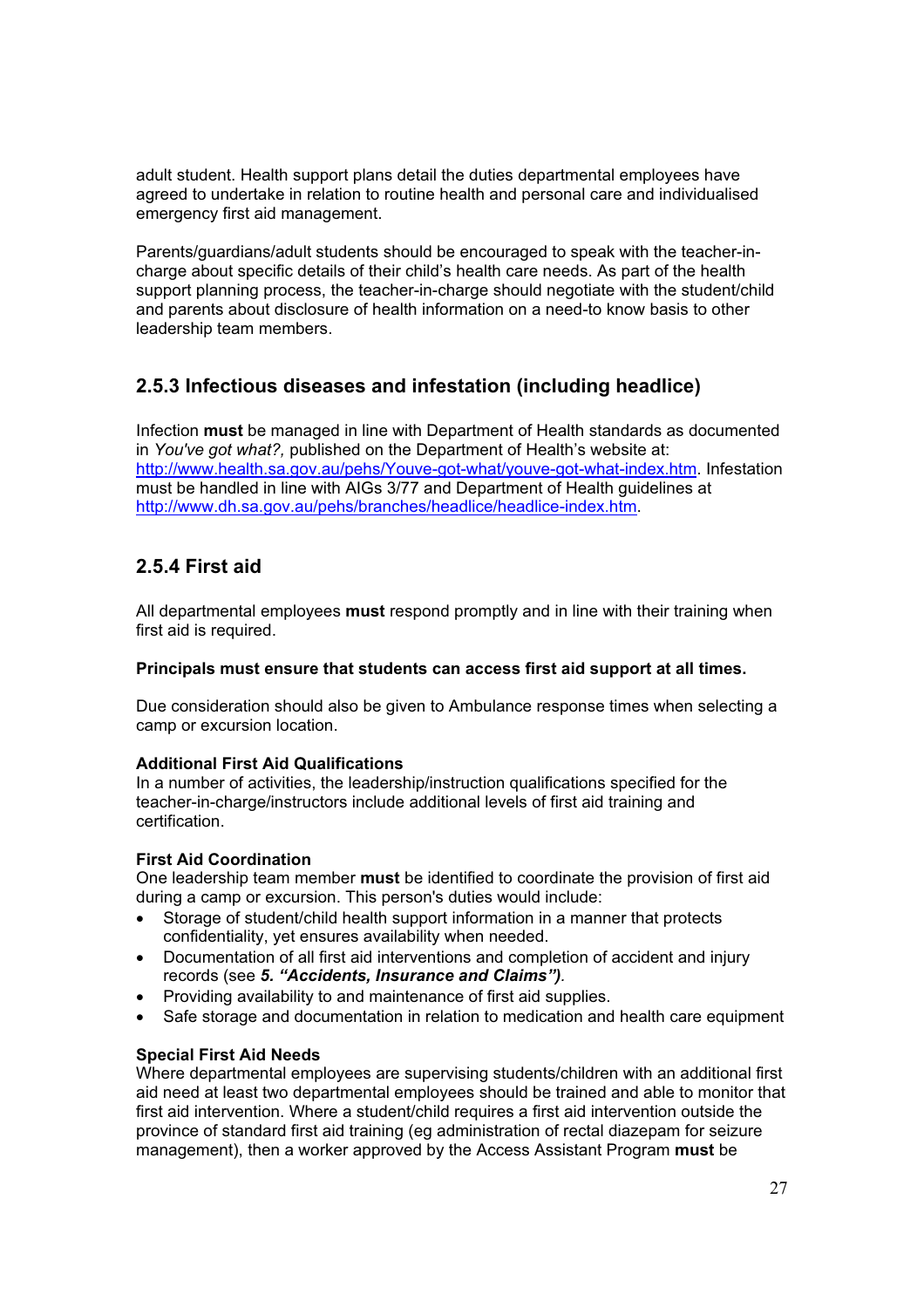present to provide such assistance as needed (for further information refer to: www.chess.sa.edu.au > Pathways > Access Assistant Program).

#### **First aid kit**

A first aid kit of appropriate size and contents **must** be available for all camps and excursions *(See—*www.chess.sa.edu.au > Information > First aid).

# *2.6 Facilities, supplies and equipment*

# **2.6.1 Food and water**

The camp or excursion teacher-in-charge **must** ensure that adequate supplies of food and water are available. The teacher-in-charge **must** also take the following into account:

- x Food provided **must** be in line with the DECS Healthy Eating Guidelines (AIGs 3/89a and www.chess.sa.edu.au > Information – promotion or http://www.decs.sa.gov.au/eatwellsa/.
- Food must be nutritious, varied and adequate in quantity to accommodate participants' specific dietary and cultural requirements.
- Food storage and handling must comply with food safety legislation (further information available at http://www.dh.sa.gov.au/pehs/food-index.htm).
- Where water or other refreshments will not be readily available, adequate supplies **must** be taken on the camp or excursion, and a means for the replenishment of water supplies must be in place.
- If there is any chance that water sources are contaminated, purification tablets or filtration devices **must** be used.

# **2.6.2 Safety equipment**

The camp or excursion teacher-in-charge **must** ensure that the required safety equipment for particular activities is on hand and that **relevant participants have been trained in its correct use**. Documentary evidence of such training is recommended, along with evidence of a formal meeting of leadership team members which includes health and safety issues as an agenda item.

#### *(See Sections 6, 7 or 8 for details of safety equipment by activity. If an activity is not listed, seek information from its governing body)*

Safety equipment (including on-site or hired equipment) **must** be:

- of approved design and quality, to relevant Australian Standards [AS] or, where there is no AS, to specifications determined by an activity's accredited governing body
- inspected by the instructor/teacher-in-charge prior to the activity
- well maintained and in full working order
- correct for the student's/child's size and experience
- provided by participants if it is personal equipment, eg mouth guards.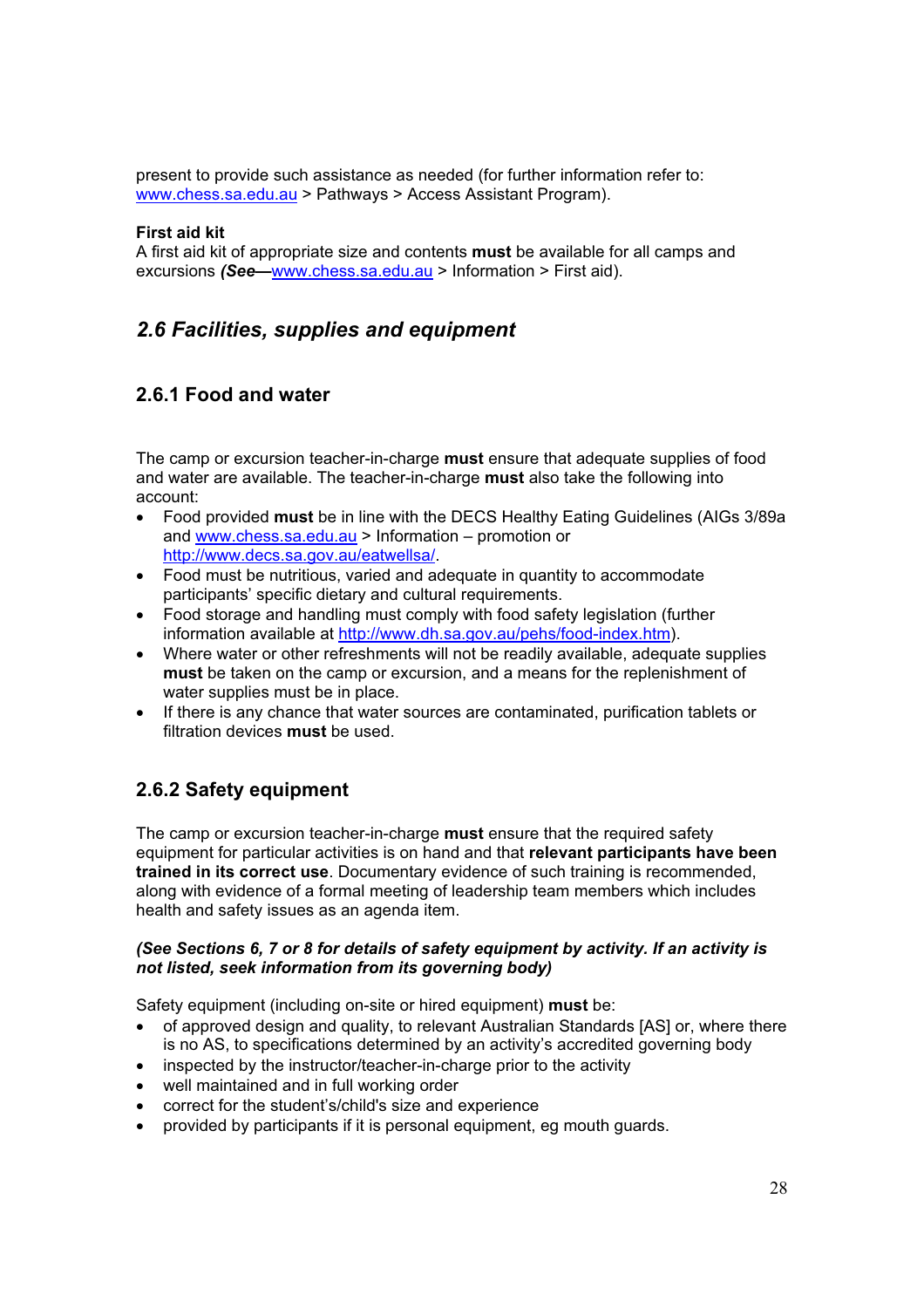**The teacher-in-charge/instructor must ensure that participants always use required safety apparel or equipment.** 

### **2.6.3 Sun protection**

#### **See AIGs 3/88 'Sun Protection' and National Junior Sport Policy**

As part of their duty of care, schools are encouraged to develop specific policy and set procedures to minimise the danger of excessive ultraviolet radiation (UVR) exposure for students and staff.

The teacher-in-charge of camps and excursions **must** ensure that all participants follow the requirements of the schools sun protection policy.

It should be noted that some students/children are allergic to some sunscreens, and white T-shirts don't offer protection against the sun when wet. **The teacher in charge must ensure that children/students are protected appropriately at all times.**

Further information about developing policies and skin protection strategies can be obtained from The Cancer Council South Australia on telephone 13 11 20. In addition, the Cancer Council of South Australia has developed the document 'Sunsmart: a guide for policy creation in primary schools', which is available at:

http://www.cancersa.org.au/cms\_resources/documents/Resources/sunsmart/Beingsuns martaguideforschools.pdf.

# **2.6.4 Clothing**

Camp or excursion participants **must** take clothing suitable for the predicted and possible weather and environmental conditions.

If an activity requires specific equipment and clothing to be supplied by students/children, details should be sent home as soon as possible, giving families a reasonable time to gather the items. Leaders should inspect equipment supplied by students/children.

Teachers should be mindful of the expense likely to be incurred by families, understanding that in some instances, cost of equipment and specialist clothing may prevent some students from participating. Where possible, other methods of acquiring the equipment and clothing should be explored, or alternative activities could be considered.

### **2.6.5 Shelter**

Teacher-in-charge/instructor **must** ensure that adequate shelter is available to protect participants in all reasonably predictable circumstances. The shelter provided will depend on the type of activity and the amount of time to be spent outdoors. Teacher-incharge/instructor will also need to: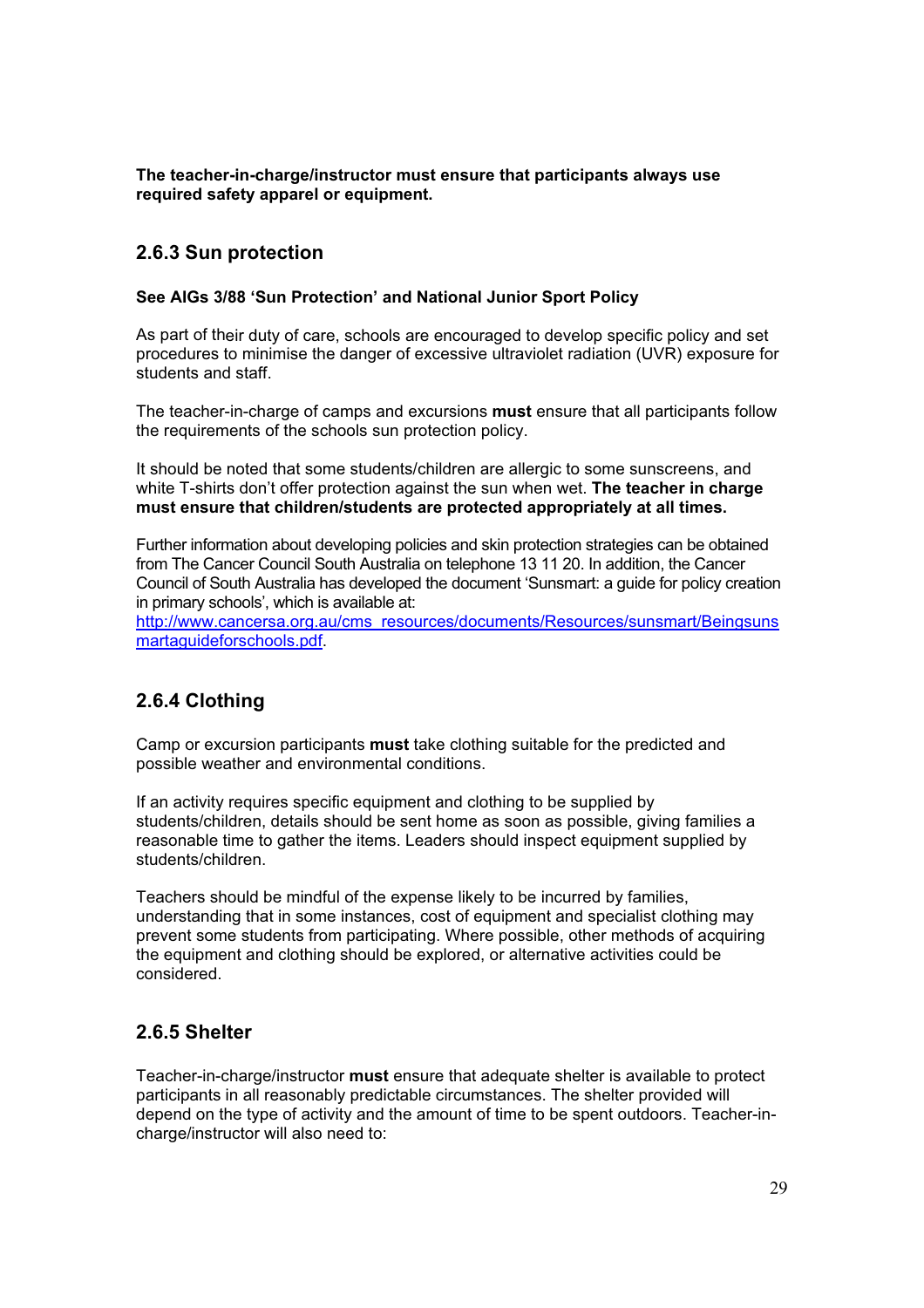- know the area
- assess the likely range of conditions.

# **2.6.6 Bunk beds**

Bunk beds at campsites **must** conform to AS 4220—1994. When bunk beds are used:

- x children under six years **must not** use top bunks
- x parents **must** give written consent for students between the ages of six and eight to sleep on top bunks.

#### *(See also 2.2.4 'Campsite accreditation')*

# **2.6.7 Tents**

Leaders should check tents to ensure that they offer adequate protection from cold and wet conditions. Mattresses should be checked to ensure that students/children do not sleep on damp beds.

The following information regarding mattresses should be noted:

- Inflatable beds are poor insulators from the cold, but can be cooler in summer.
- Self inflating, sponge filled air mattresses do not insulate if deflated due to puncture.
- Sponge mattresses do not insulate in cold or damp conditions.
- Closed cell foam mats insulate in all conditions.

# *2.7 Interstate and overseas travel*

#### *(See 4. 'Transport' for more information about approvals, buses etc)*

#### **Interstate Travel**

The District Director is authorised to approve interstate camps and excursions including use of a department school bus. Refer to the form 'Application to Conduct An Excursion' at: http://www.decs.sa.gov.au/docs/documents/1/Ed169ExcursionProforma.doc.

#### **Overseas Travel**

For overseas excursions, the DECS Overseas Travel Policy **must** be adhered to and all sections of an overseas travel application **must** be completed. The DECS Overseas Travel Policy and Overseas Group Travel Application is available at: http://www.internationalstudents.sa.edu.au/default.asp?navgrp=home&id=travel\_international.

#### Duty of Care and Risk Management

Where DECS employees are travelling overseas with students, it is essential that all steps are taken to ensure duty of care obligations are met. The Risk Management Framework for Overseas Travel (provided in the Overseas Travel Application) must be completed and lodged with principals or line managers. A copy must also be attached to the Overseas Travel Application.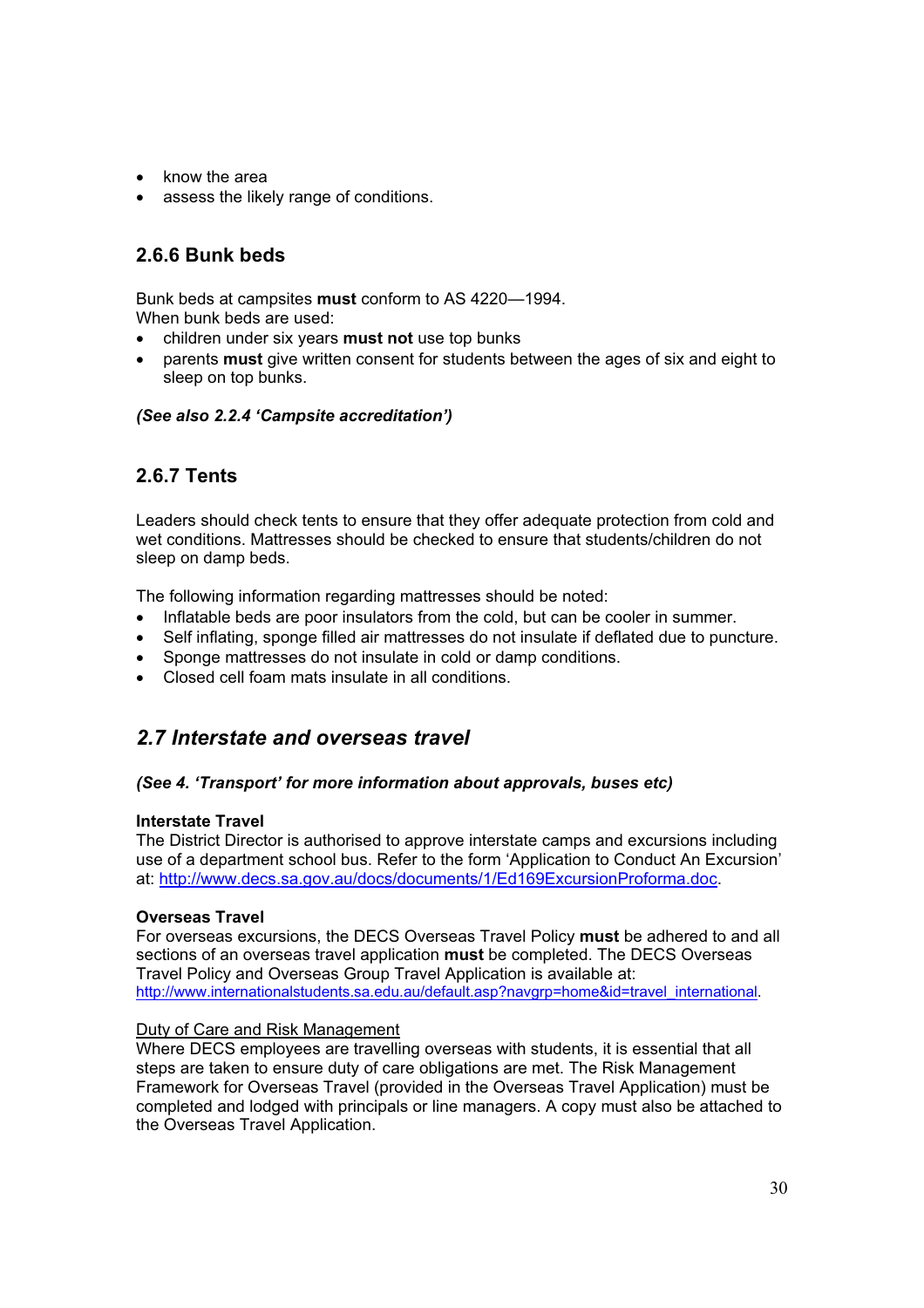#### **Approvals**

For overseas school excursions, an overseas travel application requires endorsement by the Principal, District Director, Director School and District Operations, Director International Education Services and the Chief Executive. Allow a minimum of ten weeks for securing approval.

#### Group size and student/staff ratios

The minimum group size required to ensure viability and cost effective expenditure of public funds is recommended as 10 students for primary schools and 15 students for secondary schools. Where schools wish to conduct an excursion and have fewer than 10/15 students it may be appropriate to join with another school. Mixed gender student groups **must** have mixed gender leadership unless parents have approved of alternatives during the consent-seeking process.

| <b>Primary School</b> |             | <b>Secondary School</b> |             |
|-----------------------|-------------|-------------------------|-------------|
| No of students        | No of staff | No of students          | No of staff |
| $10 - 15$             |             | $15 - 20$               |             |
| 16-24                 |             | $21 - 30$               |             |
| 25-32                 |             | $30-40$                 |             |
| 33-40                 |             |                         |             |

For overseas excursions, staff supervision levels **must** comply with the following table:

#### Use of Government travel contractor

All DECS employees **are required** to use the government travel contractor when their price is the lowest. **Where a travel agent other than the government travel contractor is used, quotes are required from that agent, the government travel contractor and one other agent.** 

#### Insurance

All travellers (including students) **must** have private insurance with copies provided to the group leader and copies attached to the overseas travel application. All non-DECS employees travelling must provide a letter indemnifying the Minister from liability.

All DECS employees travelling on government business are automatically covered by the whole-of-government travel insurance arrangement. This is administered by **the government travel contractor as part of the ticketing process**. Government travel insurance only covers the employee whilst **on duty.** Inquiries regarding the services provided by the government travel arrangements should be directed to SAICORP on telephone 8226 2270.

#### Funding of teachers' travel expenses by students

Where a group of students will be funding teacher travel costs, the school must clearly disclose this to the parents of participating students during the consent gathering process.

Overseas Billets Refer to section 6.1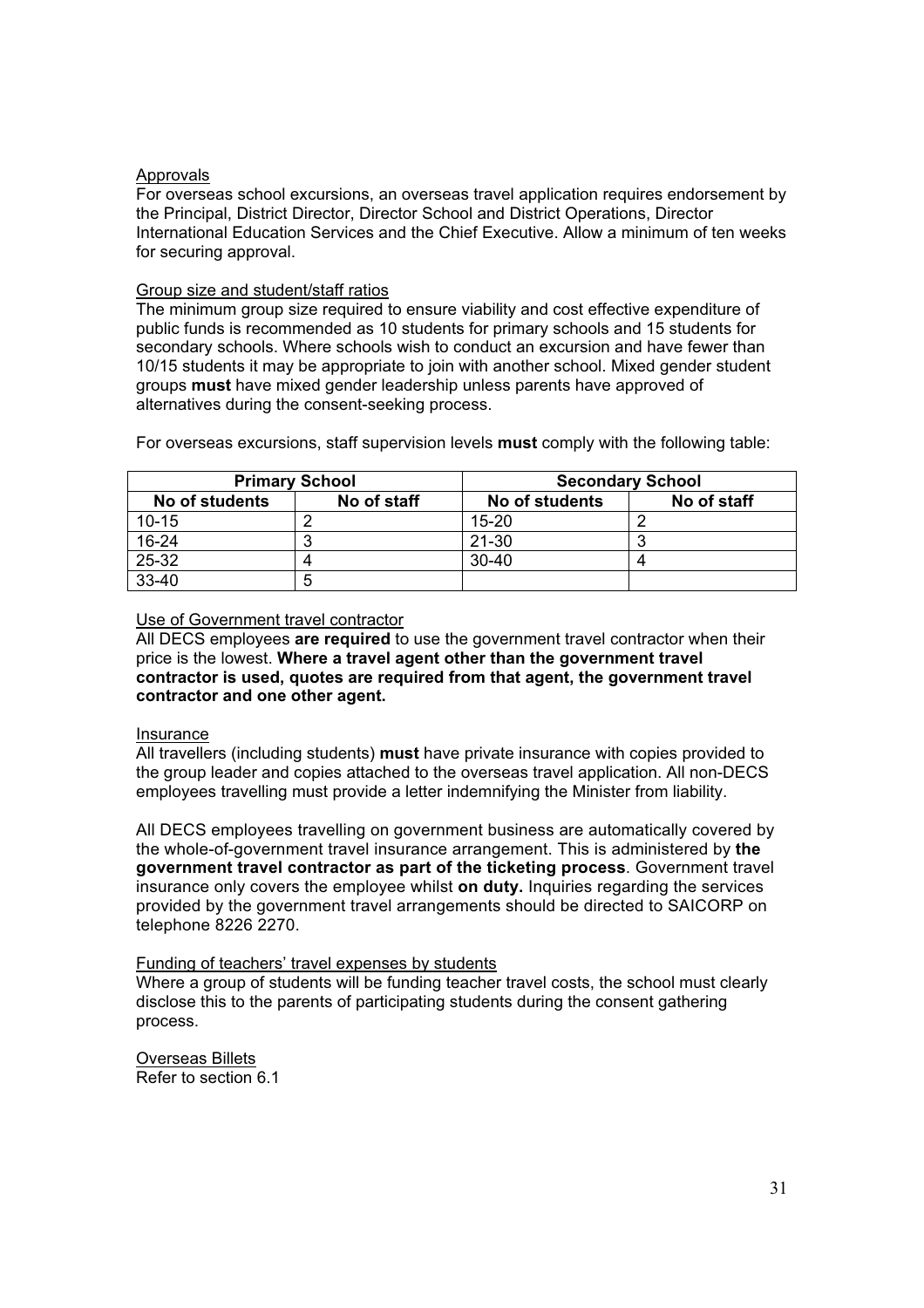# **3. SUPERVISION ISSUES**

# *3.1 Duty of care*

#### *(See also AIGs 1/97)*

Every teacher has a 'duty of care' towards every student under his or her supervision, by virtue of the conditions of the teacher's employment, and by virtue of the common law principles of negligence.

Generally speaking a teacher owes a student a duty to take reasonable care to protect him or her from foreseeable risk of injury. This duty may be manifested in many ways including:

- the duty to supervise the students so that they comply with rules and practices designed for their own safety and that of other students;
- the duty to design and implement appropriate programmes and procedures to ensure the safety of students;
- the duty to ensure that school buildings, equipment and facilities are safe;
- the duty to warn students about dangerous situations or practices.

This list is not exhaustive. Basically, the duty is to do what is reasonable in a given situation. The question of what is reasonable in a given instance will be decided by the court in the event of litigation, but it is for the individual teacher, the principal and the department to comply with objectively reasonable practice.

All parties involved in delivering educational and other services for camps and excursions owe a duty of care to students/children as follows:

- $\bullet$  DECS as the responsible education authority
- the principal/preschool director
- teachers
- trainee teachers
- x SSOs, AEWs, ECWs
- x voluntary workers assisting teachers
- instructors engaged by schools
- charter bus operators and drivers
- education officers providing activity programs
- outdoor education and aquatics centre personnel
- health professionals assisting individual student/child health care management.

The duty is in effect whenever the teacher/student/child relationship exists, which for the most part is on school/preschool grounds during school hours.

#### *However, with reference to this document, the duty of care continues throughout any school / preschool camp, excursion or sleepover outside school/preschool grounds, within and beyond normal hours*.

It varies according to such factors as the age, maturity and experience of the student/child and the nature of the activity. Generally, there is a greater duty of care: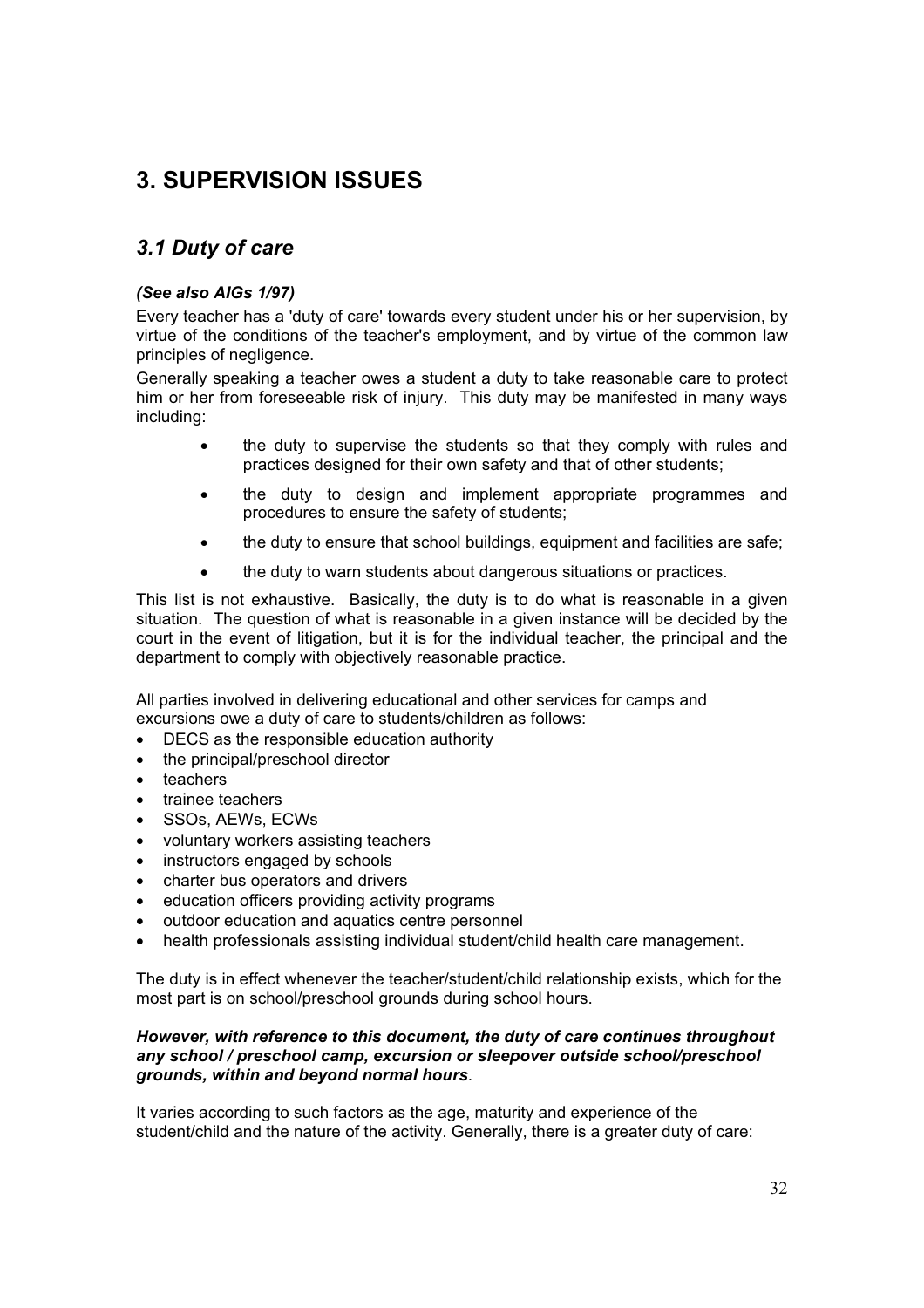- the younger the student/child
- the more complex the health care needs and/or disabilities of a student/child the more hazardous the situation.
- The level of duty of care applicable to adult students may be significantly less than for younger students/children or students/children with disabilities.
- A breach of duty of care will occur where there has been a failure to exercise the level of care required in any particular case.

In cases where injuries result from a teacher's negligence in the course of her/his employment, the Minister for Education and Children's Services is vicariously liable and is required to indemnify the teacher for any liability incurred unless the teacher's actions constitute serious or wilful misconduct.

Parties involved in the actual delivery of educational and other services for camps and excursions also owe a duty of care to themselves. They **must** plan for their own health and safety.

# *3.2 Roles and responsibilities*

# **3.2.1 Principal/Preschool Director**

#### *(See also AIGs 5/26)*

For each camp or excursion, it is the responsibility of the principal/preschool director to:

- $\bullet$  endorse the curriculum component
- ensure that planning has taken account of the special needs of students/children *(See 2.5 'Routine and emergency health support')*
- ensure that planning has considered any reasonably predictable conditions and hazards that could be encountered *(See 2.2.2 'Hazard assessment')*
- approve appropriate safety procedures and ensure that they are instituted
- x be satisfied that the leadership team *(See 3.2.4 'Leadership team')* has the necessary skills and experience *(See Sections 6-8)*
- approve the selection of a leadership team where more than one teacher is involved. The leadership team could be a mix of teachers, SSOs, AEWs, ECWs, trainee teachers, instructors and voluntary workers
- approve the nomination of the leadership team's teacher-in-charge
- ensure all leaders are aware of their mandatory notification responsibilities
- ensure that quidelines and conditions listed in this publication, the AIGs, and the OHS&W Manual are adhered to
- ensure that the leadership team-to-students/children ratio is adequate
- ensure that bookings, consents and notification of relevant agencies, local authorities and landowners have been made
- enunciate acceptable behaviours for all participants
- advise the leadership team of procedures for withdrawing students/children from the excursion or campsite in cases of serious misconduct
- **Example 2** ensure that correct protocols for gaining parents' consent have been observed *(See*) *also 2.4 'Parental Consent')*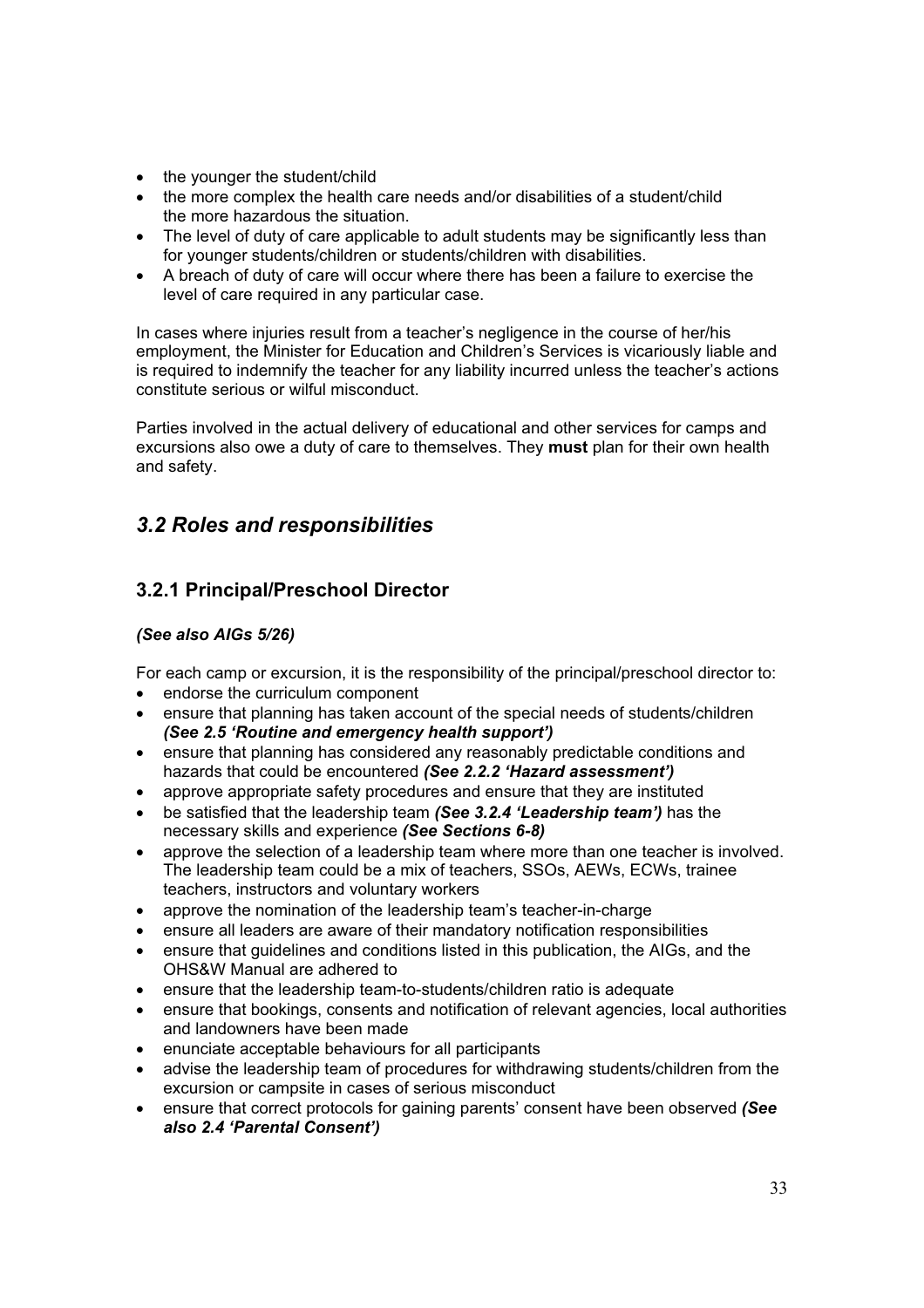- **Example 2** ensure that the appropriate approvals have been received. *(See 4.1.1 and* Application to Conduct An Excursion form (ED169) *at* http://www.decs.sa.gov.au/docs/documents/1/Ed169ExcursionProforma.doc.*)*
- ensure that documentation is kept as required.

## **3.2.2 Teachers**

Teachers **must:**

- carefully assess the range of activities and their risk status
- identify and assess the hazards likely to face students/children involved in any activity *(See 2.2.2 'Hazard assessment').* Such an assessment **must** consider special hazards identified in participants' health care records
- take whatever steps are practicable to minimise those hazards
- take all reasonable positive measures to prevent injury to students/children
- observe the standards of safe practice in any activity established by accredited organisations and other specialist practitioners
- use correct activity equipment, including any required safety equipment
- employ any other required principles of safe practice.

# **3.2.3 Teacher-in-charge**

All camps and excursions **must** be under the leadership and control of a 'teacher-incharge'. Where more than one teacher is involved in supervising a camp or excursion, a 'teacher-in-charge' **must** be appointed. This teacher has a supervisory role over the educational program and the activities undertaken. During a camp or extended activity, when the teacher-in-charge is rostered off duty, she/he can delegate the role to another teacher if adequate levels of supervision can be maintained. The teacher-in-charge **must** ensure that:

- activities are safe but challenging, reflecting curriculum-based student/child learning outcomes
- the camp or excursion is based on inclusive practices and geared to the abilities and needs of all participants
- leaders and students/children are well equipped for all reasonably predictable conditions
- participants understand the nature and purpose of the activity and have developed the prerequisite knowledge, understanding and skills
- x appropriate first aid kits are available *(See 2.5.4 'First aid')*
- leadership team members are fully briefed and trained for their roles and responsibilities, including mandatory notification.

# **3.2.4 Leadership team**

The leadership team consists of all those with a supervisory responsibility for the camp or excursion. These leaders could therefore be a mix of the following:

- teachers, including the teacher-in-charge
- trainee teachers
- SSOs, AEWs, ECWs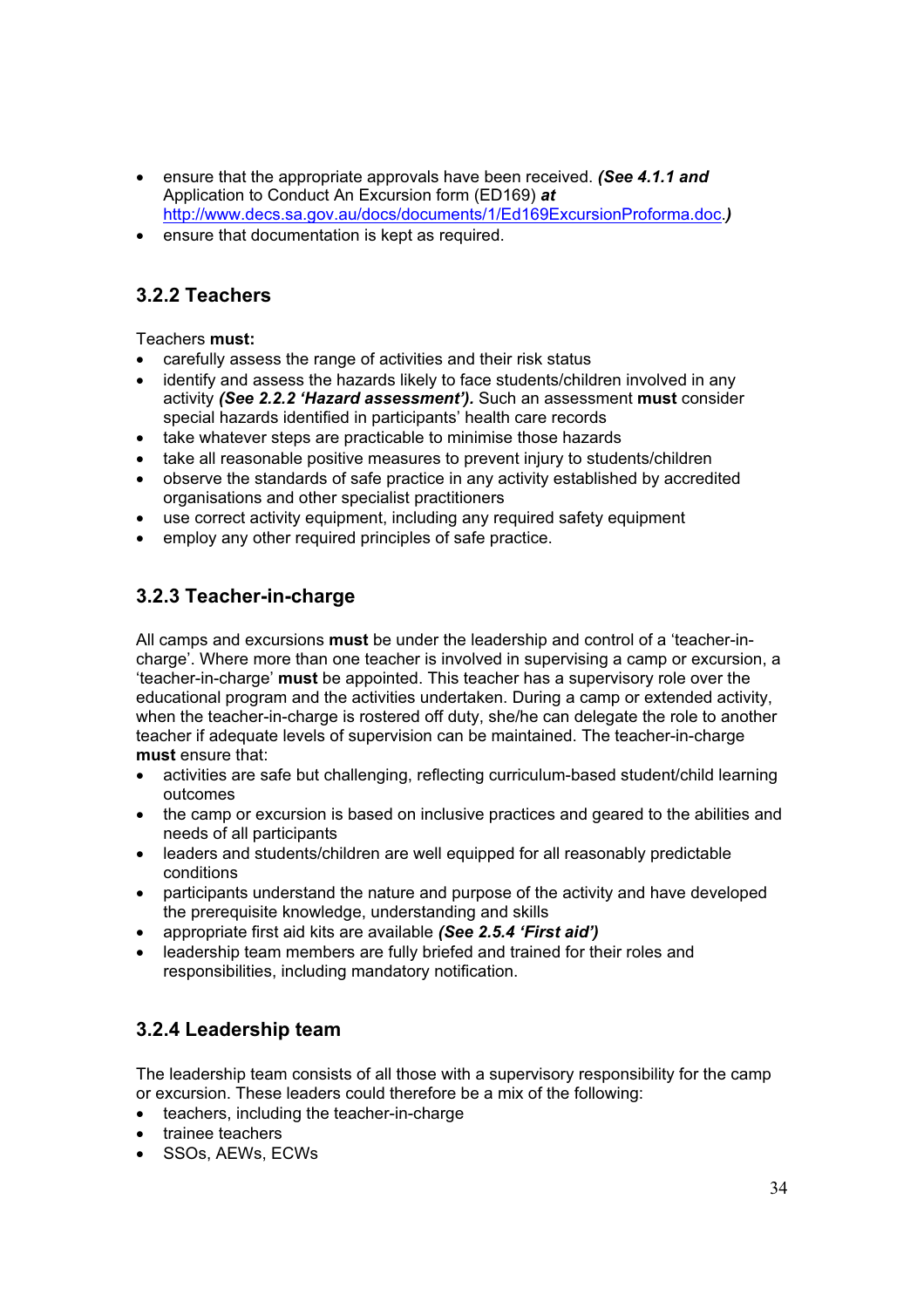- appointed instructors
- voluntary workers, eg parents.

Each member of the leadership team **must** have a clear understanding of:

- $\bullet$  the program, its purpose, the itinerary and any contingency plans
- the relative skills of leadership team members
- his/her role and responsibilities within that group including mandatory notification
- relevant OHS&W issues.

This information should be recorded and distributed to all group members.

Members of the leadership team **must** also:

- have knowledge of the environment where the camp or excursion will take place and be skilled at traversing such environments
- have knowledge of any hazards, including those associated with reasonably predictable weather conditions
- institute safety precautions specific to the planned activities and the nature of the student group
- know contingency procedures, including when and how to call for emergency assistance
- observe strict health and hygiene practices
- be aware of safe work practices on the site and safe operating procedures that may be applicable.

**While supervisors will not generally need the same expertise and experience expected of a teacher-in-charge or an instructor, it is important that they have a sufficient level of competence and experience in a particular activity to actively support the supervision, instruction and safety of students/children, rather than increasing the burden on the teacher-in-charge / instructors.** 

### **3.2.5 Gender balance of leadership team**

Mixed gender student groups **must** have mixed gender leadership unless parents have approved of alternatives during the consent-seeking process.

- A mixed gender leadership team allows for:
- comfortable and confidential pastoral care
- role models for students/children of both sexes.

### **3.2.6 Trainee teachers, SSOs, AEWs, ECWs and voluntary workers**

Trainee teachers, SSOs, AEWs, ECWs and voluntary workers who assume a supervisory responsibility owe a duty of care to the students/children under their control. However, the primary duty of care rests with teachers to whom the trainees and voluntary workers are assigned. Trainee teachers, SSOs, AEWs, ECWs and voluntary workers must also:

- use their skills, knowledge and experience in a responsible manner
- follow all reasonable instructions.

#### **Selection**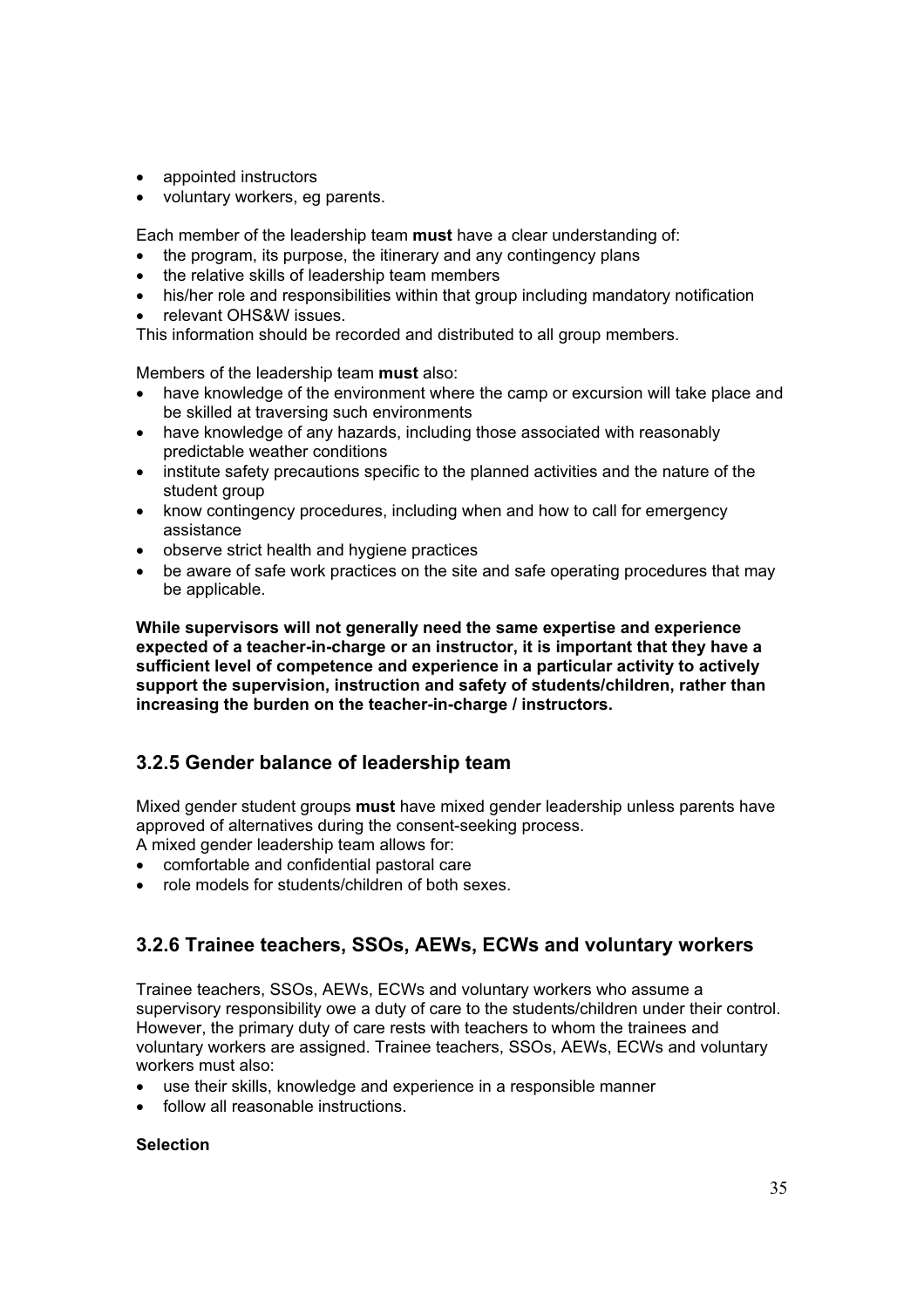Before including a trainee teacher, SSO, AEW, ECW or voluntary worker as a member of a leadership team, the principal/preschool director and teacher in charge must be confident that he/she possesses the necessary skills and will therefore minimise the risks to the safety of other participants. The principal/preschool director **must** also ensure that that leadership team members have a Criminal Screening Check as outlined in the DECS Screening Unit Implementation Program. The Implementation Program may be viewed at: http://www.decs.sa.gov.au/recruit/pages/supportadmin/crimHistCheck/.

The teacher-in-charge must negotiate with trainee teachers, SSOs, AEWs, ECWs and voluntary workers prior to the camp or excursion and:

- find out their skills and competence, including any first aid qualifications
- x clarify the roles of teachers, trainee teachers, SSOs. AEWs, ECWs and voluntary workers
- assign roles and tasks that are meaningful and non-exploitative
- ensure that the trainee teachers, SSOs, AEWs, ECWs and voluntary workers know when they are considered to be 'on duty'
- $\bullet$  involve them in planning where possible
- alert them to student health or related issues on a 'need-to-know' basis, as negotiated with the student/child and family
- discuss and establish expectations for student/child behaviour management
- supply a summary of the itinerary, contingency plans and any other relevant information.

*(See also AIGs section 1/99)* 

### **3.2.7 Specialist instructors and outdoor education providers**

If leadership teams wish to schedule activities for which they do not have the skills, qualifications or experience to conduct, the principal/preschool director and teacher-incharge can appoint qualified specialist instructors. An appointed instructor also owes a duty of care to students/children and other participants. The level of involvement of the teacher will vary according to her/his skills, the instructor/s and the student/child group. However, the teacher must at all times supervise the educational program and ensure that activities are managed to meet the needs of students/children.

The principal must ensure any instructors and outdoor education providers have undergone a criminal history screening check in accordance with the principles detailed in the DECS Criminal History Screening Policy/Guidelines (refer to http://www.decs.sa.gov.au/recruit/pages/supportadmin/crimHistCheck/). The requirement for an instructor or outdoor education provider to undergo a criminal history screening check is dependant on the level of interaction between the educator and the students and whether the educator is required to provide full supervision to children/students. External providers are required to ensure that their staff have undergone a level of screening in accordance with DECS standards and principals are required to ensure that instructors provided by the school in support of school camps and excursions have been screened prior to their involvement. The DECS Criminal History Screening Unit provides a consistent screening service for both external providers and schools. For further information contact the Manager, Criminal History Screening Unit in DECS on telephone 8226 2250.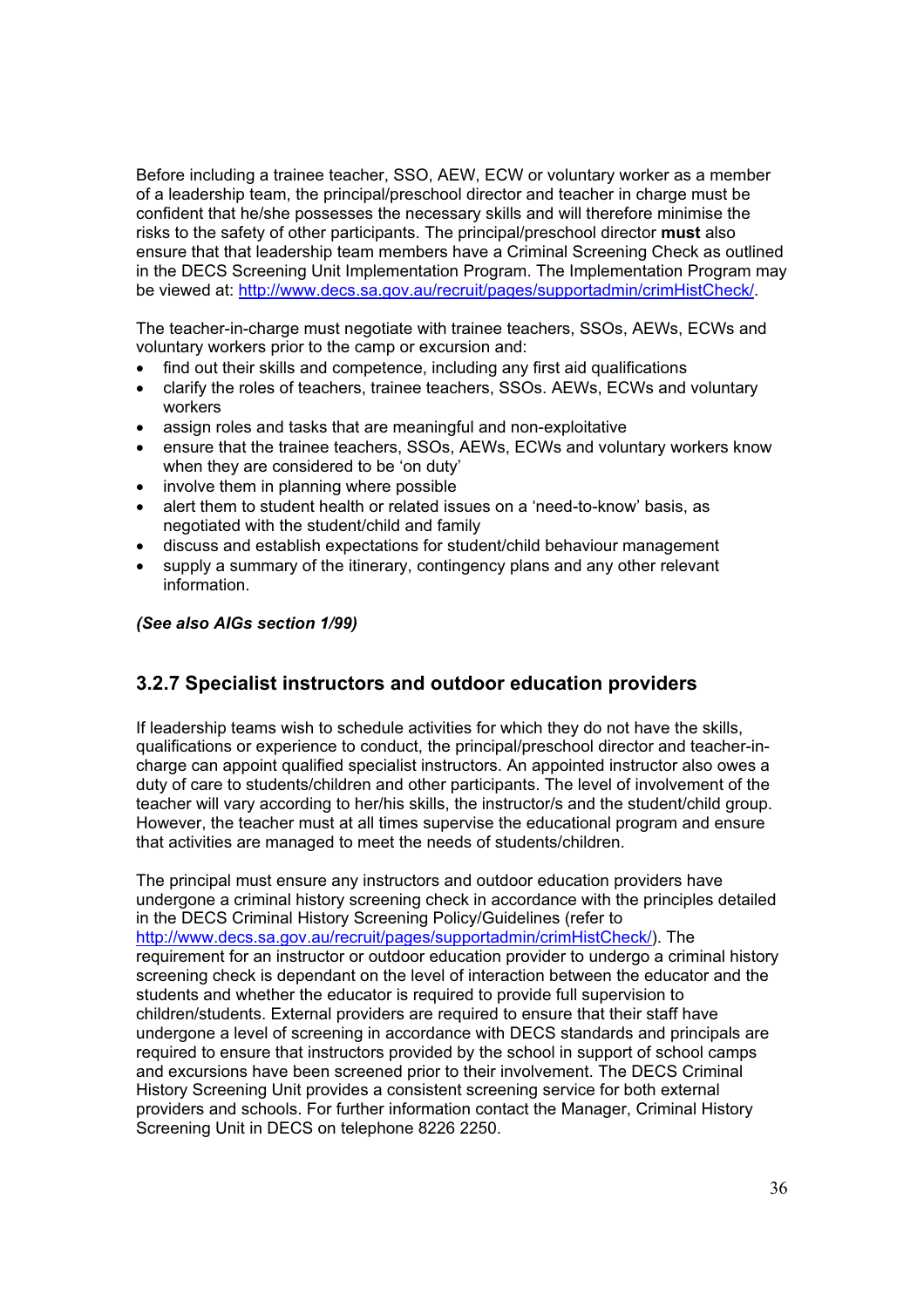The activity program must be negotiated between the teacher and specialist instructor/s and cover the following:

- $\bullet$  respective roles of the teacher and instructor/s\*
- contingency plans
- alerting the instructor to health care plans when needed and mandatory notification requirements
- student/child behaviour management policy.

*\* For high-risk activities such as rock climbing, teacher/specialist instructor authority must be clearly delineated, ie the senior instructor present must have the final decision in safety-related matters.* 

### **3.2.8 Outreach Education – DECS Education Officers seconded to public organisations**

DECS has a number of teachers seconded to major public organisations to maximise learning opportunities for schools. Education Officers are based at:

- Adelaide Festival Centre
- Adelaide Law Courts
- Adelaide Zoo
- Art Gallery of South Australia
- Botanic Gardens of Adelaide
- CSIRO Science Education Centre
- Migration Museum
- National Aboriginal Cultural Institute Tandanya
- Parliament House
- South Australian Maritime Museum
- x South Australian Museum.

Programs may be in indoor or outdoor settings and may involve activities in small or whole class size groups. Programs may be self-guided or facilitated by Education Officers or personnel engaged/supplied by the organisation being visited.

Education Officers primarily owe a 'duty of care' to students/children when developing programs for visiting school groups. They may also act as members of the visiting schools leadership team if facilitating a session face to face and therefore assume the same duty of care as other team members from the visiting school.

Programs **must** be booked well in advance to ensure learning objectives of the excursion can be met and student needs are catered for. The teacher in charge of the excursion must ensure they are clear about program details before embarking on the excursion including 'duty of care' obligations and the role of the Education Officer.

Further information may be obtained at the Open Access College website at: www.oac.sa.edu.au.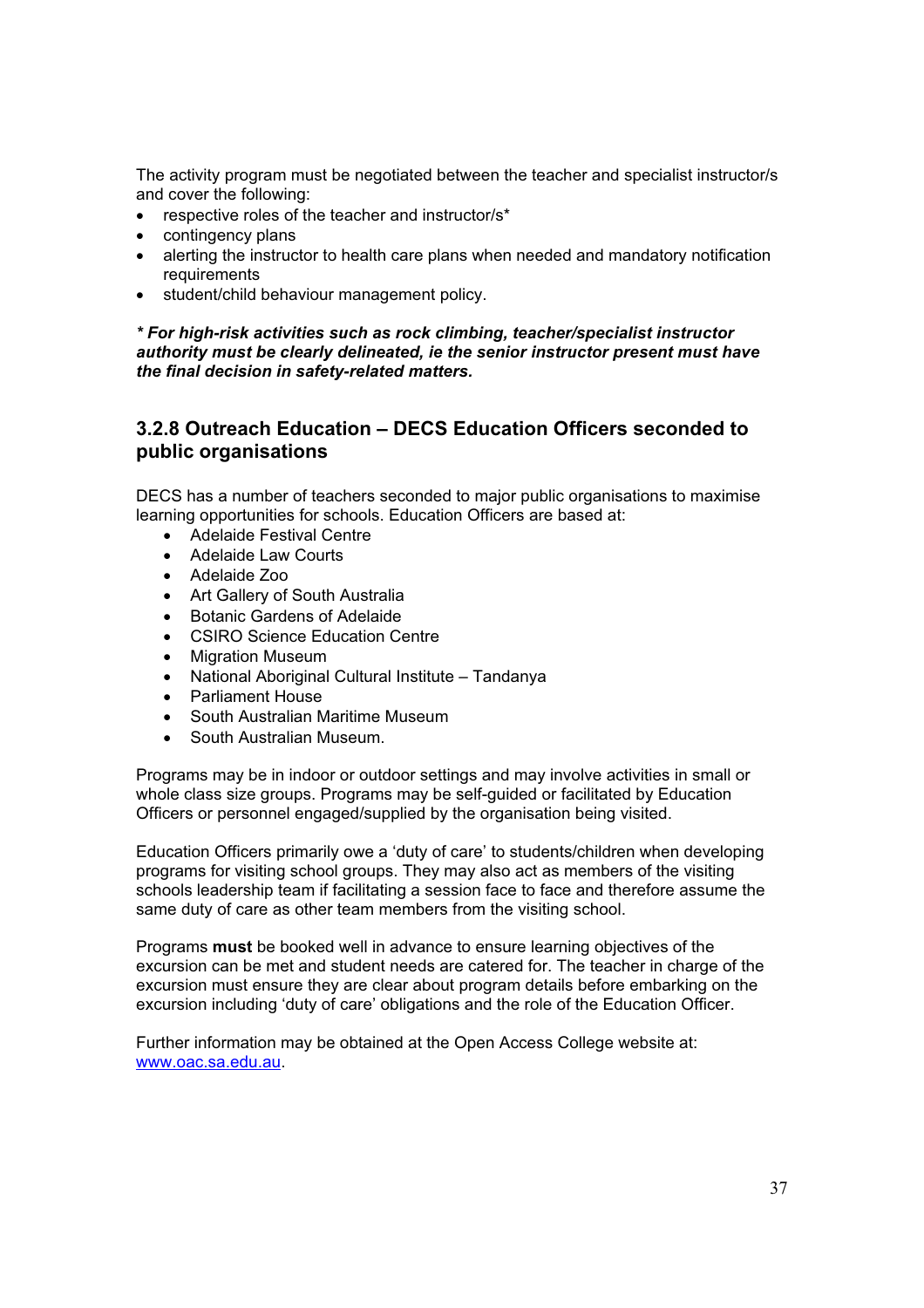### **3.2.9 Outdoor education and aquatics centres**

DECS' outdoor education and aquatics centres can assist with planning and providing educational programs.

Instructors at the centres have appropriate qualifications and ensure strict adherence to safe practice. Organising teachers must maintain a supervisory role and can participate in activities as negotiated, sharing duty of care with outdoor education or aquatics centre instructors.

The management of student/child behaviour at these centres is a shared responsibility between organising teachers and the centre instructors. However, as teachers understand their students'/children's behaviour management issues, they must where necessary share information, select groups and act as support persons.

### **3.2.10 Instructor/ teacher qualifications**

In consultation with authoritative bodies and individuals, DECS has determined the appropriate qualifications for instructors and teachers in specific activities. *(See Sections 6-8 for qualifications by activity)*

*For certain higher risk activities the minimum qualifications specified are mandatory. These qualifications are clearly indicated as 'required'.* Where the activity is not listed in these guidelines, the teacher-in-charge or the principal/preschool director may seek advice from relevant departments or governing bodies to determine reasonable instructor qualifications. *A recommended first step is to contact the Health and Physical Education Policy and Program Officer or your District Director.*

If a potential instructor has qualifications that appear to be equivalent to those listed, before approving the appointment, the teacher-in-charge or the principal/preschool director should seek confirmation as follows:

- x **aquatics**: DECS' Swimming and Aquatics unit Manager or the governing body for the required activity
- **other activities**: the relevant governing body.

# *3.3 Supervision*

The principal/preschool director and teacher-in-charge of a camp or excursion **must** determine the level of supervision required and ensure that it is maintained for the whole of the time a duty of care is in force. Supervision requirements will be determined by considering:

- age, development and needs of all students/children
- students/children with disabilities or special needs
- x planned student/child learning outcomes
- nature of the activity
- reasonably predictable hazards
- $\bullet$  time of day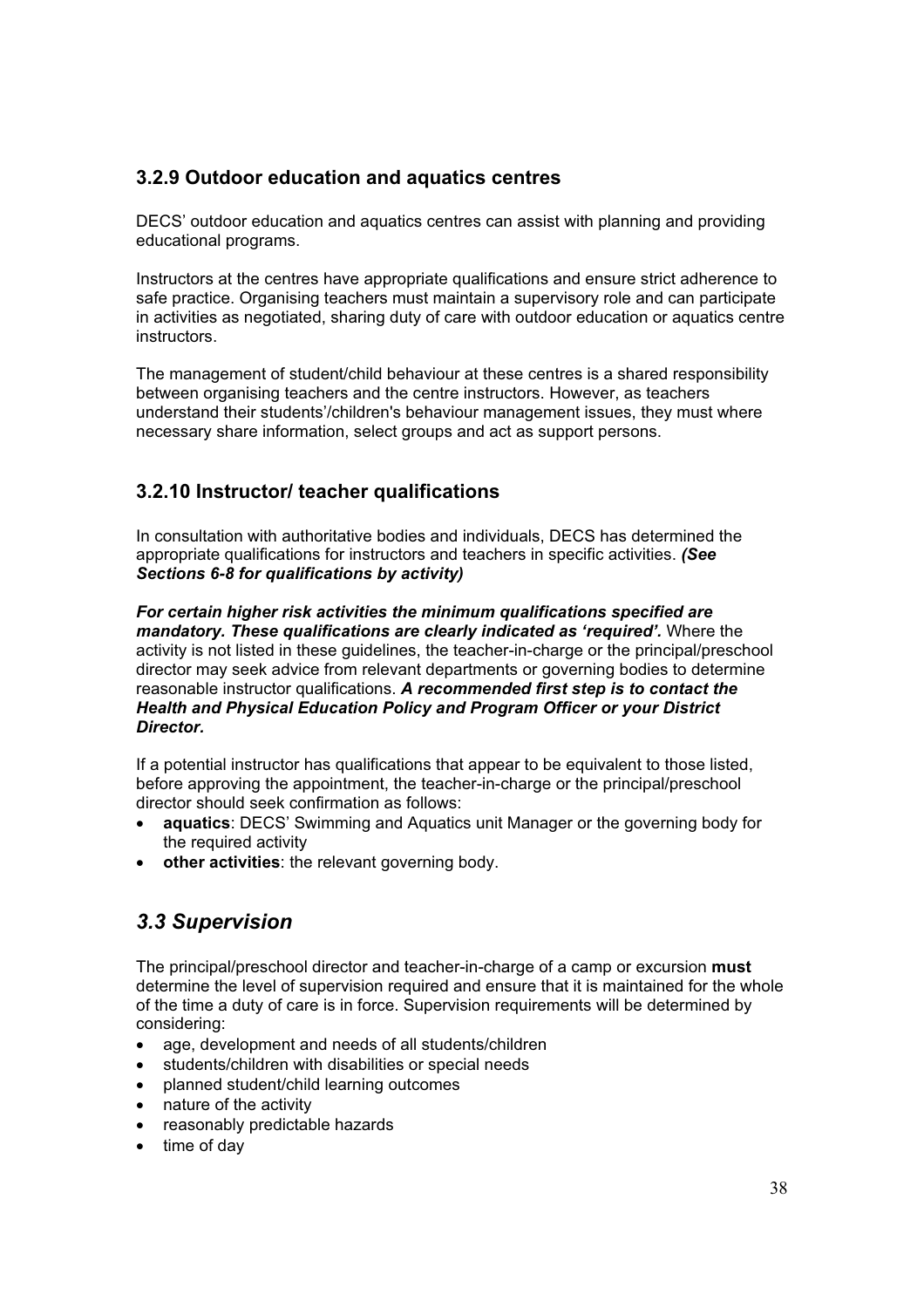- location and environment
- supervision level offered by other teachers, supervisors or instructors within the party.

### **3.3.1 Ratios**

For all activities included in these guidelines, a minimum ratio of leadership team members to students/children has been determined by DECS in consultation with authoritative bodies and individuals *(See Sections 6-8 for ratios by activity).* These ratios should be complied with unless:

- The program is modified to allow for an increase or decrease of supervisors.
- The teacher-in-charge/instructor decides to vary the number of supervisors because of factors such as:
	- the local environment and conditions.
	- the nature of the group and its composition.
	- $\bullet$  any perceived risk in the activity.
- The camp or excursion involves adult students, and conditions suggest they are able to take responsibility for their safety. *This must be clearly stated on the consent form*.

#### *For certain higher risk activities, the specified minimum ratios are mandatory. These ratios are clearly indicated as 'required'.*

For activities not included in these guidelines, it is the responsibility of the principal/preschool director and teacher-in-charge/instructor to determine a safe ratio\*, considering the following:

- suggested ratios for similar activities
- reasonably predictable hazards, eg environmental.

#### *\* The Health and Physical Education Policy and Program Officer should be contacted in the first instance.*

### **3.3.2 Supervision options**

#### **Direct**

Participating teachers are at the activity location, supervising and/or instructing each student/child involved.

#### **General**

Teachers oversee the total activity, which may be occurring in smaller groups.

#### **Indirect**

Teachers oversee the activity at a distance which ensures safety but minimises interruption — eg oversight of voluntary worker supervision of an activity at a sports camp. *Parents must specifically consent to students under 18 participating in activities involving indirect supervision*.

#### **Self-reliant**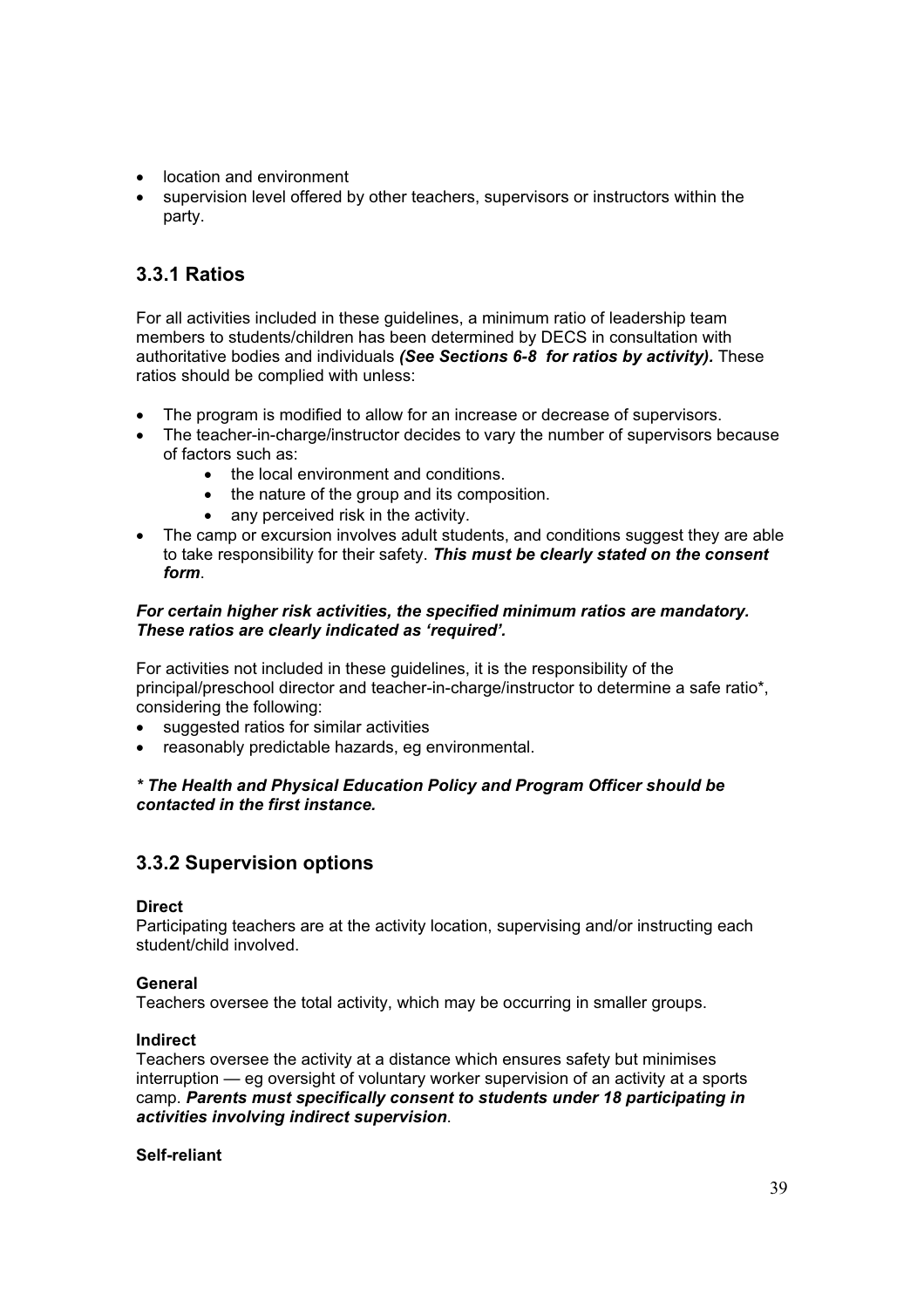Teachers oversee the activity by employing very indirect supervision techniques such as:

- discrete shadowing of the group
- $\bullet$  a series of checkpoints that students must visit
- $\bullet$  meeting the group from time to time along the way
- x predetermined telephone check times.

In employing this type of supervision, teachers and principals must be particularly vigilant in addressing the considerations outlined in 3.3, including age and development of students, nature of the activity, possible hazards, location and environment. The frequency and closeness of the supervisory contact with students should be adjusted accordingly. **This type of supervision is not normally considered appropriate for students below secondary school age.**

#### **Approval for indirect and self-reliant supervision**

Self-reliant expeditions and indirect supervision must only occur when the principal and the teacher-in-charge are satisfied that:

- the age and development of the student group are sufficient
- parent or adult student consent has been received
- planned student learning outcomes require and are suited to this style of supervision

and that:

- students have been well prepared to participate in self-reliant or indirectly
- supervised activities, ie they have received training and have satisfactorily demonstrated the prerequisite skills and knowledge
- the local terrain, environmental conditions and reasonably predictable hazards are within the capabilities of the students
- the style of indirect supervision reflects the degree of readiness (both mental and physical) of the students involved.

The type and/or style of supervision may need to change during an activity if there is a change in:

- the condition of the students, eg fatigue, health care needs, injury
- other factors such as equipment failure or the weather.

#### *The teacher-in-charge must be prepared to promptly alter the style of supervision as necessary.*

#### **Cross-age tutoring**

It is possible for older students to work with younger students/children, but teachers must maintain overall supervision and responsibility for the activity.

### **3.3.3 Participants' children**

Where teachers, instructors, SSOs, AEWs, ECWs, voluntary workers or adult students wish to take their own children with them on a camp or excursion, unless such children are members of the school/preschool party, the parents **must**:

- do so only with the written consent of the principal/preschool director and the teacher-in-charge
- take complete responsibility for the care and supervision of their children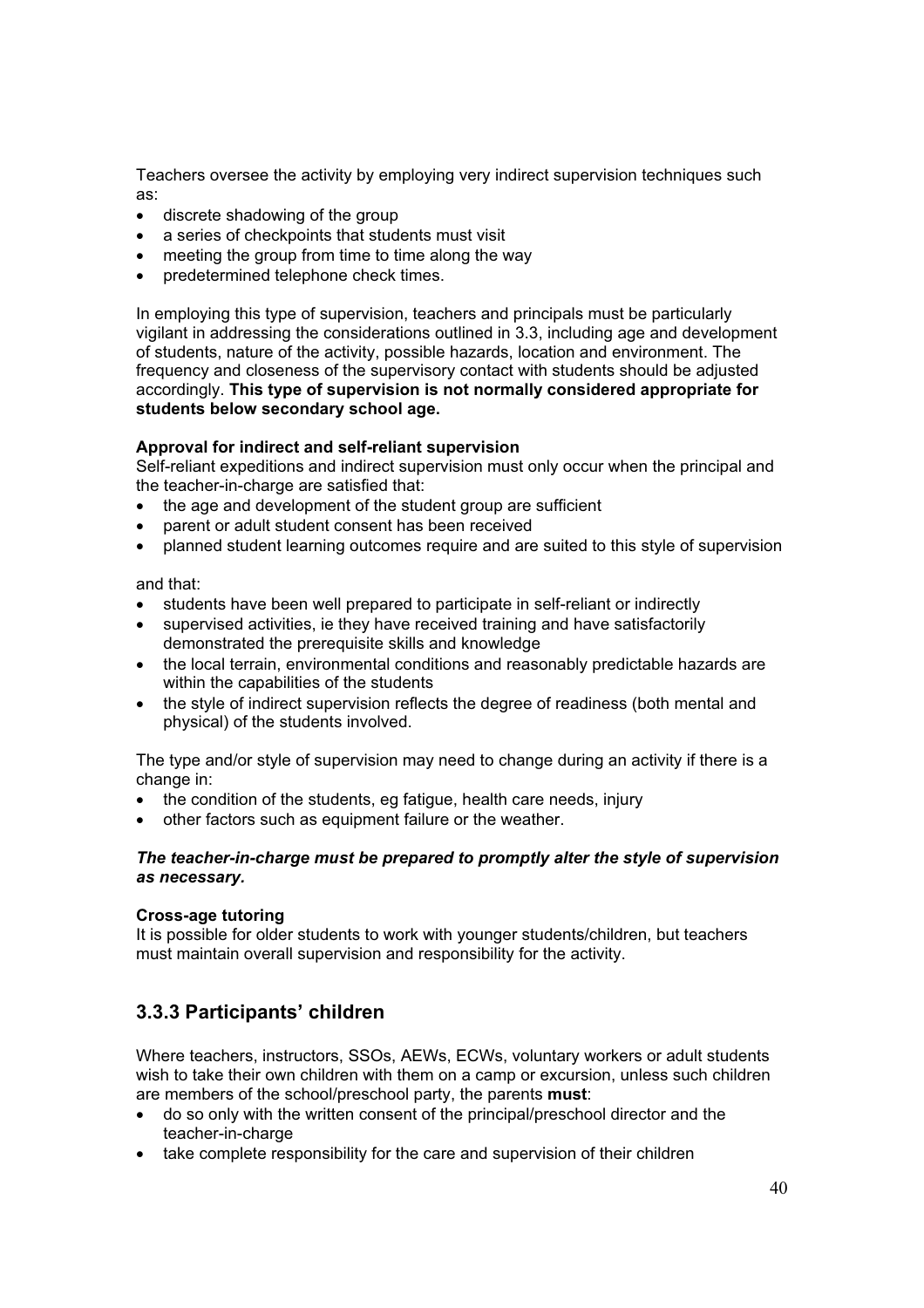indemnify DECS against any claims whatsoever in relation to any injury to their children or any other participant arising out of the behaviour or presence of their children.

Those deciding whether to allow children of camp or excursion participants to attend should remember that some activities may not be suitable for younger children.

### **3.3.4 Injured or unwell students/children**

If a student/child:

- x **requires immediate first aid, other than of a minor nature, or further medical attention**: the teacher-in-charge must make all reasonable attempts to notify parents of the injury or illness. If this is impracticable or impossible and the teacher-in-charge believes that circumstances warrant it, registered medical practitioners are authorised (by parents in the consent\*) to carry out any necessary medical or surgical treatment. A Form ED 155m (available at: www.decs.sa.gov.au/docs/files/communities/docman/1/ED\_155\_Accident\_Report.pd f.) should be completed as soon as possible.
- x **is injured or falls ill while on a camp or excursion**: she/he must be kept under adult supervision until recovery or arrival of parents to take charge.
- **cannot continue at a camp or excursion**: the teacher-in-charge must make other arrangements to meet his/her needs as soon as possible.

*\*Statements covering such contingencies should be a key feature of a consent form. (See also Appendix 1) The consent form ED 170 is available at:*  **http://www.decs.sa.gov.au/docs/documents/1/CampsandExcursionsConsent.doc**

### *3.4 Standards of conduct*

Leadership team behaviour on camps and excursions **must** at all times accord with professional standards and school policy. Disciplinary action may be taken against teachers guilty of misconduct.

Similarly, the leadership team can expect good conduct of participating students/children, and must deal firmly and swiftly with breaches of the school discipline policy, especially if behaviour endangers others. A camp or excursion is an extension of the school/preschool site, and protocols for dealing with cases of serious misbehaviour, for example arrangements for parents to remove their child from a camp, will have been arranged as part of the consent-seeking process.

The key to minimising difficulties arising from misbehaviour or rule-breaking on camps and excursions is to require students/children and parents to accept clearly explained rules and other requirements as a pre-condition for participation.

# **3.4.1 Alcohol**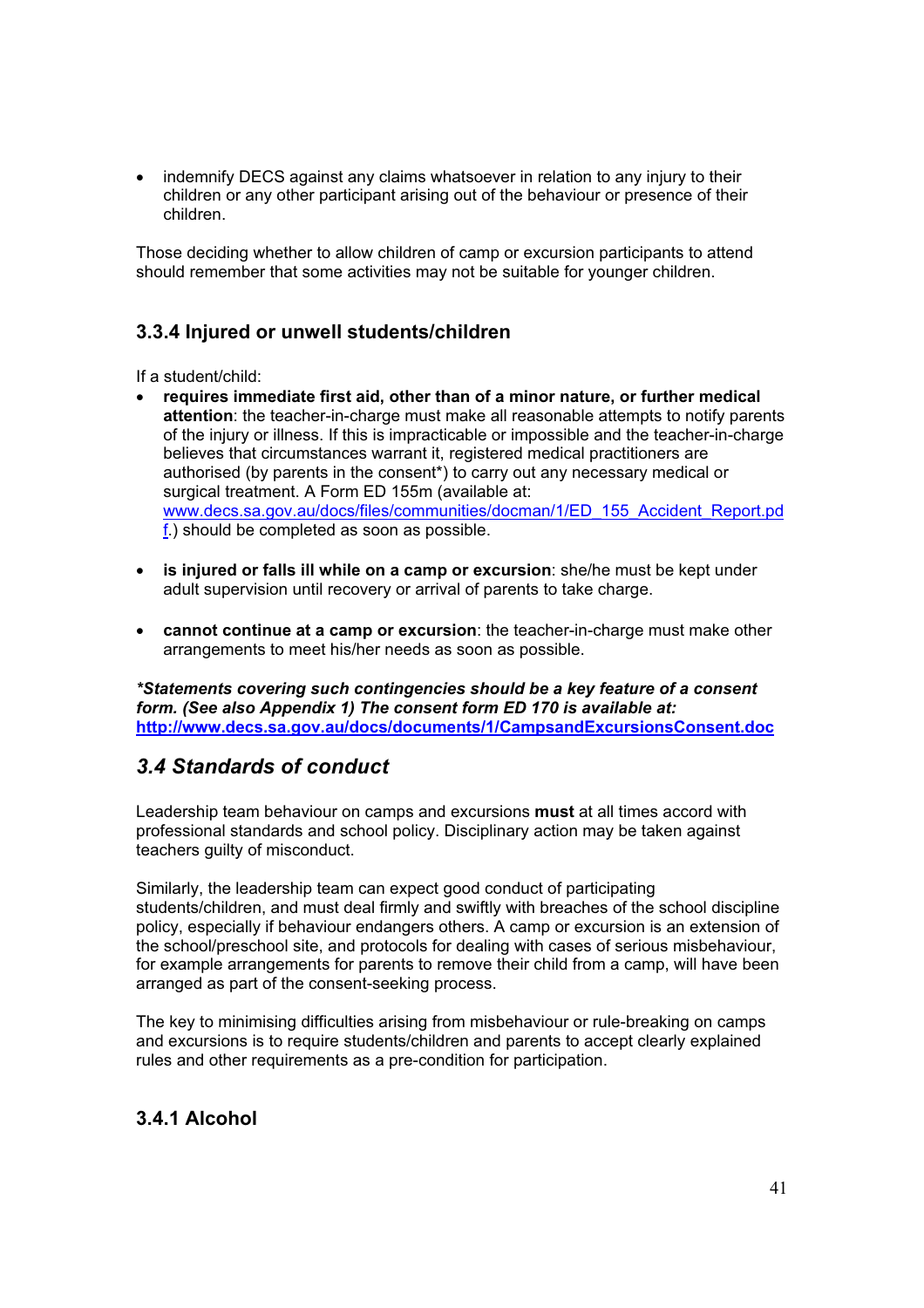The health, safety and welfare of students/children and leadership team members **must not** be compromised by intemperate behaviour.

It is DECS policy to strongly discourage activities involving the consumption of alcohol when students/children are present. Apart from questions of behaviour, there are good practical reasons for this policy, particularly in regard to adventure activities as alcohol consumption impairs judgment and increases the risk of hypothermia.

Consuming alcohol while on duty also raises duty of care issues relating to principles of negligence law *(See 3.1 'Duty of Care').* As well, departmental employees have a statutory obligation under the OHS&W Act to take reasonable steps to ensure that they do not endanger their personal safety or the safety of others at work (including camps and excursions) by the consumption of alcohol or drugs.

Principals/Preschool Directors of individual worksites may choose to impose a ban on the consumption of alcohol on camps and excursions as a matter of school/preschool policy. It is important that such a policy be decided in consultation with departmental employees and the school council/preschool management committee.

Planning and organisation of activities involving overnight supervision of students **must**  allow for leadership team member's sleep and relaxation time. However, departmental employees technically remain on duty even at such times, and in an emergency could be required to take responsibility for students at short notice.

# **3.4.2 Smoking**

A camp or excursion is an extension of the school/preschool site, and so smoking is not permitted. Leadership team members **must** adhere to the following:

- There shall be no smoking in DECS buildings (including campsite buildings and tents) at any time.
- x There shall be no smoking on school/preschool sites (including campsites) during working hours.
- At no time should supervisors smoke in the presence or view of students/children.

#### *(For information about the use of substances other than alcohol and cigarettes, see AIGs 3/81)*

# **4. TRANSPORT**

### *4.1 Selection*

#### *(See also 2.7 'Interstate and overseas travel')*

Organisers of a camp or excursion **must** take numerous factors into account when selecting transport, with the safety of participants always being paramount. The leadership team **must** consider the following:

terrain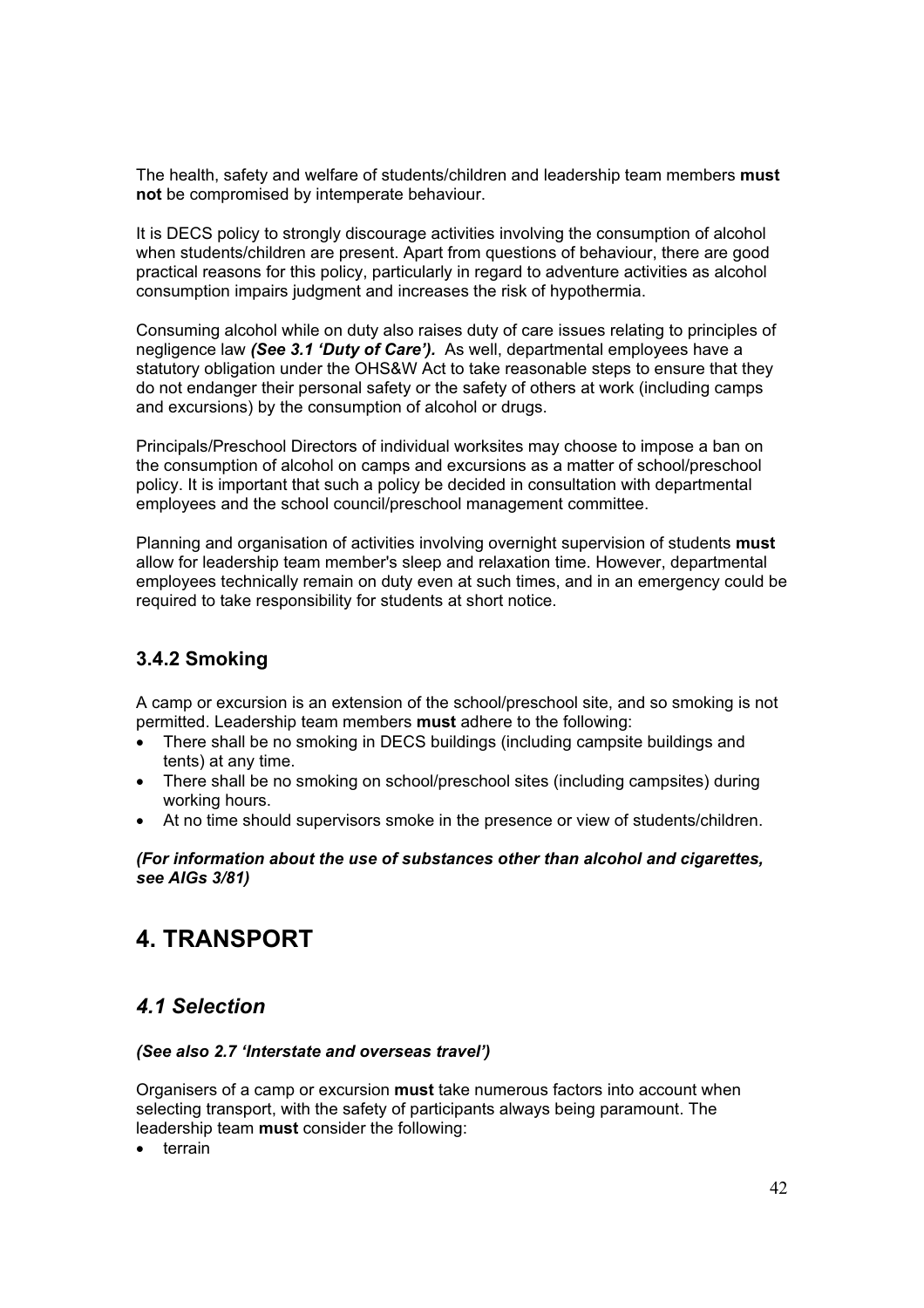- season
- $\bullet$  time of day
- $\bullet$  costs
- availability
- driver qualifications and experience.

In considering the vehicle, they **must** take into account:

- roadworthiness and reliability
- safety features
- registration and insurance
- cleanliness, hygiene and comfort
- camp location and logistics.

### **4.1.1 Approvals**

#### **Principal/Preschool Director**

Principals/preschool directors **must** endorse the selection of transport according to the criteria discussed in this chapter, and can approve all travel within the state using:

- departmental and charter buses
- public transport
- x scheduled and chartered air travel *(See 4.4 'Aircraft')*
- watercraft
- x private vehicles. *(See 4.3 'Transporting children/students in private or government owned motor vehicles')*

All interstate excursions, including interstate use of Government vehicles and departmental buses, require District Director approval. In the first instance it is appropriate to consult with the District Director when considering the use of air travel. These delegations must be exercised in line with other relevant departmental policies and instructions.

Approval for overseas travel *(see 2.7 'Interstate and Overseas Travel)* and all forms of air travel other than scheduled and chartered, eg private aircraft, use of teacher-pilots, balloon flights etc **must** be granted by the Chief Executive of DECS. It is recommended that such applications for approval are lodged ten weeks in advance.

# *4.2. Buses*

*(See AIGs 1/124 for more comprehensive information. See also the School Care emergency and crisis management website at: http://www.crisis.sa.edu.au for bus and driver requirements in bushfire risk areas)* 

### **4.2.1 Licensing**

Licensing **must** comply with the following minimum standards, which apply to DECS teacher and volunteer bus drivers as well as to professional drivers: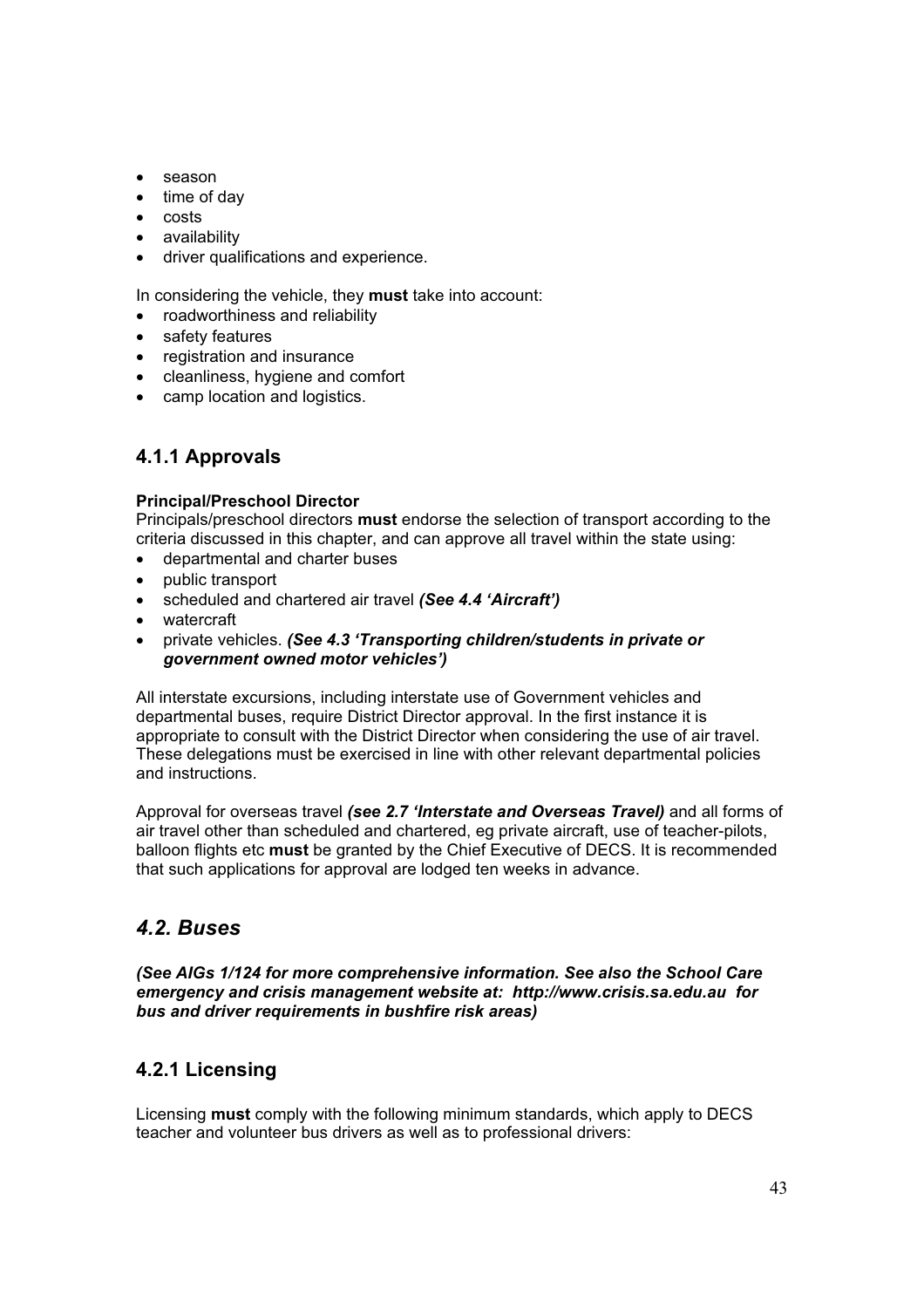- **•** Drivers **must** have a Class LR, MR or HR licence and have recent experience in the type of bus to be driven and the terrain to be covered.
- Where buses and/or drivers are hired from groups other than DECS or school councils/preschool management committee, the operators and drivers **must** be accredited under the Passenger Transport Act 1994 and possess a current authorisation slip.
- **•** The general criteria for approved school bus drivers must be satisfied. These include currency of experience, ie bus driving **must** be recent and satisfactory.

#### *(See AIGs 1/124 for more detailed information on 'Licence requirements' and the 'Selection and approval' of drivers)*

### **4.2.2 Facilities**

- x Buses **must** have sufficient capacity to accommodate all participants and their luggage safely and comfortably.
- If required, buses should have provision for wheelchair-bound students/children, eg chair stowage. *(See also OHS&W Manual)*
- Charter companies **must** have back-up services to cover breakdowns.
- x A current label or certificate of roadworthiness **must** be affixed to the windscreen.
- It is recommended that buses with seat belts be sought where possible.

#### *(See AIGs 1/124 for more detailed information on 'Carriage of goods' and 'Luggage storage')*

# **4.2.3 Seating**

The principal/preschool director, in seeking quotes, hiring buses and endorsing any bus travel, needs to consider such things as:

- All students are required to have their own seat.
- Where seat belts are fitted, only that number of passengers may occupy the space and the seat belts **must** be worn and properly secured.
- Three students may sit in a double seat only if:
	- $\bullet$  the seat doesn't have seat belts
	- occupants are 14 years or under and fit comfortably
	- the double seat is at least 860mm wide
	- x the gap between seat backs is not more than 100mm and the gap between seat cushions is not more than 50mm
	- seat backs remain in the upright position.

Proper planning will prevent buses of inadequate capacity arriving to collect students/children for excursions. When new contractors are being sought, their buses should be checked beforehand.

### **4.2.4 Luggage**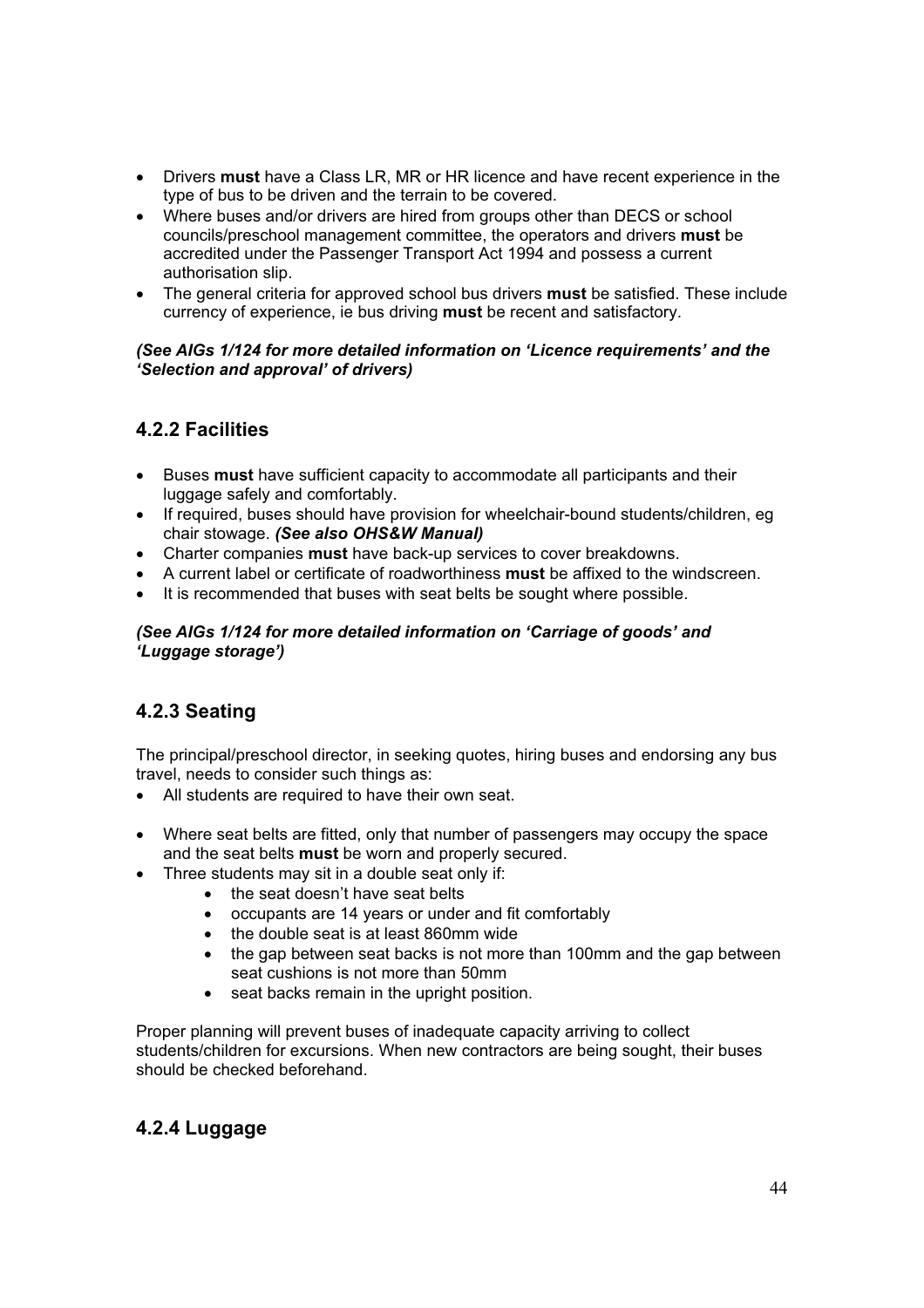The teacher-in-charge **must** ensure that:

- Iuggage is stored in a safe manner, and loose items which could become airborne during heavy braking are secured
- aisles are always kept clear
- dangerous substances or equipment (eg gas cylinders) are not carried in the passenger compartment.

#### *(See AIGs 1/124 for more detailed information on 'Carriage of goods' and 'Luggage storage')*

### **4.2.5 Avoiding driver fatigue**

Teachers and drivers **must** be familiar with DECS policy regarding the responsibilities of bus drivers, including the Department's School Transport (Hours of Driving) Policy. Drivers of private buses that are hired, **must** also comply with the Road Traffic (Driving Hours) Regulations, regardless of whether they are volunteers, teachers or commercial operators.

The driver and the teacher-in-charge **must** ensure that there are sufficient rest periods. A responsible person **must** provide guidance to the driver when reversing a bus or parking it in a congested or tight parking area.

#### *(See AIGs 1/124 'Hours of driving')*

### **4.2.6 Supervision on buses**

#### *(This section should be read in conjunction with '3. Supervision issues')*

- **•** The principal/preschool director **must** ensure that:
- the leadership team-to-student/child ratio is adequate
- $\bullet$  there is at least one teacher on each bus
- the school/preschool has developed a policy for student/child behaviour on buses, which is well known to all participants and is acted upon.

The circumstances surrounding bus transport for camps and excursions are often quite different to those for regular, systematic bus transportation of students/children to and from school/preschool. This necessitates differing levels of supervision.

- x Generally, there should be at least one leader *(See 3.2.4 'Leadership team')* for a small bus and two for a large bus, in addition to the driver.
- For programs where regular trips to local venues are planned, a teacher/driver mav be adequate.
- While department approved school bus drivers, under the AIGs, have a responsibility and role in managing student/child behaviour on buses, drivers supplied by private bus operators should not be expected to supervise students/children.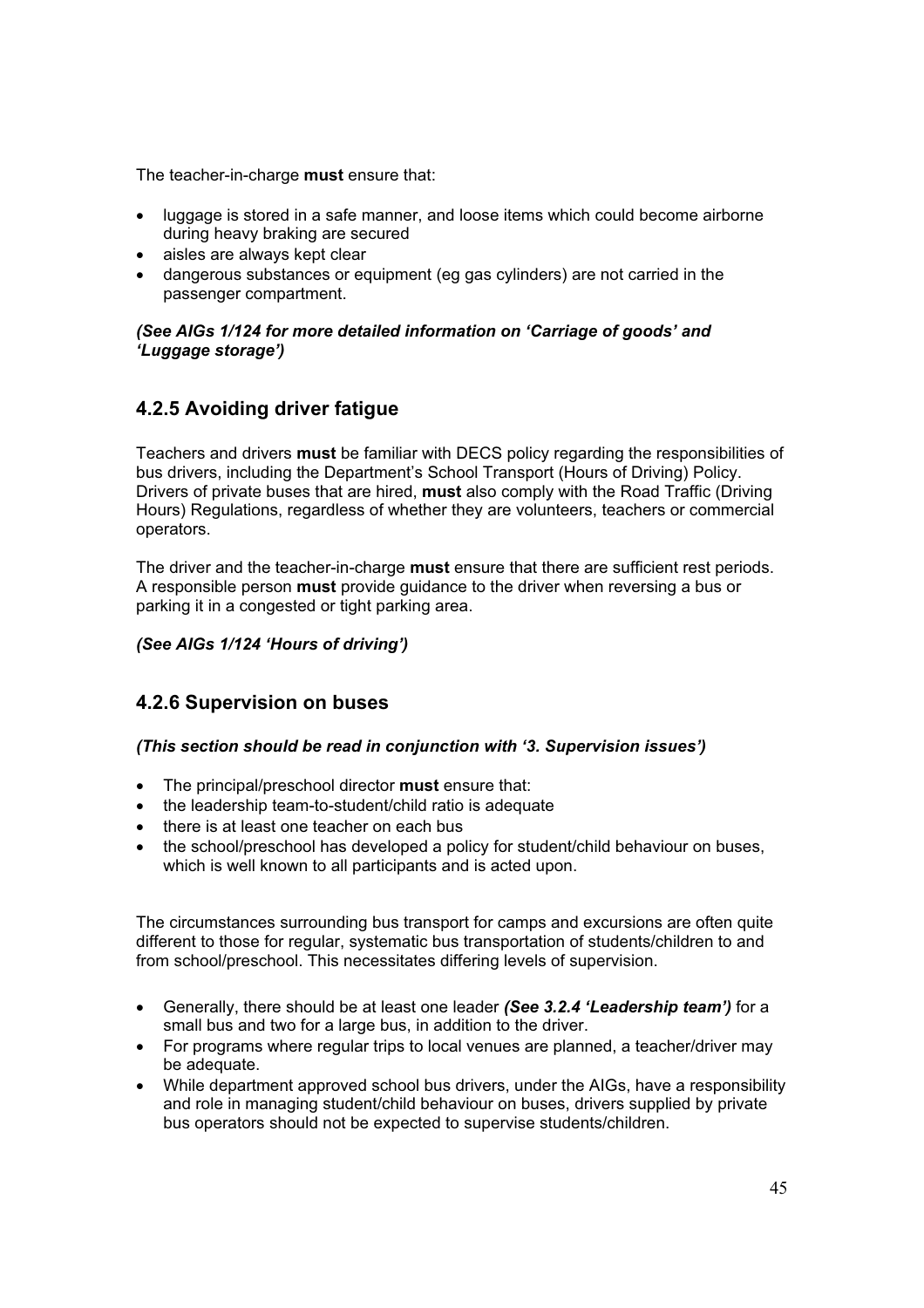# *4.3. Transporting children/students in private or government owned motor vehicles*

*(See also AIGs 1/125)* 

### **4.3.1 Principal's/Preschool Director's responsibility**

#### *Principals/Preschool Directors may delegate the overseeing of travel arrangements to teachers, but retain the overall responsibility for the welfare of students/children.*

Teachers who offer to use their own cars to transport students/children should enter into a written agreement *(See AIGs 1/125).* 

When approving the use of private vehicles to transport students/children, principals/preschool directors **must** ensure that:

- parents' written consent to the excursion covers travel in a private vehicle
- drivers are responsible and will drive safely
- x drivers have a full or provisional licence, *ie no learners*
- as a minimum, vehicles are covered by third-party property insurance
- potential drivers are aware that neither the school/preschool nor DECS is liable for reimbursing any out-of-pocket expenses incurred as the result of an accident

#### *(See Appendix 2 for sample agreement form for parents transporting other students/children)*

### **4.3.2 Parental advice and consent**

When private motor vehicles are used to transport children/students on children service centre/school activities, parents should be advised of the arrangements.

The written consent of parents for their child to attend an excursion/activity should also include their consent to the particular travel arrangements.

### **4.3.3 Vehicle requirements**

A vehicle carrying children/student passengers must be:

- equipped with seat belts and approved safety restraints;
- registered (registration fee includes compulsory third party personal injury insurance).
- in a safe mechanical condition.
- covered by a third party property damage insurance policy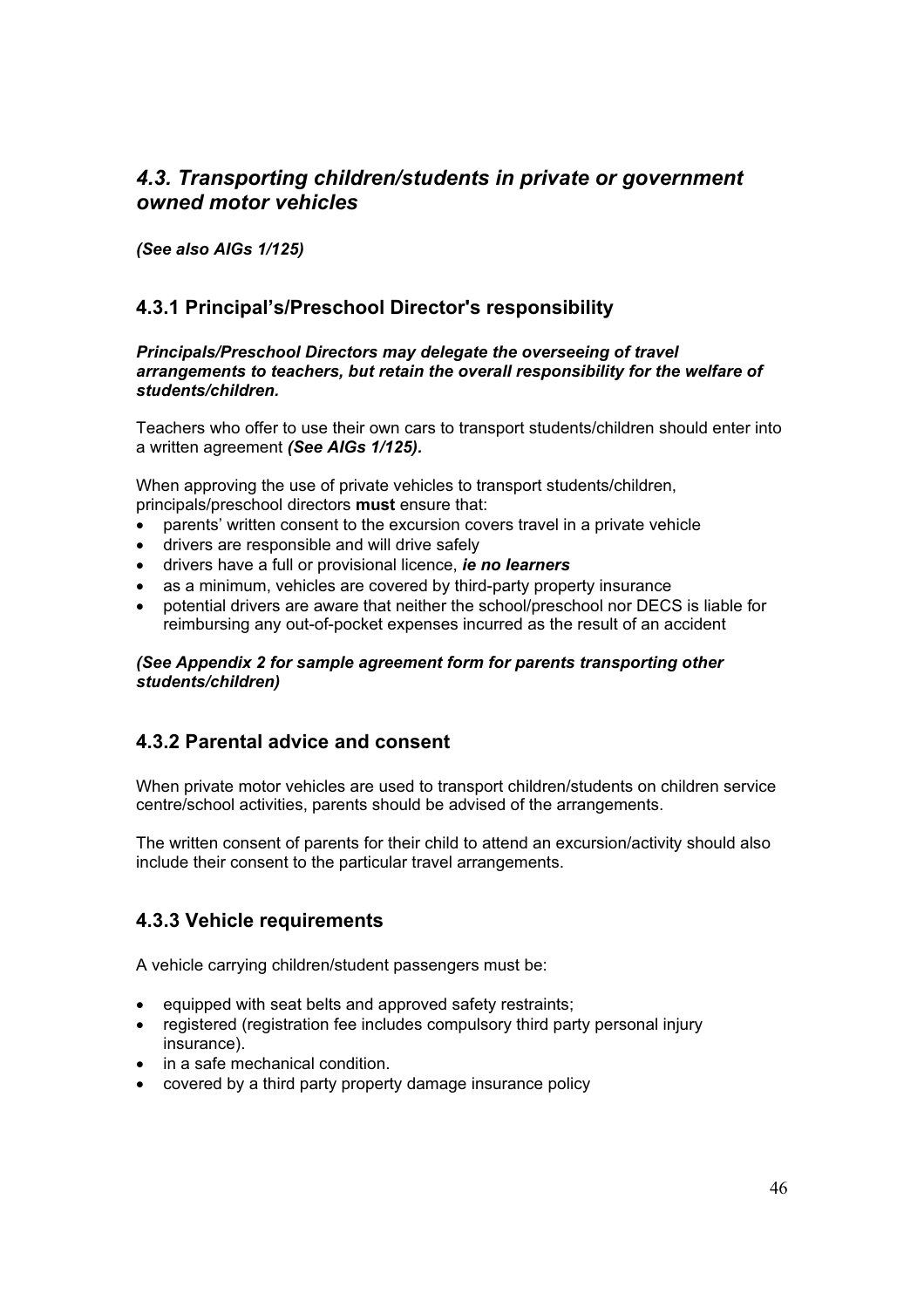### **4.3.4 Teacher duty of care**

Before the journey commences, the teacher in charge should take adequate steps to ensure that:

- no child/student occupies a seat that is not fitted with a seat belt or approved safety restraint;
- seat belts are fastened at the commencement of the journey.
- the vehicle has adequate seating capacity for the number of children/students to be transported.

### **4.3.5 Driver duty of care**

The driver must have a full or provisional licence and exercise a duty of care in driving a vehicle carrying children/students.

Learner drivers must not carry children/students.

### **4.3.6 Vehicles driven by students**

Vehicles driven by students should only be used as a last resort – ie the excursion/activity could not occur without their offer of transport. The student-driver must have a full or provisional licence.

If the student has not attained 18 years of age, his/her parents must also consent in writing to the student-driver using the vehicle to transport other children/students.

### **4.3.7 Compulsory third party personal injury insurance**

Compulsory Third Party (CTP) insurance exists on all SA registered motor vehicles and provides protection for the owner, driver or passenger (each being an insured person), for injuries they cause to others arising out of the use of a motor vehicle. For a party to be able to claim personal injury compensation they must demonstrate liability against one or more of the insured persons. Here are some common examples:

- In circumstances where a driver of a vehicle was the sole cause of an accident, then all other parties injured may claim compensation against the driver, who in turn would seek indemnity under the CTP insurance so as not to be personally responsible for the financial cost of the claims. CTP claims could potentially be made against the driver by, for example, passengers in any vehicle, drivers of other vehicles, pedestrians or cyclists. However, the driver who caused the accident would have no CTP claim as they would be unable to attribute fault against any other insured person.
- In circumstances where a driver of a vehicle did **not** cause an accident, then they and any other parties injured may claim compensation against the person who caused the accident. That insured person would, in turn, seek indemnity under the CTP insurance on their vehicle.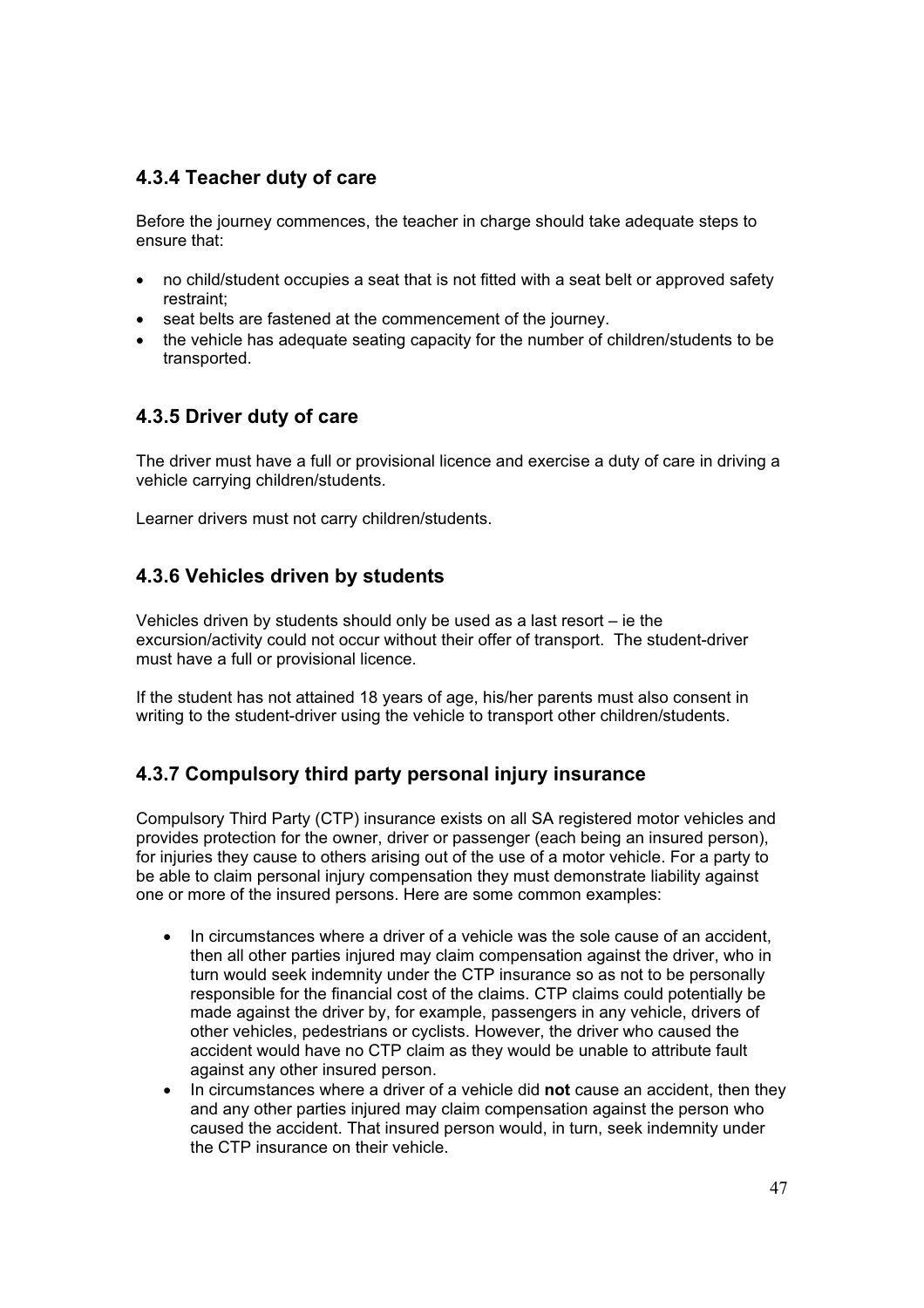- In circumstances where a driver of a vehicle shared responsibility for the cause of an accident with another driver, then it is possible for both drivers to claim against each other, but only to the extent that they were not at fault (for example, one driver may have a claim for 75% of their compensation and the other driver 25%).
- Mandatory reductions to claims may apply. For example, in the case where:
	- a vehicle is fitted with a seatbelt and the occupant (being of the age of 16 years or older) fails to wear the seatbelt as required by the law;
		- a cyclist (being of the age of 16 years or older) fails to wear a helmet as required by the law;
		- alcohol was a factor in the accident.

The Motor Accident Commission is the CTP insurer in South Australia and Allianz Australia is the claims agent. For further information regarding CTP insurance visit www.mac.sa.gov.au, or for specific information or assistance regarding CTP claims telephone Allianz on 1300 137 331.

### **4.3.8 Cargo/loose items transported in vehicles**

From a duty of care perspective, children's services centres/schools should do all that is reasonably practicable to ensure that loose items are properly secured before vehicles are used to transport children/students on school activities.

### **4.3.9 Use of government vehicles for interstate travel**

Approval for the use of government vehicles on interstate excursions has been delegated to the District Director. The District Director will report annually to the Deputy Chief Executive Schools and Children's Services on the frequency of use of vehicles for this purpose.

Children's services centres/schools are able to use government vehicles on interstate excursions provided that the core service is not disadvantaged. Schools using a short term hire government vehicle for this purpose will be required pay Fleet SA 4 cents per kilometre (after the first 100km). If Children's services centres/schools use a long term hire government vehicle for an interstate excursion, then a 'Carrying Passengers in Government Vehicles' form must be completed**.** This form is available at: http://www.decs.sa.gov.au/docs/files/communities/docman/1/Carrying\_Passengers\_in\_G ov.doc. **.**

Any arrangement to use government owned school buses on interstate excursions or camps would need to take into account that these vehicles are for the transport of students to schools. If a normal school bus service is affected, alternative arrangements should be made for the transport of students to school at no additional to the department.

### **4.3.10 Reimbursement of travel costs or out of pocket expenses**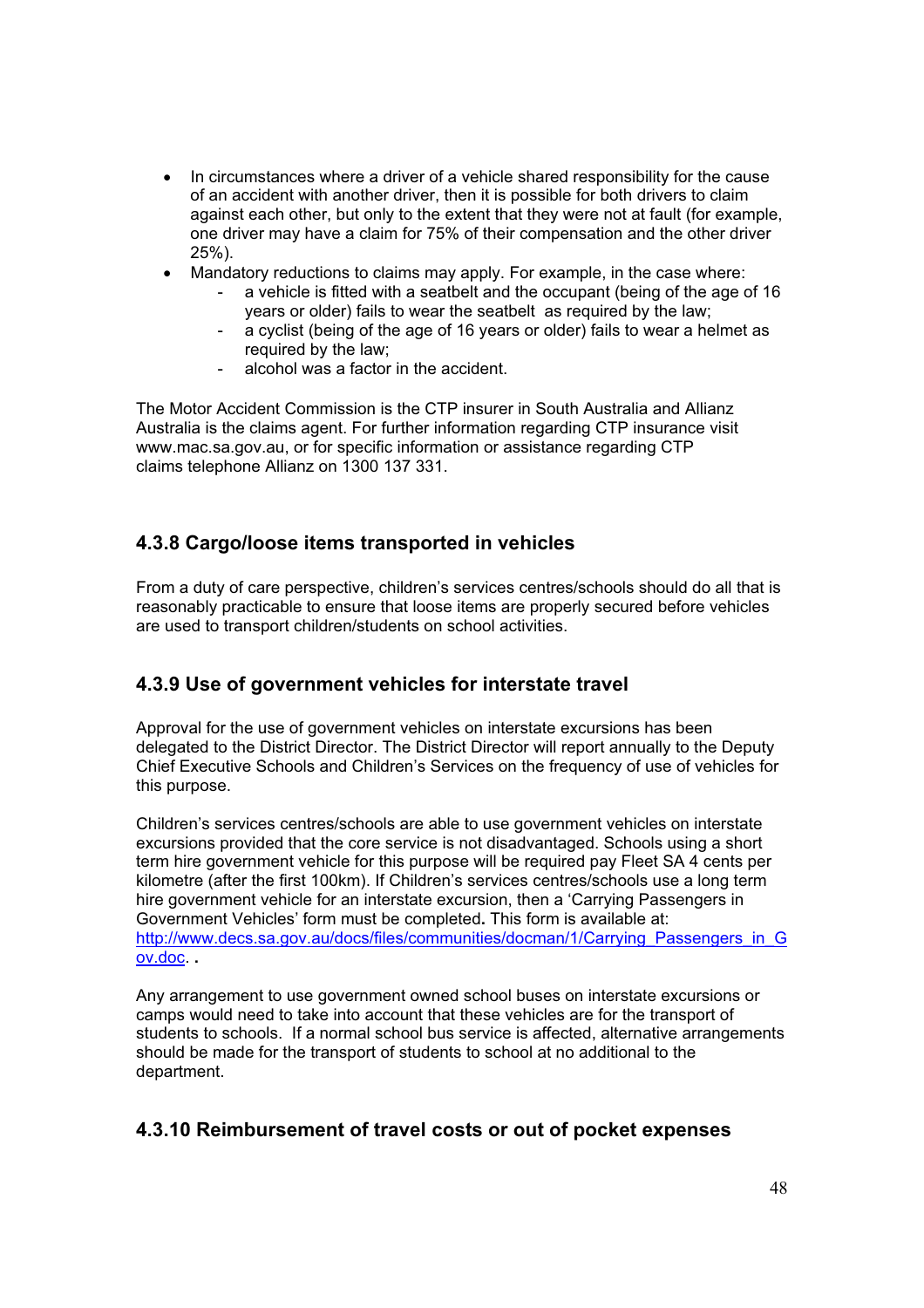The director/principal must authorise reimbursement of reasonable travel costs from children's services centres/school funds.

The department/children's services centre/schools will not reimburse owners of private vehicles for any out of pocket expenses.

### **4.3.11 Emergency use of a private vehicle**

Principals/preschool directors may approve of a responsible adult member of the leadership team driving a private vehicle to a school/preschool camp or excursion for emergency use. The vehicle **must** have current registration and comprehensive or thirdparty property insurance.

Owners can claim reimbursement of running expenses from school/preschool funds. Although compulsory third-party (bodily) insurance is not affected by receipt of such a travelling allowance, comprehensive policies may contain exclusion clauses. Owners should clarify this with their insurer beforehand.

# *4.4 Aircraft*

Before approving or seeking other approvals for charter or private air travel, the principal/preschool director **must** ensure that:

- the pilot holds a current commercial pilot's licence and holds or works under an air operator's certificate
- the aircraft owner holds a current public liability insurance policy which in the event of a claim from a passenger, or her/his parents, provides cover of not less than \$5 million in respect of any one claim (not event).

The principal/preschool director or her/his delegate should sight the pilot's commercial licence, air operator's certificate, current medical certificate card and public liability insurance policy. A fax copy would suffice, and this should be retained for school/preschool records.

# *4.5 Water transport*

### **4.5.1 Ship survey and marine safety**

Commercial Marine Services, Department for Transport, Energy and Infrastructure, **requires** watercraft operating for hire or reward in the carriage of passengers to be surveyed and have a current Certificate of Survey. This certificate, which **must** be displayed, indicates the number of persons that can be carried and the safety equipment required on board. Hire and drive small vessels as defined in Part 8, Section 78 of the *Harbors and Navigation Regulations 1994* require a Certificate of Inspection. All other commercial vessels carrying paying passengers require a Certificate of Survey.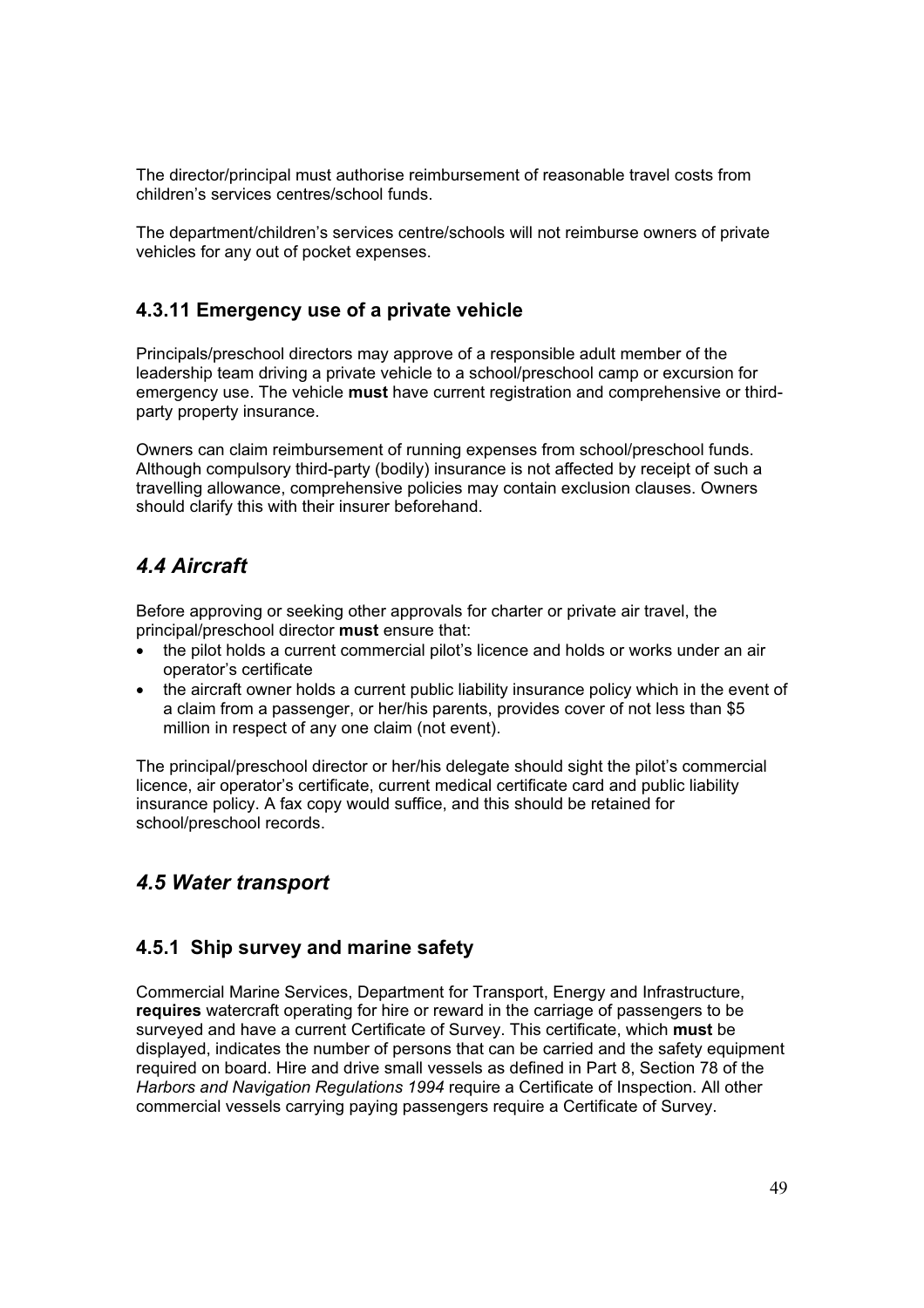The operators of commercial vessels carrying paying passengers are **required** to hold a Certificate of Competency at the level determined by the State Crewing Committee. When using the services of a commercial operator, it is the responsibility of the principal/preschool director/teacher-in-charge to confirm with the operator that:

- vessels to be used have a current Department for Transport, Energy and Infrastructure Certificate of Survey (or interstate/international equivalent)
- vessels are staffed by appropriately qualified persons
- vessels are loaded according to the Certificate of Survey
- Surveyed charter vessels must carry Coastal lifejackets or SOLAS lifejackets depending on the class of survey and other safety equipment specific to the type of craft and area of operation as specified on the Certificate of Survey are on board
- correct instructor/supervisor-to-student ratios\* are adopted.

#### *\* See 8.7 'Boating/sailing' and 8.15.2 'Boat fishing'*

Principals/preschool directors should also ensure that motorised vessels owned by schools are registered with the Department for Transport, Energy and Infrastructure as recreational vessels.

# **5. ACCIDENTS, INSURANCE AND CLAIMS**

### *5.1 Insurance*

#### **Employees**

Persons employed and paid by either DECS or a school council/preschool management committee are covered under the provisions of the Workers Compensation and Rehabilitation Act 1986.

#### **Voluntary workers**

DECS provides insurance cover for voluntary workers, regardless of age, who carry out duties under the direction of a principal/preschool director or school council/preschool management council. The cover applies whether or not their work is carried out on school/preschool premises.

#### **Students/children**

DECS **does not** accept liability, by insurance or otherwise, for injury sustained by a student/child at school/preschool or on excursion or camp. This information should be readily available in school/preschool policy/ information handbooks and parents should be advised of this prior to any excursion.

#### *(See also 3.1 'Duty of care' and AIGs 1/119)*

# *5.2 Reporting and notification*

Every accident involving injury requiring first aid or medical treatment to DECS employees, students, children, parents, visitors or voluntary workers, except those of a very minor nature, **must** be reported on form ED155M (available at: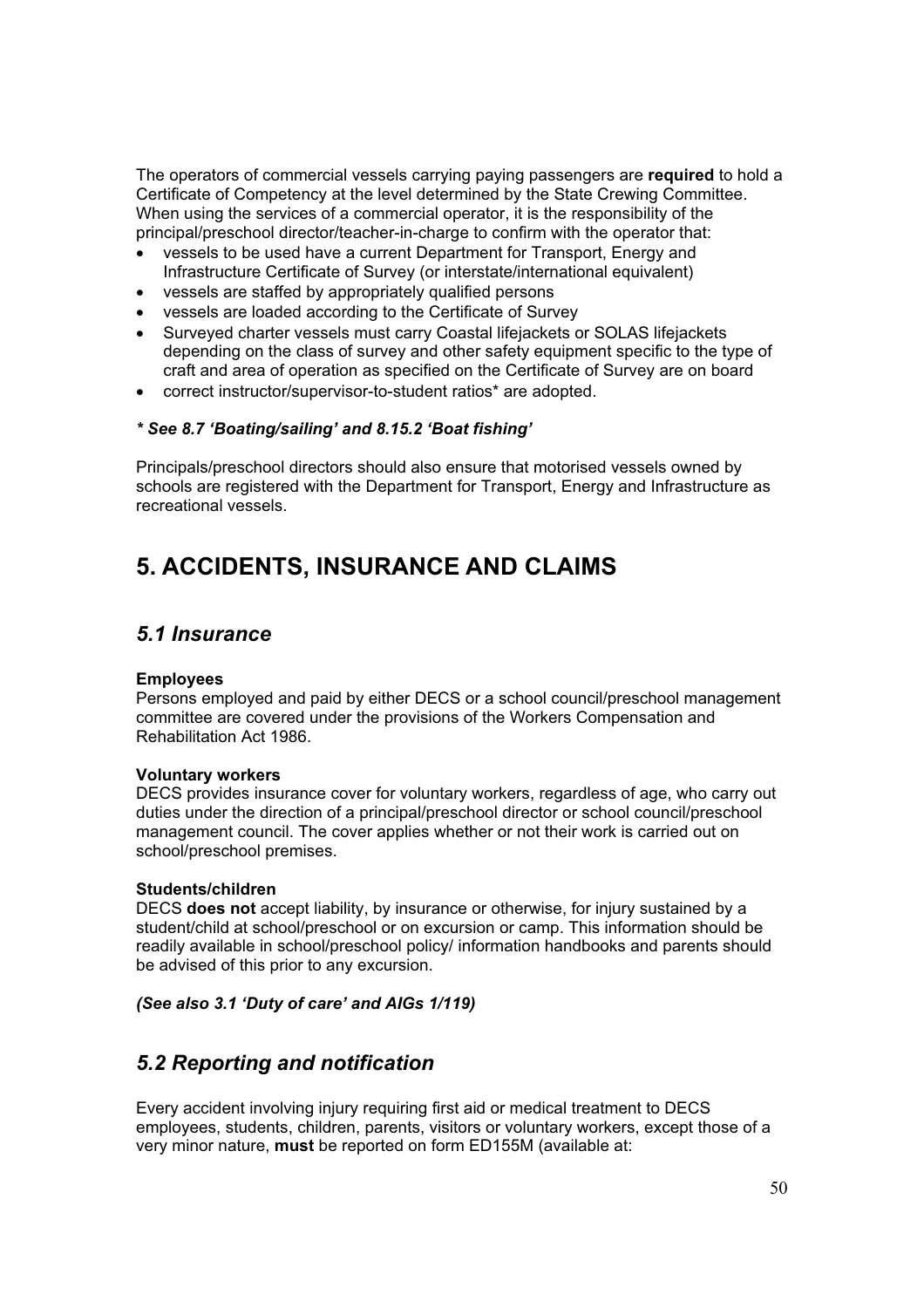http://www.decs.sa.gov.au/docs/files/communities/docman/1/ED\_155\_Accident\_Report. pdf). . Details of minor accidents and first aid should be logged in the school's/preschool's first aid book. A number of injury types **must** be notified to SafeWork SA within specific time frames. *(For further information refer to DECS OHS website at http://www.decs.sa.gov.au/ohs/).)*

- x Where an accident or injury is of a severe nature eg loss of limbs, fractures, burns, head/eye/back injuries — in addition to notification requirements, additional statements should be gathered and finalised by the principal/preschool and forwarded to OHS Unit and DECS Legislation and Legal Services Unit as soon as possible. A DECS legal officer will request further information as appropriate.
- Accidents or incidents in national and state parks administered by DEH should also be reported to the responsible office.
- x Accident/injury reports are legal documents and **must not** be given to any person other than DECS officers responsible for dealing with them.

#### *(See also AIGs 1/90–94)*

### **5.2.1 Mandatory notification of suspected child abuse**

Camps and excursions create opportunities for extended and relaxed contact with students/children, during which supervisors might observe physical or emotional signs that suggest possible physical, sexual or emotional, abuse or neglect,

- All leadership team members on a school/preschool site, camp or excursion are by law mandated notifiers and must report suspected child abuse or neglect. Failure to do so is an offence. If supervisors have reasonable grounds for suspecting child abuse or neglect, they **must** notify the Families SA Child Abuse Report Line on telephone 13 14 78 as a priority.
- Where leadership team members are unsure, they should discuss the matter with the duty officer at the Families SA Child Abuse Report Line (telephone: 13 14 78). A consultation with Families SA does not automatically mean that the query will be formally accepted as a notification. It will need to fit Families SA criteria for an investigation to occur. DECS employees are advised to keep a confidential record of their contact with Families SA.
- If an allegation of child abuse is made against a leadership team member the matter must be reported to the Families SA Child Abuse Report Line **and** the DECS Special Investigations Unit on telephone 8226 0135.
- Leadership team members may observe inappropriate behaviour between adult supervisors and students. In these situations the inappropriate behaviour must be raised with the adult concerned so that the behaviour stops. The actions taken need to be documented and the site leader or director of the group of students must be informed. The site leader / director will decide whether or not the matter needs to be referred to the DECS Special Investigations Unit. Leadership Team members should be familiar with the DECS, Catholic Education and Independent Schools document *Protective Practices for Staff in their Interactions with Students* available on DECS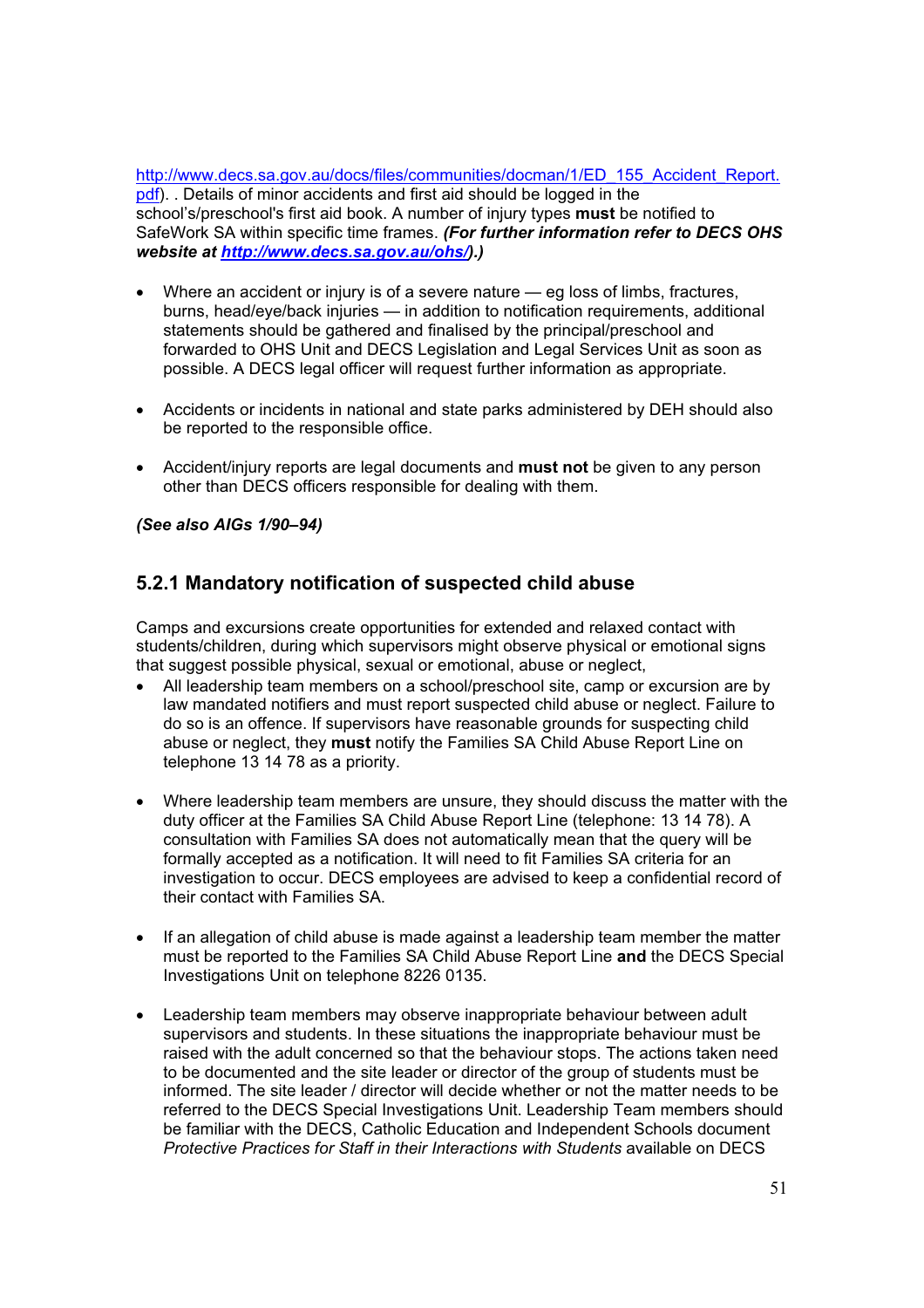child protection website at:

*http://www.decs.sa.gov.au/portal/community.asp?group=wellbeing&id=protect ion.*

*(See AIGs 3/86–7 for detailed information)* 

# *5.3 Accidents and injuries*

### **5.3.1 Employees**

Principals/preschool directors **must** advise the DECS' Occupational Health and Safety (OHS) Unit claims section of injuries to employees resulting in claims for workers' compensation as follows:

- Workcover medical certificate, signed by a registered medical practitioner
- Workcover Claim for Compensation form (notice of disability)
- exempt employer report form
- accident/injury report form ED155M
- claim for damaged clothing or tools of trade.

#### *(See also AIGs 2/150–1)*

## **5.3.2 Vehicle accidents**

Where an employee suffers injury in a vehicle accident as part of his/her duty on a camp or excursion, the following information should be sent to the OHS Unit's claims section:

- names of all drivers and injured persons
- registration numbers of the vehicles involved
- names of all insurance companies and any solicitors assigned
- where and when the accident was reported to the police
- a sketch of the accident scene showing the identity and positions of vehicles; direction of travel; positions of any stop signs, traffic lights, giveway signs, priority roads etc.

### **5.3.3 Students/children**

**Minor injury/illness**: log details in the school's/preschool's first aid book.

**Substantial injury/illness**: forward ED155M to OHS Unit.

**Very serious injury/illness**: forward ED155M to OHS Unit and Legislation and Legal Services Unit together with a detailed report including photographs of accident site and eyewitness accounts.

The school/preschool should retain a copy of ED155M reports relating to serious accidents, together with associated reports and eyewitness accounts, until seven years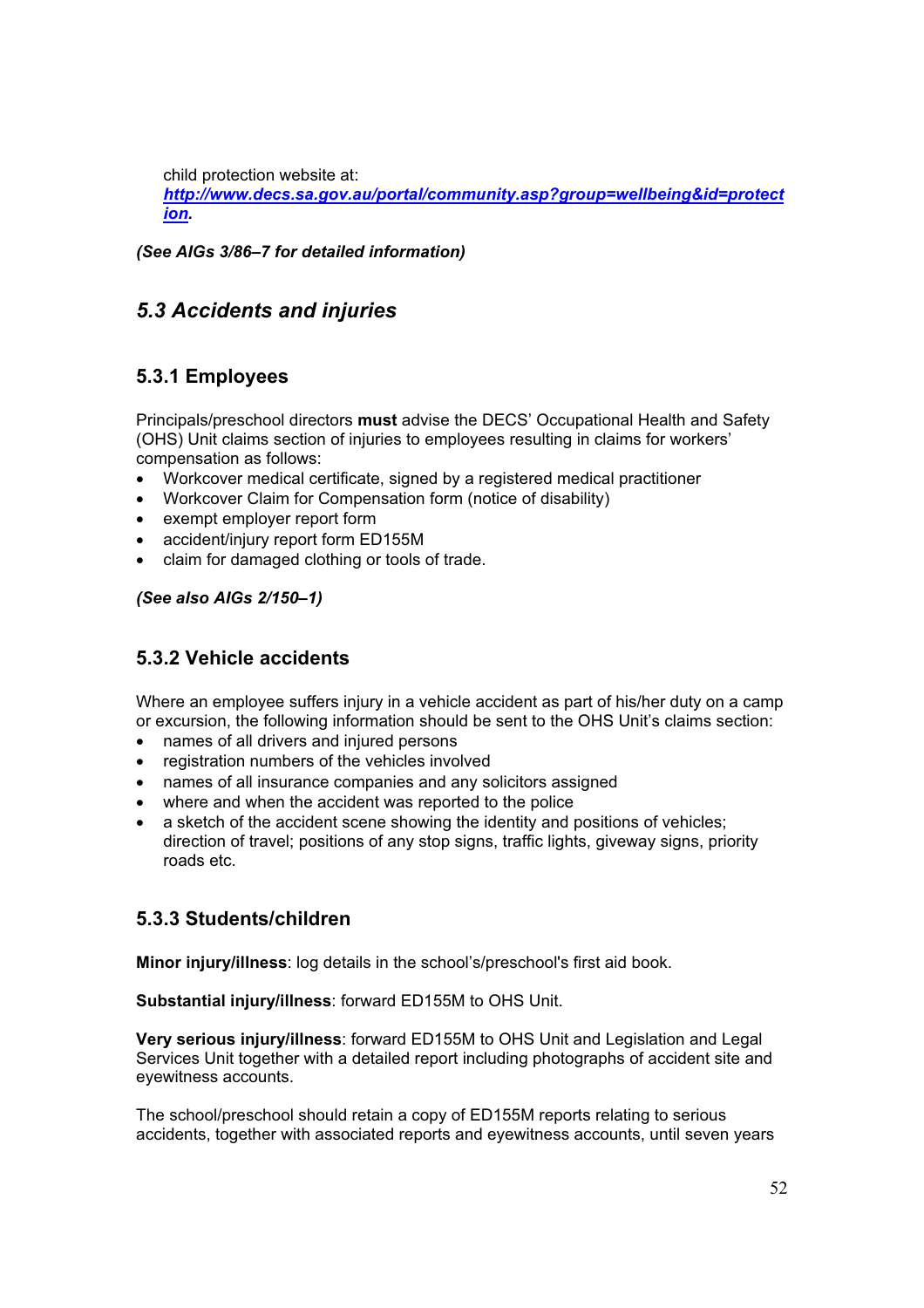after the student's/child's eighteenth birthday, or for seven years in the case of an adult student. *(See also AIGs 1/91)*

The ED155M form is available at:

http://www.decs.sa.gov.au/docs/files/communities/docman/1/ED\_155\_Accident\_Report. pdf.

### **5.3.4 Voluntary workers**

For accidents involving injury to voluntary workers, the following notification must be supplied to DECS' Legislation and Legal Services:

- completed ED155M
- receipted accounts for medical and/or hospital treatment, together with a certificate from medical/hospital funds showing amounts recouped (or advice of nonmembership of a fund).

When the injured person loses salary, he/she must forward:

- a statement from the employer showing average weekly earnings for the 12 months preceding the date of injury
- a medical certificate for any injury-related period of absence from work.

The school/preschool should retain a copy of ED155M reports relating to serious accidents, together with associated reports and eyewitness accounts, until seven years after the volunteer's eighteenth birthday, or for seven years in the case of an adult volunteer.

#### *(See also AIGs 1/119 and 5/16)*

# **6. ACTIVITIES INVOLVING OVERNIGHT ACCOMMODATION**

### *6.1 Billets, including overseas billets*

Host families may provide individual student accommodation when students visit another school (ie. a host school) for a cultural or sporting exchange. The host school and the host family generally have responsibility for accommodation and activities out of school.

It is the responsibility of the school to ensure the host families that provide accommodation for students provide a safe environment for students to live in and pose no risk to their safety. Schools **must** try to match students by age, sex and cultural groupings. Participating students should understand that they may encounter different social and cultural practices. While an appreciation of these might enhance social and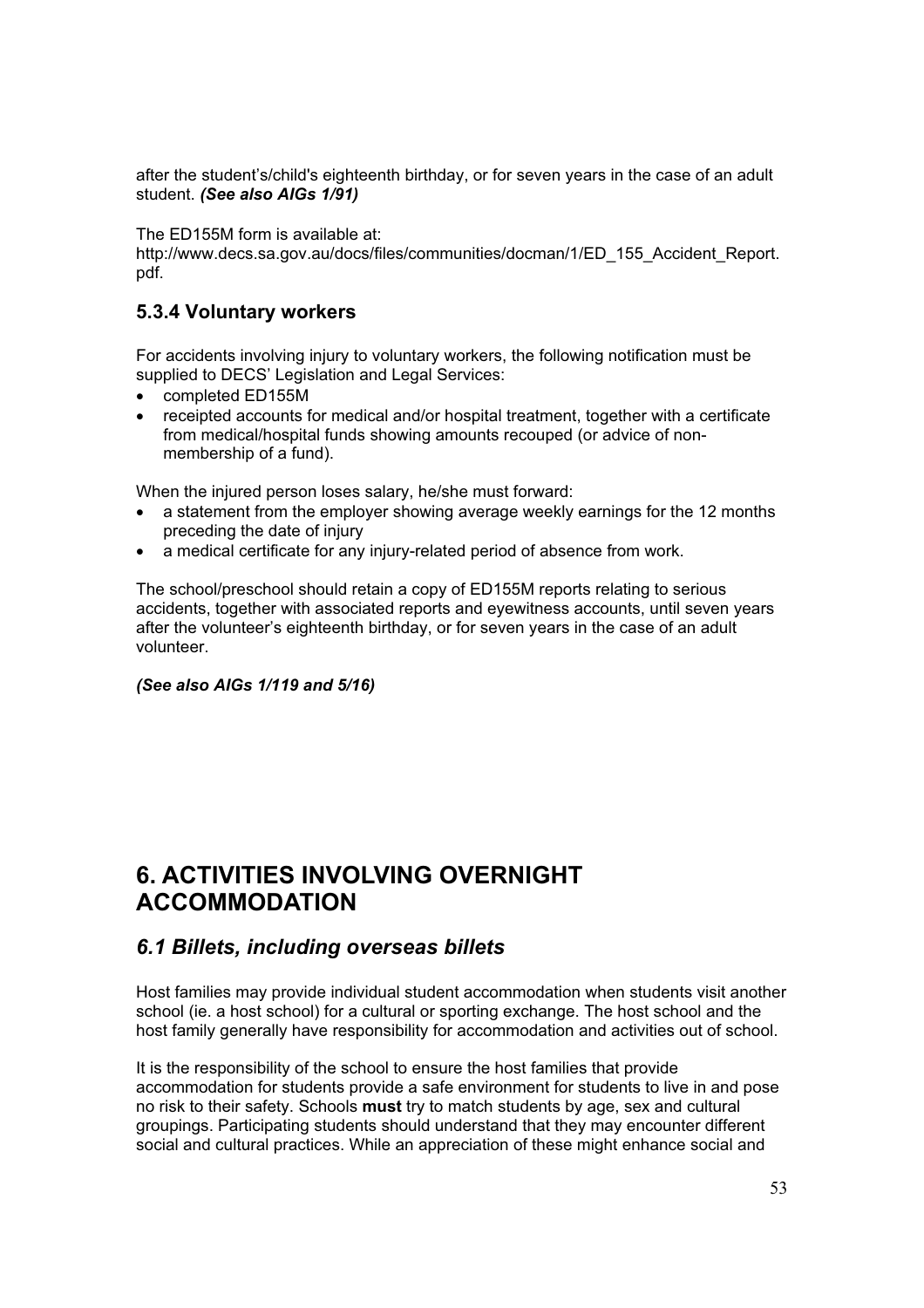multicultural awareness, students should feel free to ask the teacher-in-charge for help to change accommodation, if they find themselves in an uncomfortable situation.

#### **Leadership team qualifications and experience Teacher-in-charge:**

Experience in supervising students in out-of-school-hours situations.

### **First Aid:**

See 2.5.4.

#### **Leadership team-to-student ratio**

As billeting is usually part of an interschool student exchange, leadership team-tostudent ratios will be determined by the activity program. An important **requirement** is that each billeted student has ready access to a teacher.

#### **Area/location**

Billet accommodation **must** be of a standard acceptable to organisers, and should include the following:

- single-sex bedrooms
- private washing and toilet facilities
- facilities for any student's special needs
- communication facilities for billeted students to contact their teachers
- reserve accommodation for students who need to be relocated.

#### **Equipment/preparation**

- x All families accepting billets **must** be deemed suitable by the host school.
- x Parents of both the billeting and the host families **must** be fully informed of the program and of the host family's responsibilities.
- Prior contact and agreement between participating families and students is strongly recommended. Should either of the families have reservations about the appropriateness of a billet, these concerns **must** be handled sensitively and promptly by the host school.
- The responsibilities of the host family should be clearly identified and negotiated before a billet arrives. Such responsibilities will include transport arrangements, accommodation, after-school activities and information about time to be shared with the host family. If the billet has any special health care needs (eg asthma trigger avoidance), related contingency planning must be included.
- The program of school-organised events should be given to the host family in advance. Host families should also be supported in finding ways to make the billeting experience as mutually beneficial as possible.

#### **Safety/supervision**

- x All adult host family members **must** have a Criminal Screening Check. For further information, the DECS Criminal History Screening Unit may be contacted on telephone 8226 2250.
- Billeted students and host families should have telephone numbers to contact teachers at all times. This may require a mobile phone, paging service, or information about a teacher's movements left with her/his contact number
- The teacher-in-charge **must** maintain an up-to-date list of billeted students and their addresses and telephone numbers.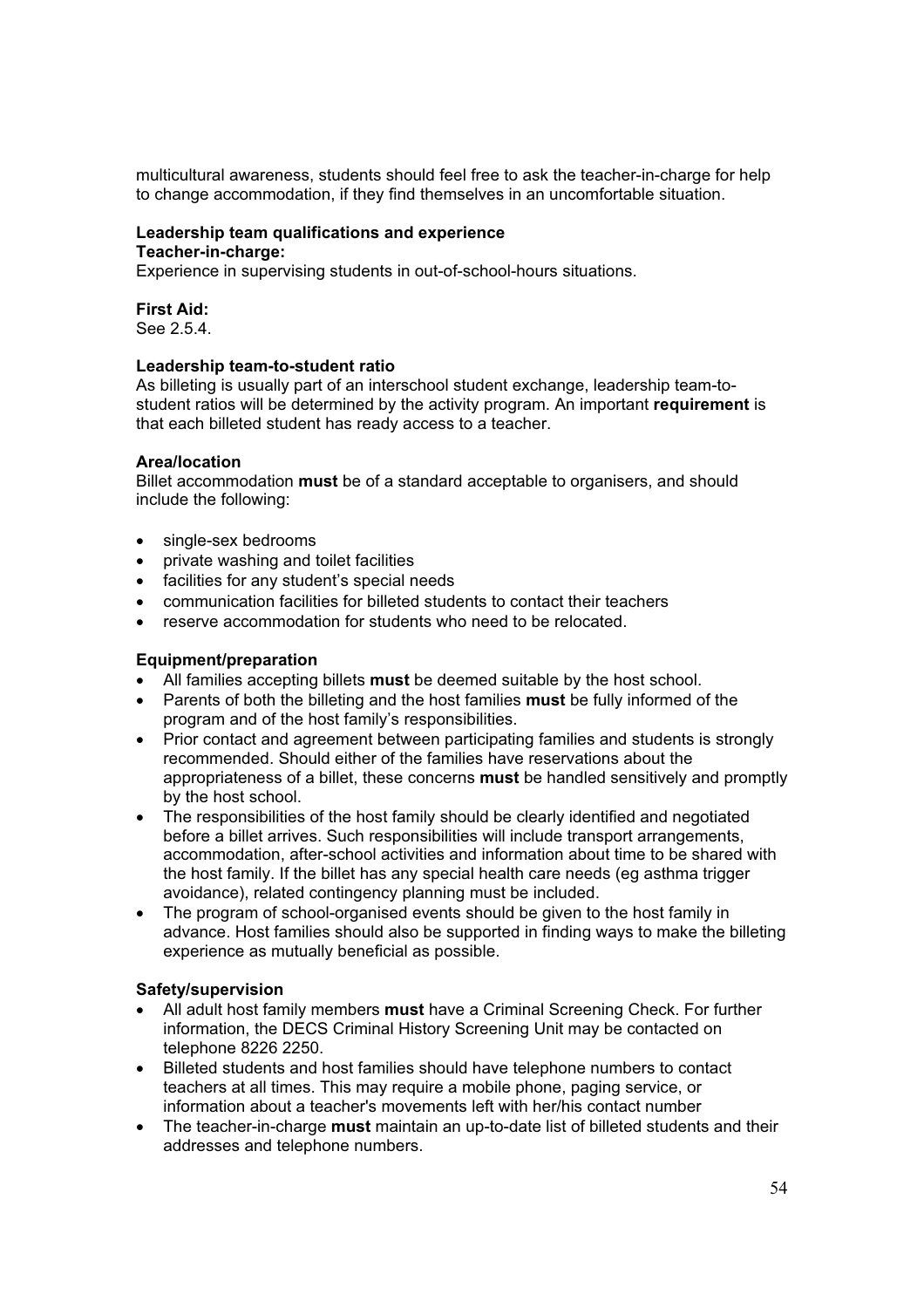- Where students are staying on farms or in other areas where hazardous machinery is located, safety arrangements must be discussed beforehand between teachers, the students, billeting families and the school. Rules might include no motorbikes, no spotlighting, no guns, etc
- **Effective and discreet communication protocols must be in place for leaders to** ensure the welfare of billeted students. Regular visits/telephone calls are a means of achieving this.
- **Example 2** Leaders **must** have transport to visit students at their billets at any time.

# *6.2 Bus tours*

Generally, bus tours are educational tours where the bus company plans the itinerary, the activities and the catering. While bus tours generally don't require many specialised skills of the leaders, they provide some situations which are unique to this type of excursion.

#### *Although a bus tour operator may be contracted by a school, the teacher-incharge is responsible for the overall program and supervision of students.*

#### **Leadership team qualifications and experience**

#### **Teacher-in-charge:**

Familiarity with requirements regarding transport. *(See 4. 'Transport')* 

• experience in supervising students in out-of-school situations

**First Aid:** 

See 2.5.4.

#### **Leadership team-to-student ratio**

- 1:10 for Preschool- Year 2
- x 1:15 for Years 3-12
- **•** Minimum of two leaders **required**.

#### **Area/location**

Carefully select the environment with reference to emergency action procedures. *(See also the School Care emergency and crisis management website at: http://www.crisis.sa.edu.au*

#### **Equipment/preparation**

**Hazard assessment**: Conducted and documented as part of site selection process for principal's approval. *(See 2.2 'Site selection')*

**Emergencies**: Communication, transportation and other emergency action protocols all planned, in place and operable. *(See 2.3 'Contingency plans'). An emergency evacuation plan* **must be clearly understood by all participants. It the emergency is a fire, participants must evacuate as a priority and not attempt firefighting (See also the** *School Care emergency and crisis management* **website at:**  *http://www.crisis.sa.edu.au)*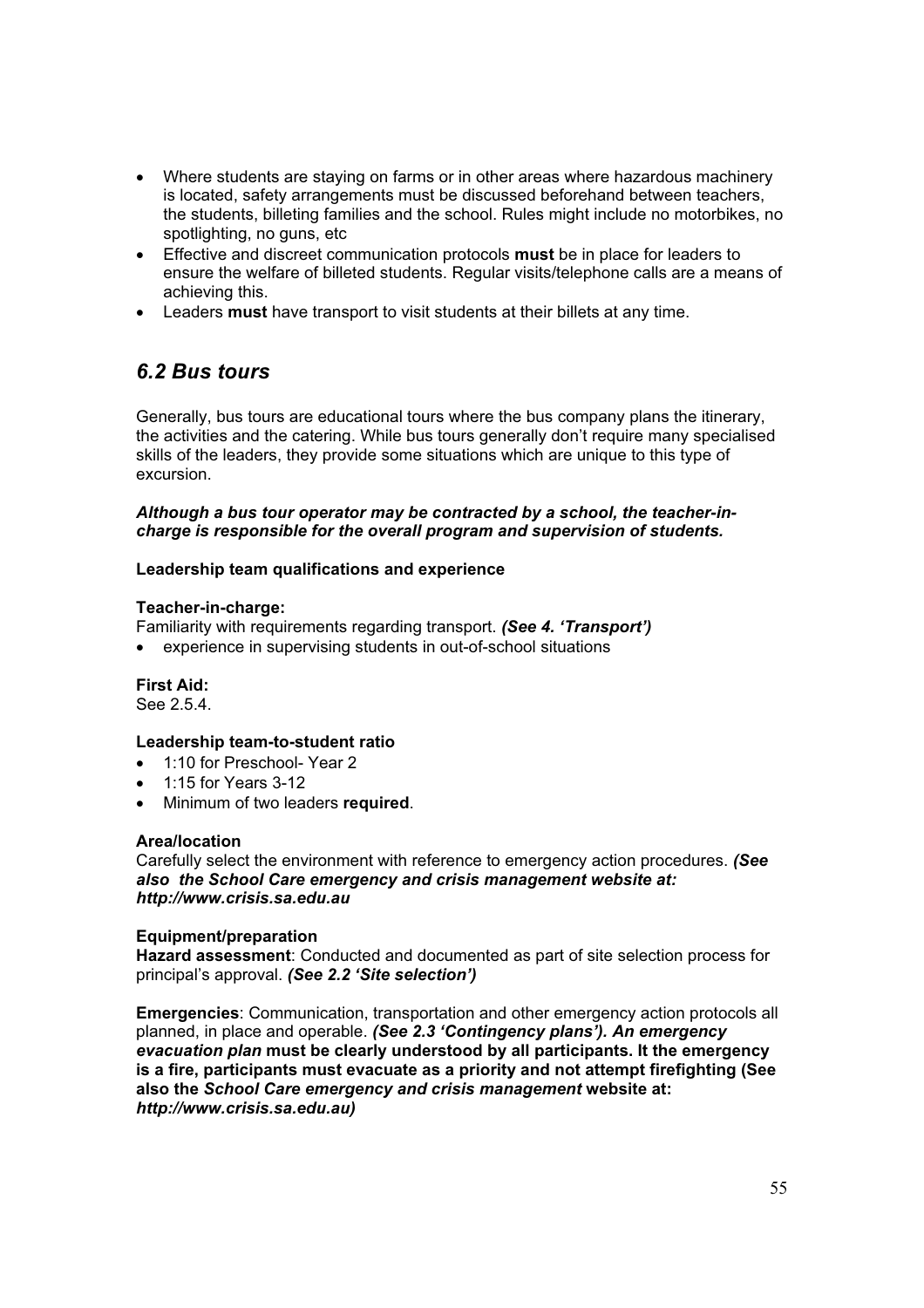**Medical**: Updated health care information — restrictions, special needs etc — **must** be communicated to concerned teachers and other leaders on a need-to-know basis, as negotiated with the student and family.

• Tour groups should be well prepared for any environmental and weather variations they may encounter.

#### **Safety/supervision**

If the group is staying in caravan parks and has year 3–7 students, a leader should sleep in each caravan or dormitory. Where leaders are not in the sleeping accommodation, they should be nearby and available at all times.

- x Mixed gender student groups **must** have mixed gender leadership unless parents have approved of alternatives during the consent-seeking process.
- x Some students will have reservations about using shower blocks, and teachers **must**  therefore give careful attention to safety aspects, eg conduct a teachers' pre-check. Students should then enter the blocks in groups, accompanied by leaders if necessary — two leaders are recommended in this case. Teachers need to be sensitive to particular student needs and should plan accordingly.
- Check curfew arrangements, as some will be relatively early.
- Arranging an accommodation site within caravan parks some distance from other campers, or near to toilets, may be prudent.
- Night games and hikes should be conducted in an area that has been checked during the day, and may require an increase in the ratio of leaders to students.

### *6.3 Caravan parks*

Accommodation in caravan parks can include caravans, dormitories, bunkhouses and tents. Facilities including toilets, showers, cooking and laundry should be provided.

#### **Leadership team qualifications and experience**

#### **Teacher-in-charge:**

- Experience in conducting student camps and conducting camping activities.
- Experience in supervising students in out-of-school-hours situations.
- Experience in tent camping, cooking over open fires and living in the outdoors.

#### **First Aid:**

See 2.5.4.

#### **Leadership team-to-student ratio**

- 1:10 for Preschool- Year 2
- x 1:15 for years 3-12
- x Minimum of two leaders **required**.

#### **Area/location**

Carefully select the environment with reference to emergency action procedures.

#### **Equipment/preparation**

**Hazard assessment**: Conducted and documented as part of site selection process for principal's approval. *(See 2.2 'Site selection')*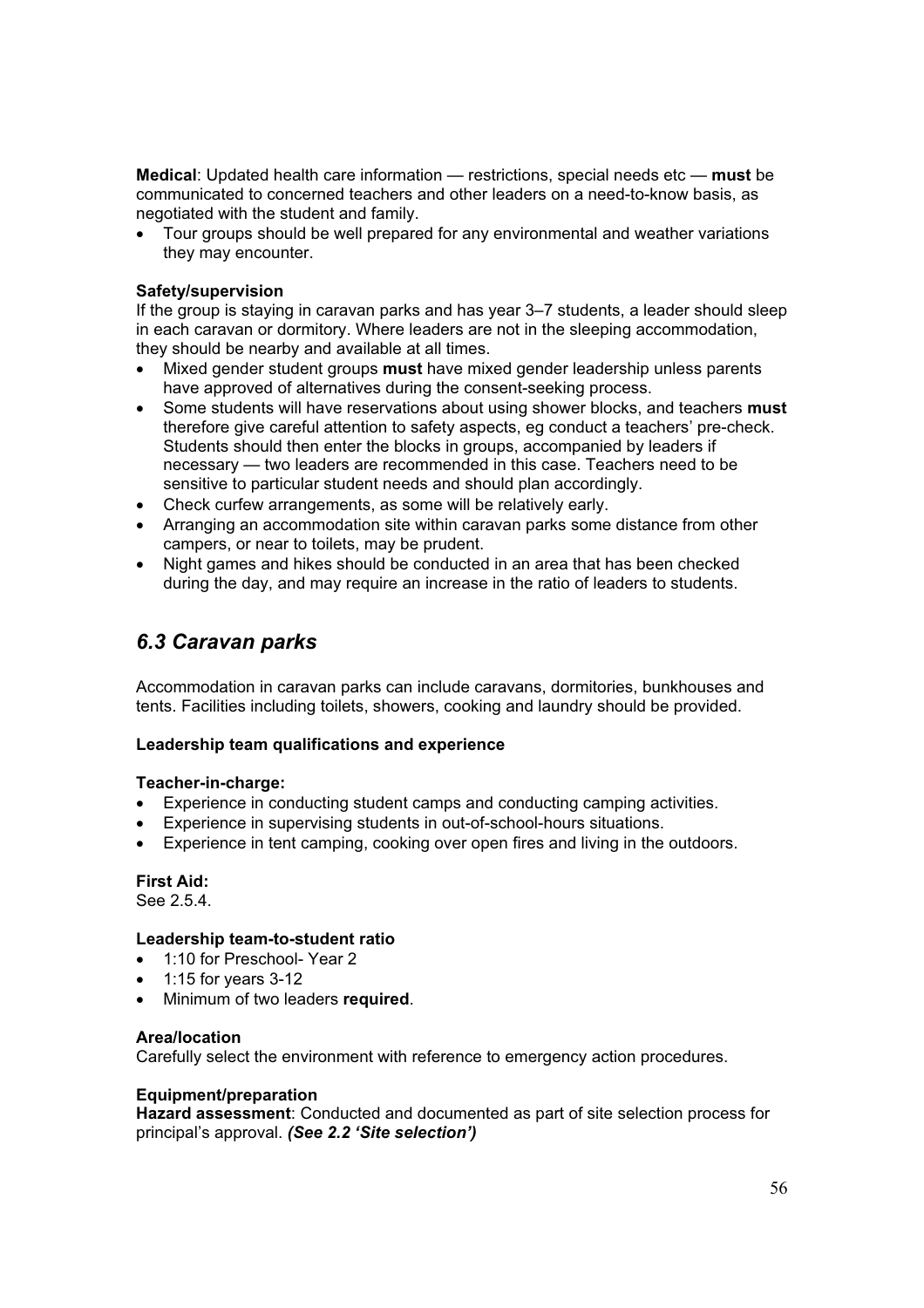**Emergencies**: Communication, transportation and other emergency action protocols all planned, in place and operable. *(See 2.3 'Contingency plans')*

**Medical**: Updated health care information including restrictions, special needs etc, **must**  be communicated to concerned teachers and other leaders on a need-to-know basis, as negotiated with the student and family.

#### **Safety/supervision**

- **•** Leaders **must** be readily available for students at all times.
- x Mixed gender student groups **must** have mixed gender leadership unless parents have approved of alternatives during the consent-seeking process.
- A leader should sleep in each caravan/dormitory which accommodates preschool– year 7 students/children.
- For older students, leaders should sleep nearby.
- Some students will have reservations about using shower blocks, and teachers **must** therefore give careful attention to safety aspects, eg conduct a teacher's pre-check. Students should then enter the blocks in groups, accompanied by leaders if necessary — two leaders are recommended in this case. Teachers need to be sensitive to particular student needs and should plan accordingly.
- Check curfew arrangements, as many will be relatively early.
- Choosing an accommodation site some distance from other campers, or near to the toilets, may be prudent.
- Night games and hikes should be conducted in an area that has been checked during the day, and may require an increase in the ratio of leaders to students.
- The teacher-in-charge is responsible for the health of students on camp, and despite the health and sanitation policy of the caravan park proprietors, should seek remedial action where standards appear to be compromised.

# *6.4 Tent camping*

**Light canvas or expedition camp**: Groups camp in tents in bush settings with simple facilities, normally as part of an expedition, either bushwalking, canoeing, bicycle touring or sailing. Equipment is carried to the location by participants.

**Standing canvas camp**: A tent camp generally in bushland settings. Facilities such as kitchen and toilets are usually established by the campers. Equipment is brought in by vehicle.

#### **Leadership team qualifications and experience**

#### **Teacher-in-charge / instructors:**

- training in canvas camp skills, covering setting up camp, sanitation, care and supervision of students on camps, outdoor cooking, environmental impact and emergency procedures
- considerable experience in supervising students in canvas camp situations in a variety of terrains and weather conditions
- bushwalking, bicycle touring, canoeing or sailing skills as appropriate

#### **Other leaders:**

Experience in tent camping, cooking over open fires and living in the outdoors.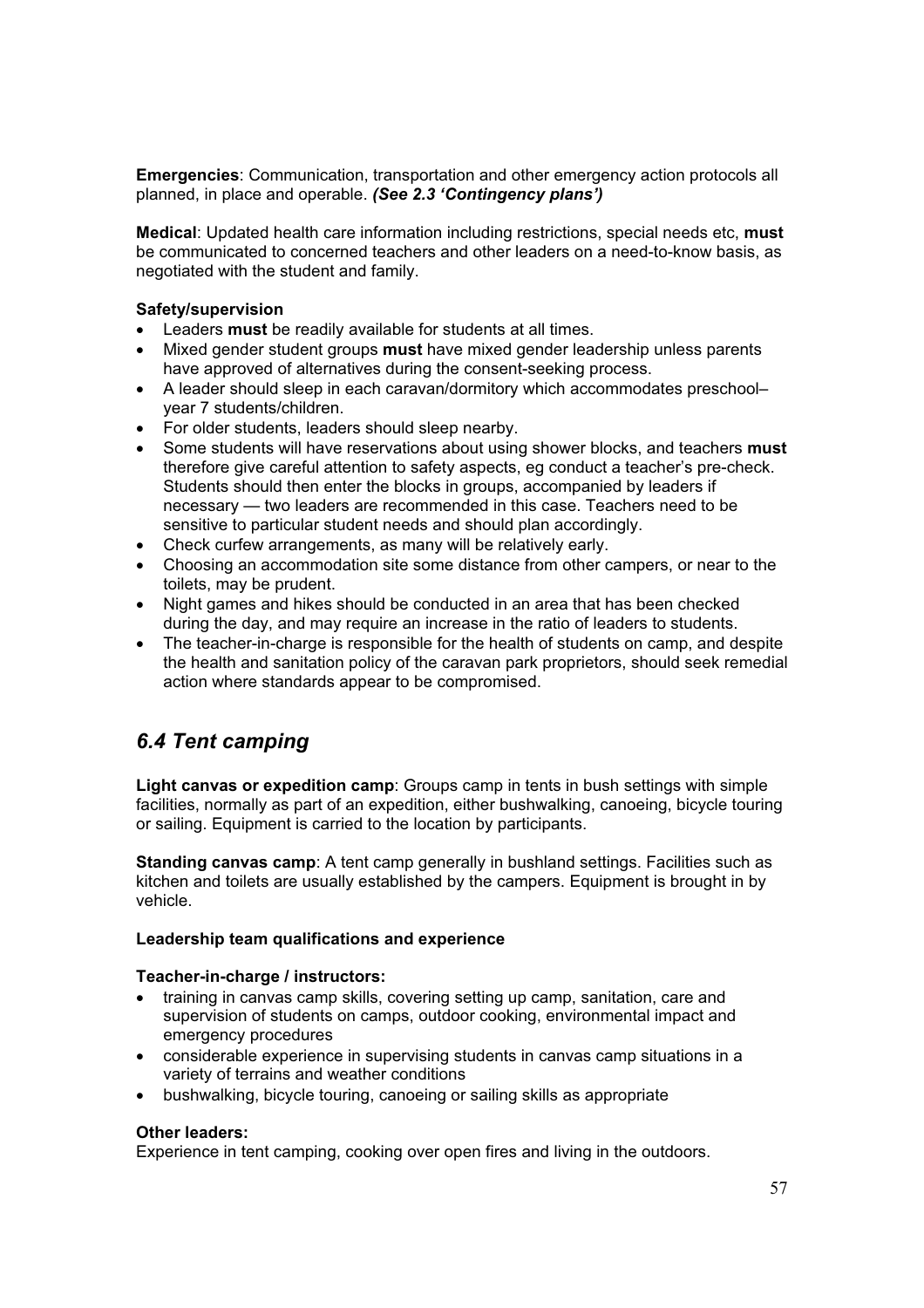### **First Aid:**

See 2.5.4.

#### **Leadership team-to-student ratio**

- $\bullet$  1:10
- x Minimum of two leaders **required**.

#### **Area/location**

Carefully select the environment with reference to emergency action procedures.

#### **Equipment/preparation**

**Hazard assessment**: Conducted and documented as part of site selection process for principal's approval. *(See 2.2 'Site selection')*

**Emergencies**: Communication, transportation and other emergency action protocols all planned, in place and operable. *(See 2.3 'Contingency plans')*

• Fire extinguishers suitable for both fat and fuel fires, as well as tent and grass fires, should be included.

**Medical**: Updated health care information including restrictions, special needs etc, **must**  be communicated to concerned teachers and other leaders on a need-to-know basis, as negotiated with the student and family.

**Advisory**: Before camping or entering parks, park rangers **must** be informed of camp itinerary and school contact person. For trips to isolated areas, local police must be similarly informed.

**Permits**: Details relating to permits and how to obtain them can be found at the Natural Resources information centre, DEH offices and State Fisheries. Principals must ensure that appropriate permits are obtained for:

- collecting samples, seeds in parks
- fossicking in forest reserves
- camping in parks and forest reserves
- using closely regulated stretches of water, such as Robe lakes
- some fishing activities
- possession or use of firearms.

**Fires**: Check in advance that fires are allowed. Minimise use of fire and therefore your impact on the land. Also:

- $\bullet$  aim to use fire only for cooking
- site camp fires away from bushes, trees and rocks
- dig efficient pit fires which can easily be covered afterwards
- burn only fallen deadwood
- $\bullet$  if wood is scarce, use stoves
- do not allow students to play with fires
- quench fire with water, and bury before leaving.

**Toilets**: If no facilities are available, dig a hole 15 - 30cm deep for defecation and fill it in afterwards. Carry a camp spade with the group. Use sites well away from drinking water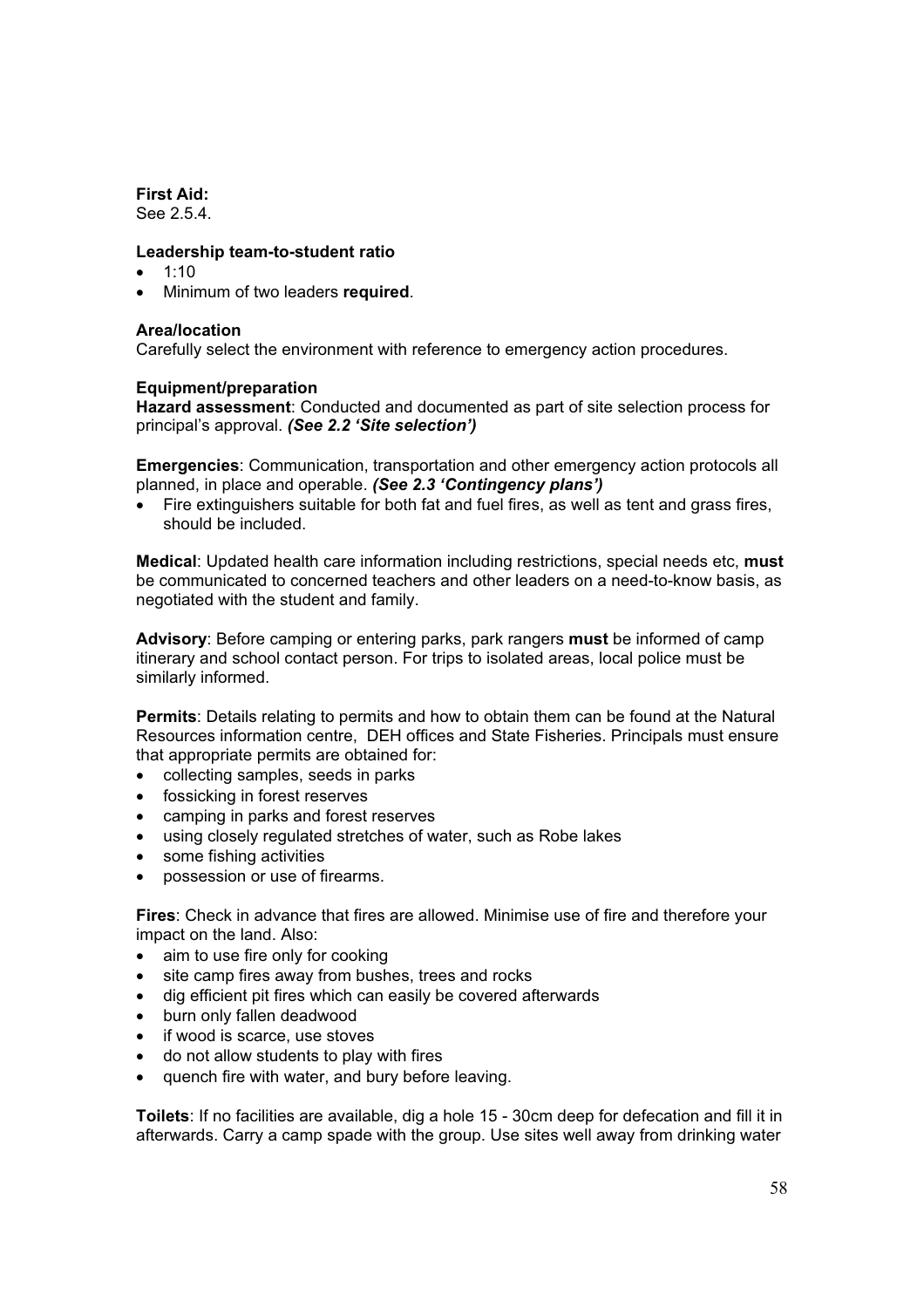and major catchment areas. Always establish hygienic toilet, washing and cooking arrangements.

**Rubbish**: Adopt the principal of 'carry it in, carry it out' and encourage students to use a rubbish bag. Take foods which have minimal packaging. Where possible, trails and campsites should be cleaner than when you found them.

**Environmental impact**: Detrimental effects upon the environment should be avoided. Encourage students to respect, wonder at, care for and enjoy the natural environment. Actively discourage blatant, intentional damage such as tearing wood from trees, carving initials on trees and rocks etc. Unintentional impact such as disturbing animals or interfering with and possibly destroying habitats should also be avoided.

**Strategies for impact reduction**: Adopt a policy of 'leave only footprints, take only photographs'. Engage in non-destructive activities such as observing, recording, photographing, sketching, writing. Also:

- encourage quiet observation
- inform students of the ecological social and historical significance of the area
- organise small groups to help minimise damage
- keep to well-defined tracks
- do not overuse an area
- use non-fragile areas whenever possible avoid sand dunes, arid lands and exposed reefs except for specific studies of those environments, since they are easily damaged
- specimen collecting is not allowed in national and state parks without park authority approval, and should be kept to a minimum in other areas.
- **Clothing and camping equipment**: require special attention, as canvas camping can expose students to extremes in weather conditions.

#### **Safety/supervision**

- The impact on the environment should be kept to a minimum, eg by forming small groups.
- **•** Mixed gender student groups **must** have mixed gender leadership unless parents have approved of alternatives during the consent-seeking process.
- Night games and hikes should be conducted in an area that has been checked during the day, and may require an increase in the ratio of leaders to students.

# *6.5 Residential camps*

Residential camps mean overnight accommodation in permanent buildings, eg motels, special centres, with key facilities such as toilets, kitchen, dormitory accommodation and telephone.

#### **Leadership team qualifications and experience**

#### **Teacher-in-charge:**

- experience in conducting student camps
- preferably completed a course in conducting camping activities.
- experience in supervising students in out-of-school-hours-situations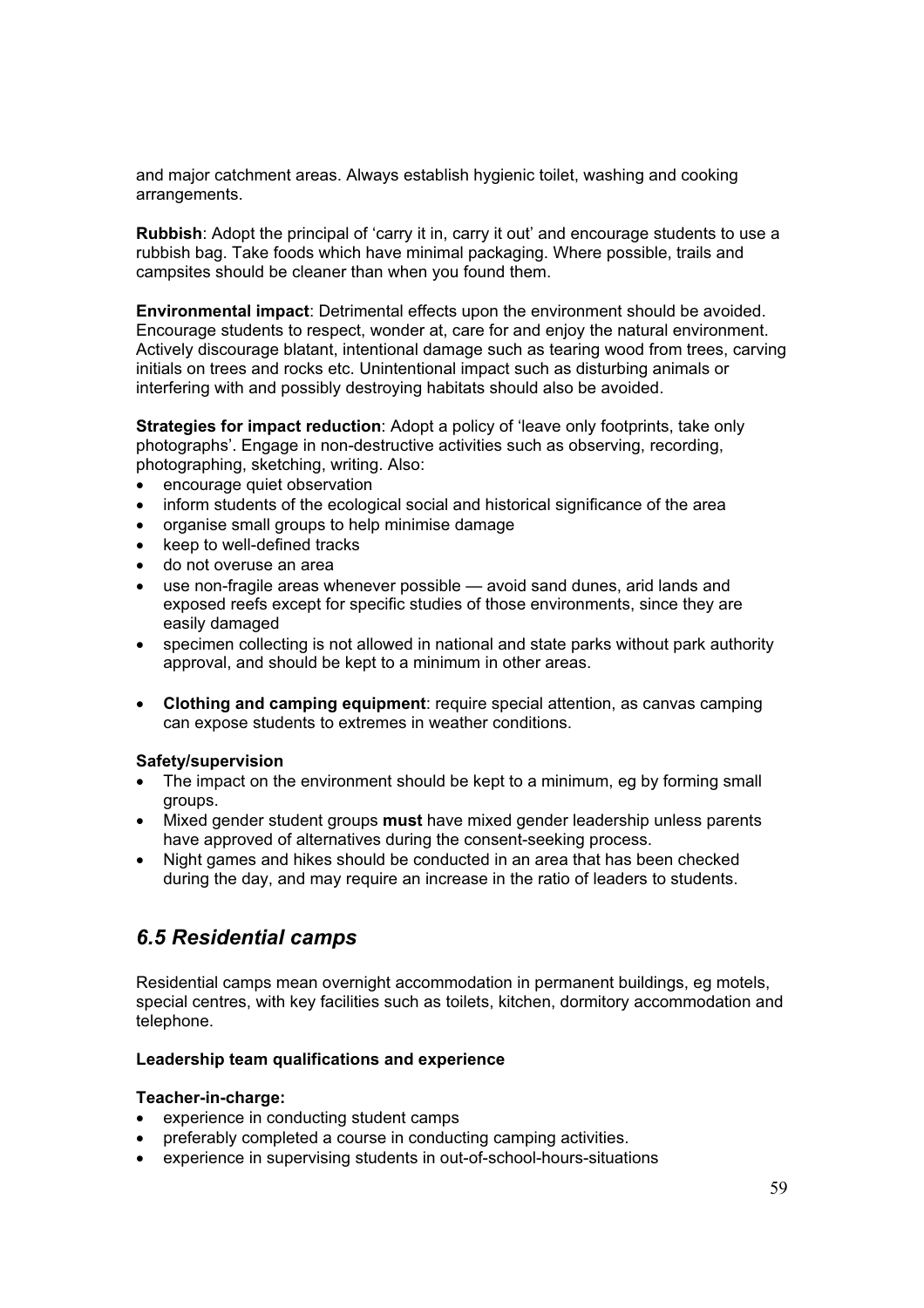**First Aid:**  See 2.5.4.

#### **Leadership team-to-student ratio**

- 1:10 for Preschool to Year 2: 15 for years 3-12
- x 1:15 for years 3-12 **required**.
- x Minimum of two leaders **required**.

#### **Area/location**

Carefully select the environment with reference to emergency action procedures.

#### **Equipment/preparation**

**Hazard assessment**: Conducted and documented as part of site selection process for principal's approval. *(See 2.2 'Site selection')*

**Emergencies**: Communication, transportation and other emergency action protocols all planned, in place and operable. *(See 2.3 'Contingency plans')*

**Medical**: Updated health care information, restrictions, special needs etc **must** be communicated to concerned teachers and other leaders on a need-to-know basis, as negotiated with the student and family.

#### **Safety/supervision**

- Mixed gender student/child groups **must** have mixed gender leadership unless parents have approved of alternatives during the consent-seeking process.
- Some students/children will have reservations about using shower blocks, and teachers **must** therefore give careful attention to safety aspects, eg conduct a teacher's pre-check. Students/children should then enter the blocks in groups, accompanied by leaders if necessary — two leaders recommended in this case. Teachers need to be sensitive to particular student/child needs and should plan accordingly.
- Night games and hikes should be conducted in an area that has been checked during the day, and may require an increase in the ratio of teachers to students.

# *6.6 Sleep-overs*

Sleepovers are overnight activities on the school premises in which students participate in various curriculum activities which can include the introduction of outdoor education programs, team building, forty hour famine appeals and school exchanges. Sleep-overs include overnight stays inside the school/preschool or in tents within the school boundary. This section also includes 'stay-back-till-dark' activities.

Principals have the authority to approve sleepovers within the framework of departmental instructions and guidelines, with particular emphasis on security and duty of care.

#### **Security**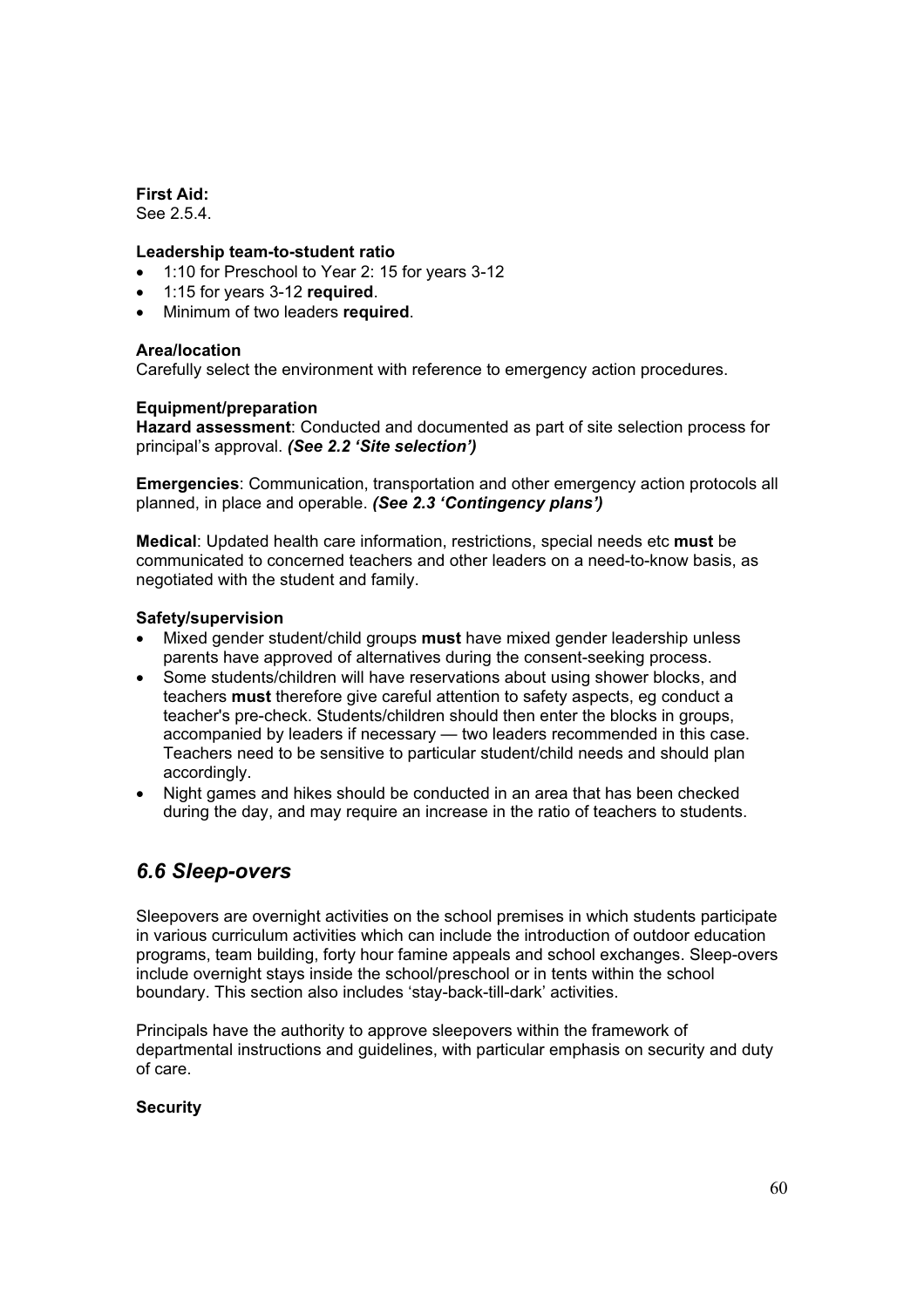Education Regulation 7 makes it an offence for persons to be on school premises between the hours of 12.00 midnight and 7.00am ("curfew hours") unless they carry an appropriate security pass or the written authority of the principal.

The following procedures should be considered:

- The principal is to approve a list of staff, students, volunteers and the motor vehicles(s) which will be on the premises overnight, ie. during curfew hours
- Appropriate adult/student ratios are to be determined to meet duty of care responsibilities
- Participants are to remain within the approved, designated area
- The local police are to be advised of the proposed activity
- Police and security services are to be advised if any alarms are switched off
- Private security companies who patrol the premises are to be advised
- $\bullet$  To facilitate the use of any vehicle in an emergency situation, the principal should ensure that Comprehensive Insurance or minimum Third Party Property Insurance cover is current (refer to section 4.3.7).

#### **Duty of Care**

In order to discharge the duty of care to students, the principal should:

- Treat the activity as an excursion which includes among other things, securing parental consent
- Adopt, with staff assistance, management procedures which include the following:
	- Continuous supervision
	- Appropriate adult/student ratios determined to meet duty of care responsibilities
	- Attention to fire drill, First Aid and medical procedures
	- No alcohol to be used during the activity
	- Telephone access
- Conduct the activity in accordance with the requirements outlined in this document.

#### **Leadership team qualifications and experience**

#### **Teacher-in-charge:**

Experience in supervising students/children in out-of-school/preschool hours situations.

**First Aid:**  See 2.5.4.

#### **Leadership team-to-student ratio**

- 1:10 for Preschool–year 2
- x 1:15 for years 3–12
- x Minimum of two leaders **required**.

#### **Area/location**

Carefully select the environment with reference to contingency procedures, especially emergency access and egress.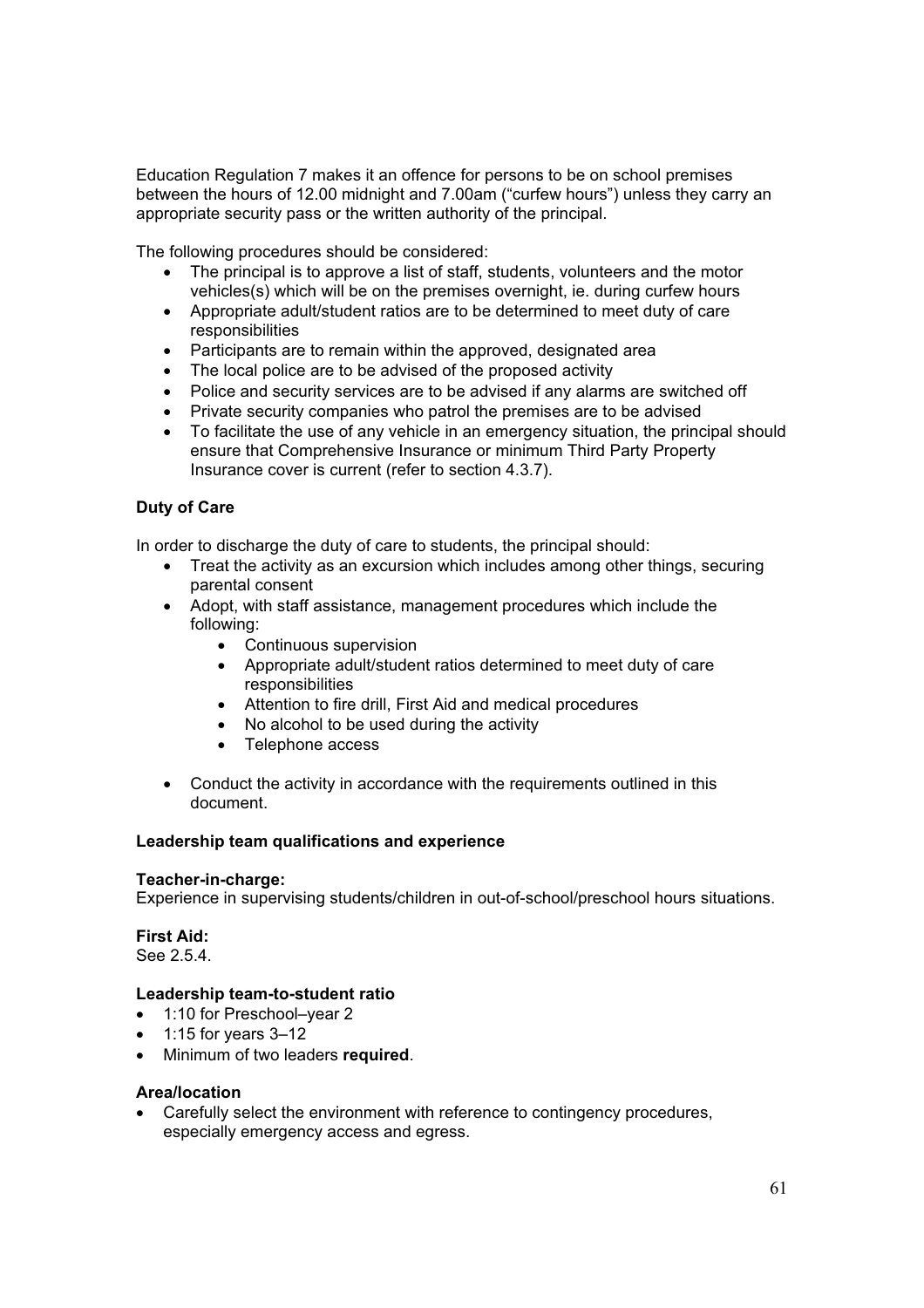- To minimise the risk of being trapped by fire, and allow for safe egress, sleepovers **must** be conducted in single storey buildings or on the ground floor in multi-storey buildings.
- Toilets should be available for use within the building in which the students/children are housed, or nearby if students are camped within the school grounds.

#### **Equipment/preparation**

**Hazard assessment**: Conducted and documented as part of site selection process for principal's/preschool director's approval *(See 2.2 'Site selection'). A fire safety assessment must be part of the process and include the following*: (This may be done in liaison with the local firefighting authority)

- Flammable load present on-site, ie an area with a wool carpet should be used in preference to one with synthetic floor coverings.
- Strategies for reducing flammable load, eg relocate movable synthetic furnishings and excessive quantities of paper; empty out waste receptacles.
- All participants **must** know where functional fire extinguishers are.
- Sites used for sleep-overs and any hallway or corridor leading to a required exit **must** have a smoke detector/s fitted. Consideration should be given to installing smoke detectors in corridors leading to the area used, as an aid to early warning.
- **Exit doors must** be able to be opened without a key from the inside.
- Sites used for sleep-overs **must** have a clearly visible, illuminated exit sign above a required exit door and in any hallway or corridor leading to a required exit.

**Emergencies**: Communication, transportation and other emergency action protocols all planned, in place and operable *(See 2.3 'Contingency plans').* An emergency evacuation plan **must** be clearly understood by all participants. If the emergency is a fire, participants **must** evacuate as a priority and not attempt firefighting.

#### *(See also OHS&W website: www.decs.sa.gov.au/ohs.)*

- Procedures must be in place for dealing with harassment by non-participants
- x At least two working torches **must** be accessible to leaders.
- x The sleep-over area **must** be serviced by a telephone, with emergency services contact numbers prominently displayed by the phone or programmed into the telephone. Where mobile phones are to be used, a prior check should be made to ensure that reception is available for the area in use and a back-up battery is recommended.
- **•** Local police **must** be advised of the sleep-over, as it is illegal to be on school premises during curfew hours (12.00 – 7.00am), and extra patrols requested.
- **EXEC** Local firefighting authority and security services **must** also be advised.
- Identification of the sleep-over location on a school/preschool site plan is recommended for this purpose, along with notification of the date of the sleep-over and the number of persons involved.

**Medical**: Updated health care information — restrictions, special needs etc — **must** be communicated to concerned teachers and other leaders on a need-to-know basis, as negotiated with the student and family

**Sleep-over checklist**: To be completed and lodged with the principal/preschool director. *(See Appendix 3)*

#### **Safety/supervision/welfare**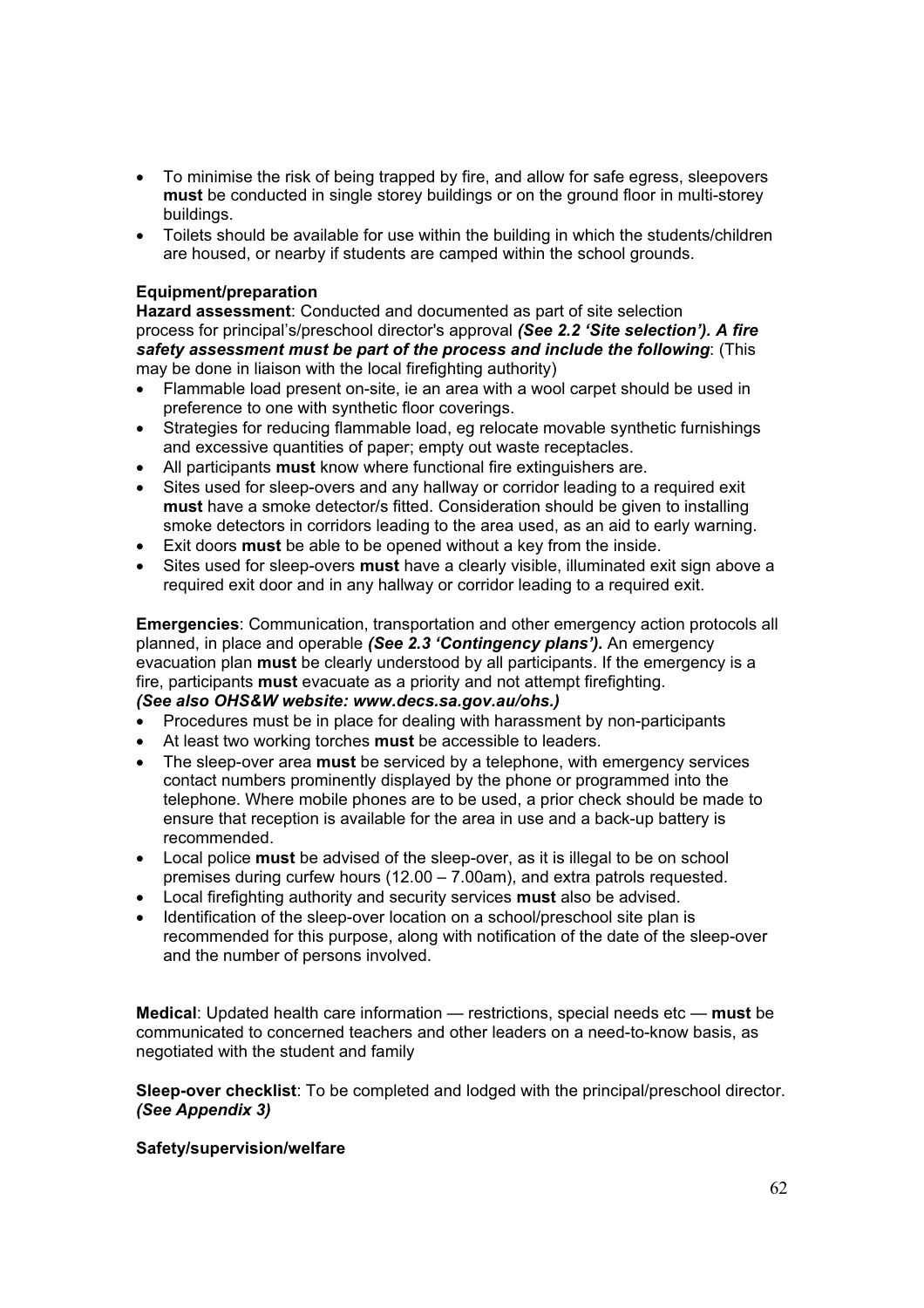- Mixed gender student/child groups must have mixed gender leadership unless parents have approved of alternatives during the consent-seeking process.
- Night games and hikes should be conducted in an area that has been checked during the day, and may require an increase in the ratio of leaders to students.
- Arrangements must be made to ensure students/children have adequate bedding
- x Candles or other naked flames **must not** be permitted.

Use of portable heaters is not recommended, but where used should:

- should have safety switches that turn off if tipped over
- x **exclude portable bar radiators**
- be kept well clear of combustible material
- $\bullet$  be turned off when sleeping.

# **7. EXCURSIONS**

# *7.1 Bushwalking*

*The safety/supervision sections of each category should be read in conjunction with health and safety considerations described in 2.2 'Site selection' and 2.3 'Contingency plans'. First aiders must ensure that their knowledge includes current recommended emergency treatment for snakebite.* 

### **7.1.1 Excursions — marked or unmarked trails in easy terrain**

Day or half-day walks on marked or unmarked trails in easy terrain. Preschools: Not recommended unless modified to ensure activity is developmentally appropriate

#### **Leadership team qualifications and experience**

#### **Teacher-in-charge / instructors:**

- Bushwalking experience
- Knowledge of local conditions, preferably experience walking with groups in the particular environment
- Day Walk Leader Certificate awarded by Bushwalking Leadership SA recommended

#### **First Aid:**  See 2.5.4.

#### **Leadership team-to-student ratio**

- $\bullet$  1:10 for years 3–7
- x 1:15 for years 8–12
- x Minimum of two leaders **required**.

#### **Area/location**

• Carefully select the environment with reference to emergency action procedures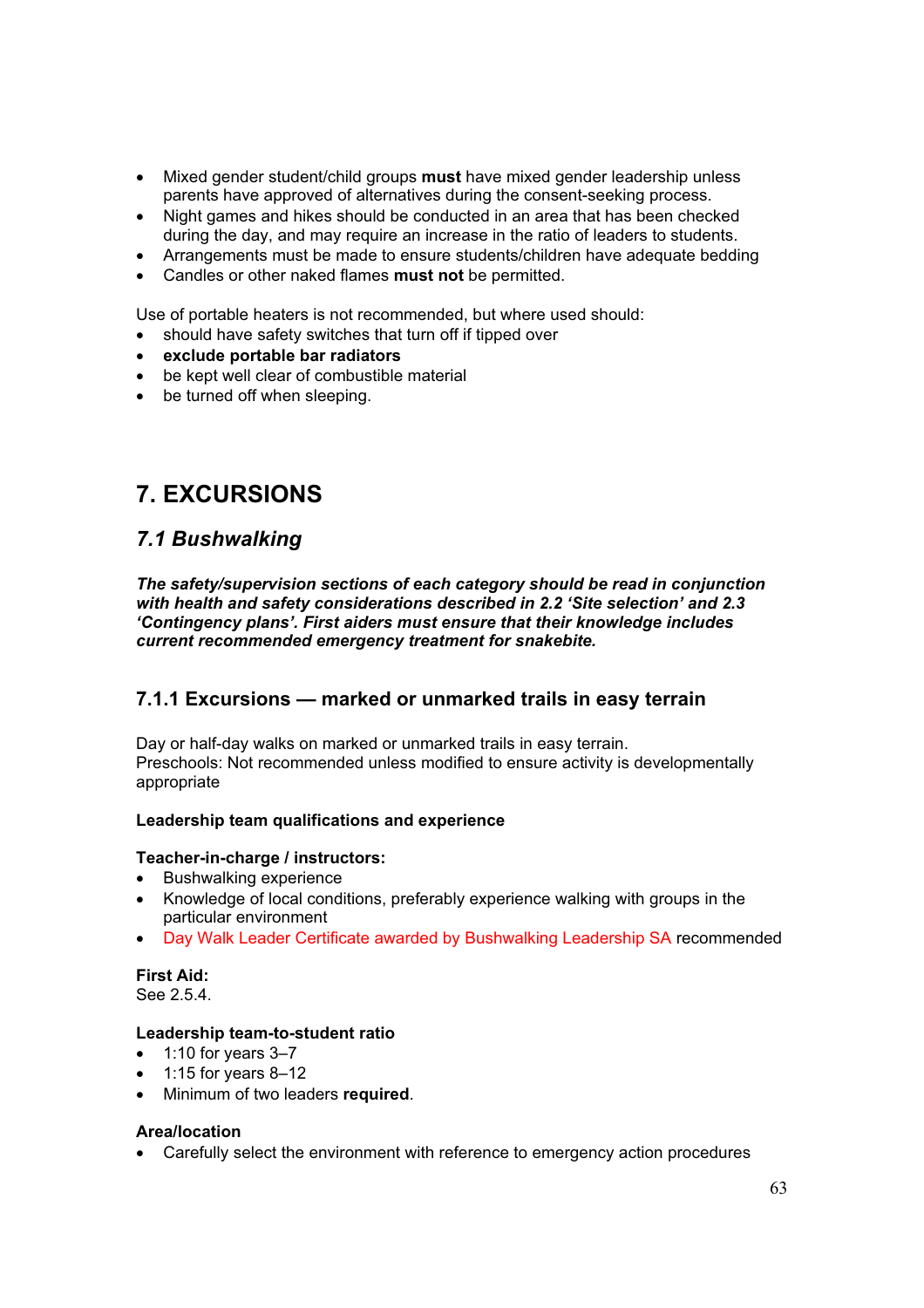**• Do not** conduct on extreme fire danger or total fire ban days (parks closed).

#### **Equipment/preparation**

- Sturdy shoes and protective clothing
- Adequate food and fresh drinking water.

#### **Safety/supervision**

- Walks **must** be within the capabilities of all group members
- x Student backpacks **must** weigh no more than a quarter of the carrier's body weight
- x Adult backpacks **must** weigh no more than a third of the carrier's body weight
- If smaller walking groups are formed, they **must** comprise a maximum of 20 students and have a qualified leader in charge
- x Walks **must not** be conducted on total fire ban or extreme fire danger days
- When walking near roads and highways, observe safety-first principles:
	- o face approaching traffic
	- o stay on footpaths or verges where possible
	- o exercise special care near blind corners
- x Participants **must** understand what to do if snakes are encountered, ie allow to pass, don't provoke, don't panic, stay with group.

### **7.1.2 Excursions — marked or unmarked trails in difficult terrain**

Day or half-day walks on marked or unmarked trails in difficult terrain and/or requiring orienteering skills. *(See also 8.26 'Orienteering')* Preschools: This activity is not considered suitable

#### **Leadership team qualifications and experience**

#### **Teacher-in-charge / instructors:**

- Day Walk Leader Certificate awarded by Bushwalking Leadership SA or equivalent **required**
- Knowledge of local conditions, preferably experience walking with groups in the particular environment

#### **Other leaders:**

Knowledge of local conditions, preferably experience walking with groups in the particular environment.

**First Aid:**  See 2.5.4.

#### **Leadership team-to-student ratio**

- **•** 1:10 **required**
- **•** Minimum of two leaders **required**.

#### **Area/location**

- Carefully select the environment with reference to emergency action procedures
- Do not conduct on extreme fire danger or total fire ban days (parks closed).

#### **Equipment/preparation**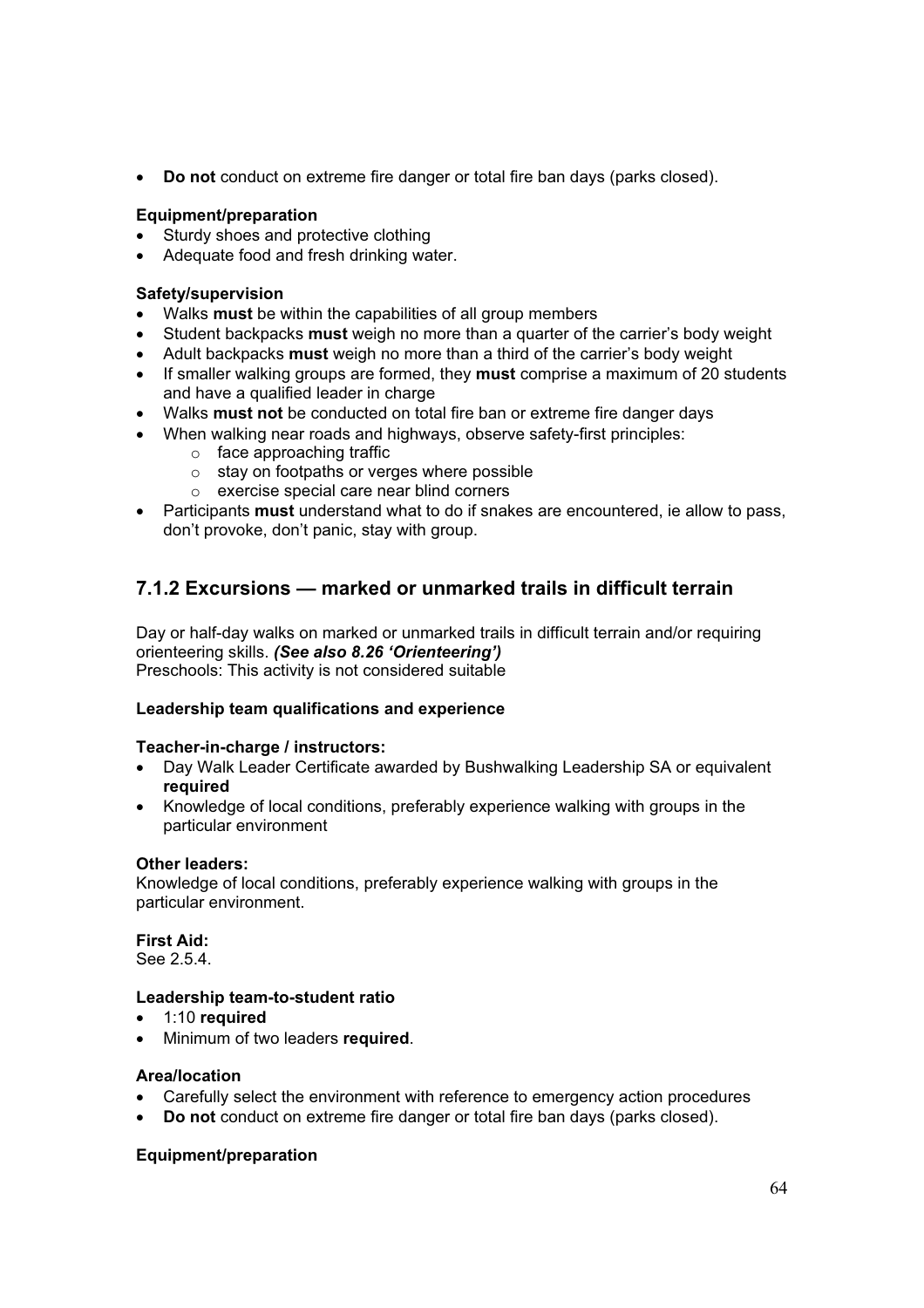- Sturdy shoes and protective clothing for prevailing conditions
- Adequate food, fresh drinking water and emergency rations
- A 1:50000 topographic map, compass, mirror and whistle should be carried.

#### **Safety/supervision**

- Walks must be within the capabilities of all group members.
- **Emergency communication strategies must** be in place and operative.
- No deviation should be taken from plans lodged in advance with authorities unless circumstances make change necessary (school contact person to be advised).
- Student backpacks **must** weigh no more than a quarter of the carrier's body weight.
- x Adult backpacks **must** weigh no more than a third of the carrier's body weight.
- If smaller walking groups are formed, they **must** comprise a maximum of 15 students and be supervised by a leader.
- **•** Walks must not be conducted on total fire ban or extreme fire danger days.
- x Participants **must** understand what to do if snakes are encountered, ie allow to pass, don't provoke, don't panic, stay with group.

### **7.1.3 Bushwalking expeditions — mainly marked trails**

Walks of up to three days' duration in easy terrain on predominantly marked trails. Preschools: This activity is not considered suitable

#### **Leadership team qualifications and experience**

#### **Teacher-in-charge / instructors:**

Bushwalking Leader Certificate awarded by Bushwalking Leadership SA or equivalent Familiar with the area or similar environments

#### **Other leaders:**

Another leader with considerable experience and capable of taking charge of the group — desirable for this person to be working towards Bushwalking Leader Certificate or equivalent.

#### **First Aid:**

See 2.5.4.

#### **Leadership team -to-student ratio**

- $\bullet$  1:10
- x Minimum of two\* leaders **required**.

\* If there is only one group. If separate groups are walking independently in the same area and are maintaining effective, close communication, one leader to a group could be considered — with reference to the age and maturity of the students, prior training, walking experience etc

#### **Area/location**

- Carefully select the environment with reference to emergency action procedures
- Do not conduct on extreme fire danger or total fire ban days (parks closed).

#### **Equipment/preparation**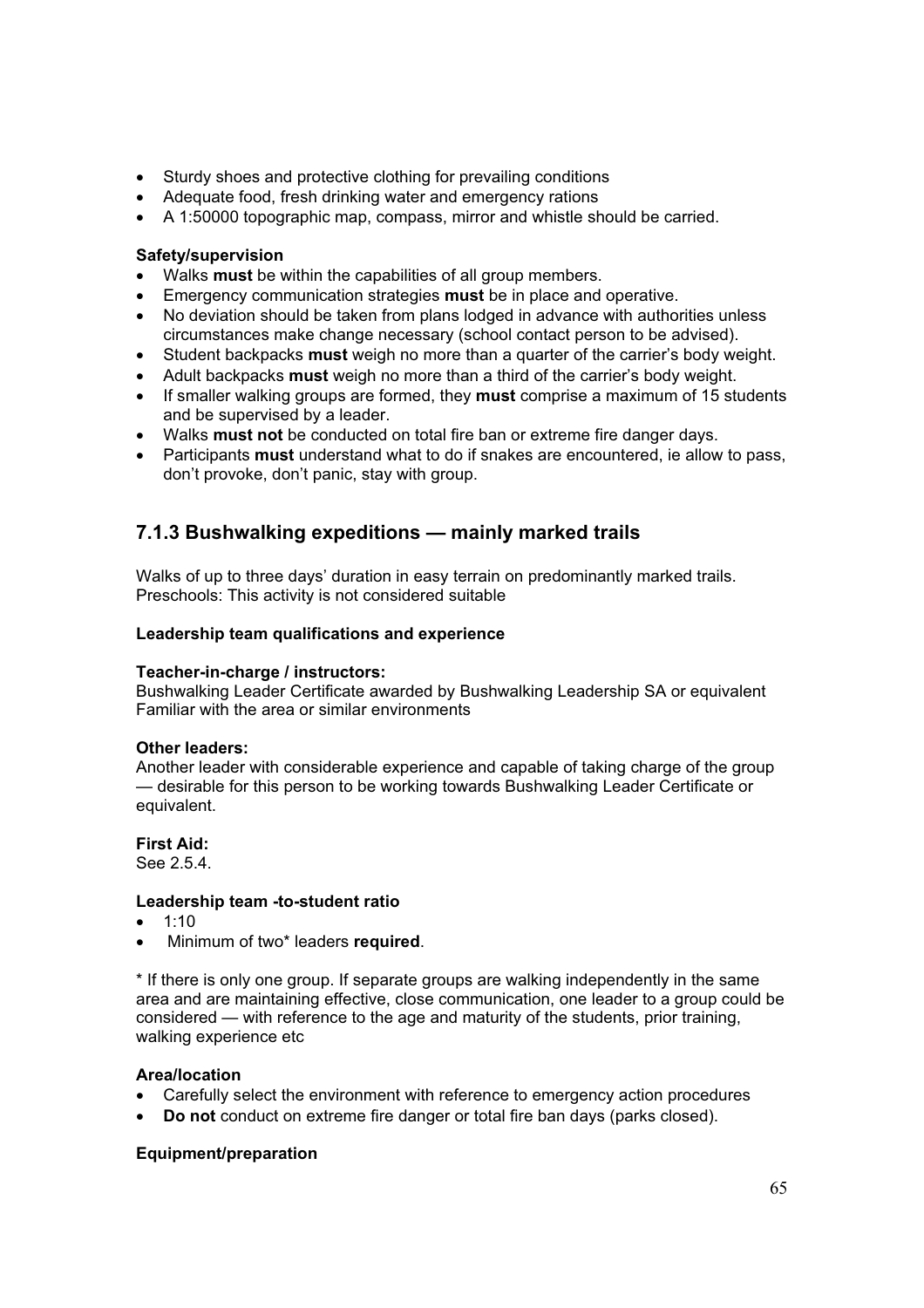- Trip intentions form lodged with DEH and other agencies as necessary
- Sturdy shoes and protective clothing for the full range of weather conditions
- Adequate food, fresh drinking water and emergency rations
- A 1:50000 topographic map, compass, mirror and whistle should be carried.

#### **Safety/supervision**

- x Walks **must** be within the capabilities of all group members.
- **Emergency communication strategies must** be in place and operative.
- No deviation should be taken from plans lodged in advance with authorities unless circumstances make change necessary (school contact person to be advised).
- x Student backpacks **must** weigh no more than a quarter of the carrier's body weight.
- x Adult backpacks **must** weigh no more than a third of the carrier's body weight.
- If smaller walking groups are formed, they **must** comprise a maximum of 15 students and be supervised by a leader.
- x Walks **must not** be conducted on total fire ban or extreme fire danger days.
- x Participants **must** understand what to do if snakes are encountered, ie allow to pass, don't provoke, don't panic, stay with group.

### **7.1.4 Bushwalking expeditions — remote areas**

Remote and isolated areas throughout Australia, but excluding snow and ice walking and camping. *(See also 8.26 'Orienteering' and 8.27 'Rock climbing and abseiling')*

Preschools: This activity is not considered suitable

#### **Leadership team qualifications and experience**

#### **Teacher-in-charge / instructors**

- Advanced Bushwalking Leader Certificate awarded by Bushwalking Leadership SA or equivalent **required**
- **Must** be familiar with the area or similar environments

#### **Other leaders:**

- Another leader with considerable experience and capable of taking charge of the group **required** — desirable for this person to be working towards an Advanced Bushwalking Leader Certificate or equivalent
- Familiar with the area or similar environments

### **First Aid:**

See 2.5.4.

#### **Leadership team-to-student ratio**

- 1:5 **required**
- x Minimum of two leaders **required**.

#### **Area/location**

- Carefully select the environment with reference to emergency action procedures.
- Do not conduct on extreme fire danger or total fire ban days (parks closed).

#### **Equipment/preparation**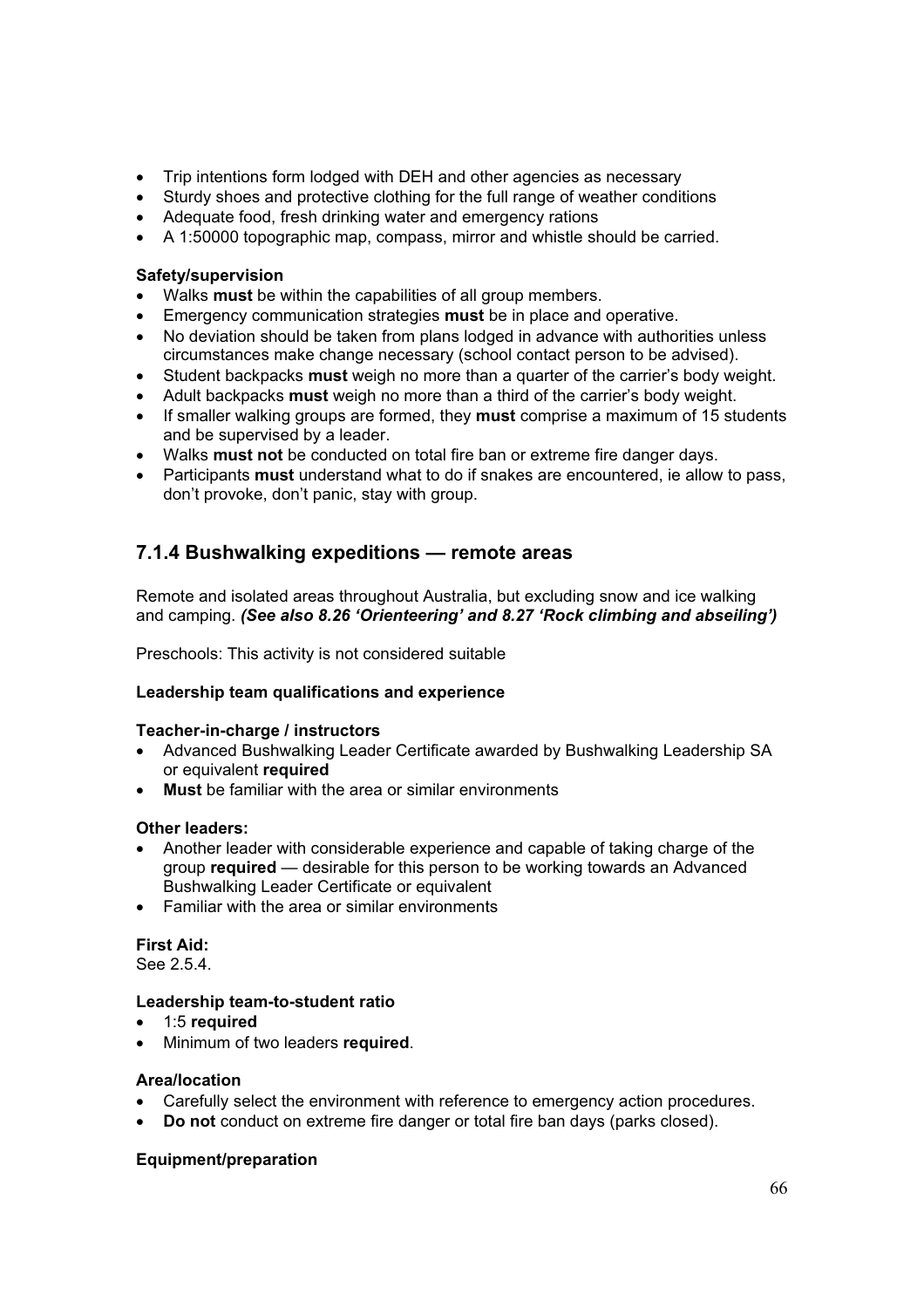- Trip intentions form lodged with DEH and other agencies as necessary
- Sturdy shoes and protective clothing for the full range of weather conditions
- Adequate food, fresh drinking water and emergency rations.

#### **Safety/supervision**

- Walks must be within the capabilities of all group members.
- **Emergency communication strategies must** be in place and operative.
- No deviation should be taken from plans lodged in advance with authorities unless circumstances make change necessary (school contact person to be advised).
- **•** Student backpacks **must** weigh no more than a quarter of the carrier's body weight.
- x Adult backpacks **must** weigh no more than a third of the carrier's body weight.
- **Walks must not** be conducted on total fire ban or extreme fire danger days.
- x Participants **must** understand what to do if snakes are encountered, ie allow to pass, don't provoke, don't panic, stay with group.

# *7.2 Events, functions, performances — public venue*

Preschools: Not recommended unless modified to ensure activity is developmentally appropriate

### **7.2.1 Special events**

Occasions involving large crowds in the streets or public venues, eg Royal Adelaide Show, Come Out parades, sporting events at Football Park, Adelaide Oval etc

Preschools: Not recommended unless modified to ensure activity is developmentally appropriate

#### **Leadership team qualifications and experience**

#### **Teacher-in-charge / instructors:**

Knowledge of the venue including first aid locations

**First Aid:**  See 2.5.4.

#### **Leadership team member -to-student/child ratio**

- 1:6 for Preschool–vear 2
- $\bullet$  1:10 for years 3–7
- $\bullet$  1:15 for years 8-12.
- **•** Minimum of two leaders **required**
- Highly dependent on factors such as venue, crowd size, students/children seated or circulating etc.

#### **Safety/supervision**

Students/children should be encouraged to wear clothing that identifies them as part of the group, eg school/preschool uniform — bright hats or shirts are helpful in large crowds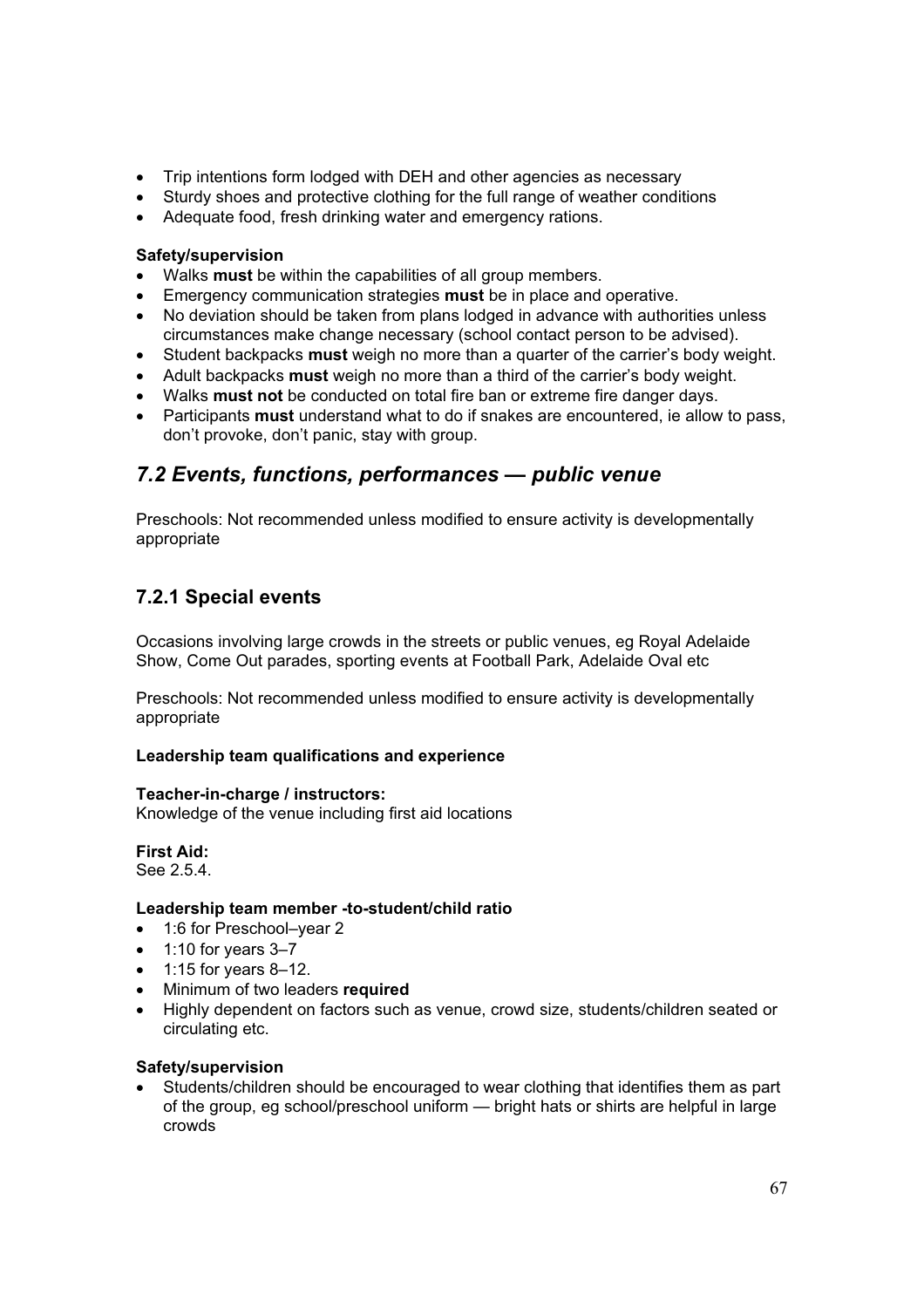- **•** Participants **must** know contingency plans for students/children who become separated from the group
- Meeting place should be established for the group to return to should they break into smaller groups or become separated.

### **7.2.2 Dinners, formals, graduations**

Formals, presentations, dinners, graduations — includes off-campus functions.

Preschools: Not recommended unless modified to ensure activity is developmentally appropriate

#### **Leadership team qualifications and experience**

#### **Teacher-in-charge / instructors:**

• Experience in supervising students in out-of-school-hours situations

**First Aid:**  See 2.5.4.

#### **Leadership team member -to-student ratio**

- $1:20$
- Minimum of two leaders required

#### **Safety/supervision**

Schools are discouraged from permitting activities involving the consumption of alcohol when students are present. Issues related to the consumption of alcohol by mature-age students and teachers must be resolved by the principal before the event. (See also 3.4.1 'Alcohol')

If a function will be held at licensed premises and adult students, partners or parents are attending, the matter of alcohol and appropriate behaviour standards **must** be clarified with all participants in advance.

Information to parents **must** include the following:

- $\bullet$  times of start and finish
- dress standards
- who is required to attend
- illegality of the consumption of alcohol by minors in public
- issues related to consumption of alcohol by mature-age students (before, during and after the event), particularly with regard to driving.

Where alcohol is available and underage students are present:

- x teachers **must**, at the commencement of the evening, restate rules relating to underage drinking
- teachers should be rostered on duty to supervise students not supervised by their parents
- where parents are available to supervise students, it is their responsibility to ensure that underage students do not drink alcohol.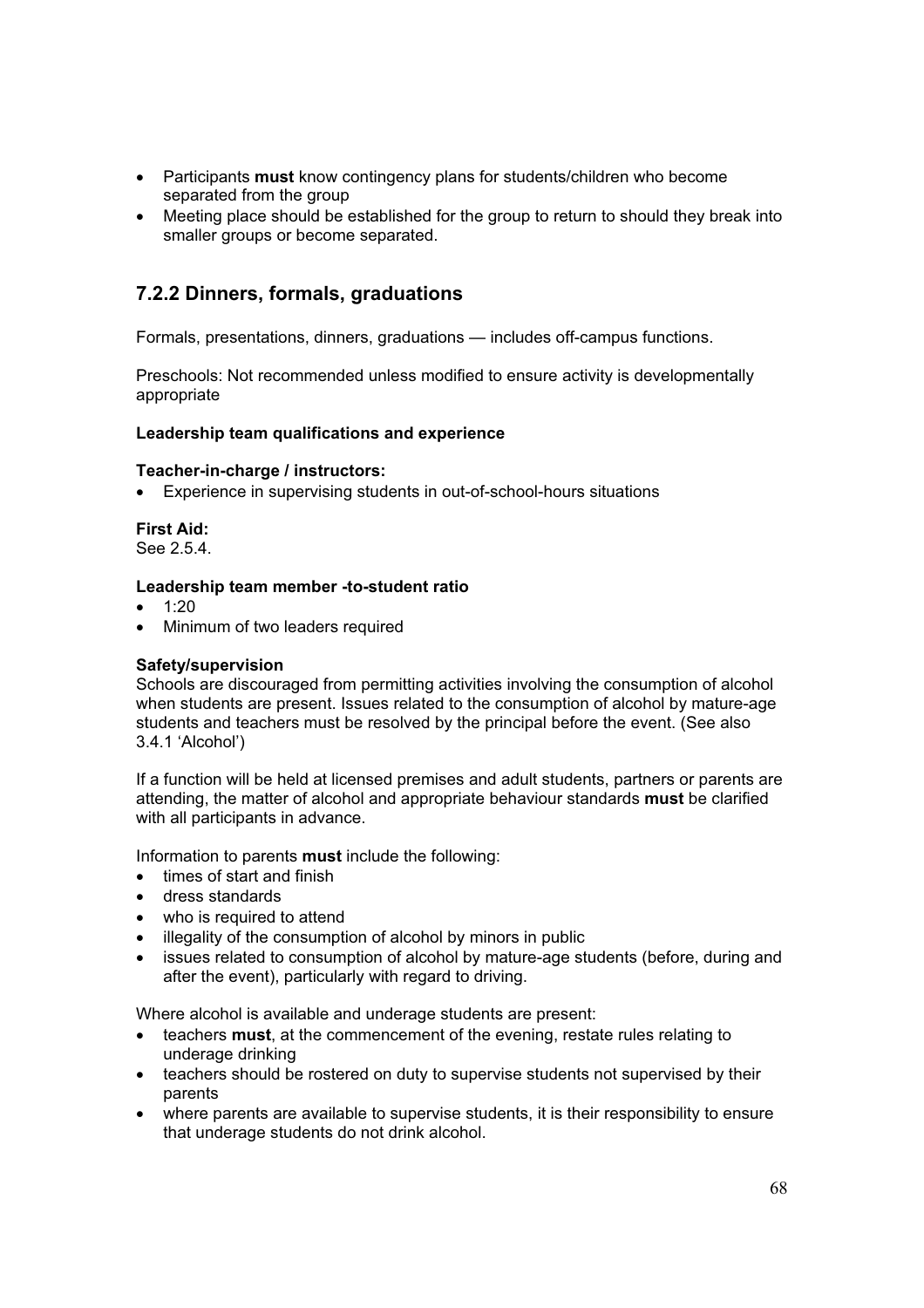### **7.2.3 Performances and public venues**

Visits to DECS Outreach Education sites (Adelaide Festival Centre, Adelaide Law Courts, Art Gallery of SA, Migration Museum, National Aboriginal Cultural Institute – Tandanya, Parliament House, South Australian Maritime Museum, South Australian Museum) or other related public institutions such as museums or galleries; or attendance at cultural events and performances such as plays, opera, orchestra, concerts and movies.

Teachers should ensure when booking the program that the content and design is appropriate to the age level of their children/students.

#### **Leadership team qualifications and experience**

#### **Teacher-in-charge / instructors:**

- Experience in supervising students/children in 'out of –school' hours situations
- Familiarity with the schools/preschools student/child behaviour policy

#### **Other Leaders:**

If visiting a DECS Outreach Education site, book the program well in advance, clarify what activities students/children will be engaged in, check what supervision is required and inquire about what pre-visit activities may be available.

**First Aid:** 

See 2.5.4.

#### **Leadership team-to-student ratio**

- 1:6 for Preschool–vear 2
- $\bullet$  1:10 for years 3–7
- $\bullet$  1:15 for years 8-12
- **•** Minimum of two leaders **required**
- Highly dependent on factors such as venue, crowd size, students/children seated or circulating and whether activities are conducted in small groups or as a whole group.
- Where an exhibition has an entrance fee, subject to negotiation supervisors may be admitted free based upon the ratios outlined above.

#### **Safety/supervision**

- Members of the leadership team on the excursion have a duty of care for all students for the duration of the excursion
- x Students/children **must** have a clear understanding of audience behaviour requirements before the visit
- Leaders should be spread throughout the student/child group
- Programs should be booked well in advance to ensure a place and maximise opportunities for learning
- Minimise carrying of students'/children's bags to avoid storage and security problems.
- Students should understand that they are in a public space, that they will need to respect others and be aware of 'stranger danger'.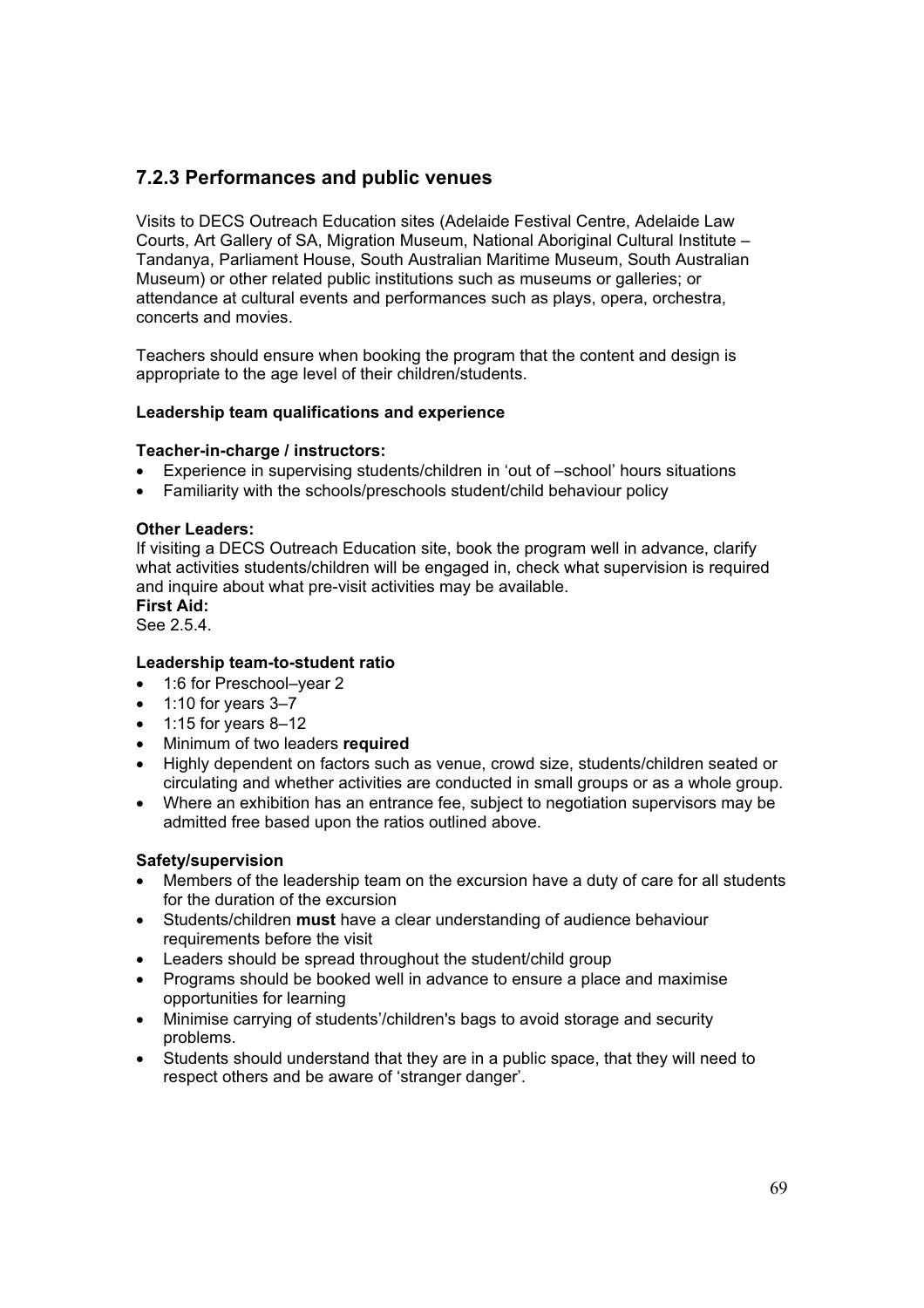# **7.2.4 School socials**

Generally taking the form of dances for upper primary and secondary students on the school site after hours.

Preschools: Not recommended unless modified to ensure activity is developmentally appropriate

## **Leadership team qualifications and experience**

#### **Teacher-in-charge / instructors:**

Experience in supervising students in out-of-school-hours situations

**First Aid:** 

See 2.5.4.

## **Leadership team-to-student ratio**

- $\bullet$  1:20
- Minimum of two leaders required

## **Area/location**

• Large, obstruction-free area.

## **Equipment/preparation**

- Notification to parents to include:
- x noise levels *(See OHS&W Manual)*
- security arrangements, eg locking perimeter doors to exclude gatecrashers
- drop-off and pick-up times, with clear information about responsibilities after function has finished.

#### **Safety/supervision**

- Monitor noise levels for possible hearing damage
- Take care with use of smoke and mist effects
- Avoid using strobe lights, which can trigger epilepsy attacks in sufferers
- Ensure sufficient teachers in attendance to deal with any incidents while others maintain supervision.

# *7.3 Field trips*

*The safety/supervision section of each category is to be read in conjunction with the health and safety considerations described in 2.2 'Site Selection' and 2.3 'Contingency plans'. First aiders must ensure that their knowledge includes current recommended emergency treatment for snakebite.* 

# **7.3.1 Aquatic areas**

Investigation of creeks, streams, rivers, ponds, dams, estuaries, shores and beaches.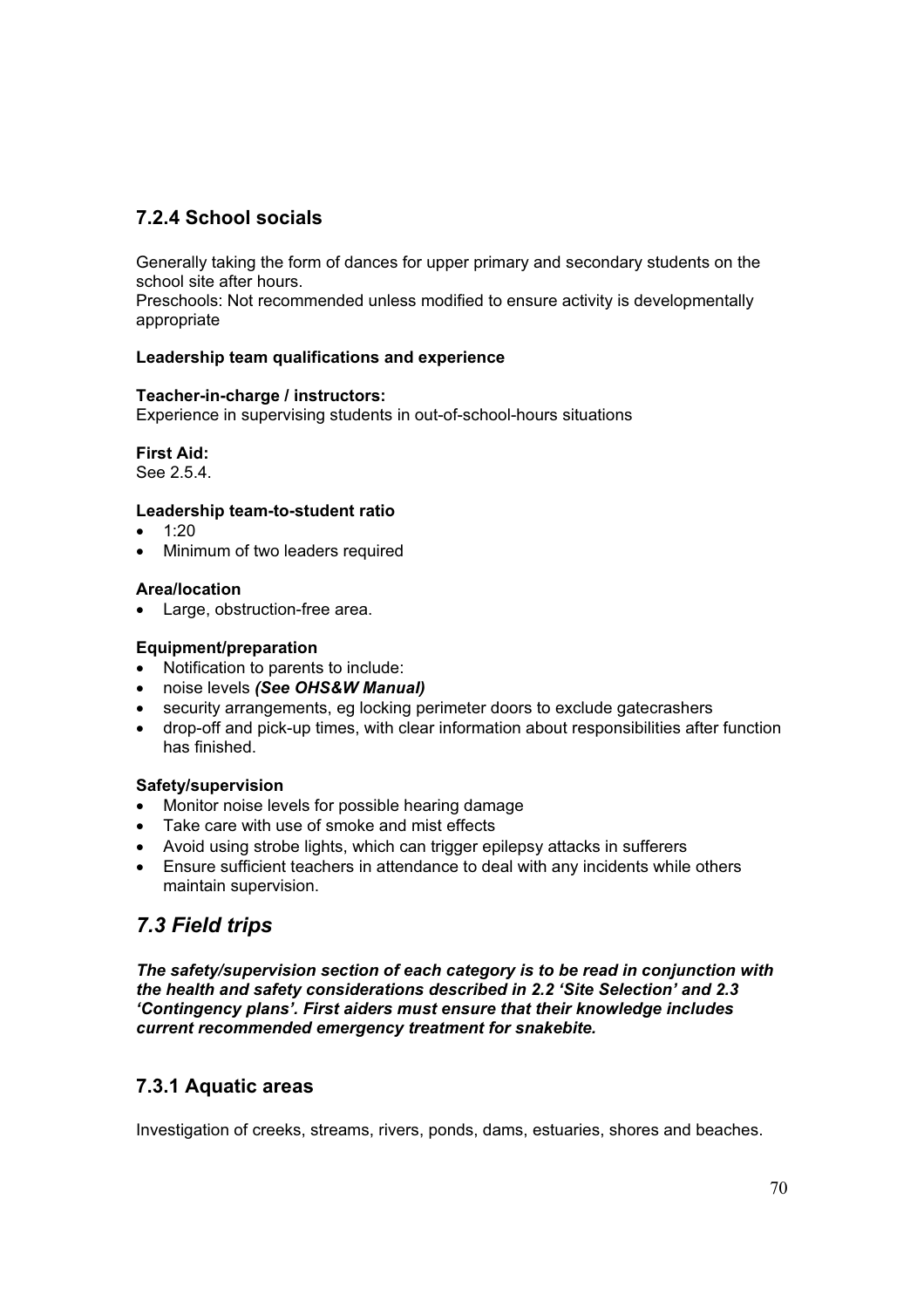Preschools: This activity is not considered suitable

### **Leadership team qualifications and experience**

#### **Teacher-in-charge / instructors:**

- Familiarity with the area of study and with knowledge of paths, routes, local conditions, tides etc
- Experience with supervising students/children in out-of-school/preschool situations.

## **First Aid:**

See 2.5.4.

## **Leadership team-to-student/child ratio**

- 1:6 for Reception–year 2
- $\bullet$  1:10 for years 3-7
- $\bullet$  1:15 for years 8–12

Minimum of 2 leaders **required** 

#### **Area/location**

Take particular care in any area near water.

#### **Equipment/preparation**

Sunscreen should be on hand for all participants. Care should be taken with individuals who may suffer allergies to some creams and lotions.

#### **Safety/supervision**

- To ensure the safety of students/children, smaller group sizes are an advantage
- Contingency plans and safety preparations should include the possibility of students/children falling into the water.

# **7.3.2 Geology and science field trips**

(Similar specifications could be developed for other subject field trips).

Preschools: Not recommended unless modified to ensure activity is developmentally appropriate

#### **Leadership team qualifications and experience**

#### **Teacher-in-charge / instructor:**

- Geology or science teacher qualification preferred
- Experience with supervising students in out-of-school situations and familiarity with the site

**First Aid:**  See 2.5.4.

#### **Leadership team-to-student ratio**

 $\bullet$  1:15 for years 11-12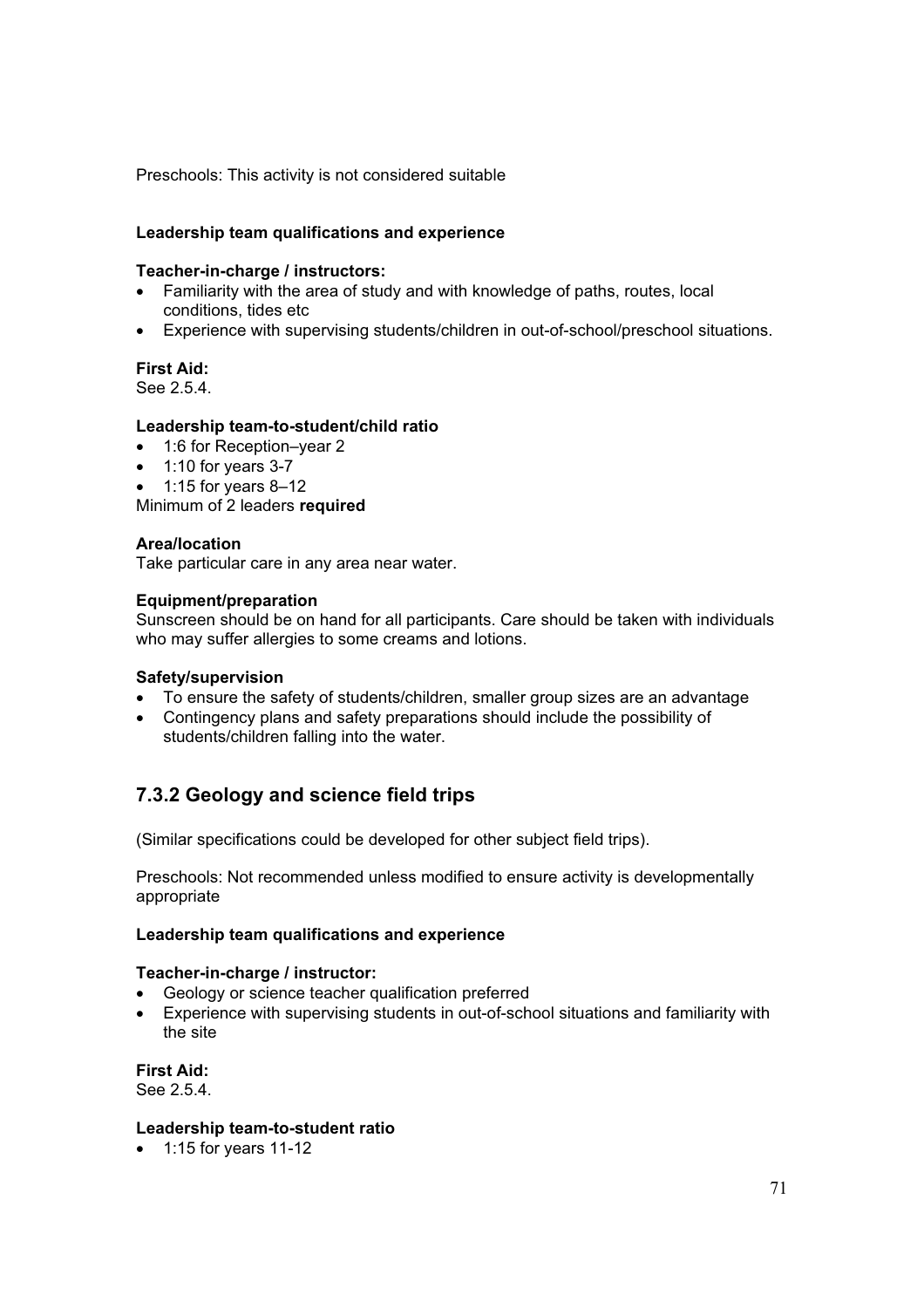x Minimum of 2 leaders **required** 

### **Area/location**

Carefully select the environment with reference to emergency action procedures.

#### **Equipment/preparation**

- Clothing suitable for likely weather conditions
- Sunscreens, sunglasses as necessary
- DEH consent in advance
- Landowner's permission obtained before entry to private land.

## **Safety/supervision**

- x Necessary safety measures **must** be taken, eg head and eye protection, use of correct geological hammers.
- Quarries, road-cuts and mine workings are dangerous places when rock faces are climbed or hammered, insecure rocks may be disturbed, possibly causing accidents and injury.
- x When visiting rock cuttings bordering roads, groups **must** observe the following:
	- no buses to stand on the road
	- x students **must not** climb embankments
	- students **must not** extract material from any cutting unless the slope is less than 45° and the toe of the cutting is at least three metres clear of the travelled portion of the road.
	- **Do not** cause environmental damage key exposures which yield particular information are likely to be needed for future research examples and specimens **must not** be excavated if this destroys evidence available for future students.

# **7.3.3 Outside public venues – parks, gardens and zoos**

Visits to DECS Outreach Education sites (eg. Adelaide Botanic Gardens and Adelaide Zoo) and similar outdoor venues.

Teachers should ensure when booking the program that content is appropriate to the age level of their children/students.

#### **Leadership team qualifications and experience**

#### **Teacher-in-charge / instructors:**

- x Experience in supervising students/children in out-of-school/preschool situations
- Familiarity with site

**First Aid:** 

See 2.5.4.

#### **Leadership team-to-student/child ratio**

- 1:6 for Preschool–vear 2
- $\bullet$  1:10 for years 3–7
- x 1:15 for years 8–12

Minimum of 2 leaders **required**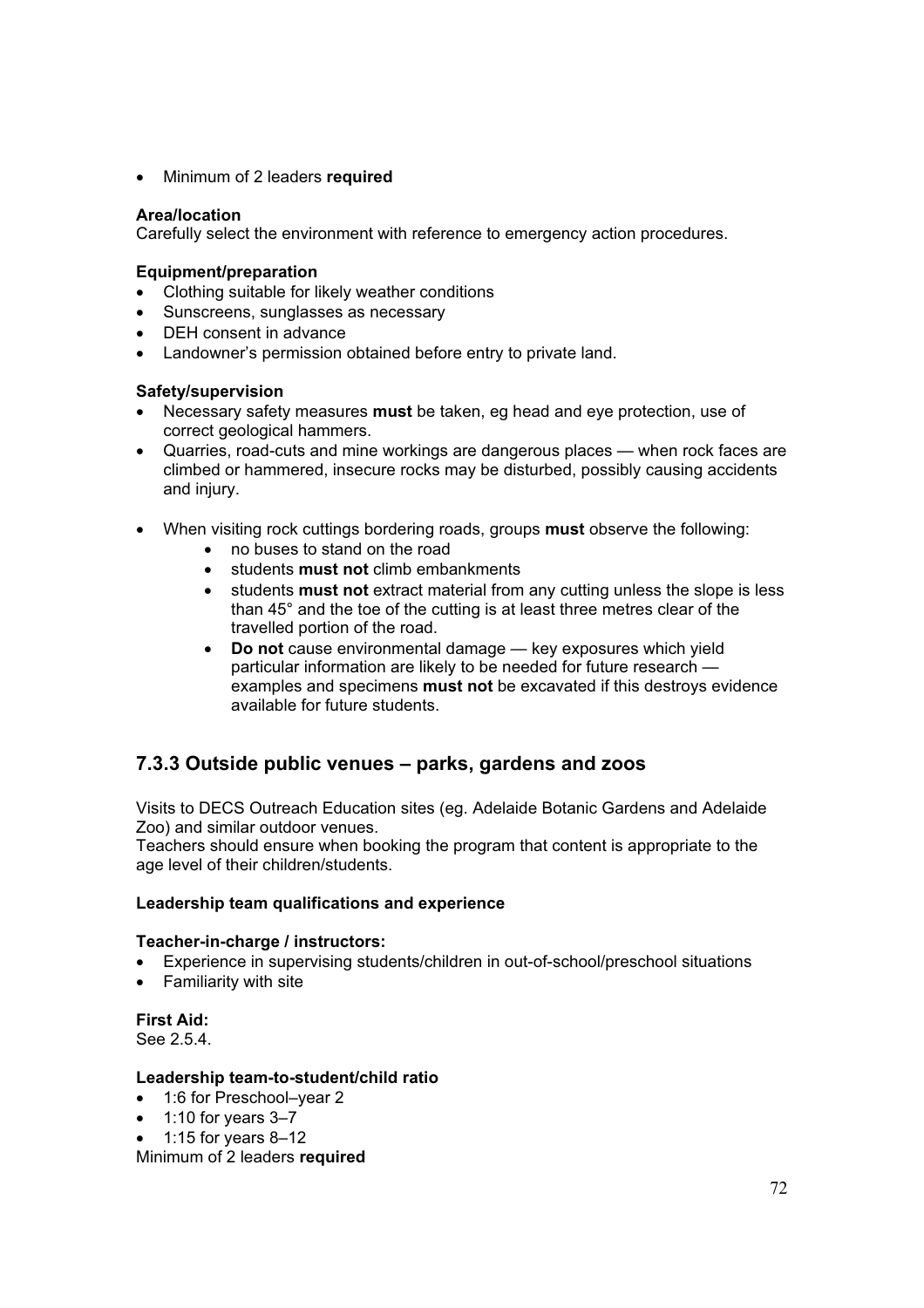#### **Safety/supervision**

Teachers on the excursion have a duty of care for all students for the duration of the excursion.

Students/children **must** have a clear understanding of behavioural expectations and site specific guidelines before the visit.

Students should understand that they are in a public space and will need to respect others and be aware of 'stranger danger'.

Contact site management or education service to make bookings well in advance and seek advice on the educational support available (quided or self-quided).

Students/children should be encouraged to wear clothing which:

- is Sunsmart and offers protection from the weather
- $\bullet$  is appropriate for the activity
- $\bullet$  identifies them as part of the group.

# **7.3.4 State parks, national parks and bushland**

Includes conservation parks, game reserves, regional reserves, recreation parks. *(If the activity is a major walk, see 7.1 'Bushwalking' or 8.26 'Orienteering')* Preschools: Not recommended unless modified to ensure activity is developmentally appropriate

#### **Leadership team qualifications and experience**

#### **Teacher-in-charge / instructors:**

- Experience in supervising students/children in out-of-school situations
- Familiarity with site, hiking trails etc

#### **First aid training:**

See 2.5.4.

#### **Leadership team -to-student/child ratio**

- 1:6 for Preschool–year 3
- $\bullet$  1:10 for years 3-7
- $\bullet$  1:15 for years 8-12
- x Minimum of 2 leaders **required**

#### **Area/location**

- Carefully select the environment with reference to emergency action procedures.
- **Do not** conduct on extreme fire danger or total fire ban days (parks closed).

#### **Equipment/preparation**

- Clothing suitable for likely weather conditions
- Sunscreens, sunglasses as necessary
- Adequate food and fresh drinking water
- **Required** DEH consent to be obtained beforehand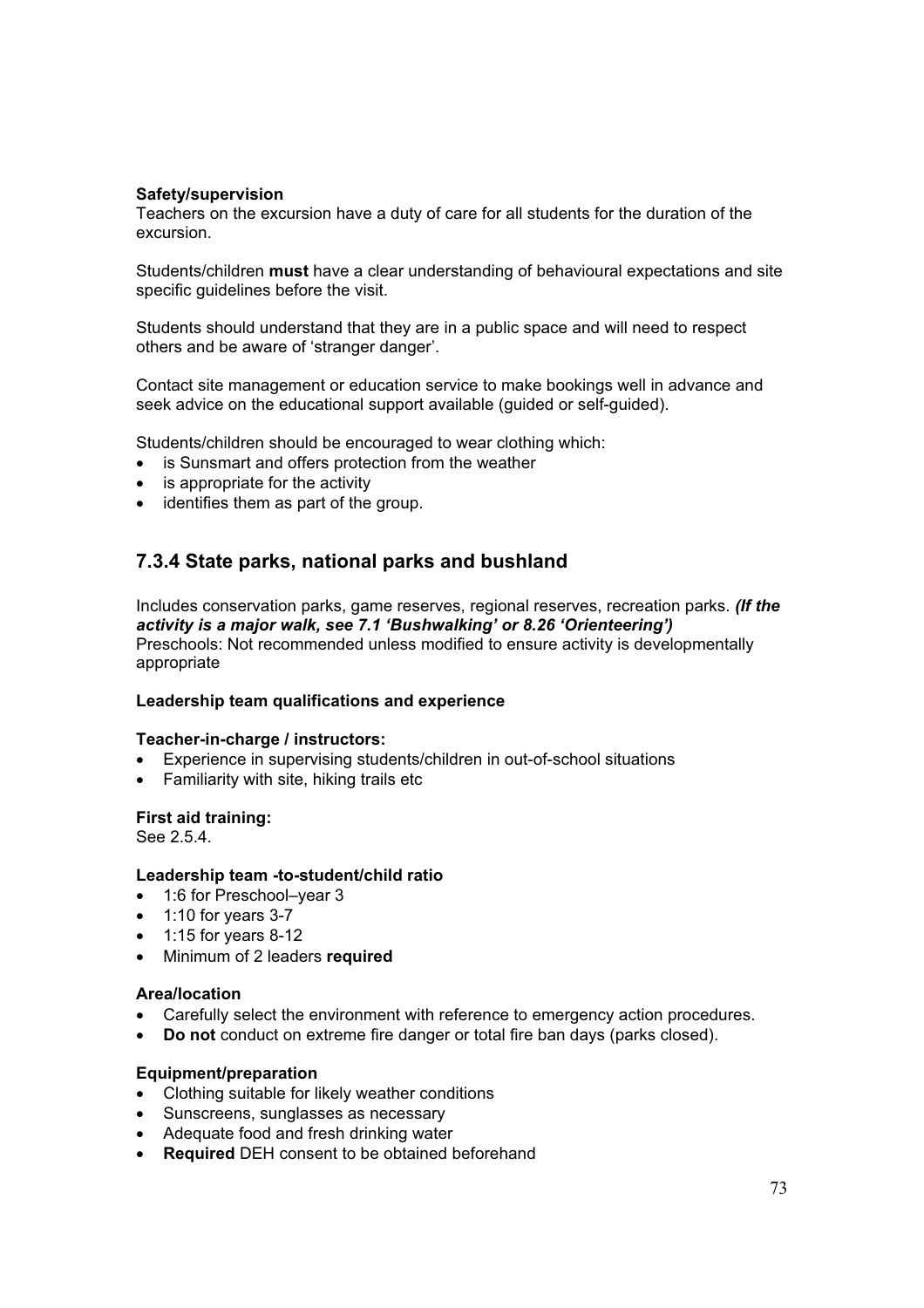## **Safety/supervision**

- **Care must** be taken to avoid environmental damage.<br>• Participants must understand what to do if snakes are
- x Participants **must** understand what to do if snakes are encountered, ie allow to pass, don't provoke, don't panic, stay with group.

# **7.3.5 Outback driving expeditions**

Preschools: This activity is not considered suitable

#### **Leadership team qualifications and experience**

#### **Teacher-in-charge / instructors:**

Training in four-wheel driving and maintenance — eg TAFE course — and therefore ability to repair a vehicle, especially to:

- safely change a tyre mend a puncture, particularly on a wheel with a split rim
- Possession of current driver's licence
- Ability to control cars in a convoy
- Competent to teach driving safety
- Ability to ensure minimum environmental impact

Skills in:

- leading groups
- driving four-wheel drive vehicles
- planning outback expeditions
- route-finding in outback Australia.

#### **Other leaders:**

Leadership team **must** include a person with mechanical knowledge.

**First Aid:**  See 2.5.4. One suitably trained person per vehicle

## **Leadership team -to-student ratio**

- $1:4$
- x Minimum of two vehicles and 2 leaders **required**

#### **Area/location**

• Carefully select the environment with reference to emergency action procedures.

#### **Equipment/preparation**

- Clothing suitable for likely weather conditions
- Sunscreens, sunglasses as necessary
- Codan radio link with Royal Flying Doctor Service
- CB radio communication (between first, middle and rear vehicles as a minimum)
- Consider use of global positioning system (GPS)
- Compass and reliable maps of appropriate scale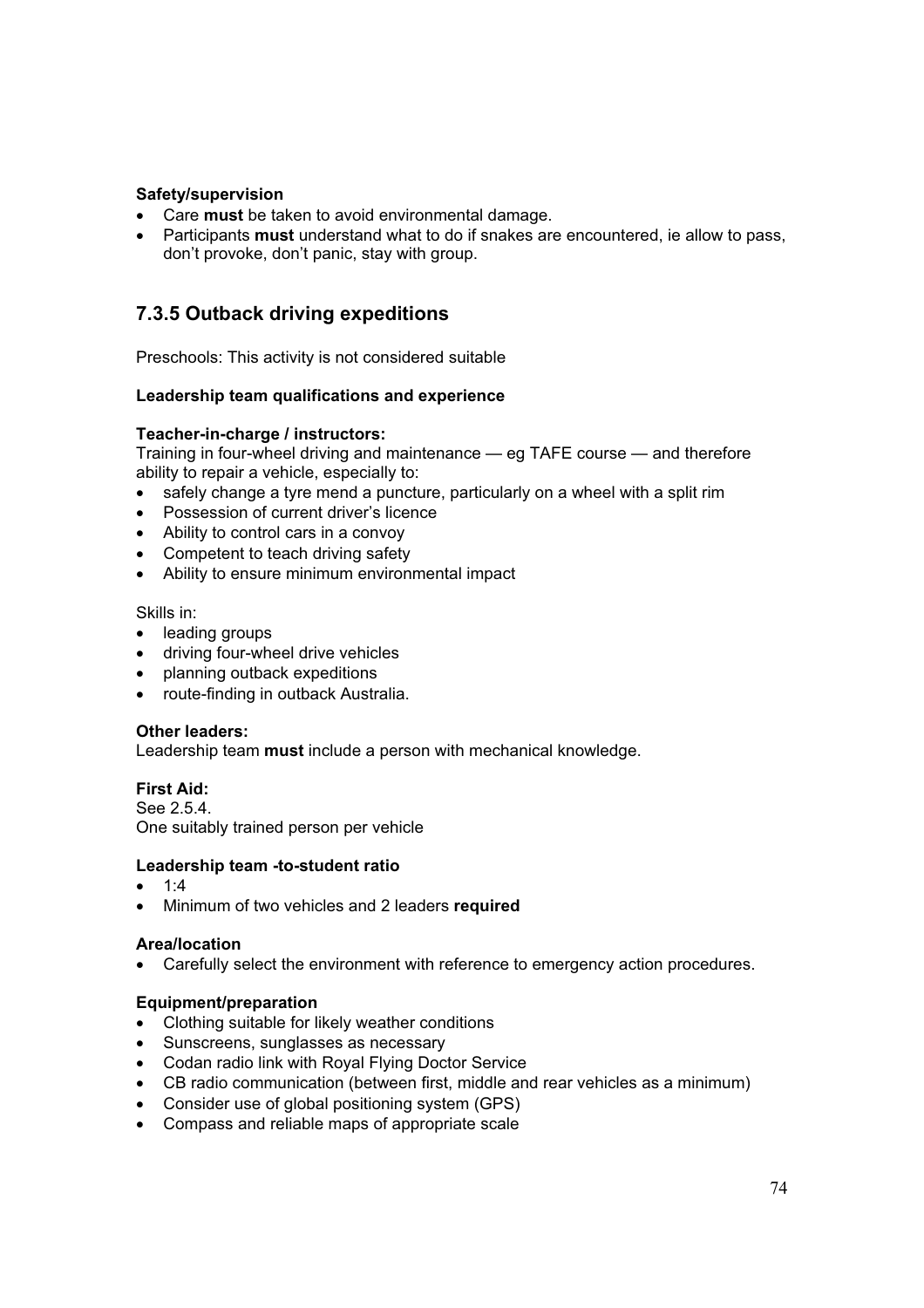- Comprehensive tool kit including snatch strap, shovel, spare parts, tyre pump, inner tube repair kit etc
- Permits to cross Aboriginal lands, desert parks pass for national parks, consents to cross pastoral lease land and private roads.

### **Safety/supervision**

- Be prepared with knowledge of weather conditions and any expected changes
- Over-cater food supplies by a third of the time to be spent away, ie for a six-day expedition, provide food for eight days.
- Similarly, provide over-supply of fresh drinking water.
- Provide for spare fuel be aware of fuel economy and increase in fuel consumption when engines are working under load.

# *7.4 Walking School Bus*

The walking school bus is an initiative where primary school children walk to school along a safe set route, accompanied by a minimum of two adults – one adult "driving" at the front of the bus, the other "conducting" at the rear. The walking bus picks up "passengers" along the way at designated bus stops.

This activity is not considered suitable for preschools

#### **Leadership team qualifications and experience**

No teaching staff required:

All Walking School Bus volunteer adults must be registered and those volunteers walking with the children need to be fully inducted. The induction process for volunteering includes completion of training and a police clearance. Training and induction of volunteers is currently carried out by council staff and representatives from the Department for Transport, Energy and Infrastructure (DTEI).

In order to be covered by DTEI's liability insurance, all adult volunteers must be registered and adult volunteers walking with the children need to be fully inducted.

First Aid See 2.5.4

#### Leadership team to student ratio

Each Walking School Bus to have a minimum of 2 adults walking with up to eight children and an additional adult for each additional group of one to eight children.

A set of principles and operating guidelines has been developed by DTEI to make sure children and volunteers are safe at all times. Each school community is asked to endorse these guidelines as part of the process for establishing their own Walking School Bus program.

To establish a Walking School Bus Program or to obtain a copy of the Walking School Bus Volunteer Information Handbook contact DTEI on telephone 8226 8321.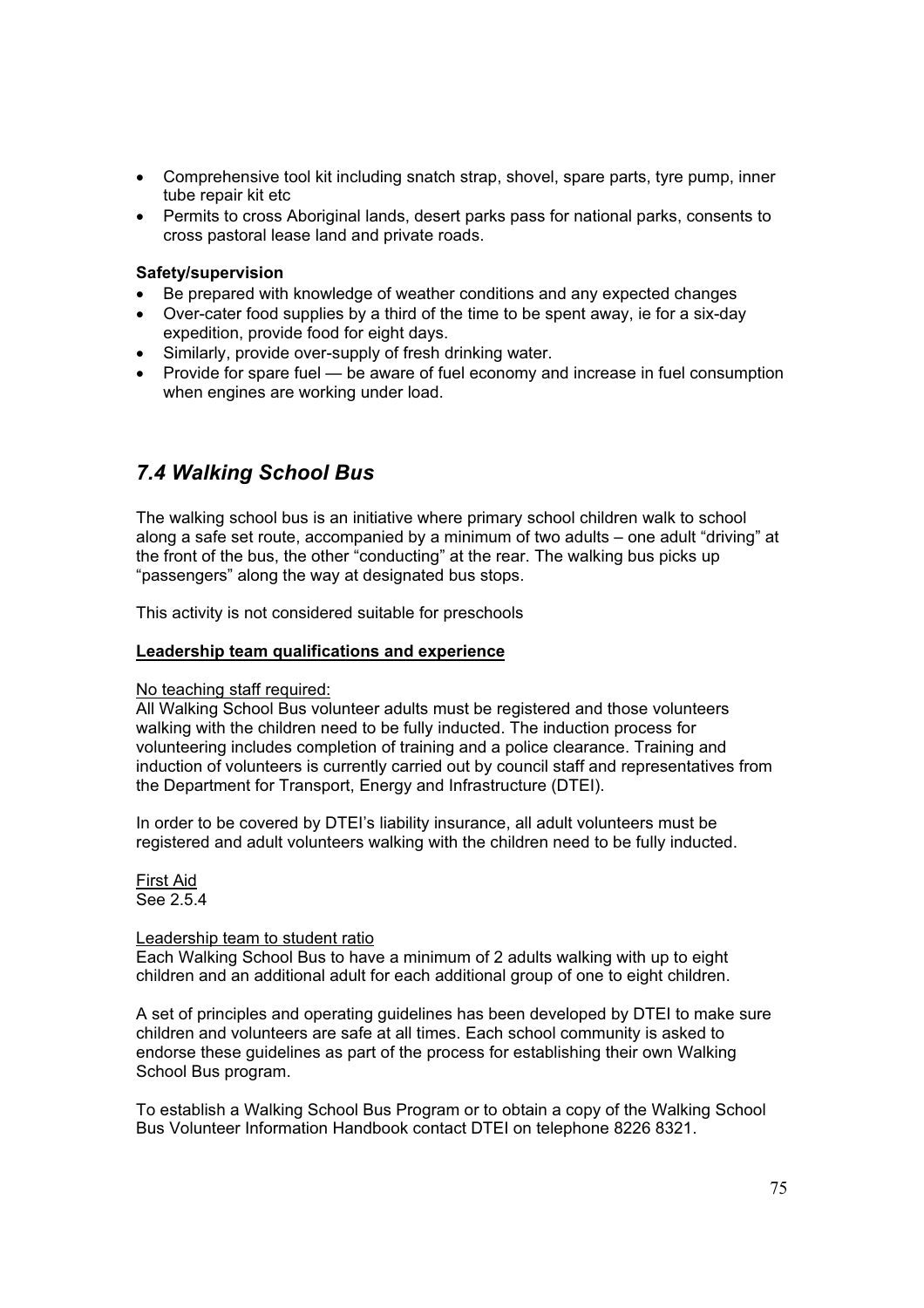# **8. SPORTING ACTIVITIES**

*This section assumes awareness of the health and safety requirements described in the Physical Education section of the OHS&W Manual. Action on the following points, as relevant to a particular section, is required for safe practice for specific sports and recreational activities.* 

- Before undertaking an activity, teachers, specialist instructors or other supervisors **must** give students/children clear, precise instructions.
- x Careful consideration **must** be given to the suitability of certain activities for students/children of young age.
- x If multiple events are occurring at the same time (eg on a sports day), care **must** be taken in the location of each event to eliminate the risk of participants in one event injuring those in another.
- Safe procedures for use, maintenance, hygiene and storage of equipment **must** be carefully adhered to.
- **•** Correct equipment **must** be selected for all activities. Improvisations should be avoided — eg unpadded netball goals used as soccer goals — as they can create unnecessary hazards.

#### **Other policies**

Activities and practices **must** also reflect the National Junior Sports Policy along with the Guidelines for the Development of Junior Sport in South Australia. These guidelines address specific issues related to sporting competitions.

#### **Context for activities**

Organisers **must** consider the types of activities suitable for students/children of different ages and the appropriate time to introduce particular activities. The National Junior Sports Policy provides a developmental model that outlines a logical progression of experiences for young people.

**Many of the recreation and sport-specific activities listed in this section are not suitable for Preschool–Year 2 students**, since the main concern at their level should be free and guided play, which by its very nature is not sport-specific. Emphasis for Preschool–Year 2 should therefore be on:

- spontaneous play and movement
- coordination skills
- informal and minor games.

The overriding aim is for these very young students/children to enjoy themselves and learn basic physical skills. General movement and skill development remains vital for students from age eight, but it may be appropriate for them to experience a range of sport specific activities. When determining such experiences for years 3–7 students, organisers should consider modified forms of sports in terms of equipment and rules of play. These are specified by the relevant state sporting associations, which publish related guidelines. Activity organisers must ensure that scheduling of activities and instructor/supervisor qualifications and experience align with age-level requirements.

#### **Unacceptably hazardous activities**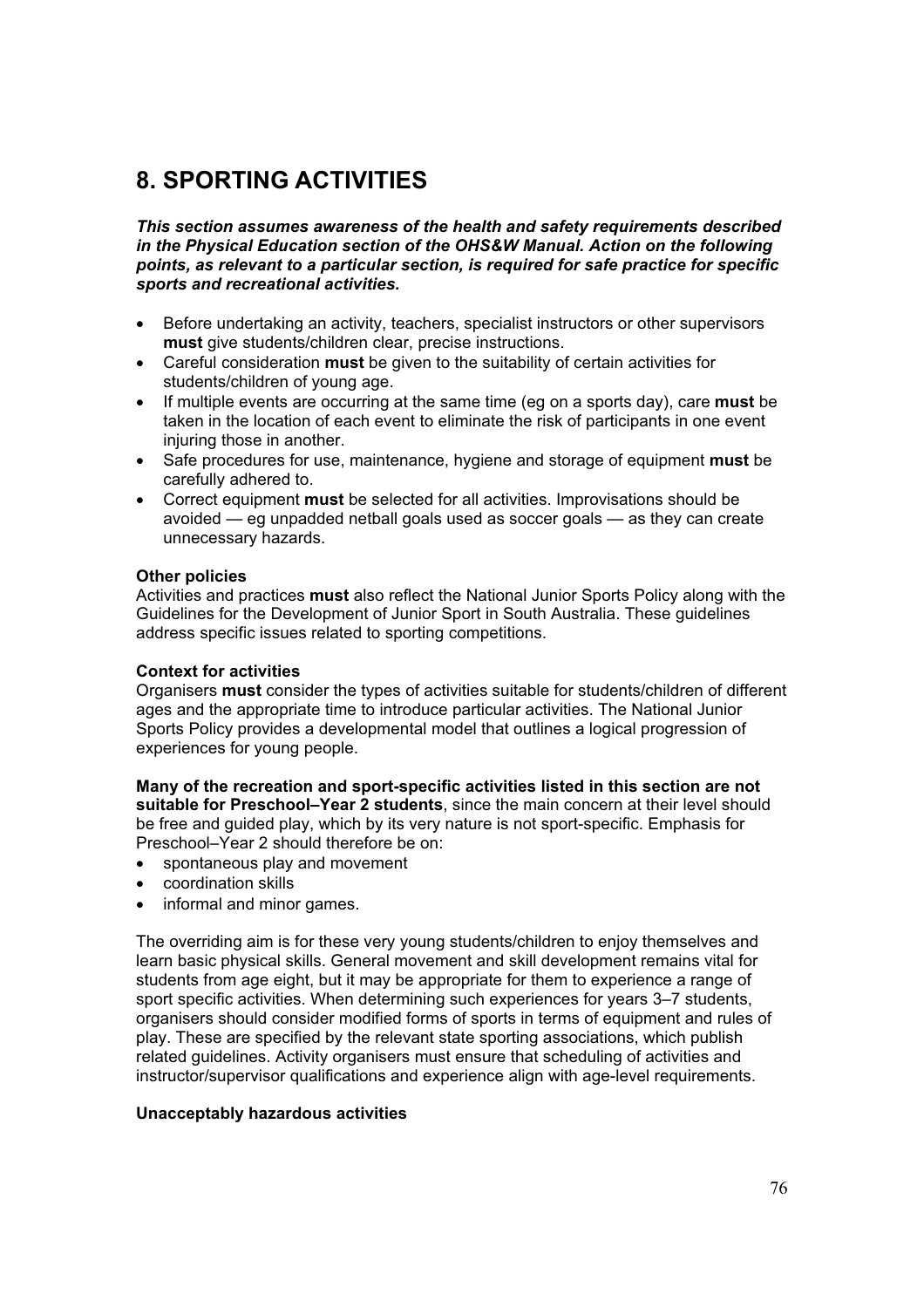Some activities have not been included in this section because they are thought to be too hazardous or inappropriate for Preschool–Year 12 students/children, eg parachuting and bungy jumping.

### *(See 1.6 'Exclusions', which also deals with the review process for seeking to have such activities listed)*

#### **Relationship of teaching qualifications to instructor/supervisor qualifications and experience**

These guidelines assume that, apart from specialist teachers of Health and Physical Education, all teachers will have completed a course in Physical Education or Health and Physical Education as part of their training, and will therefore be competent to instruct or supervise in many of the activities listed. In many instances the term 'Teacher with (specific activity) experience' is used to describe the recommended qualifications and experience of the teacher-in-charge.

- Other recommended qualifications and experience are indicated where appropriate.
- Coaching/supervisory qualifications are relevant to quality of instruction and to student/child safety.
- x **For certain higher risk activities the minimum qualifications specified are mandatory. These qualifications are clearly marked as 'required'.**

While supervisors will not generally need the same expertise and experience expected of a teacher-in-charge or an instructor, it is important that they have a sufficient level of competence and experience in a particular activity to actively support the supervision, instruction and safety of students/children, rather than increasing the burden on the teacher-in-charge/ instructor. **Where there are no particular qualifications or experience listed for 'other leaders' in a specific activity, this should be taken as the minimum.** 

#### *One of a principal's/preschool director's key responsibilities is to ensure that teachers and other instructors or supervisors have the appropriate qualifications and experience to ensure the safe conduct of sporting and recreational activities*.

#### **Leadership team-to-student/child ratios**

*These ratios refer to excursions. They are not intended to apply to lessons that form part of the in-school/preschool teaching program. These ratios are given as guidelines only (unless otherwise stated), since they depend on the following key factors, any of which could prompt an adjustment to the ratio:* 

- age and developmental level of participants
- physical capabilities and experience
- disabilities, special medical conditions or other limitations, eg behavioural
- level of training and experience of leadership team members, ie teachers, specialist instructors and other supervisors
- level at which activity is being undertaken, ie competition or recreational
- availability of required quantities of well-maintained and functioning equipment of proper design (Australian Standards where applicable)
- terrain, water conditions etc
- prevailing and anticipated weather conditions
- access to support services such as first aid, medical or other emergency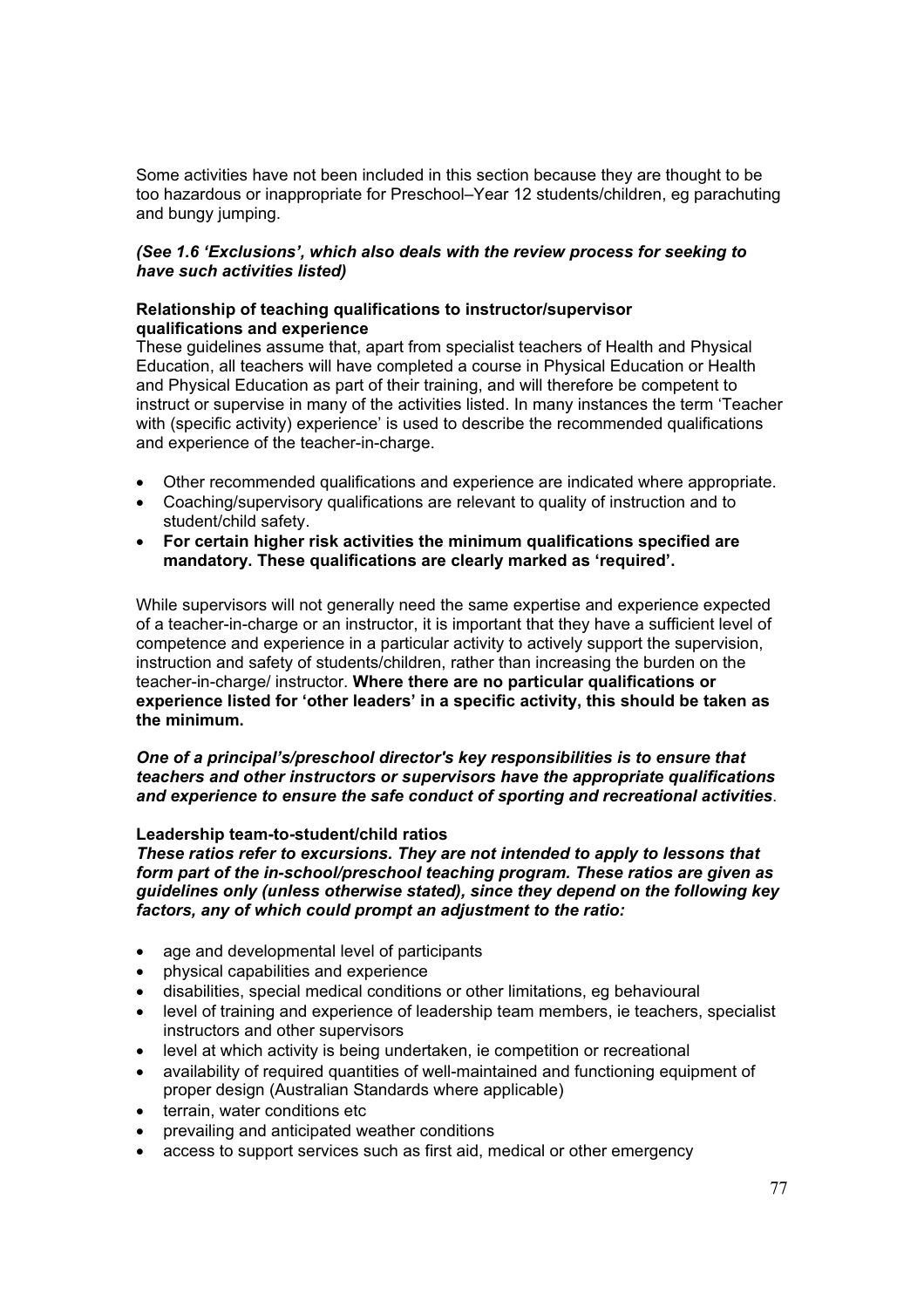• any other requirements of contingency plans.

**For certain higher risk activities, the specified minimum ratios are mandatory. These ratios are clearly marked as 'required'. Organised competitions, there may be circumstances in organised competitions where appropriate standards of student supervision and safety may be accommodated in different ways.** *(Refer to SASSSA and SAPSASA rules and guidelines)*

# *8.1 Archery*

Preschools: This activity is not considered suitable

# **Leadership team qualifications and experience**

# **Teacher-in-charge / instructors:**

Teacher with archery experience or:

- years 4–7: Orientation to Coaching (OTC) (formerly Level 0 coaching)
- years 8-12: Level 1 coaching or higher

**First Aid:**  See 2.5.4.

**Leadership team-to-student ratio**   $1:10$ 

# **Area/location**

*If school ovals are used for archery, take precautions to ensure the safety of others.*

- Open area
- Adequate target face
- Aim towards hill/embankment or safe area which is clearly marked to prevent others entering.

# **Equipment/preparation**

- Check bows for cracks or stress marks
- Check strings for abrasion and wear
- Check arrows for secure feathers and cracks.

#### **Safety/supervision**

- Visible signal (eg red flags) placed to indicate the danger area
- Students remain behind shooting line
- They **must** shoot in one direction only
- Students spaced along firing line
- Bows should be strung 'around the hip'
- An arrow should only be cocked just prior to firing and strictly towards the target
- Cock feather should be in the correct position
- Bow should not be 'overdrawn'
- Equipment should be kept dry  $-$  bows should not be placed on the ground between use
- Students should wear arm protectors and finger tabs.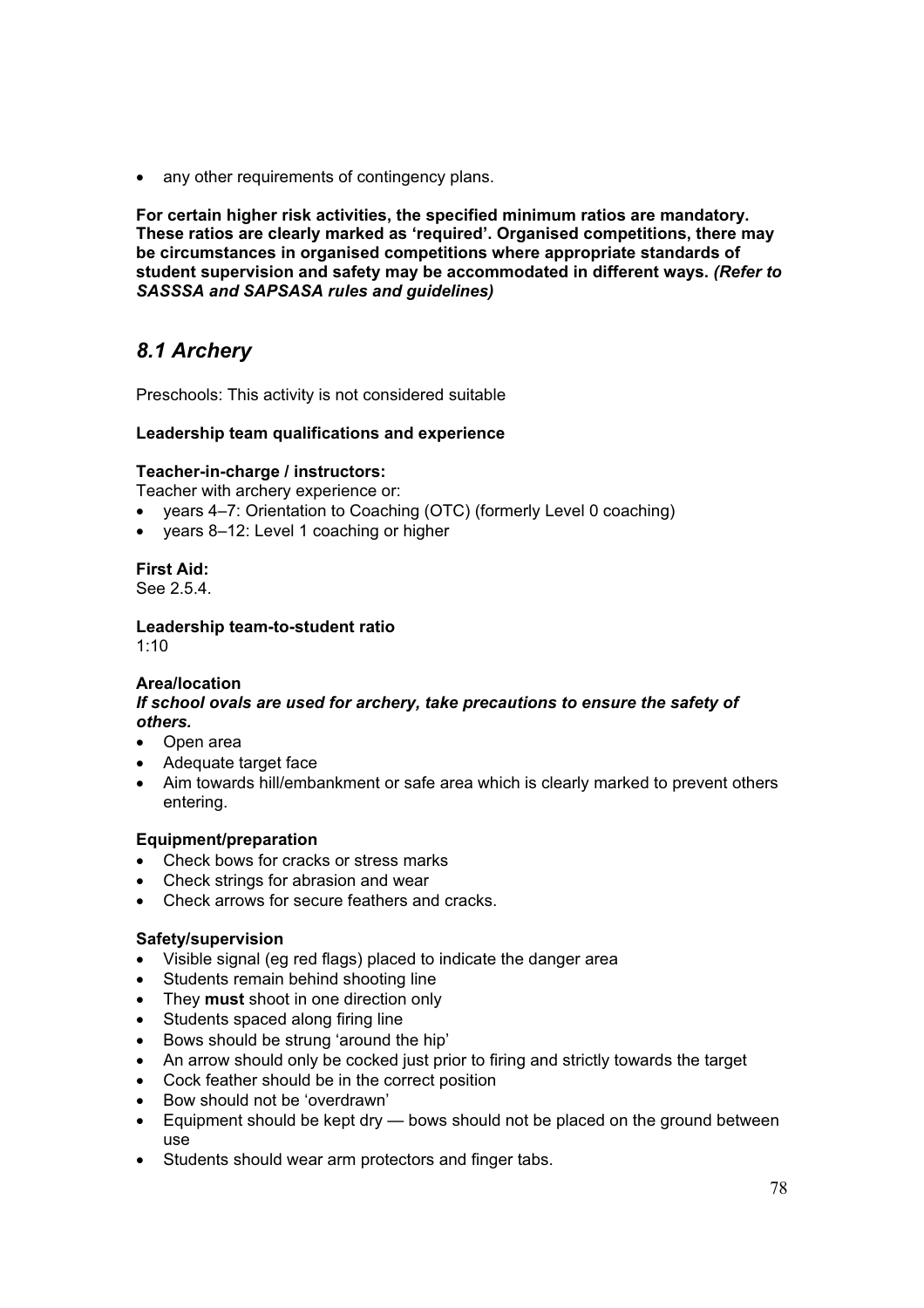# *Instructor/teacher commands 'shoot - stop - retrieve arrows' must be known and strictly adhered to.*

For further information refer to the Archery SA website at: http://www.archerysa.org.au/

# *8.2 Athletics*

Preschools: Not recommended unless modified to ensure activity is developmentally appropriate

## **Leadership team qualifications and experience**

#### **Teacher-in-charge / instructors:**

Teacher with athletics experience or:

- years 3–7: OTC (formerly Level 0 coaching)
- vears 8–12: Level 1 coaching or higher

# **First Aid:**

See 2.5.4.

#### **Leadership team -to-student ratio**

• 1:15 - with consideration given to the nature of the specific athletic activity and level of risk involved.

## **Area/location**

• Flat, firm surface free of debris and obstructions etc.

#### **Equipment/preparation**

• Suitable footwear (track shoes, spikes).

#### **Safety/supervision**

- Cancellation of throwing and jumping events necessary in wet weather
- Special care to be taken in hot conditions, particularly in endurance events and activities (eg fluid replacement, rescheduling of events).

#### *Choice of activities and equipment must reflect age and ability of participants, eg students of primary age should not run more than 5km, and students of secondary age not more than 10km within a Physical Education setting.*

#### **Track events**

- Check condition of starting blocks
- Mark running areas clearly.

#### **Field events — throwing**

#### **General**

- Throwers correctly spaced
- Throwing in the same direction
- Implements thrown and retrieved on teacher/instructor command
- Throwing on order and when no-one is in line of flight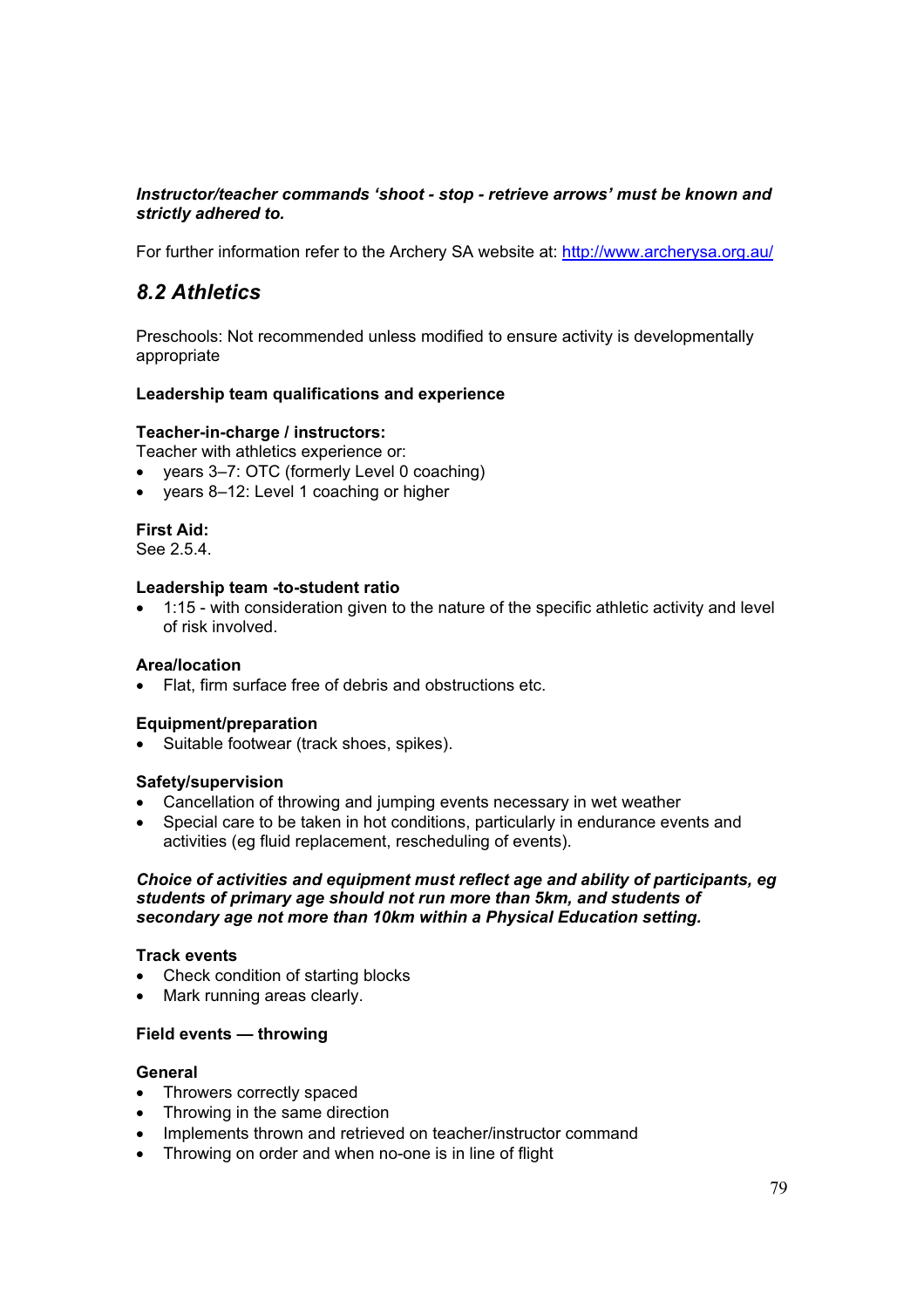- Implements carried back to throwing point
- Correct method of carrying must be taught
- Keeping warm between throws.

#### **Javelin**

- Appropriate size, weight of implement
- Suitable runway
- Carry vertically or drag by tail
- x Walk only to collect and return with javelins *do not run*
- Careful selection of site, roped off
- Sector clear
- Participants to the side and well away from runway.

#### **Discus**

- Protective cage ideal, U-shaped (hockey goals are suitable)
- Appropriate size, weight of implement
- $\bullet$  Return by carrying
- Careful site selection, roped off
- Participating students behind and well away from circle
- $\bullet$  Sector clear.

# **Shot put**

- Careful site selection, roped off
- $\bullet$  Return by carrying
- Not end to end
- Appropriate size and weight of implement
- Participating students behind and well away from circle
- Sector clear.

#### **Hammer**

- Careful inspection of condition of implement
- Careful site selection
- U-shaped protective cage
- Sector lines extended a minimum of 60m
- Hammer carried back
- Participants behind and well away from circle
- Sector clear
- Appropriate size and weight of implement.

#### **Field events — jumping**

#### **General**

- Keep warm between jumps
- $\bullet$  Pits suitably prepared
- Suitable runways
- Size of pit well in excess of best jumper's longest jump.

# **Long jump and triple jump**

- Run-up level, firm, wide and clearly marked
- Take-off board flush with ground, free of debris, painted with flat paint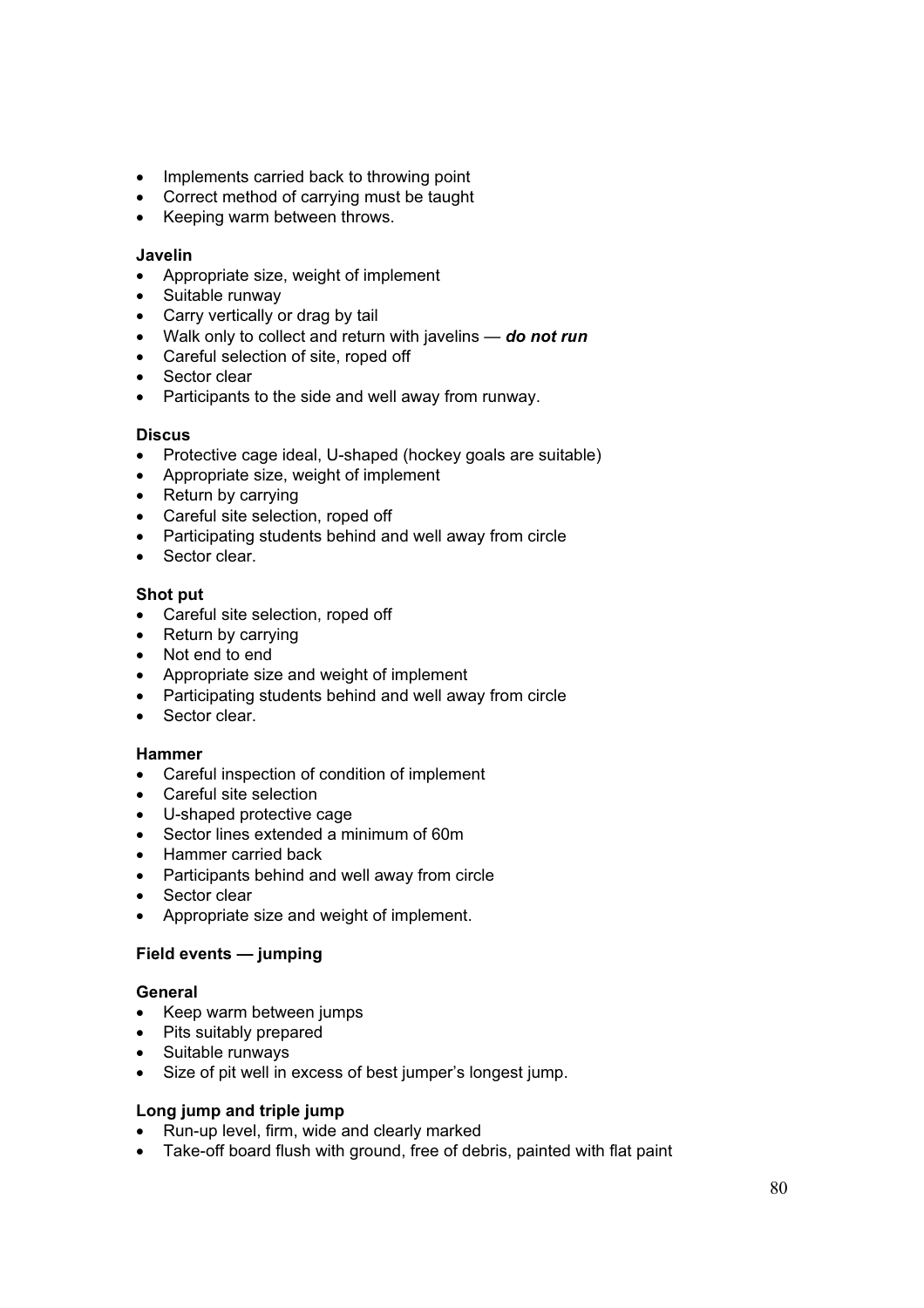- Take-off board(s) at appropriate distance(s) from pit
- Landing area large, soft and regularly dug over
- No obstructions, rake removed, safe surrounds.

#### **High jump**

- Bar easily dislodged
- Foam or elastic bar for beginners
- Secure uprights, suitably spaced (recommended 4m)
- Mats should extend across width between uprights
- Supersoft mat recommended
- Multiple mats should be fastened
- Suitable surface for take-off
- Avoid jumping towards sun.

## **Pole vault**

- Adequate non-slip runway (recommended width 1.22m)
- Suitable binding (grip) on pole
- Distance between uprights recommended 4.3m
- Stable base of uprights
- Triangular cross bar inappropriate
- Substantial landing area (supersoft mats, fastened)
- Official positioned next to box to catch released pole.

## **Hurdles**

- Level non-slip surface
- Placement of hurdles in correct direction only
- $\bullet$  Suitable spacing, height.

#### **Cross country running/long distance running**

- Pre-competition training necessary
- Course clearly marked aim for minimum hazards, eg traffic, obstacles
- Consideration for the safety of members of the public
- Officials stationed around course, particularly at potentially hazardous points
- $\bullet$  Students briefed on emergency procedures  $\_\,$  eg if lost or injured

Regular fluid replacement:

- $\bullet$  two cups (200–300mls) 45 minutes before event
- one cup (100–200mls) every 15 minutes during event
- Runners should drink more than they are thirsty for after the event
- Light-coloured, light-weight and airy clothing.

For further information refer to the Athletics SA website at: http://www.athleticssa.org/

# *8.3 Australian football*

Preschools: Not recommended unless modified to ensure activity is developmentally appropriate

# **Leadership team qualifications and experience**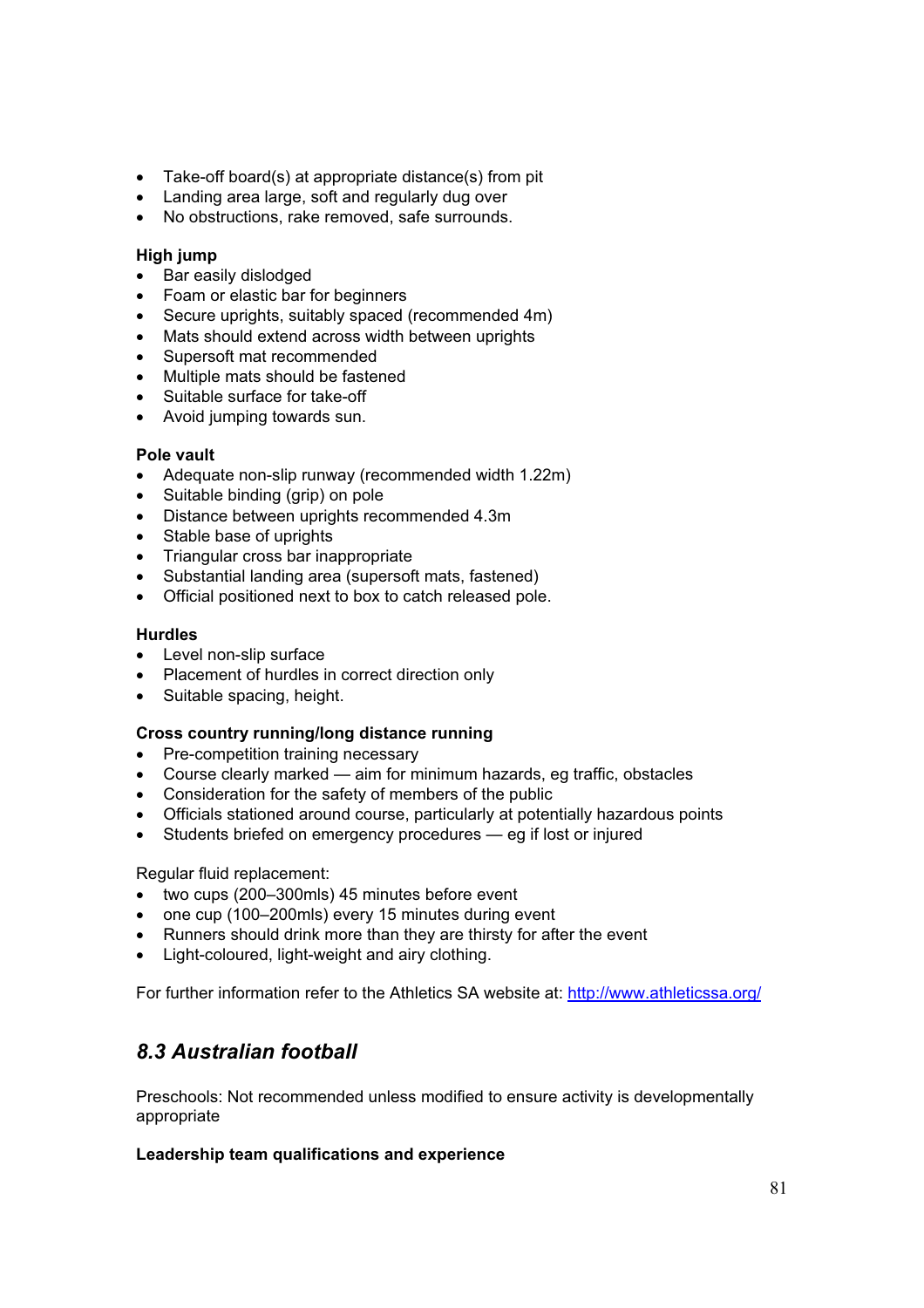## **Teacher-in-charge / instructors:**

Teacher with Australian football experience or:

- years 3–5: OTC (formerly Level 0 coaching)
- x years 6–9: OTC (formerly Level 0 coaching) satisfactory, Level 1 preferred
- years 10-12: Level 1 coaching or higher

# **First Aid:**

See 2.5.4.

## **Leadership team -to-student ratio**

1:20.

## **Area/location**

- Flat, debris-free surface
- Goal posts well padded.

## **Equipment/preparation**

- Personal mouthguards, head guard and shin pads (optional)
- Suitable football boots
- Avoid over-inflated or water-logged balls
- $\bullet$  Balls of appropriate size.

## **Safety/supervision**

- Contact minimal
- Modification where appropriate, eg 'Aussie footy'.

For further information refer to the South Australian National Football League website at: http://www.sanfl.com.au.

# *8.4 Badminton*

Preschools: Not recommended unless modified to ensure activity is developmentally appropriate

#### **Leadership team qualifications and experience**

#### **Teacher-in-charge / instructors:**

Teacher with badminton experience or:

- years 3–7: OTC (formerly Level 0 coaching)
- $\bullet$  years 8–12: Level 1 coaching

#### **First Aid:**

See 2.5.4.

#### **Leadership team -to-student ratio**  1:15.

#### **Area/location**

• Suitable non-slip floor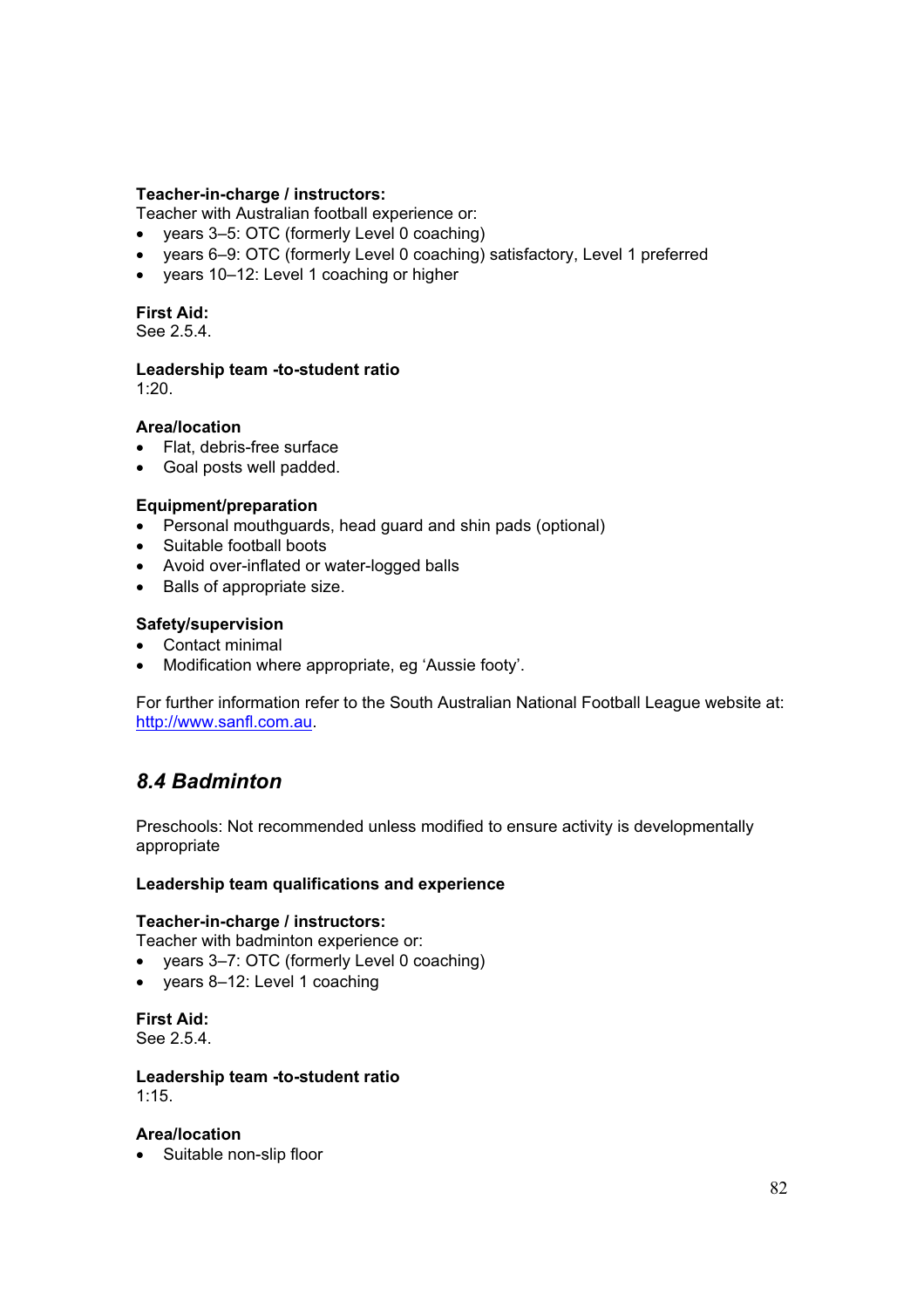• Adequate run-off area and space between courts.

## **Equipment/preparation**

- Good gripping footwear essential
- Avoid using vinyl-grip racquets (small grip size).

## **Safety/supervision**

- Clear floor of shuttles during practice
- Place left-handers in positions not dangerous to other players.

For further information refer to the Badminton SA website at: http://www.badmintonsa.org.au/

# *8.5 Baseball/softball/teeball*

Preschools: Not recommended unless modified to ensure activity is developmentally appropriate

## **Leadership team qualifications and experience**

## **Teacher-in-charge / instructors:**

Teacher with baseball/softball experience or:

- years 3–7: Level 0 coaching Australian Baseball Federation (ABF) or Softball Australia (SA)
- years 8-12: Level 1 ABF or SA coaching

# **First Aid:**

See 2.5.4.

#### **Leadership team -to-student ratio**

1:15.

#### **Area/location**

- Appropriate placement of diamonds
- Protective backstop recommended
- Safe sliding areas around bases.

#### **Equipment/preparation**

- Protective equipment for catcher: chest guard, abdomen guard, leg guards, helmet, face mask with ear-wing extensions and neck guard
- Batting helmets for batters and base runners
- Abdomen protectors recommended for fielders
- All protective equipment properly maintained and adjusted, available in
- sizes to ensure proper fit
- Bases and plates safely secured
- Safety first-base recommended
- Suitably sized bats with non-slip grips, hand grips and plugged ends secure
- Bats dropped by batters safely away from other participants before running
- Suitable footwear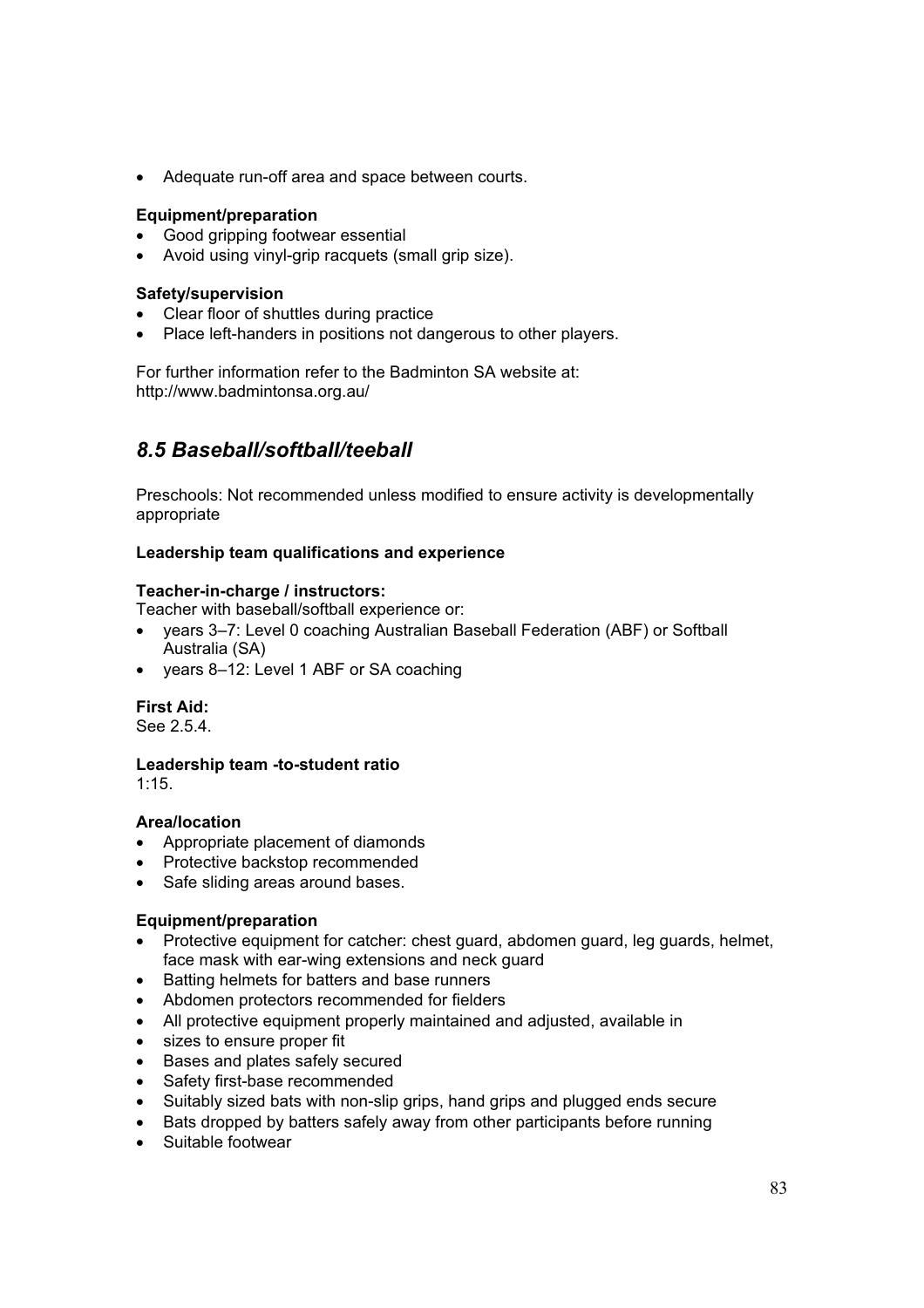• Suitably sized gloves with careful attention to maintenance.

### **Safety/supervision**

- Batting team well clear of diamond
- Area around striker kept clear of others for a safe radius.

For further information refer to the Baseball SA website at: http://www.sa.baseball.com.au/ or Softball SA website at: http://www.sa.softball.org.au/

# *8.6 Basketball*

Preschools: Not recommended unless modified to ensure activity is developmentally appropriate

## **Leadership team qualifications and experience**

#### **Teacher-in-charge / instructors:**

Teacher with basketball experience or:

- $\bullet$  years 3–5 (8-11): Level 0 coaching
- vears  $6-9$  (12 15): Level 1 coaching
- vears  $10-12$  (16 18) : Level 1 coaching

**First Aid:** 

See 2.5.4.

**Leadership team -to-student ratio**  1:15.

#### **Area/location**

- Suitable non-slip surface
- Good lighting
- Adequate run-off area surrounding court.

#### **Equipment/preparation**

- Broken rings, nets etc replaced
- Suitable footwear to be worn
- Avoid placement of backboards against walls
- No swinging on rings
- Appropriate size balls, ring height
- Padded goal posts if necessary.

#### **Safety/supervision**

- Avoid wearing jewellery
- Ensure fingernails are of an appropriate length

For further information refer to the Basketball SA website at: http://www.basketballsa.com.au/.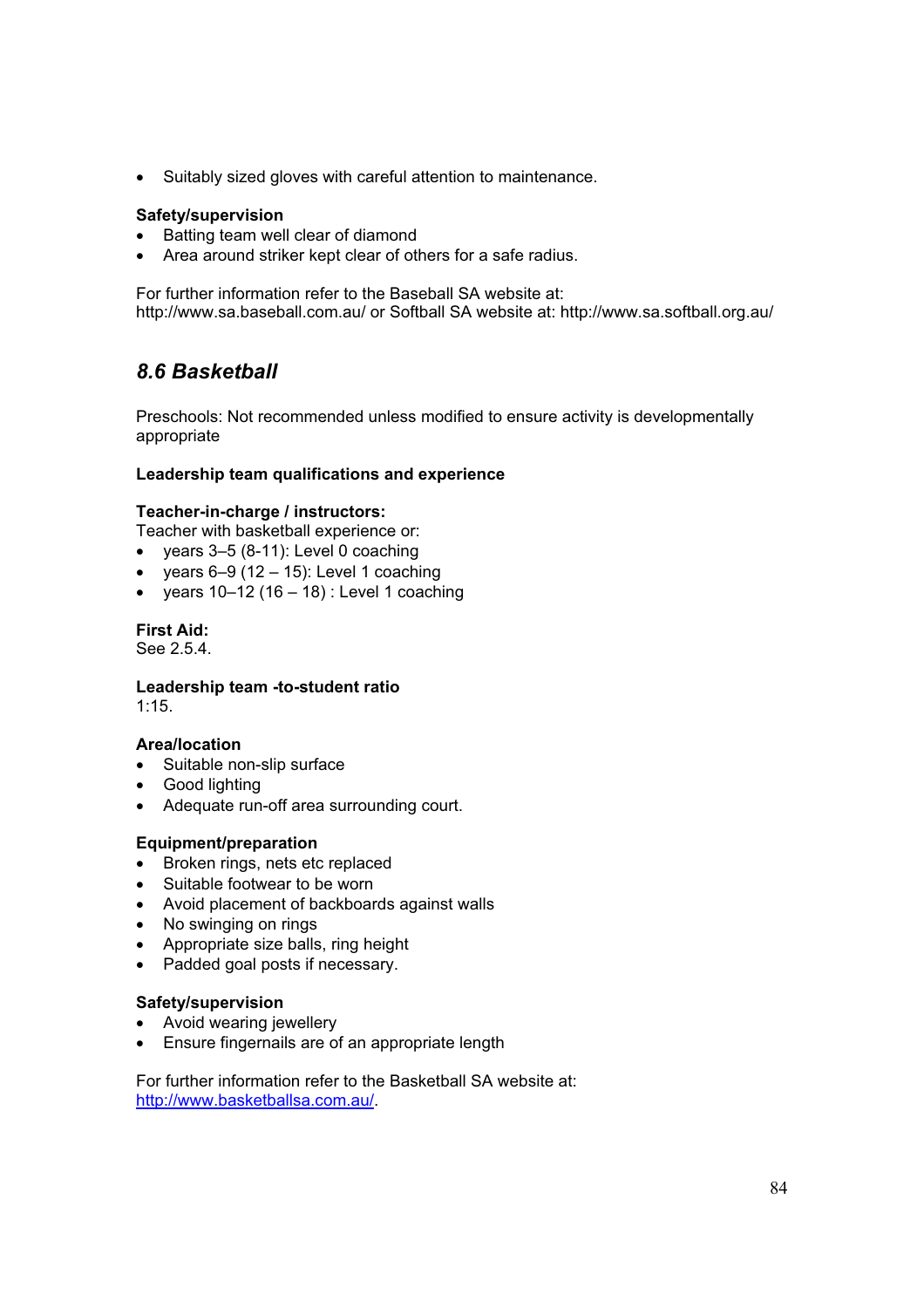# *8.7 Boating/sailing*

Preschools: These activities are not considered suitable

*See also 4.5 'Water transport' and 8.15.2 'Boat fishing'. The Department for Transport, Energy and Infrastructure's (DTEI) Boating Safety Handbook provides comprehensive safety information, including an operational waters chart. Instructor qualifications must be current and applicable to the type of craft used.* 

# **8.7.1 Sailboards**

Preschools: This activity is not considered suitable

# **Leadership team qualifications and experience**

#### **Teacher-in-charge / instructors:**

Yachting Australia (YA) Basic Skills Windsurfing Instructor Certificate or higher required

## **Other leaders:**

- Supervisors with responsibility for supervising students on the water **must** be capable of effecting a rescue in the prevailing conditions
- x The rescue boat driver **must** hold a Recreational Boat Operator's Licence

### **First Aid:**

Senior first aid training **required**  See 2.5.4.

#### **Instructor-to-student ratio**

1:6 **required** (sheltered waters, winds to moderate).

#### **Area/location**

Carefully select the environment with reference to emergency action procedures.

#### **Equipment/preparation**

- x PFD Type 1 (AS 1512—1996) or Type 2 (AS 1499—1996) **must** be worn while on the water
- Helmets recommended in some conditions, eg speed or wave.

#### **Safety/supervision**

- Enclosed waters: rescue boat on stand-by to respond within five minutes
- Open waters: rescue boat afloat in vicinity for immediate response
- Rescue-boat-to-shore communication recommended.

# **8.7.2 Small sailing Boats, catamarans, trailable yacht sailing**

Preschools: This activity is not considered suitable

#### **Leadership team qualifications and experience**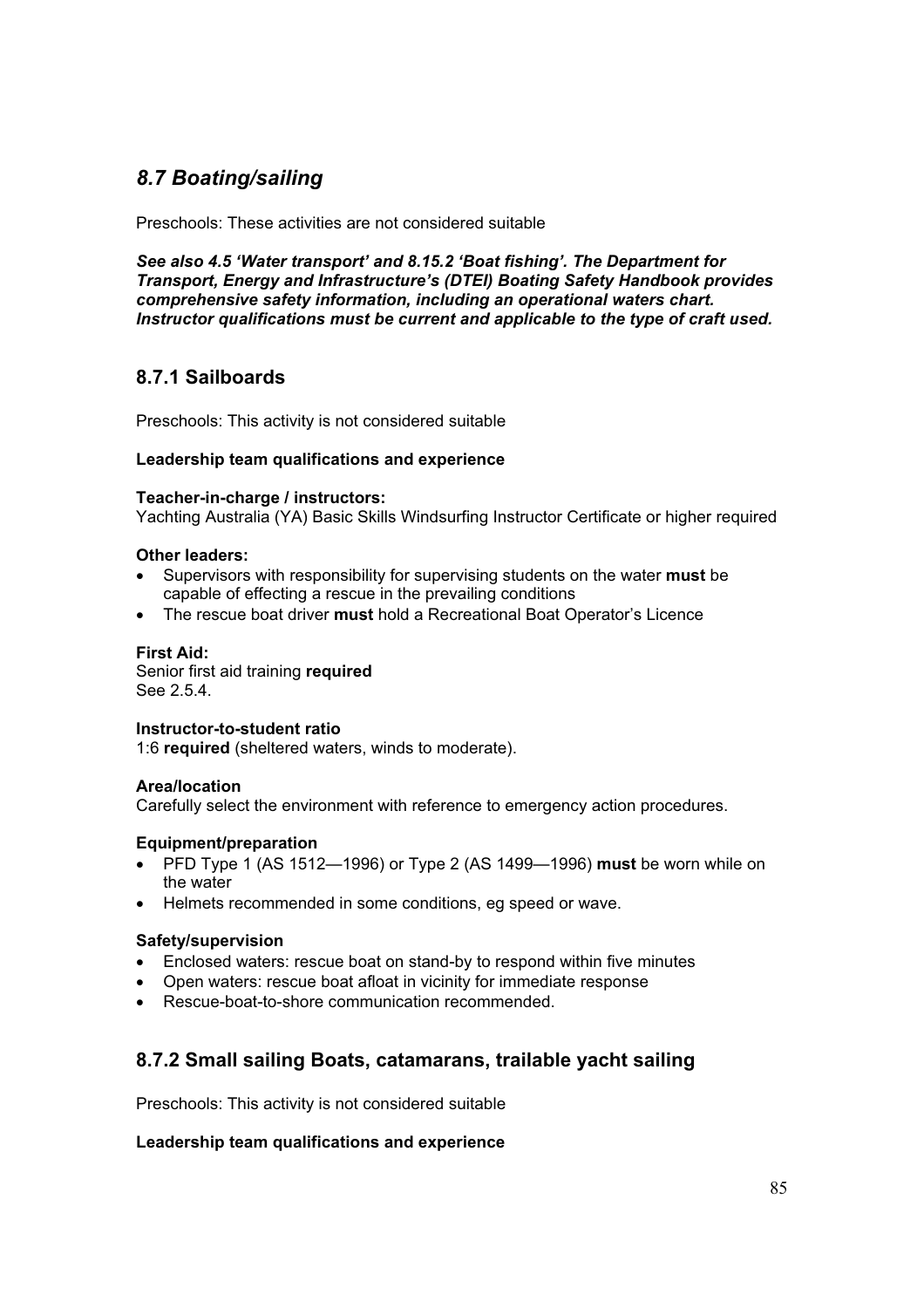## **Teacher-in-charge / instructors:**

YA Basic Skills Instructor's Certificate (small boat sailing) **required and** for powered boats, skipper **must** hold a Recreational Boat Operator's Licence.

#### **Other leaders:**

- Supervisors with responsibility for supervising students on the water must be capable of effecting a rescue in the prevailing conditions
- **Example 2** Rescue boat driver **must** hold a Recreational Boat Operator's Licence.

#### **First Aid:**

Senior first aid training **required**  See 2.5.4.

**Instructor -to-student ratio**  1:6 **required**

#### **Area/location**

Carefully select the environment with reference to emergency action procedures.

#### **Equipment/preparation**

- x PFD Type 1 (AS 1512—1996) or Type 2 (AS 1499—1996) **must** be worn by each person on board
- Helmets recommended.

#### **Safety/supervision**

- Boats seaworthy and well maintained
- Boat-to-shore communication recommended
- A powered support craft is recommended for dinghies
- In areas where motor boats are disallowed, each boat **must** have a qualified instructor aboard.

For further information refer to the Yachting SA website at: http://www.sa.yachting.org.au/

# **8.7.3 Keel boats**

Preschools: This activity is not considered suitable

#### **Leadership team qualifications and experience**

#### **Teacher-in-charge / instructors:**

At least 100 hours' instruction in a variety of weather conditions **required and**:

#### **Day sailing (Inshore)**:

- x YA Inshore Instructor Certificate **required**, plus one other competent sailor.
- x for powered boats, skipper **must** hold a Recreational Boat Operator's Licence

#### **Inshore sail cruises and expeditions**:

- x YA Inshore Instructor Certificate **required,** plus one other competent sailor
- x for powered boats, skipper **must** hold a Recreational Boat Operator's Licence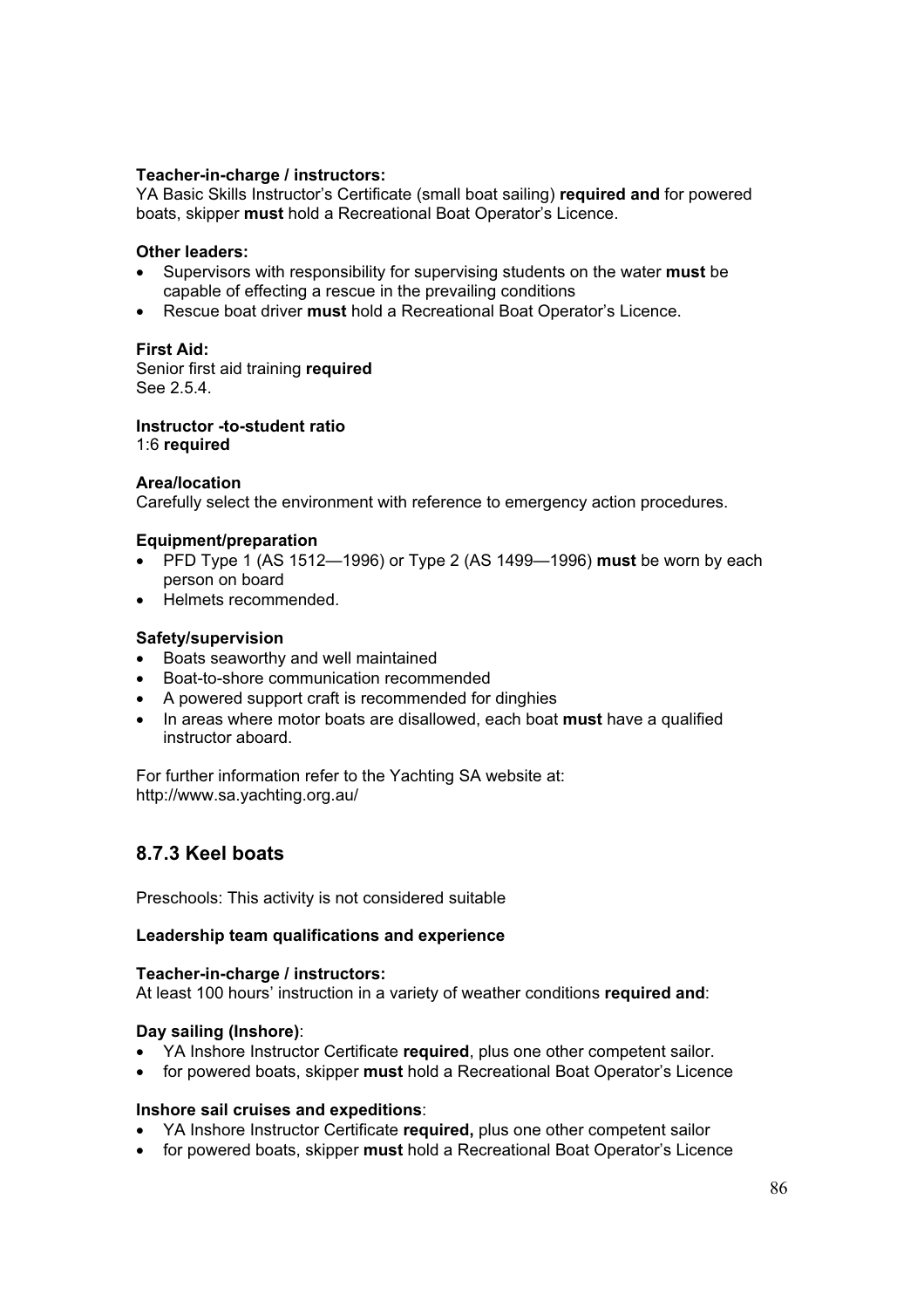## **Offshore sail cruises and expeditions:**

- x YA Yachtmaster Offshore Certificate **required**, plus one other competent sailor.
- for powered boats, skipper **must** hold a Recreational Boat Operator's Licence

#### **Coastal sail cruises and expeditions:**

- YA Coastal Skipper Certificate required, plus one other competent sailor.
- for powered boats, skipper **must** hold a Recreational Boat Operator's Licence

#### **Other leaders:**

Supervisors with responsibility for supervising students on the water **must** be capable of effecting a rescue in the prevailing conditions

#### **First Aid:**

Senior first aid training **required**  See 2.5.4.

# **Instructor-to-student ratio**

- x 1:5 **required**
- x One qualified skipper and mate per boat **required**

#### **Area/location**

Carefully select the environment with reference to emergency action procedures.

#### **Equipment/preparation**

PFD Type 1 (AS 1512—1996) or Type 2 (AS 1499—1996) **must** be worn by each person on board.

#### **Safety/supervision**

- Boats seaworthy and well maintained
- Certificate of Survey recommended
- Boat-to-shore communication recommended
- At night and in rough seas, PFDs and safety harness **must** be worn on deck

Participants **must** be instructed in safety procedures including:

- person overboard recovery
- $\bullet$  capsize
- abandon ship
- $\bullet$  fire drill

# **8.7.4 Large vessels and sail training**

Preschools: This activity is not considered suitable Includes extended voyages on ketches, barques and large yachts. Sail training voyages are restricted to students 15 years and older.

#### **Leadership team qualifications and experience**

#### **Teacher-in-charge / instructors:**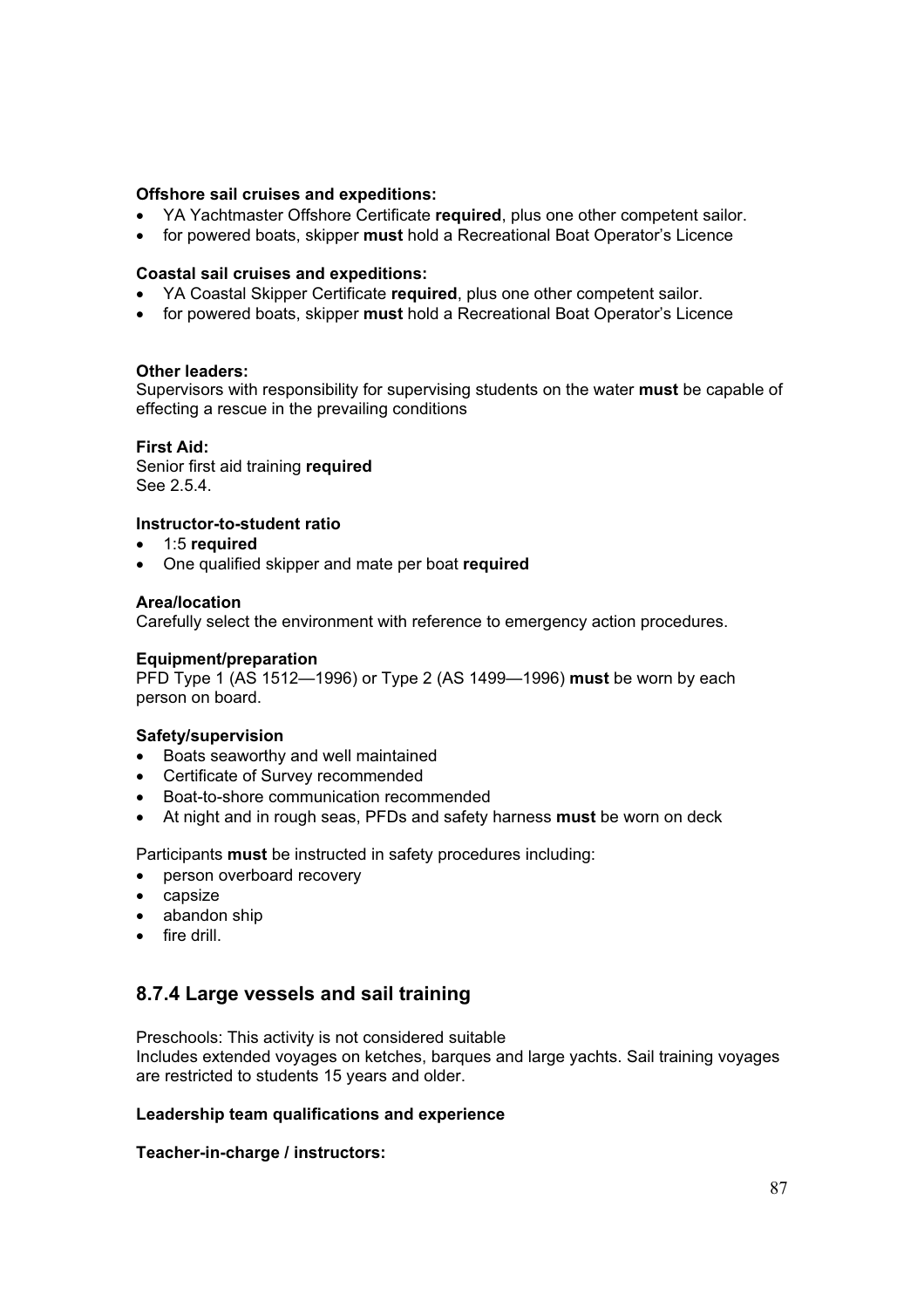As **required** by the vessel's Certificate of Survey or Master Class Four

### **Other leaders:**

Supervisors with responsibility for supervising students on the water **must** be capable of effecting a rescue in the prevailing conditions

## **First Aid:**

See 2.5.4.

## **Leadership team-to-student ratio**

Students sailing as passengers:

- x 1:6 for years 1–4 **required**
- x 1:8 for years 5–7 **required**
- x 1:10 for years 8–12 **required**.

Students participating in sail training:

x 1:10 **required** (15 years or older).

## **Safety/supervision**

- Vessel must have Certificate of Survey and public liability insurance
- **•** Professional crew **must** be qualified
- x Where students may go aloft, year 1–4 students **must** be accompanied by an adult on a 1:1 basis
- Only students 15 years or older on sail training to work aloft where programmed.

# **8.7.5 Motor boats**

Preschools: This activity is not considered suitable

Generally boating in motorised pleasure craft should be conducted on sheltered waters only — includes inland and inshore smooth waters, eg River Murray, Robe Lakes, Lake Bonney, and partially smooth waters, eg Lake Alexandrina, Tumby Bay, Wallaroo Bay.

# *(See also 4.5 'Water transport' and 8.15.2 'Boat fishing'. The Department for Transport, Energy and Infrastrucutre's (DTEI) Boating Safety Handbook can provide comprehensive safety information, including an operational waters chart.)*

#### **Leadership team qualifications and experience**

#### **Teacher-in-charge / instructors:**

- Knowledge of local conditions
- **•** Recreational Boat Operator's Licence required
- x Operators of watercraft for hire or reward are **required** to hold a minimum qualification of a Coxswain's Certificate. (This is a desirable qualification for operators of private craft used during camps and excursions.)

#### **Other leaders:**

Supervisors with responsibility for supervising students on the water **must** be capable of effecting a rescue in the prevailing conditions.

#### **First Aid:**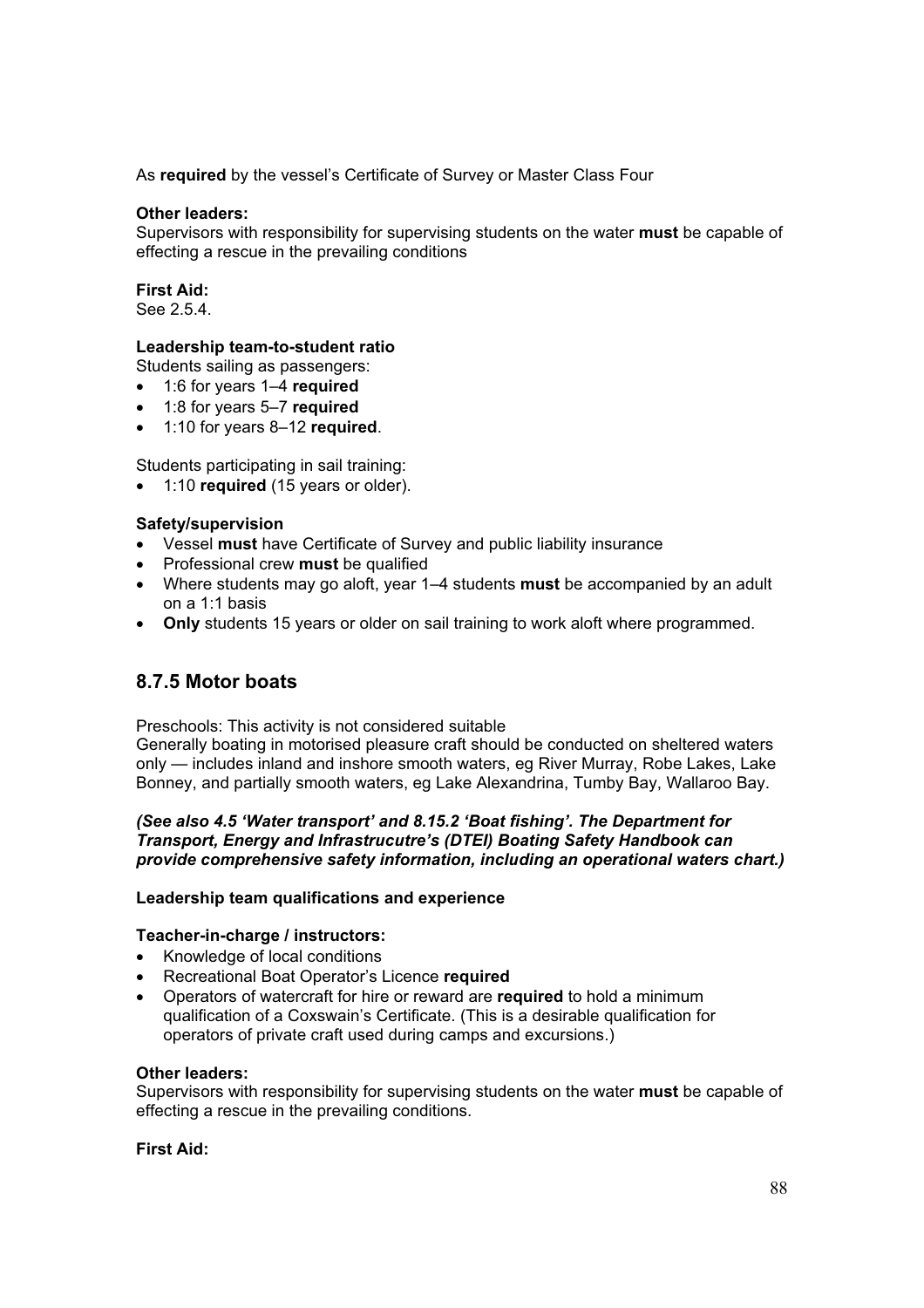Senior First Aid required See 2.5.4

**Staff-to-student supervision ratio**  1:6 **required**

### **Area/location**

Sheltered waters only.

## **Equipment/preparation**

- Suitable clothing for conditions and contingency, eg capsize
- x A PFD **must** be available for each participant, conforming to AS 1512— 1996 (Type 1) or AS 1499—1996 (Type 2)
- Recreational boats venturing more than 5 nautical miles from shore in Gulf St Vincent or Spencer Gulf, or more than 3 nautical miles from the shore in other State waters, except Lakes Alexandrina and Albert **must** carry an emergency positionindicating radio beacon (EPIRB)
- VHF radio contact/sea phone is recommended
- x School contact person/Coast Guard **must** be advised of destination, ETAs
- Essential to study and act on weather reports.

## **Safety/supervision**

- The Harbors and Navigation Act 1993 **requires** watercraft operating for hire or reward in the carriage of passengers to have a current Certificate of Survey
- Newer boats will be fitted with a capacity plate indicating maximum number of people the boat can carry — overloading **must not** occur
- **•** Boats **must** be of suitable design for the activity and local conditions
- Motors **must** be in good working order and well maintained
- **•** PFDs must be worn while boat is on the water.

# *8.8 Bowling*

# **8.8.1 Lawn bowls**

Preschools: Not recommended unless modified to ensure activity is developmentally appropriate

#### **Leadership team qualifications and experience**

#### **Teacher-in-charge / instructors:**

- Teacher or other person with lawn bowls experience
- $\bullet$  Years 8–12: Level 1 coaching desirable
- Bowls SA has approximately 30 volunteer coaches trained in the delivery of school clinics and recommends that coaching is arranged through Bowls SA.

#### **First Aid:**

See 2.5.4.

#### **Leadership team -to-student ratio**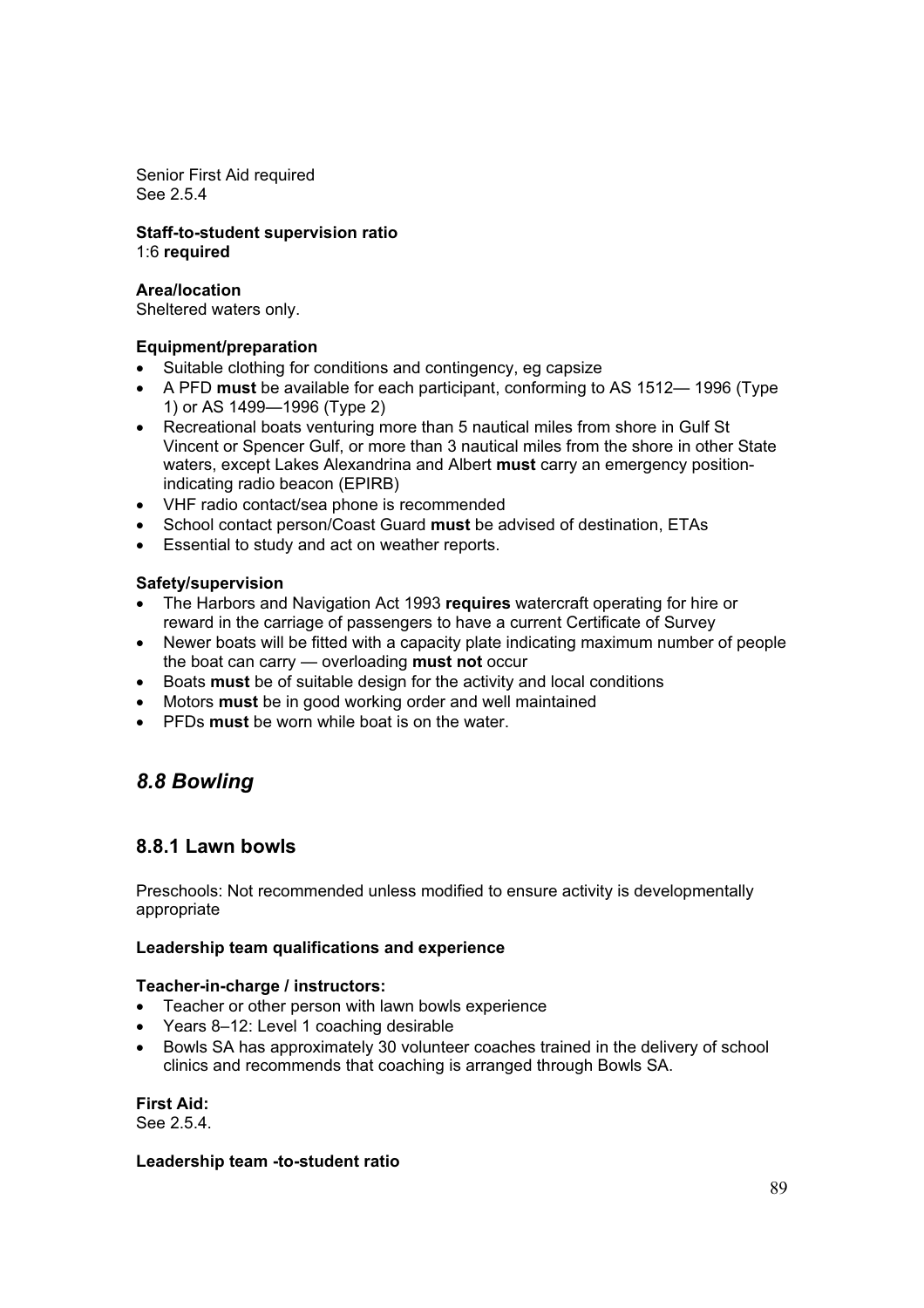1:15.

### **Area/location**

- Recognised bowling green preferable
- Green surrounded by shallow ditch and concrete plinth approximately 300mm high.
- Hard Court Bowls are now available which may be used in gyms and halls.

### **Equipment/preparation**

- Bowls should be as near as possible to appropriate size for students
- Flat-soled shoes, sneakers acceptable.

## **Safety/supervision**

- Take care when stepping across ditch
- Beware of stepping backwards on bowls behind mat
- Do not bowl while other players are moving on the green.
- Take care when stopping bowls with feet.

For further information refer to the Bowls SA website at: http://www.bowls-sa.asn.au/

# **8.8.2 Tenpin bowling**

Preschools: Not recommended unless modified to ensure activity is developmentally appropriate

#### **Leadership team qualifications and experience**

# **Teacher-in-charge / instructors:**

Tenpin bowling experience

#### **First Aid:**  See 2.5.4.

**Leadership team-to-student ratio**  1:15.

**Area/location** Bowling centre.

# **Equipment/preparation**

Balls of correct finger size and weight. Balls are available for use at any bowling centre and bowling centre staff should be able to assist in guiding the instructors / teacher in charge of how to select an appropriate ball.

For further information refer to the Ten Pin Bowling SA website at http://www.tenpin.org.au/SA/

# *8.9 Canoeing/kayaking*

*Instructor qualifications must be current and applicable to the type of craft being used.*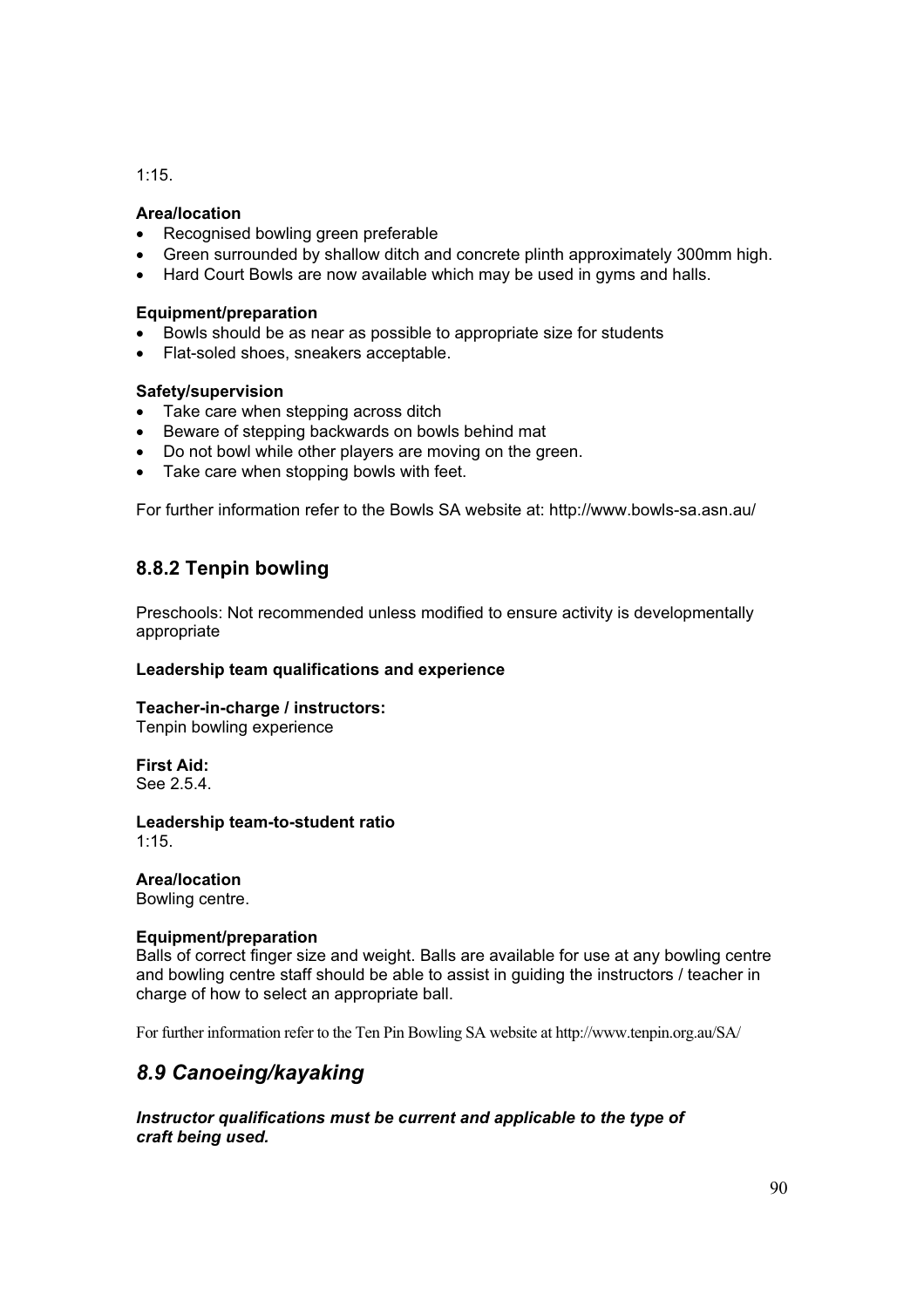Preschools: These activities are not considered suitable

# **8.9.1 Sheltered waters**

Basic skills instruction on sheltered waters and at DECS aquatic centres. For this document, sheltered waters means calm conditions and ready access to shore. Preschools: This activity is not considered suitable

#### **Leadership team qualifications and experience**

#### **Teacher-in-charge / instructors:**

Australian Canoeing (AC) Canoe/Kayak Lifeguard Award or equivalent qualification **required**

# **Other leaders:**

Supervisors with responsibility for supervising students on the water **must** be capable of effecting a rescue in the prevailing conditions

#### **First Aid:**

See 2.5.4.

#### **Leadership team -to-student ratio**

- x 1:6 for singles **required**
- 1:7 for doubles **required** (allowing for instructor in 1 boat)

#### **Area/location**

Carefully select the environment with reference to emergency action procedures.

#### **Equipment/preparation**

- Suitable protective clothing for the range of weather conditions
- Sunscreen creams/lotions
- Sunglasses to avoid excessive glare
- x PFD Type 2 (AS 1499—1996) or Type 3 (AS 2260—1996) **must** be available for each participant.

#### **Safety/supervision**

- **•** PFDs must be worn whenever craft is on the water
- Instructors should not use any kayaks or canoes they cannot rescue
- x **Must** adhere to AC safety code: eg end loops, positive buoyancy, quality and soundness of construction, non-entrapment footrests.

# **8.9.2 Inland protected waters**

Years 6–12 only. Expeditioning on protected waters (Grade 1 water) — eg Murray River and its branches, Glenelg River — with access to shore.

#### **Leadership team qualifications and experience**

**Teacher-in-charge / instructors:**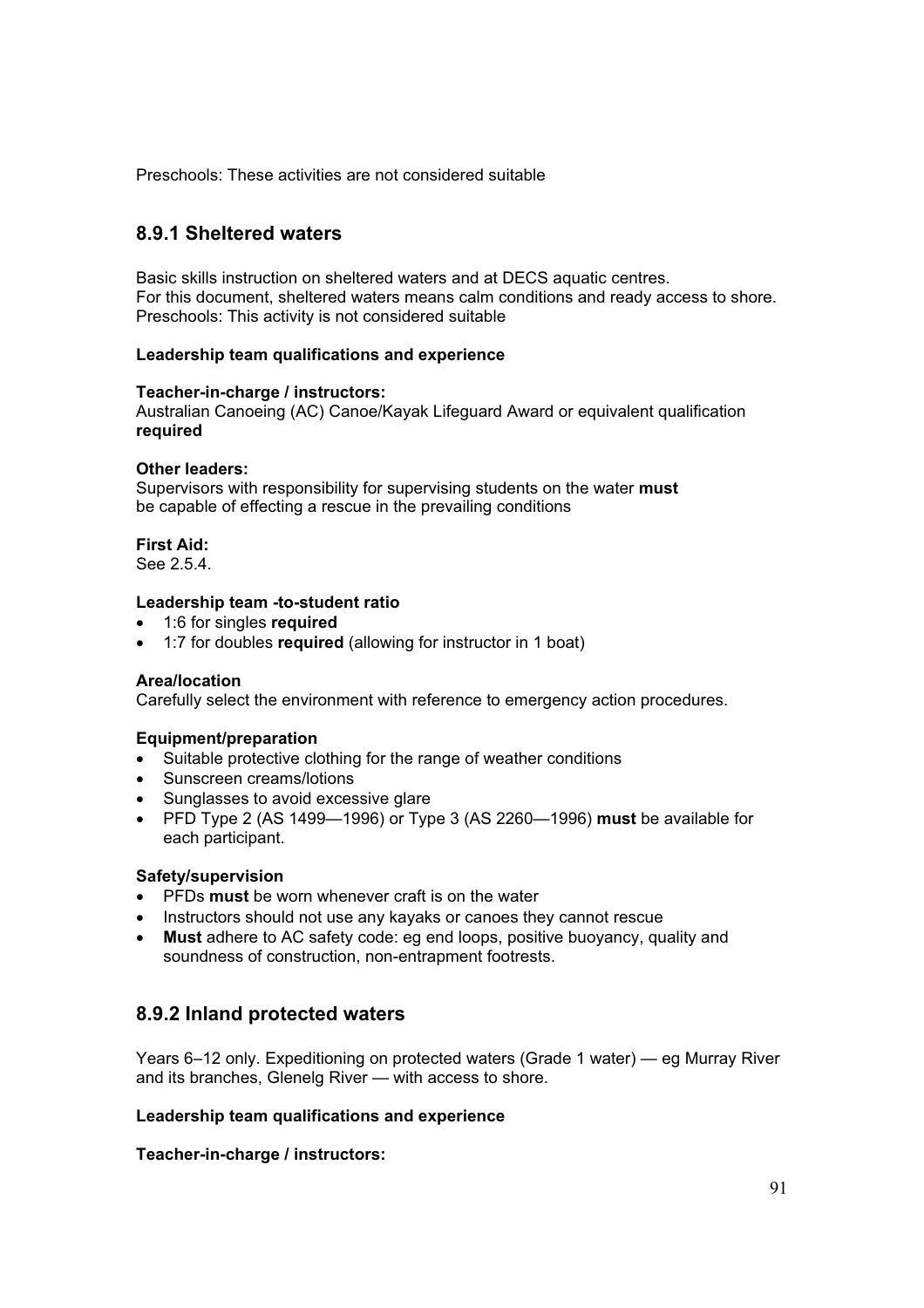AC Flatwater Instructor (Level 1) award or equivalent qualification required.

### **Other Leaders:**

For expeditioning, another leader with considerable touring experience, capable of taking charge of the group **required**. It is desirable for this person to be working towards AC Flatwater Instructor (Level 2) award. Supervisors with responsibility for supervising students on the water **must** be capable of effecting a rescue in the prevailing conditions.

# **First Aid:**

See 2.5.4.

#### **Leadership team-to-student ratio**

- x 1:7 **required**
- x Minimum of two leaders **required**.

## **Area/location**

Carefully select the environment with reference to emergency action procedures.

## **Equipment/preparation**

- Suitable protective clothing for the range of weather conditions
- Sunscreen creams/lotions
- Sunglasses to avoid excessive glare
- x PFD Type 2 (AS 1499—1996) or Type 3 (AS 2260—1996) **must** be available each participant.

### **Safety/supervision**

- **PFDs must** be worn whenever craft is on the water.
- Instructors should not use any kayaks or canoes they cannot rescue.
- x **Must** adhere to ACF safety code: eg end loops, positive buoyancy, quality and soundness of construction, non-entrapment footrests.
- Portable communications recommended, eg radio, mobile phone.

# **8.9.3 Inland exposed waters**

Years 10–12 only. Expeditioning on large bodies of inland exposed waters, eg Murray Lakes, Coorong.

#### **Leadership team qualifications and experience**

#### **Teacher-in-charge / instructors:**

One of the following AC Awards or equivalent qualification **required**:

- Sea Kayak Instructor (Level 2)
- Whitewater Instructor (Level 2)
- Flatwater Instructor (Level 1) plus Sea Kayak Skills.

#### **Other leaders:**

For expeditioning, another leader with considerable touring experience, capable of taking charge of the group is **required**. It is desirable for this person to be working towards one of the above canoeing awards.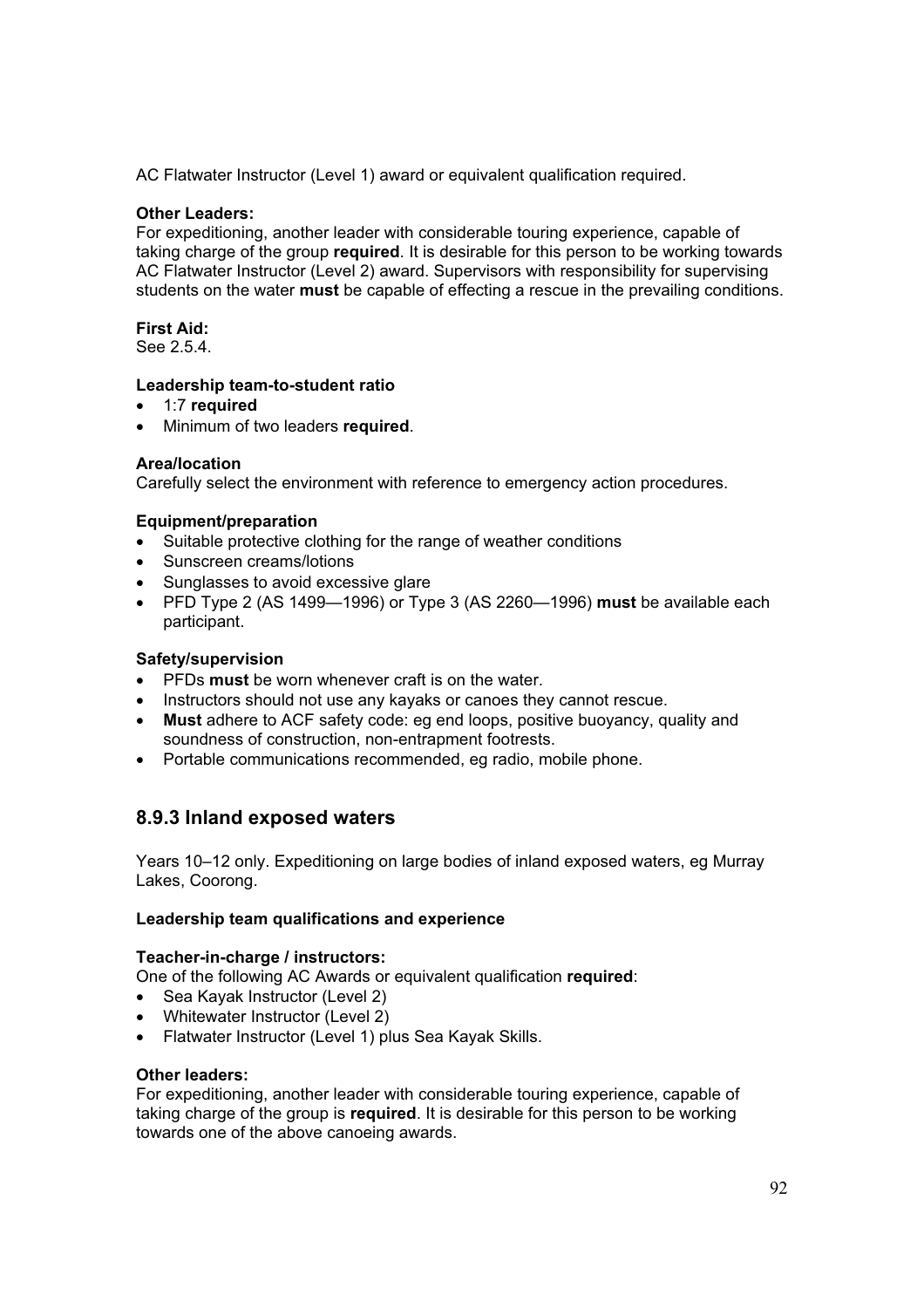Supervisors with responsibility for supervising students on the water **must** be capable of effecting a rescue in the prevailing conditions

## **First Aid:**

See 2.5.4.

#### **Leadership team-to-student ratio**

- x 1:6 for singles **required**
- x 1:7 for doubles **required**
- **•** Minimum of two leaders **required**.

#### **Area/location**

Carefully select the environment with reference to emergency action procedures.

#### **Equipment/preparation**

- Suitable protective clothing for the range of weather conditions
- Sunscreen creams/lotions
- Sunglasses to avoid excessive glare
- $\bullet$  PFD Type 2 (AS 1499-1996) or Type 3 (AS 2260-1996) for each participant.

#### **Safety/supervision**

- **•** PFDs must be worn whenever craft is on the water.
- Instructors should not use any kayaks or canoes they cannot rescue.
- Adhere to AC safety code: eg end loops, positive buoyancy, quality and soundness of construction, non-entrapment footrests.
- Portable communications recommended, eg radio, mobile phone.

# **8.9.4 Sea, surf and whitewater kayaking**

Years 11–12 only. Includes expeditioning on offshore waters, surf kayaking and whitewater kayaking on rivers.

#### **Leadership team qualifications and experience**

#### **Teacher-in-charge / instructors:**

#### **Sea kayaking**:

AC Sea Kayak Instructor (Level 2) Award or equivalent qualification **required**.

#### **Surf kayaking**:

AC Sea Kayak Instructor (Level 2) Award or equivalent qualification plus mastery of more difficult surf **required**.

#### **Whitewater kayaking:**

AC Whitewater Instructor (Level 2) Award or equivalent qualification **required** 

#### **Other leaders:**

All leaders with responsibility for supervising students on the water **must** have the above qualifications.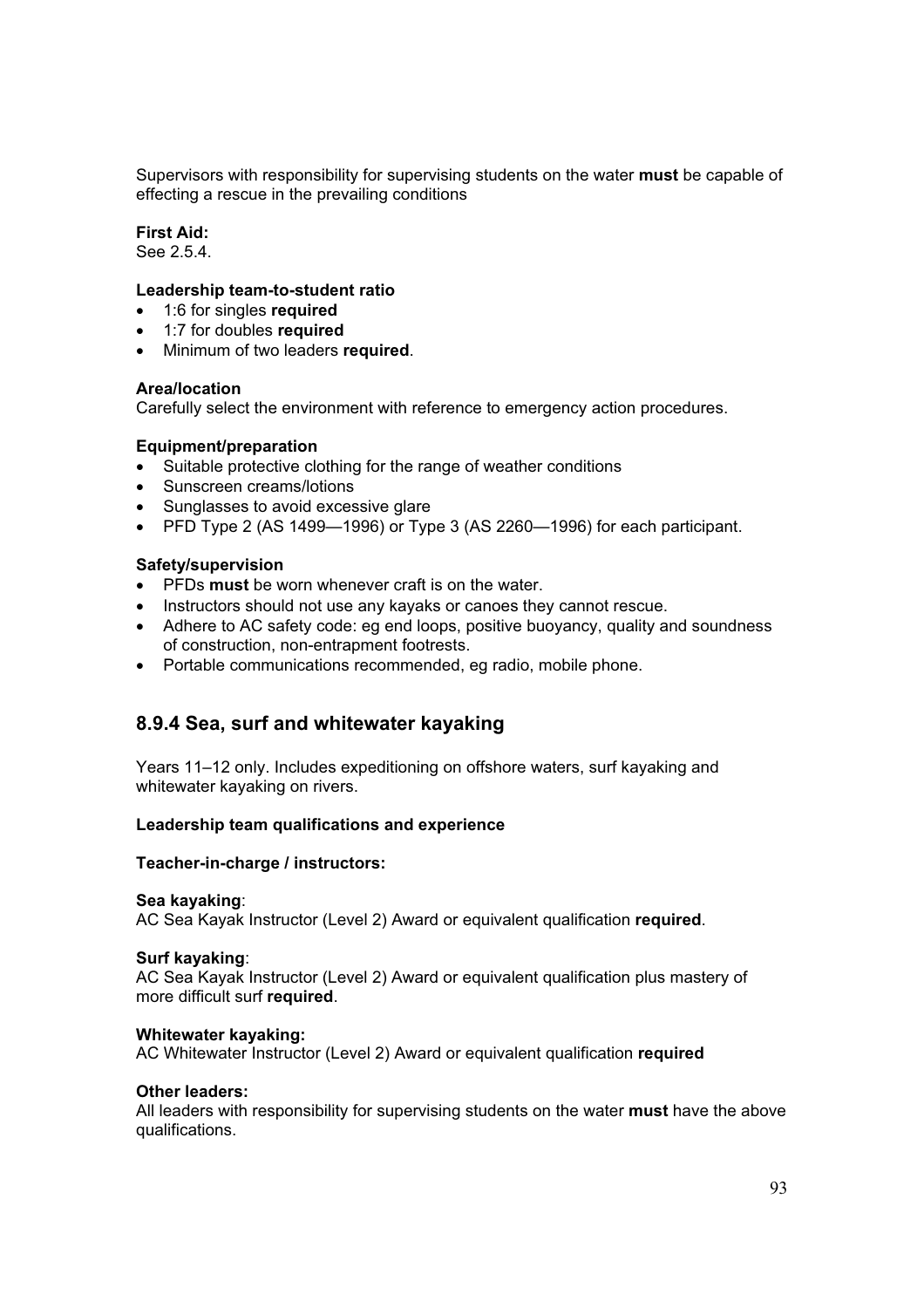**First Aid:** 

See 2.5.4.

## **Instructor-to-student ratio**

- x 1:5 **required (**but may need to be higher depending on the grade of water)
- x Minimum of two leaders **required**.

### **Area/location**

Carefully select the environment with reference to emergency action procedures.

## **Equipment/preparation**

- Suitable protective clothing for the range of weather conditions
- Sunscreen creams/lotions
- Sunglasses to avoid excessive glare
- x PFD Type 2 (AS 1499—1996) or Type 3 (AS 2260—1996) **must** be available for each participant.

## **Safety/supervision**

- **•** PFDs **must** be worn whenever craft is on the water
- **•** Instructors **must** not use any kayaks or canoes they cannot rescue
- x **Must** adhere to AC safety code: eg end loops, positive buoyancy, quality and soundness of construction, non-entrapment footrests
- Portable communications recommended eg radio, mobile phone
- **EXECT** Helmets **must** be worn for whitewater and surf kayaking.
- The Australian Canoeing Safety Guidelines are available at: http://www.canoe.org.au/

For further information refer to the Canoe SA website at http://www.sa.canoe.org.au/

# *8.10 Caving*

This section refers to the activity of experiencing caves other than public access caves, eg National Parks.

Preschools: This activity is not considered suitable

#### **Leadership team qualifications and experience**

#### **Teacher-in-charge / instructors:**

Experience and competence in Caving Caving Leadership as described in the South Australian Adventure Activity Standard for Recreational Caving (2006) for the type of caving planned **required. Must** be conversant with the Australian Speleological Federation Codes of Ethics and Conservation (1992), Minimal Impact Caving Code (1995) and Cave Safety Guidelines (1990)

• Previous visit to the cave being explored and experience in cave rescue techniques **required.**

**First Aid:**  See 2.5.4.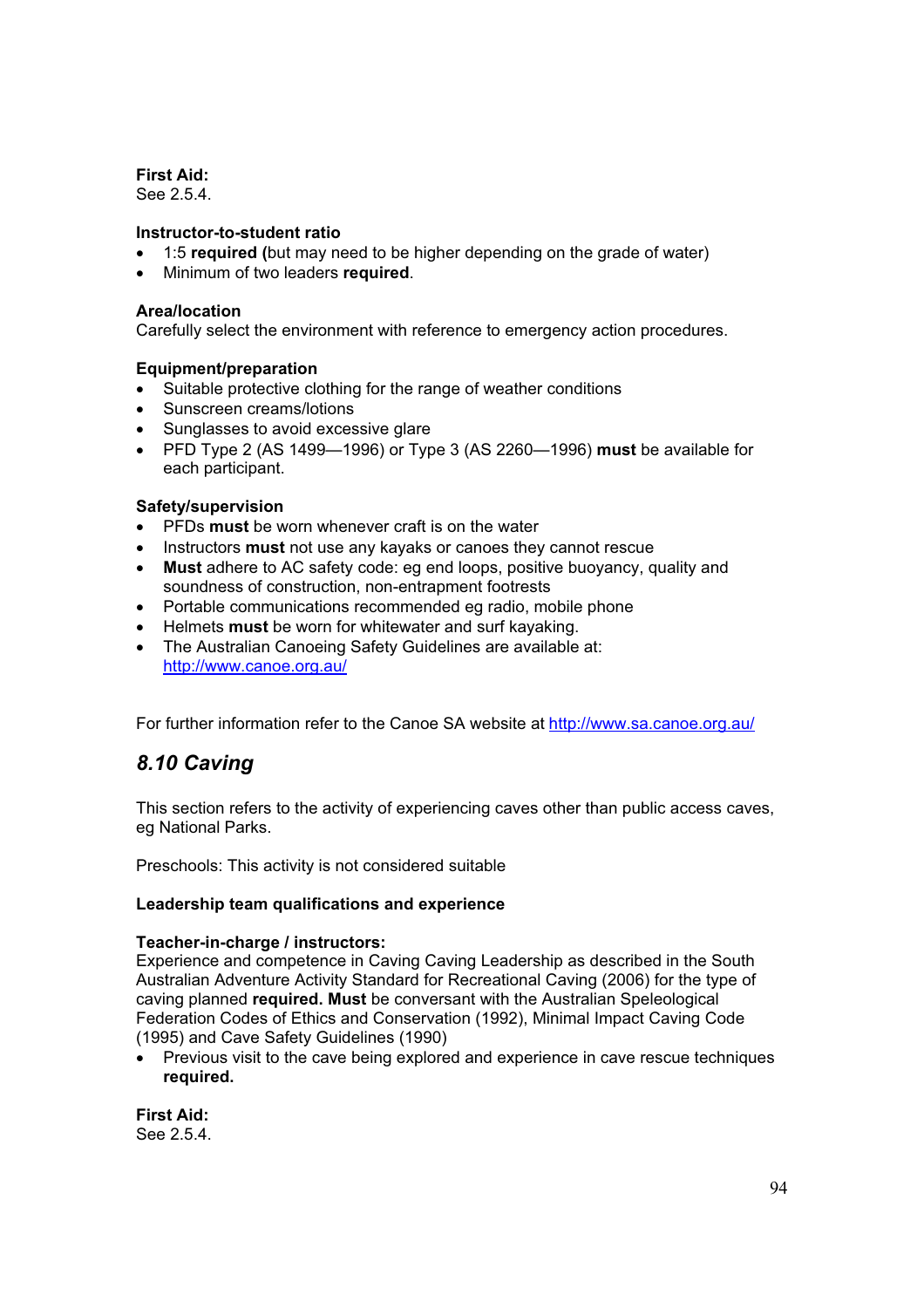### **Leadership team-to-student ratio**

- x 1:4 **required** (minimum party size 4)
- **•** Two leaders **required**
- x Maximum party size of 12 **required**.

#### **Area/location**

• Carefully select the cave with reference to emergency action procedures.

For further information on suitability of activity at a specific site contact:

- x Australian Speleological Federation, *National Caving Codes and Standards* website: http://www.caves.org.au.
- Caving Exploration Group of South Australia (CEGSA) for a selection of suitable caves and current advice on caving conditions access: http://www.cegsa.org.au/. website: http://www.cegsa.org.au/
- Recreation SA, Adventure Activity Standards in Recreational Caving: http://www.recreationsa.org.

#### **Equipment/preparation**

- Suitable footwear and protective clothing
- **•** There **must** be adequate supplies of fresh drinking water.

## **Safety/supervision**

- **•** Participants **must** wear safety helmets and carry two light sources
- Ropes and ladders to be approved and in good condition
- Participants to help each other on ladders
- A first experience on a caving ladder should be on a pitch of 10m or less
- Advice on current conditions and any hazards present in chosen caves should be sought from the Caving Exploration Group of South Australia (CEGSA) or the South Australian Speleological Council.

# *8.11 Cricket*

Includes kanga cricket, modified rules and indoor cricket.

Preschools: Not recommended unless modified to ensure activity is developmentally appropriate

#### **Leadership team qualifications and experience**

# **Teacher-in-charge / instructor:**

Teacher with cricket experience or:

- years 3–5: OTC (formerly Level 0 coaching)
- years 6–9: OTC (formerly Level 0 coaching) satisfactory, Level 1 preferred
- years 10-12: Level 1 coaching

**First Aid:**  See 2.5.4.

#### **Leadership team -to-student ratio**

 $\bullet$  1:15.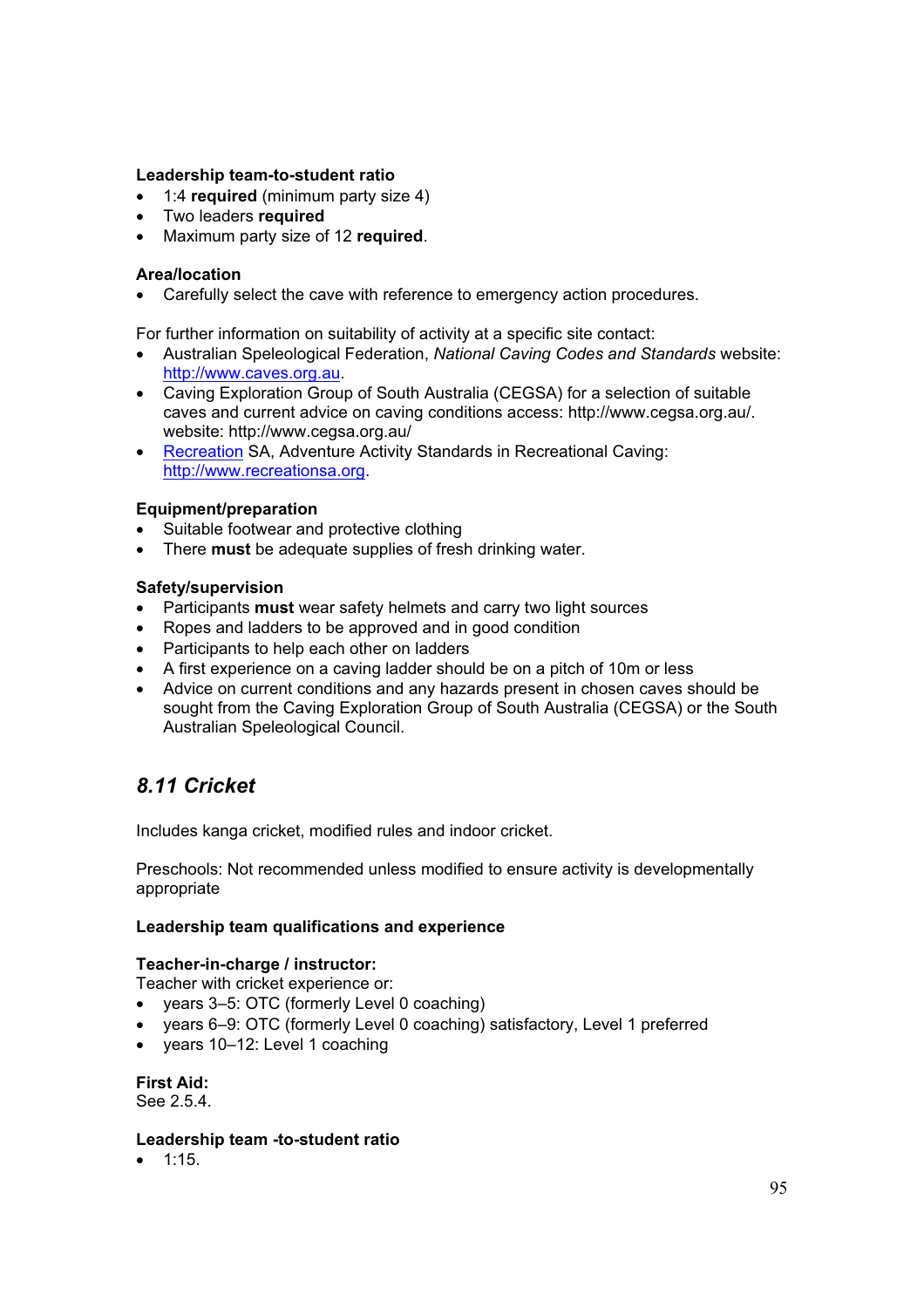### **Area/location**

- Nets: locations, design and maintenance of netting and pitches appropriate for safe use
- Playing field: pitch and grassed surfaces suitably maintained.

## **Equipment/preparation**

- Suitable protective equipment provided for batters and wicket keeper, including pads, abdominal guard, batting gloves, batting helmet with face mask, wicket-keeping gloves (with inners) in a range of sizes to ensure suitable fit
- x Wooden stumps **must not** have metal ferrules or tips
- Bats in good condition and of suitable size for students
- Suitable footwear

## **Safety/supervision**

- Players should not be allowed to bat, field within 10 metres of the bat or wicket-keep up to the stumps, during a a match or at practice where a hard ball is being used, without wearing a cricket helmet (AS/NZS 4499 – 1997) with a face guard.
- Nets: do not bowl until the net is clear and the batter is ready
- No fielding in the nets
- Close in-fielding only according to students' competence (protective equipment must be worn)
- Rule modifications as appropriate, eg kanga cricket

For further information refer to the SA Cricket Association website at http://www.saca.com.au/.

# *8.12 Cycling*

# **8.12.1 Cycling education programs**

Preschools: Not recommended unless modified to ensure activity is developmentally appropriate

#### **Leadership team qualifications and experience**

#### **Teacher-in-charge / instructors:**

Teacher with cycling experience or: Bicycle South Australia (SA) accredited instructor or Cycling SA accredited coach

#### **First Aid:**  See 2.5.4.

**Leadership team -to-student ratio**  1:5, on-road instruction, two leaders **required**.

#### **Area/location**

Carefully select the environment with reference to emergency action procedures.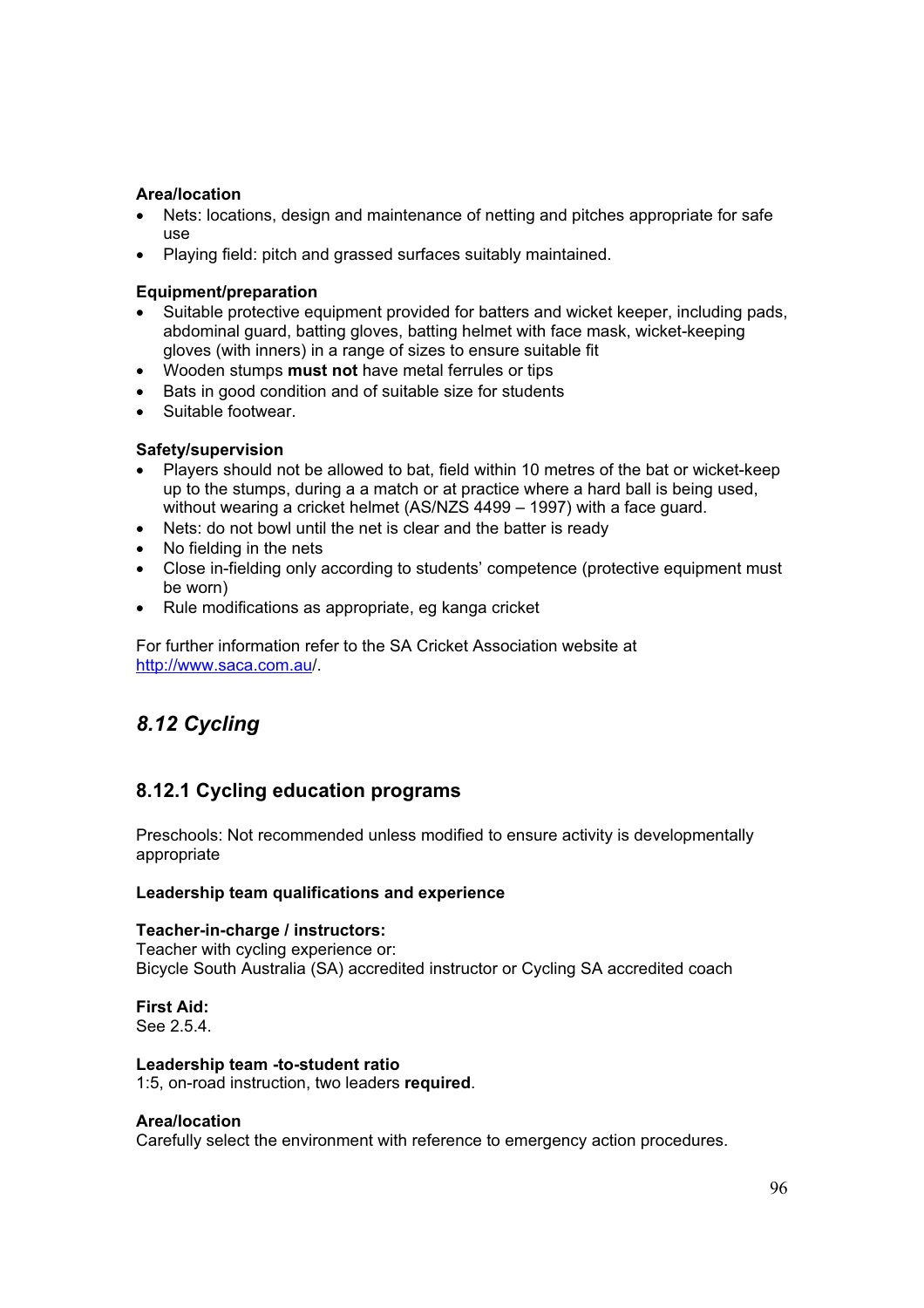### **Equipment/preparation**

- Roadworthy bicycles (check brakes, tyres, bell)
- Safety helmets to AS 2063.2-1990 'Helmets for pedal cyclists'
- Sound shoes (no sandals) and suitable clothing.

#### **Safety/supervision**

Bicycle safety education sessions should have been conducted in advance, eg 'Bike Ed' (primary) or 'Cycle-On' (secondary) programs.

# **8.12.2 Day trips, cyclethons, extended tours**

Preschools: This activity is not considered suitable

#### **Leadership team qualifications and experience**

#### **Teacher-in-charge / instructor:**

Teacher with extensive experience in cycling trips/tours or Bicycle SA accredited instructor or Cycling SA coach.

Extended tours:

• Bicycle SA maintenance course certificate desirable.

#### **Other leaders:**

'Tail-end Charlie' to be experienced cyclist.

# **First Aid:**

See 2.5.4.

#### **Leadership team -to-student ratio**

- $1:5$
- x Two leaders **required**.

#### **Area/location**

Carefully select the environment with reference to emergency action procedures.

#### **Equipment/preparation**

- Roadworthy bicycles (check brakes, tyres, bell)
- Safety helmets to AS 2063.2-1990 'Helmets for pedal cyclists'
- Safety vests to be worn, reflective desirable
- Sound shoes (no sandals) and suitable clothing.

#### **Safety/supervision**

• Bicycle safety education sessions should have been conducted in advance, eg 'Bike Ed' (primary) or 'Cycle-On' (secondary) programs.

#### **Cyclethons** — as above, plus:

- during school hours only
- participants to be competent on bicycles
- notify police and the local council of event, route and number of participants
- group students by abilities and bike types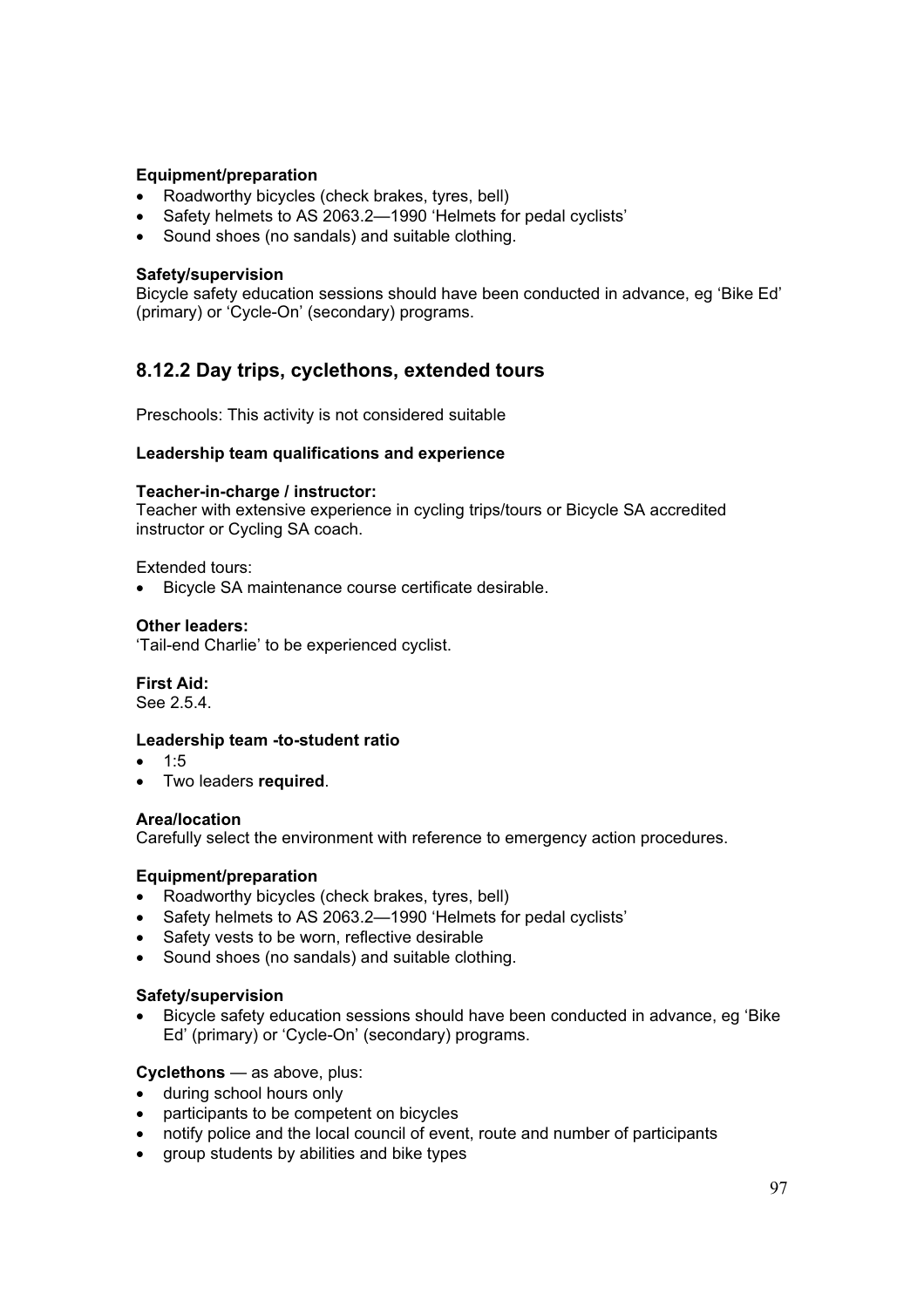- station marshals along route as necessary
- supply support vehicle if travelling more than 10km from school.

# **8.12.3 Off-road cycling**

Preschools: This activity is not considered suitable

## **Leadership team qualifications and experience**

#### **Teacher-in-charge / instructors:**

Teacher or other person with experience in off-road cycling

#### **Other leaders:**

Bicycle SA members may be available to assist.

# **First Aid:**

See 2.5.4.

## **Leadership team to-student ratio**

- $1:8$
- **•** Two leaders **required**.

#### **Area/location**

- Carefully select the environment with reference to emergency action procedures
- As off-road cycling can damage fragile natural environments, pre-check routes with DEH or local councils.

# **Equipment/preparation**

- All-terrain bicycle
- Safety helmets to AS 2063.2-1990 'Helmets for pedal cyclists'
- $\bullet$  Sound shoes (no sandals) and suitable clothing
- Rear vision mirror on leaders' bicycles
- $\bullet$  Reflective day/night vests and bright clothing
- Suitable lights and reflectors
- Individuals to carry puncture repair kit, spare tubes, snacks and drinks
- Leader to carry tool kit and first aid kit.

# **Safety/supervision**

- Bicycle safety education sessions should have been conducted in advance, eg 'Bike Ed' (primary) or 'Cycle-On' (secondary) programs
- Leaders need to exercise particular care if students under nine years use public roads as part of the tour
- Bicycle roadworthiness checked first by parents, students to take checklist home
- Bicycles to have front and rear brakes
- Route mapped and copy given to parents and school contact person.
- Support vehicle for remote areas or if travelling more than 10km from school.

For further information refer to the Bike SA website at: http://www.bikesa.asn.au/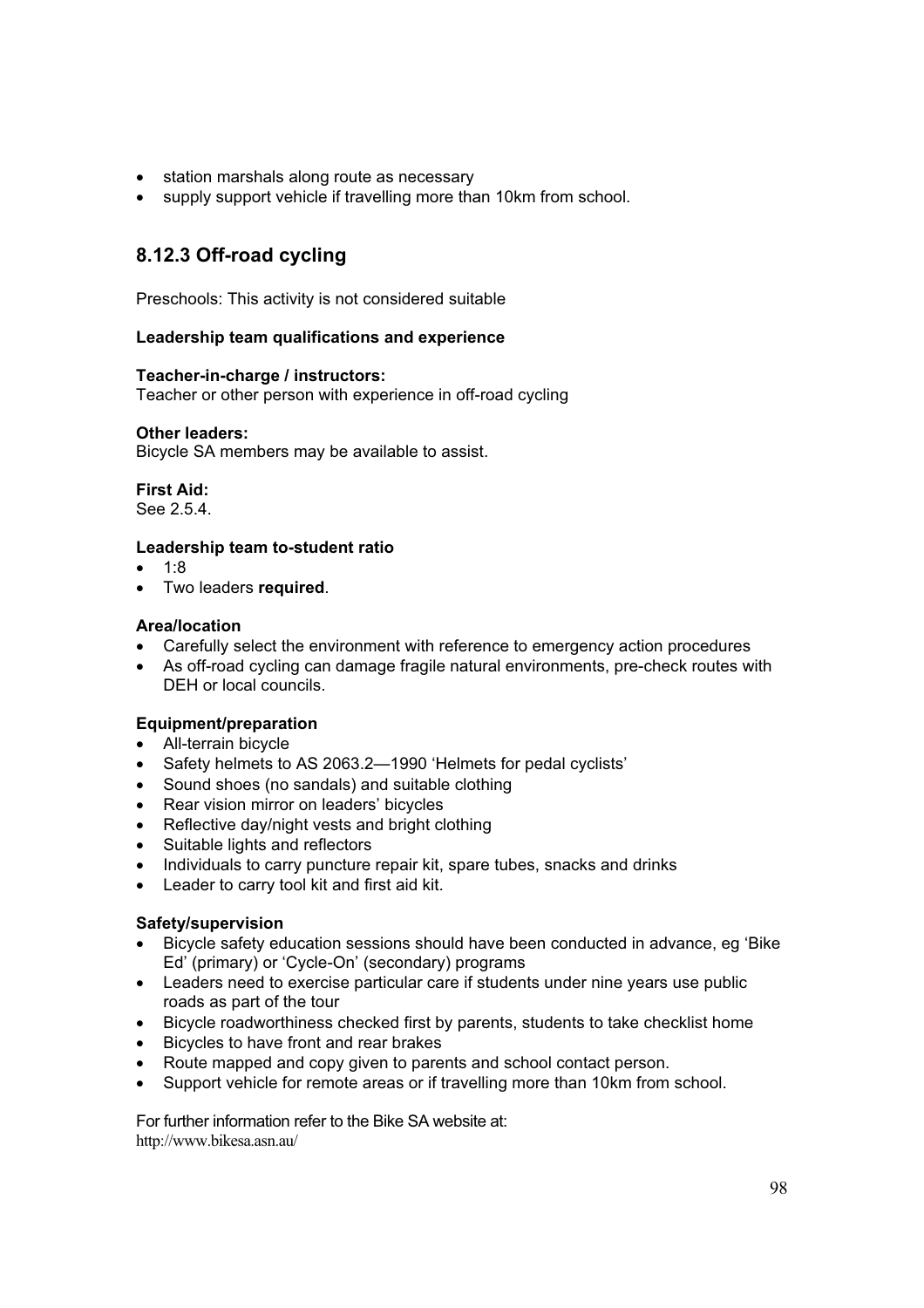# *8.13 Diving*

Preschools: These activities are not considered suitable

# **8.13.1 Platform/springboard**

Preschools: This activity is not considered suitable

# **Leadership team qualifications and experience**

## **Teacher-in-charge / Instructors:**

**Must** have a diving qualification and be capable of effecting a rescue from the bottom of the pool.

- Years 5–7: OTC (formerly Level 0 coaching)
- $\bullet$  Years 8-12: Level 1 coaching

**First Aid:**  See 2.5.4.

## **Leadership team-to-student ratio**

- x 1:6 **required**
- **•** Two leaders **required**.

### **Area/location**

To be conducted at centres approved by the DECS Swimming and Aquatics Unit.

- x General swimming **must** be prohibited in the diving area
- Floating equipment, eg kickboards, should be removed from pool
- x Lighting and visibility of bottom of pool **must** be good
- Depth of water in the diving area should be plainly marked and visible
- Diving area should be suitably roped off when boards are in use
- Three metre diving standards and platforms should have adequate safety rails
- The diving standard should be firm and boards securely fastened
- Boards should extend a safe distance over the side of the pool, at least 1.5m
- All safety precautions associated with pools and current water quality regulations **must** be met.

#### **Equipment/preparation**

- $\bullet$  Ensure equipment is safe boards should not be slippery
- A spinal board must be located close to the diving pool.

# **Safety/supervision**

- Exhale through nose on feet-first entries
- Never 'rough-house' on the board this includes running and pushing
- Only one person should use the boards at a time
- Never try double or triple bouncing off the board
- Do not hang from the board
- $\bullet$  Never dive in less than 2.4m of water
- Untrained divers require a greater area for landing than trained divers.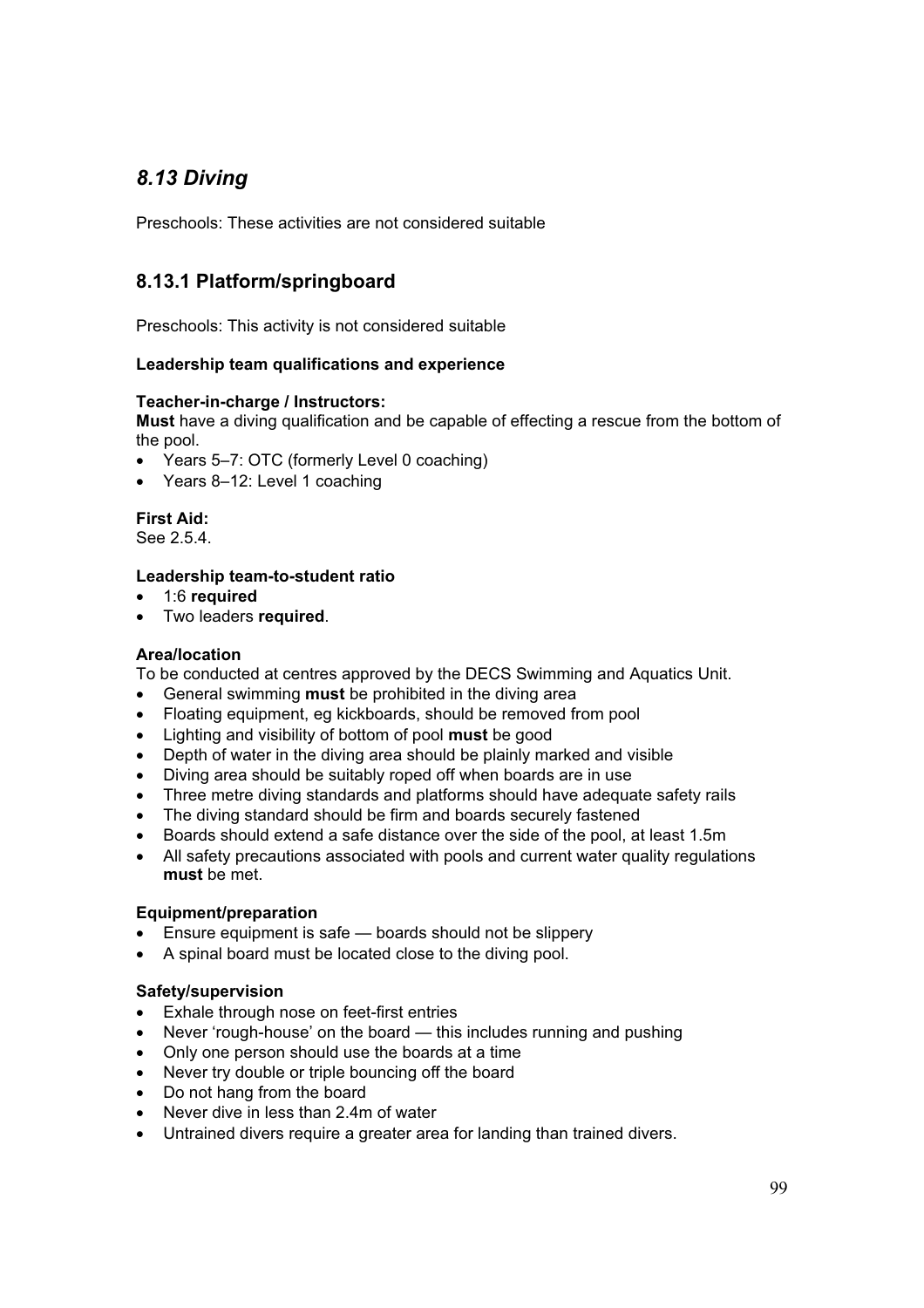For further information refer to the Diving SA website at: http://www.divingsa.com.au/

# **8.13.2 Snorkelling**

Preschools: This activity is not considered suitable

# **Leadership team qualifications and experience**

#### **Instructors:**

#### Start pool

Austswim **required minimum** or similar qualification (see Open water) plus Level 0 snorkel instructor.

## Open water

One of the following **required**:

- Level 1 snorkel instructor
- Scuba Instructor's Certificate.

In addition recommended:

- $\bullet$  years 5–7: OTC (formerly Level 0 coaching)
- $\bullet$  years 8–12: Level 1 coaching
- **EXECT** Leader **must** be able to effect rescue from the bottom

#### **First Aid:**

Senior First Aid required See 2.5.4.

# **Instructor-to-student ratios**

Start pool: - recommended

- $\bullet$  1:12 for years 3–7
- $\bullet$  1:15 for years 8-12
- 1:6–1:1 for students with disabilities, depending on severity

# Open water: - **required**

- $\bullet$  1:10 for years 3-7
- $\bullet$  1:12 for years 8-12
- $\bullet$  1:4–1:1 for students with disabilities, depending on severity
- x 1:6 in confined water (freshwater sink holes and springs). **Years 10-12 only**

It is recommended that students under eight years of age should not snorkel due to the risk of breathing expired air through the snorkel.

#### **Area/location**

Sheltered waters only.

#### **Safety/supervision**

• Participants should be proficient swimmers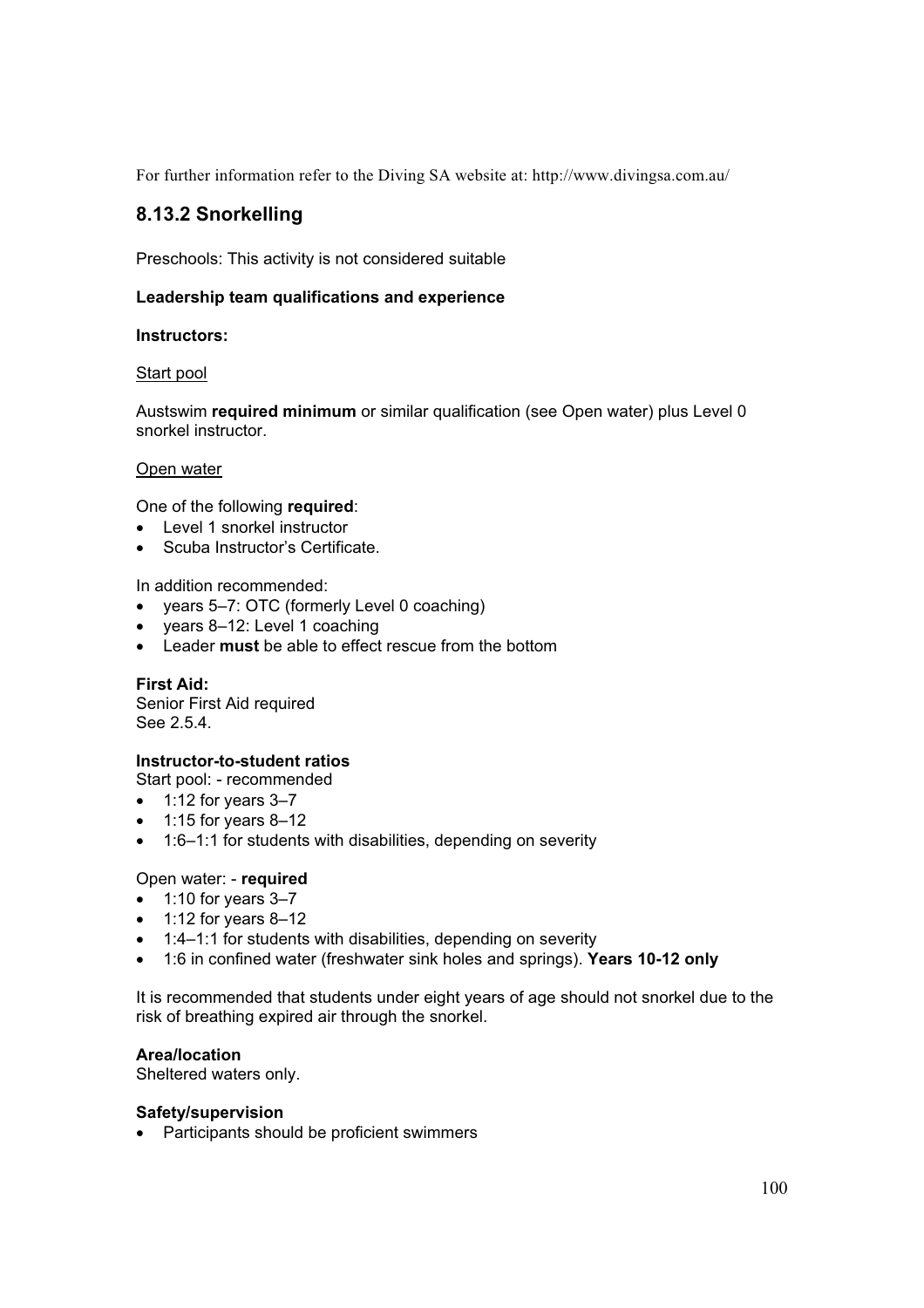• Leader with first aid qualifications or knowledge and capable of rescue should observe from the edge of the start pool.

Open water:

- Teacher-in-charge / instructor to assess conditions eg weather, tides, rips, visibility and clearly define area to be used and standard of conduct
- x \*Wetsuit **must** be worn, full-length with hood for confined water
- Do not wear weight belts
- Observer able to rescue should observe in close proximity, possibly on a surfboard
- 'Diver below' flags to be used.

# **8.13.3 Scuba diving**

Only available to students 14 years and over.

#### **Leadership team qualifications and experience**

#### **Teacher-in-charge / instructors:**

**Must** have the following scuba diving qualification or equivalent:

National accredited coach Level 2 of the Australian Underwater Federation — Level 1 instructors **must** be supervised by Level 2 instructors First Aid: Senior First Aid or Advanced Rescue Certificate and Oxygen First Aid for Divers **required**.

#### **Leadership team to-student ratio**

1:6 **required.**

#### **Area/location**

Carefully select the environment with reference to emergency action procedures.

#### **Safety/supervision**

Prior to acceptance in the course participants **must:**

- be 14 years or over
- be certified medically fit for diving (within 90 days of commencement of course)

demonstrate the following without the aid of mask, fins and snorkel:

- float or tread water for 10 minutes
- swim 200 metres on the surface.

#### Course guidelines:

- Wear properly fitting wetsuit and hood
- Wear buoyancy control device (jacket)
- **•** Scuba systems **must** be fitted with an alternative air supply
- One dive should be included in the basic training program
- Basic instruction should include a scuba rescue, expired air resuscitation and cardiopulmonary resuscitation (CPR)
- After basic training, participants to limit their dives to 18 metres or less
- Participants should be trained to complete a basic scuba course
- Diving involving decompression should not be attempted
- $\bullet$  Discourage repetitive diving  $\frac{1}{2}$  Dimit a second dive to 9 metres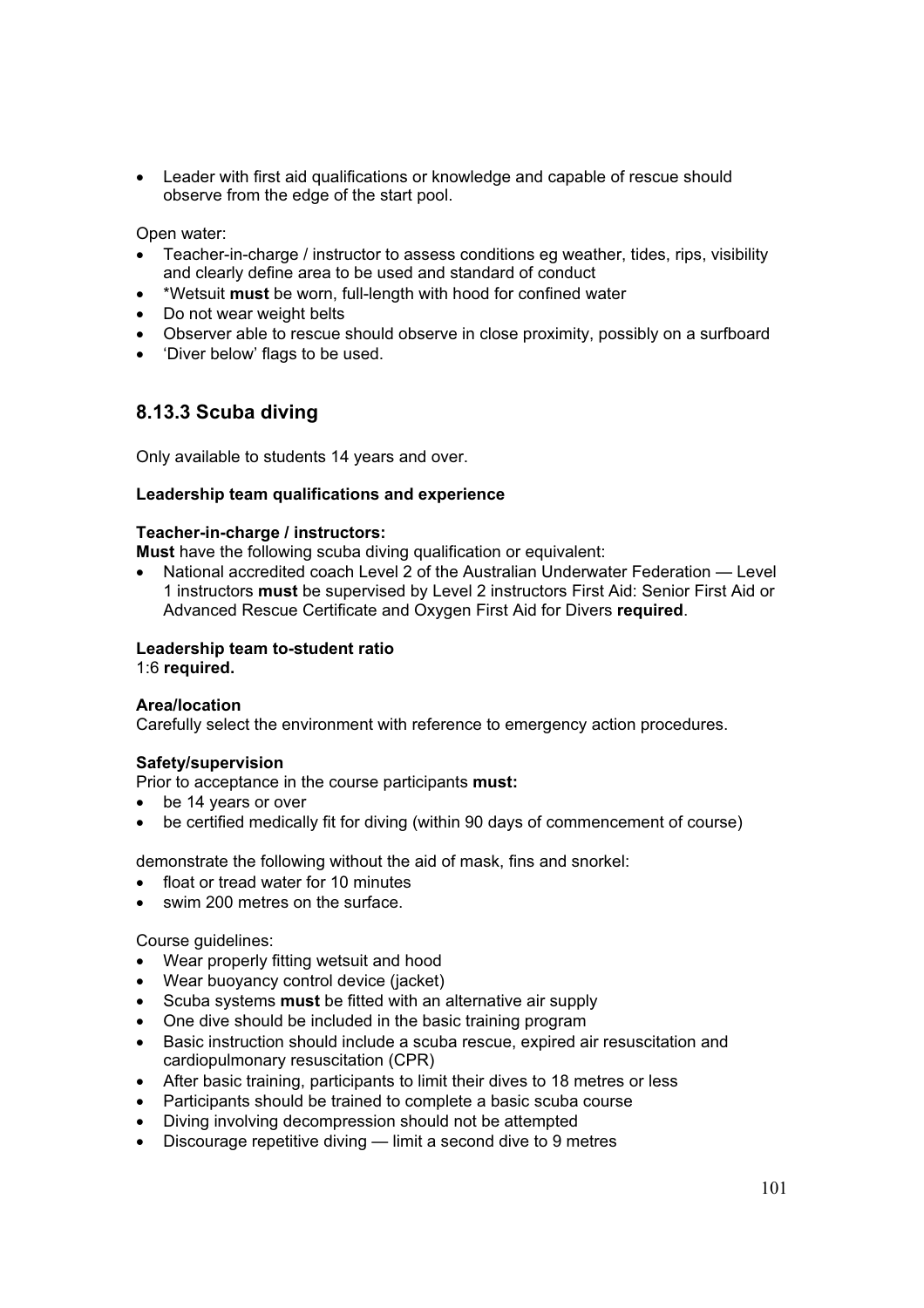Immediately refer medical problems to Divers Emergency Service telephone 1800 088 200.

# *8.14 Fencing*

Preschools: This activity is not considered suitable

## **Leadership team qualifications and experience**

#### **Teacher-in-charge / instructors:**

**Must** have a specialist fencing qualification or:

- $\bullet$  years 8–9: Level 1 coaching
- vears 10–12: Level 1 coaching, Level 2 coaching preferred

#### **First Aid:**

See 2.5.4.

#### **Instructor-to-student ratio**

1:16.

#### **Area/location**

- Indoors, large, well-lit area
- Obstruction-free.

#### **Equipment/preparation**

- Mask, jacket, glove, plastron breast protectors worn at all times, must be in good repair and securely fastened. Equipment will be provided by instructor.
- Pupils must wear sports shoes and long pants.

#### **Safety/supervision**

- Point foil toward floor when not fencing
- Do not turn back when fencing
- Appropriate spacing when working in groups.

For further information refer to the Fencing SA website at: http://www.fencingsa.org.au.

# *8.15 Fishing*

Preschools: These activities are not considered suitable

# **8.15.1 Shore or jetty**

Preschools: This activity is not considered suitable

#### **Leadership team qualifications and experience**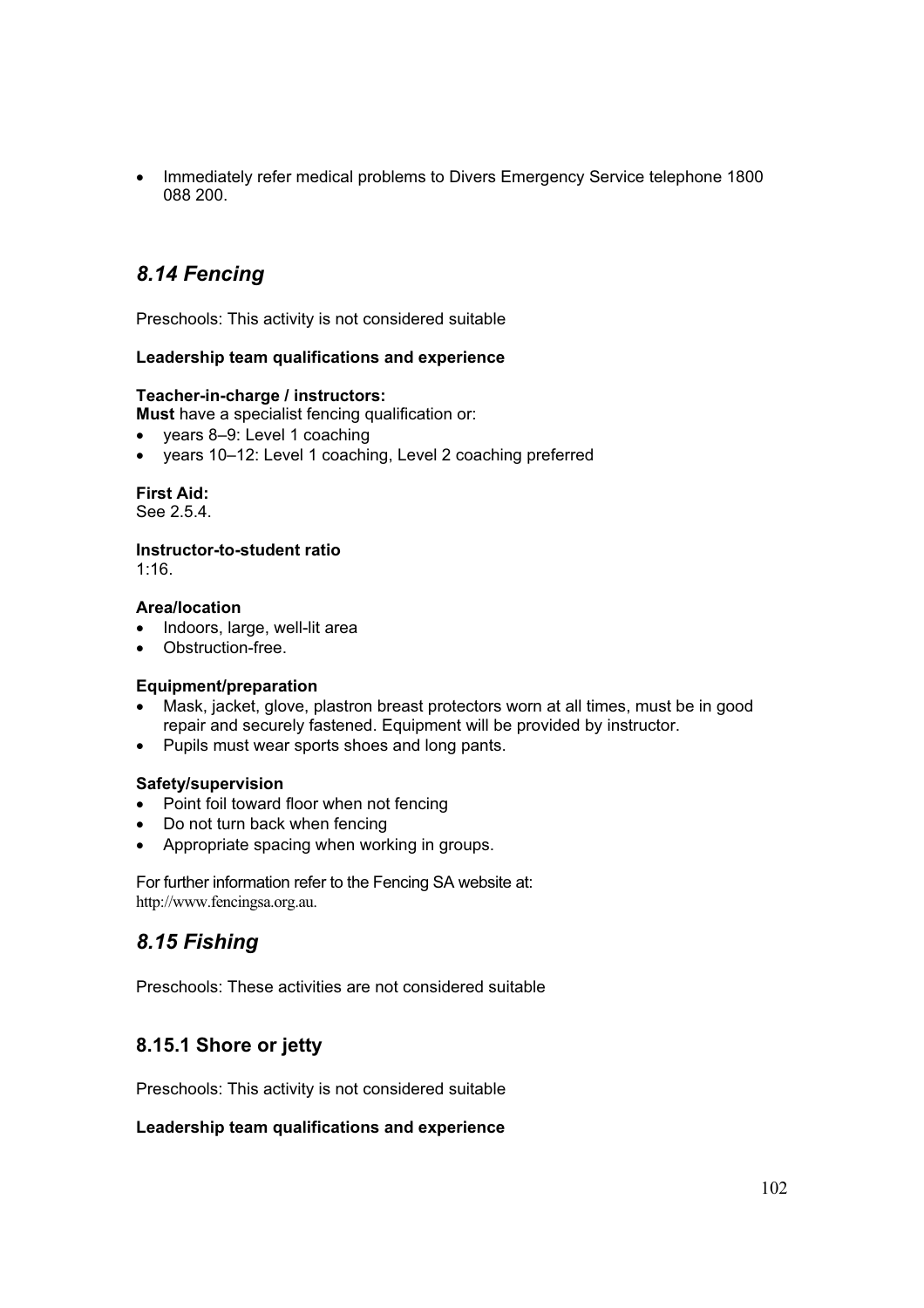### **Teacher-in-charge / instructors:**

• Experience in fishing and knowledge of the area

#### **First Aid:**

See 2.5.4.

#### **Leadership team -to-student ratio**

- $\bullet$  1:10 (shore and jetty with rails)
- $\bullet$  1:5 (jetty without rails)
- x Minimum of 2 leaders **required**

(Not generally considered suitable for Middle and Junior Primary students.)

#### **Area/location**

• Carefully select the environment with reference to emergency action procedures.

#### **Equipment/preparation**

- Clothing suitable for likely weather conditions
- Sunscreens, sunglasses as necessary
- PFD should be available nearby.

## **Safety/supervision**

• Be prepared with knowledge of weather conditions and any expected changes.

# **8.15.2 Boat fishing**

Preschools: This activity is not considered suitable

#### **Leadership team qualifications and experience**

#### **Teacher-in-charge / instructors:**

- $\bullet$  Experience in boat fishing
- Extensive knowledge of local area and conditions
- For powered boats, skipper **must** hold a Recreational Boat Operator's Licence

# **First Aid:**

See 2.5.4.

#### **Leadership team-to-student ratio**

- $1:6$
- x Minimum of two leaders **required**

# *(See 4.5 'Water transport' and 8.7.5 'Motor boats' for details of area/location, equipment/preparation and safety/supervision considerations.)*

For further information refer to the Fish SA website at: http://www.fishsa.com/

# *8.16 Gliding*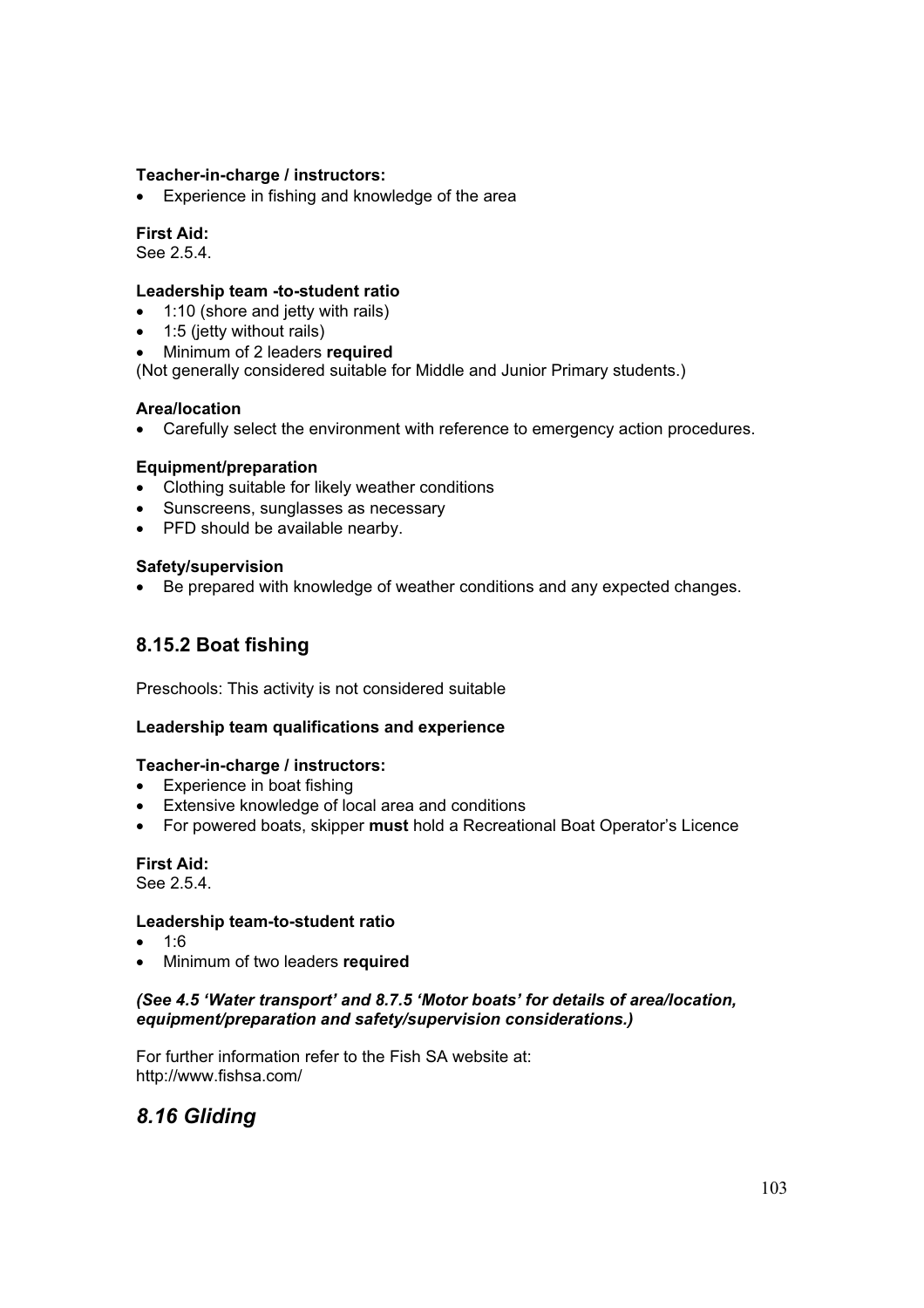# **8.16.1 Fixed wing gliding**

Preschools: This activity is not considered suitable

# **Leadership team qualifications and experience**

#### **Teacher-in-charge / instructors:**

Gliding Federation of Australia (GFA) Instructor's Authorisation **required** for in-glider instruction — **must be** endorsed to carry passenger if leaders are offering introductory flying experience to students

## **Other leaders:**

• Another leader **must** be familiar with GFA-endorsed ground handling and launching procedures and safety arrangements

#### **First Aid:**

See 2.5.4.

#### **Leadership team-to-student ratio**

- x 1:1 in flight **required**
- x 1:8 on ground **required**.

#### **Area/location**

• Airfield of a gliding club affiliated with GFA should be used.

#### **Equipment/preparation**

x Gliders **must** be rated with Certificate of Airworthiness and be maintained to GFA standards.

#### **Safety/supervision**

- **•** Students on ground **must** be under supervision
- x Leaders and participants on a gliding field **must** be briefed on:
- layout of gliding field
- movement patterns of gliders, tugs, powered towing aircraft on ground and in the air
- movement procedures for vehicles and pedestrians
- need to keep a good lookout at all times
- in-flight safety arrangements.

For further information refer to the Gliding Federation of Australia website at: http://www.gfa.org.au.

# **8.16.2 Hang gliding**

Available to students 15 years and over.

#### **Leadership team qualifications and experience**

#### **Teacher-in-charge / instructors:**

• Level 1 coach's certificate from Hang Gliding Federation of Australia (HGFA) **required**.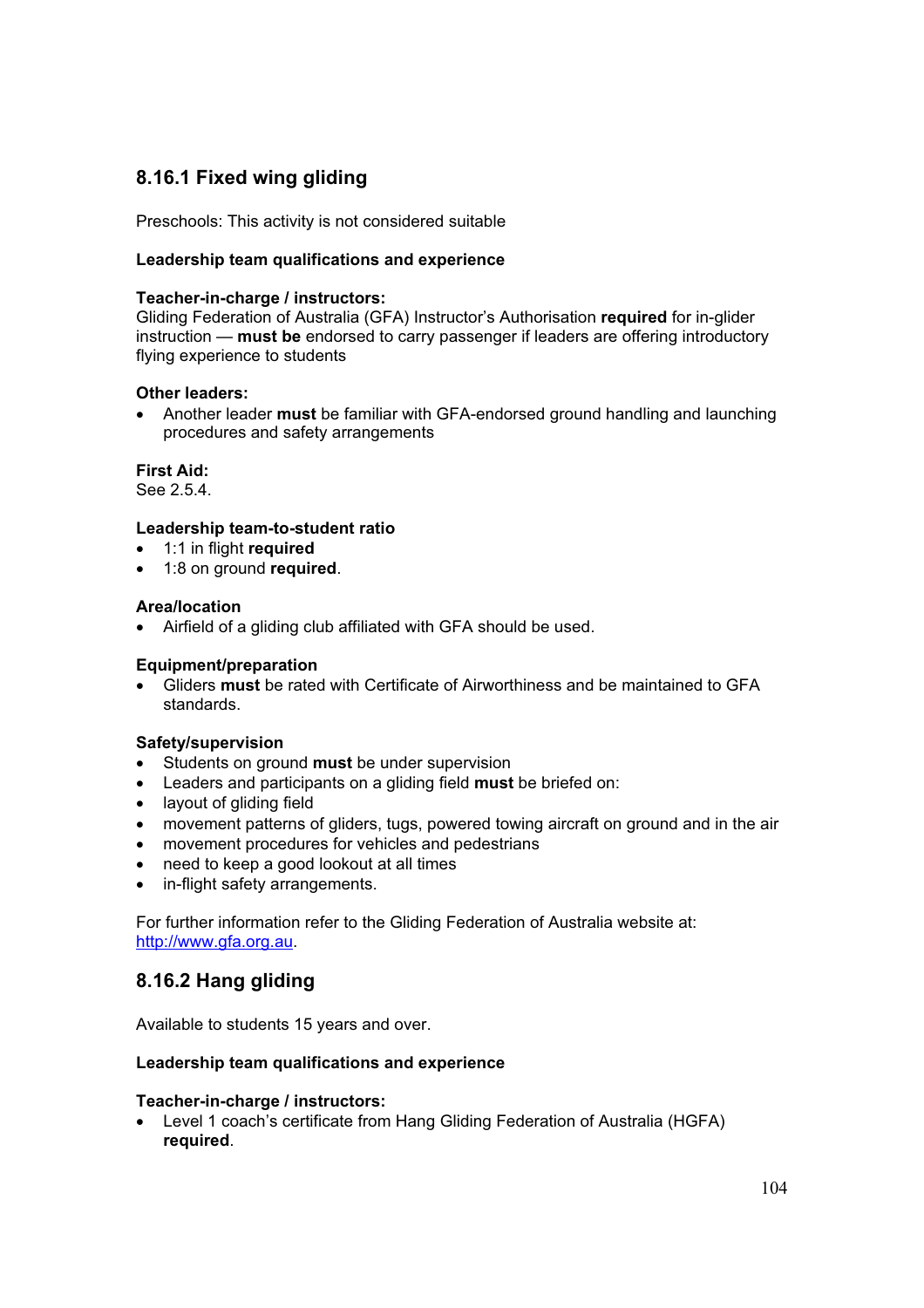### **Leadership team-to-student ratio**

- **•** 1:6 **required**
- Minimum of two leaders **required** one at take-off site and one at landing site.

### **First Aid:**

See 2.5.4.

#### **Area/location**

• Carefully select the site with reference to emergency action procedures.

#### **Equipment/preparation**

x Gliders **must** be rated to HGFA standards.

#### **Safety/supervision**

- South Australian Hang Gliding Association to collaborate in planning program **required**
- **EXECT:** Helmets, protective clothing and robust footwear **required.**

For further information refer to the South Australian Hang Gliding Association website at: http://www.hgfa.asn.au/~sahga/

# *8.17 Golf*

Preschools: Not recommended unless modified to ensure activity is developmentally appropriate

#### **Instructor/Teacher-in-charge qualifications and experience**

#### **Teacher-in-charge / instructors:**

Teacher or other person with golfing experience

# **First Aid:**

See 2.5.4.

#### **Leadership team-to-student ratio**

 $\bullet$  1:15

#### **Area/location**

# *If school ovals are used for golf, take precautions to ensure the safety of others*

• Open grassed area of suitable size ie. par 3 links golf course.

#### **Equipment/preparation**

- Driving nets of appropriate quality/size
- Good quality grips on clubs
- Gloves.

#### **Safety/supervision**

- In massed drills, hitting, returning only on command
- Hitting only in one direction
- Spacing of groups
- On golf courses: local rules, regulations and etiquette apply.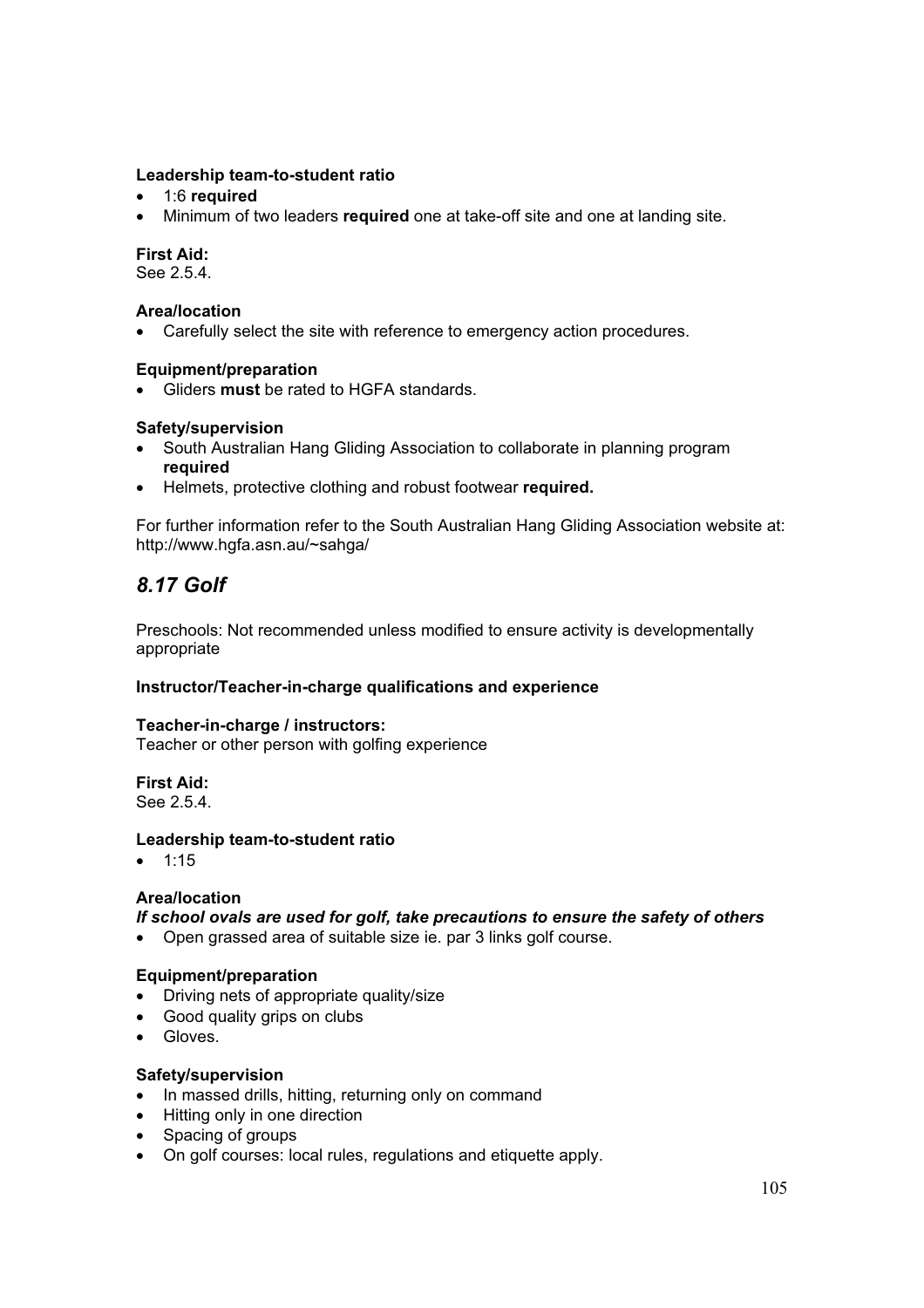For further information refer to the SA Golf Association website at: http://www.saga.asn.au/

# *8.18 Gymnastics*

Preschools: Not recommended unless modified to ensure activity is developmentally appropriate

## **Leadership team qualifications and experience**

### **Teacher-in-charge / instructors:**

Teacher with gymnastics experience specific to the apparatus to be used or:

- Preschool -year 2: Level 1 coaching
- x year 3–12: Level 1 coaching

## **First Aid:**

See 2.5.4.

### **Leadership team-to-student ratio**

 $\bullet$  1:15, highly dependent on the activity and apparatus to be used.

### **Area/location**

- Avoid slippery or rough outdoor areas, cracks, holes
- Indoors, avoid protrusions, obstacles, rails, wall attachments, other apparatus, trolleys etc
- Equipment not in use should be stored off the gym floor.

### **Equipment/preparation**

• Should be suitably modified in height and configuration to suit students/children.

### **Mats**

General purpose tumbling mats (200cm x 100cm x 5cm) covered in vinyl, with velcro fastening edges. At least one layer of these mats should be used for the following activities:

- $\bullet$  rolls (two lavers for dive rolls)
- $\bullet$  inverted skills (eg handstands)
- all landings from height
- repeated springing activities such as successive jumps
- all falling skills
- under all equipment, including balance beam.

Large landing mat (super soft) 30cm x 200cm x 300cm recommended for:

- mini-trampoline skills
- $\bullet$  box/mini-trampoline skills
- making an incline.
- Large landing mats reduce but do not eliminate the possibility of injury upon landing; never use against a wall, and place the mesh down.

### **Mini-trampoline – must be used under supervision only**

• Frame and springs completely covered by well-secured pads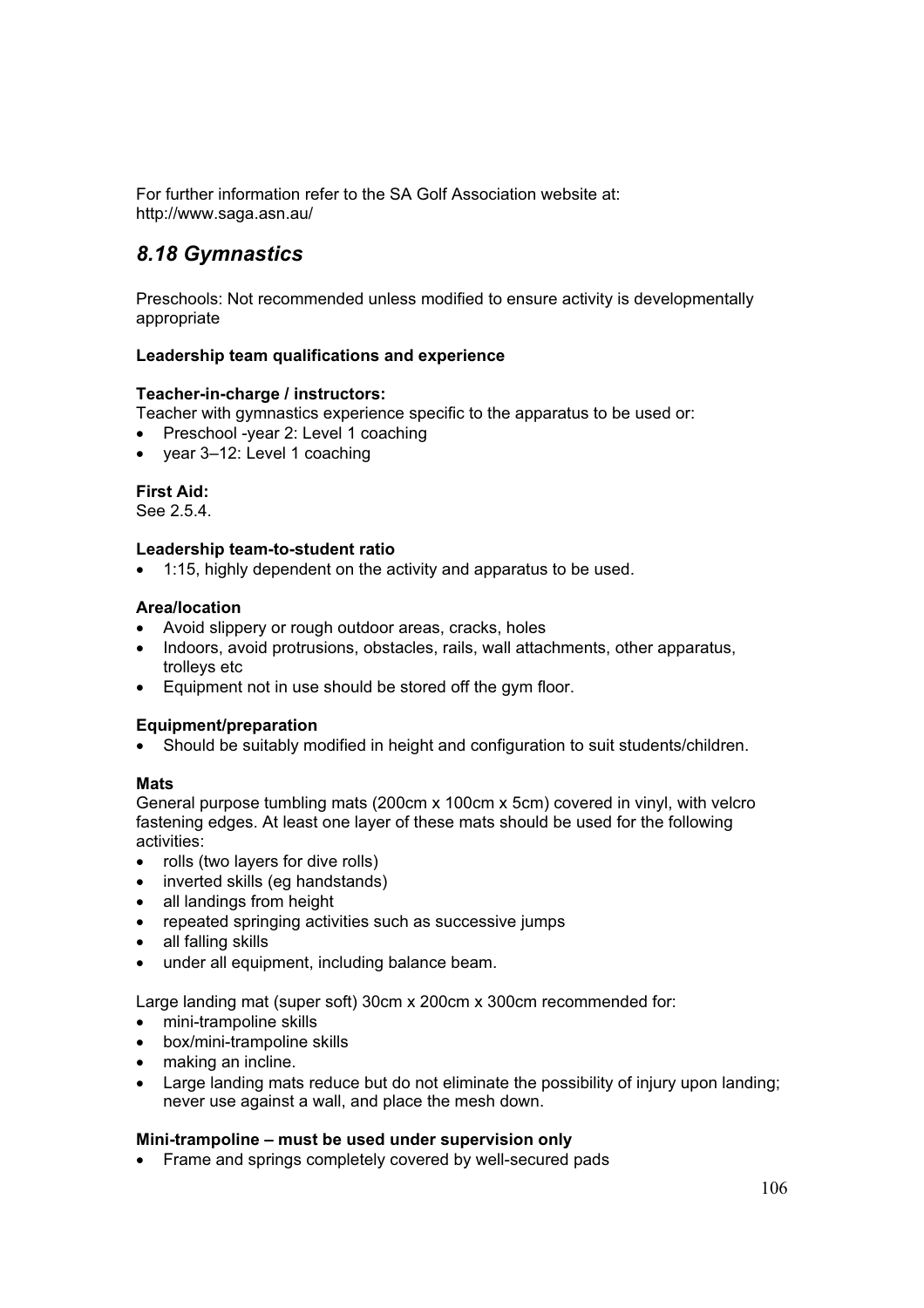- Large landing mat to be used
- Mini-trampoline should slope toward the landing mat
- Short run-up, less than 5m, should be used in all classes or jump from a box to the mini-trampoline and avoid running.
- Equipment checked regularly.

## **Safety/supervision**

- Skills should be broken down using the Dominant Movement Pattern theory and participants need to prepare physically before proceeding with a skill
- Close leader supervision necessary
- Leaders should be aware of appropriate 'spotting' techniques
- Long hair should be tied, not pinned
- All rotations to be performed over mats
- Suitable footwear to be worn
- No aerial rotations should be permitted eg somersaults
- Particular caution should be exercised with:
	- activities involving deep knee bends, complete neck rotations, arching of back
	- excessive supporting on wrists note that supporting on a flat surface (mat or floor) puts greater strain on wrists than supporting on a bar.

### *Equipment should be regularly checked for safety. The lifting and handling of large items of gymnastic equipment should only be undertaken with care and awareness of safe practice when lifting, carrying and moving. (Refer to the Manual Handling procedure in the OHS&W Manual)*

For further information refer to the Gymnastics SA website at: http://www.gymsa.com.au/

## *8.19 Gyms, fitness and recreation centres*

It is recommended that Fitness Centres and Gym's are accredited and meet the current Code of Practice under the Fair Trading (Health and Fitness Industry Code of Practice) Regulations 1992.

Preschools: Not recommended unless modified to ensure activity is developmentally appropriate

- To use cardio-vascular equipment, it is recommended that students are a minimum of 14 years of age.
- To participate in weight training/lifting, it is recommended that students are a minimum of 16 years of age. *(See also 8.45 'Weight training/lifting')*

## **Instructor/teacher-in-charge qualifications and experience**

- $\bullet$  teacher with experience specific to the gym/fitness activity to be undertaken
- Fitness Instructors **must** have the following qualifications from TAFE SA or the Australian Institute of Fitness
	- Certificate III SRF 30204 (Gym/Fitness Instructor)
	- **•** Certificate IV SRF 40204 (Personal Trainer)
	- x **Plus Children's Trainer specialisation**

**First Aid:**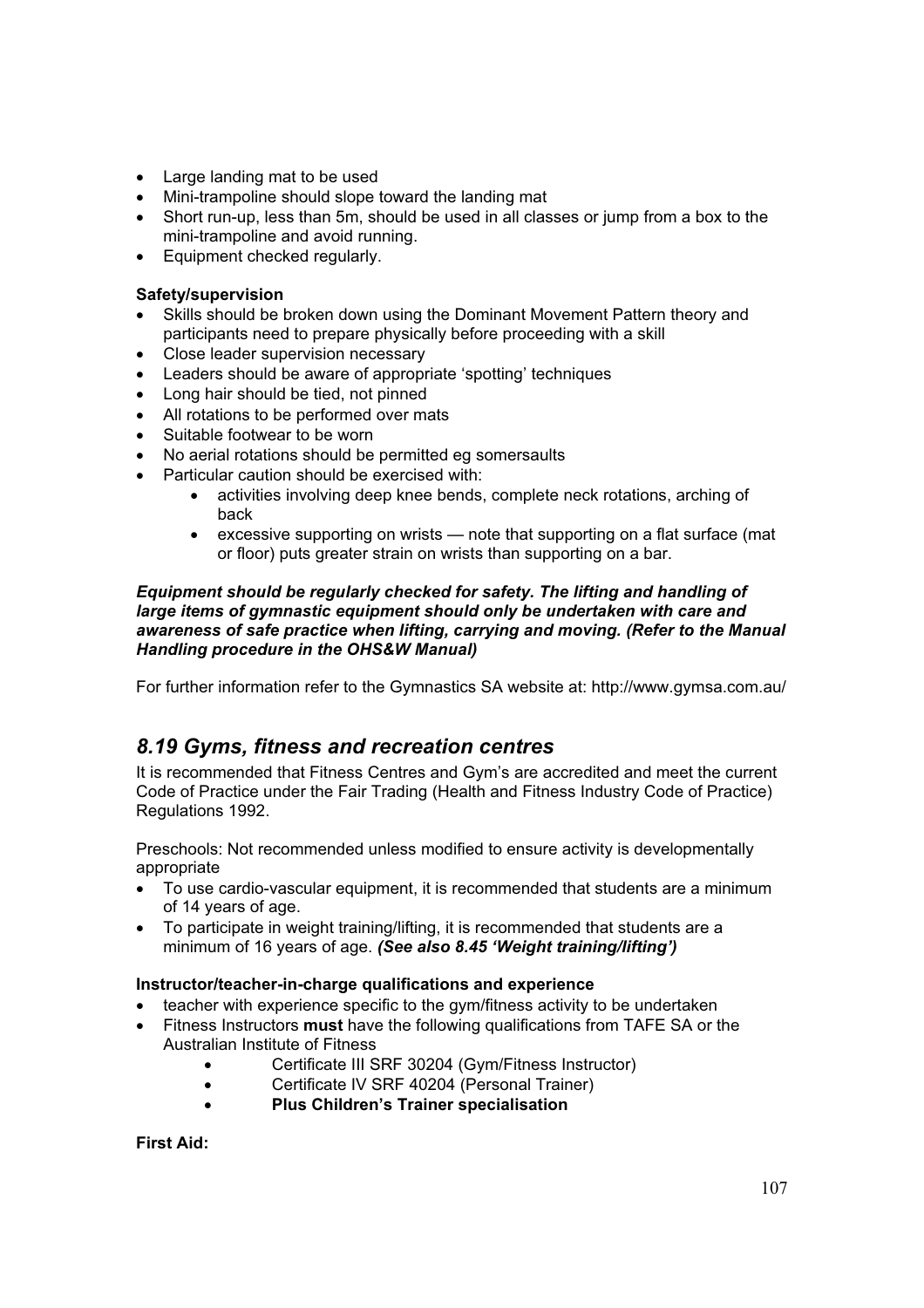Have a current Senior First Aid Certificate. See also 2.4.4.

#### **Leadership team-to-student ratio**

The leadership team-to-student ratio depends on the activities for example:

- 1:8 for Resistance Training and Weights
- 1:25 for Group fitness

#### **Safety/supervision**

• Age, capabilities, fitness level and experience of students must be considered when negotiating an activity program with the centre

For further information refer to the Recreation SA website at: http://www.recreationsa.org.

## *8.20 Hockey*

Includes hockey sevens, minkey hockey and modified rules. If hockey is offered to more junior students, eg R–year 2, it should take the form of modified rules. Preschools: Not recommended unless modified to ensure activity is developmentally appropriate

#### **Leadership team qualifications and experience**

#### **Teacher-in-charge / instructors:**

Teacher with hockey experience or:

- R–year 2: OTC (formerly Level 0 coaching) desirable
- years 3–5: OTC (formerly Level 0 coaching)
- x years 6–9: Level 1 coaching desirable
- years 10-12: Level 1 coaching

**First Aid:** 

See 2.5.4.

### **Leadership team -to-student ratio**

 $• 1:15$ 

### **Area/location**

- Flat, debris-free surface
- Suitable field markings
- Adequate nets in goals.

#### **Equipment/preparation**

- Personal mouthquards, shin quards
- Goalies to wear leg, foot, body, hand and abdomen protectors and face mask.
- Sticks should be in good condition
- Minkey ball/rubber baseball should be used for beginners
- Good gripping shoes (no spikes) on synthetic surfaces.

#### **Safety/supervision**

- Control stick movement
- Avoid bending low over stick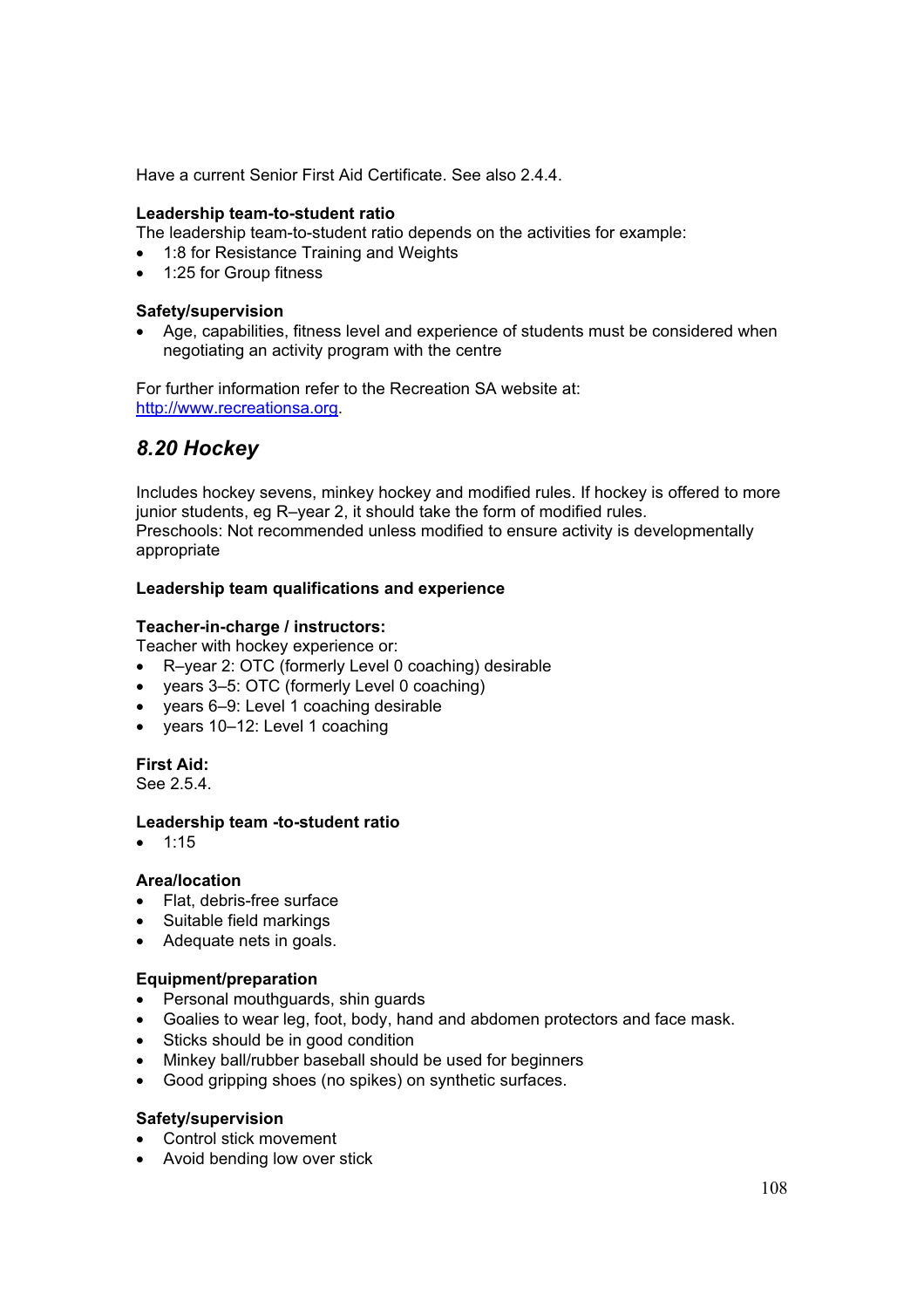- Be alert to behaviour behind the play
- $\bullet$  Always watch the ball be prepared to take avoiding action to ensure safety of others (including spectators)
- Avoid 'lifting' the ball
- Minkey is the appropriate introduction to hockey.

For further information refer to the Hockey SA website at: http://www.hockeysa.com.au/

## *8.21 Horseriding*

Preschools: This activity is not considered suitable for preschool students. Children under the age of 10 often need to be led when riding for the first time.

This activity should be conducted by instructors accredited with:

- Association for Horsemanship, Safety and Education
- Equestrian Federation of Australia
- Australian Horse Riding Centres
- Pony Club Association of South Australia
- Riding for the Disabled (for student groups with disabilities).

### **Leadership team qualifications and experience**

### **Teacher-in-charge / instructors:**

- Level 1 coach qualification (national coaching accreditation scheme) from the Equestrian Federation of Australia or the Pony Club Association of South Australia
- or:
- x Instructor/Trail Guide qualification from the Association for Horsemanship, Safety and Education or the Australian Horse Riding Centres. and:
- Riding for disabled qualification appropriate for teaching participants with a disability

## **First Aid:**

See 2.5.4.

## **Leadership team- to-student ratio**

- 1:8 in enclosed areas
- 1:6 for trail riding, minimum of two leaders required

### **Area/location**

- The site should have emergency action procedures for all foreseeable emergencies (eg. fall, fire, runaway horse etc).
- The horse site should be separated from access by the general public/campers.
- A suitably enclosed area should be used for preliminary assessment of riders' ability and horses and riders as combinations — the arena should be flat, of good footing, be appropriately fenced and be hazard-free.
- Movement of students, horses and vehicles must be managed with the objective of minimising incidents.
- Trails should be are away from highways, mapped, hazard-free and have vehicle access.

## **Equipment/preparation**

• Riders to wear sleeved shirts and long trousers.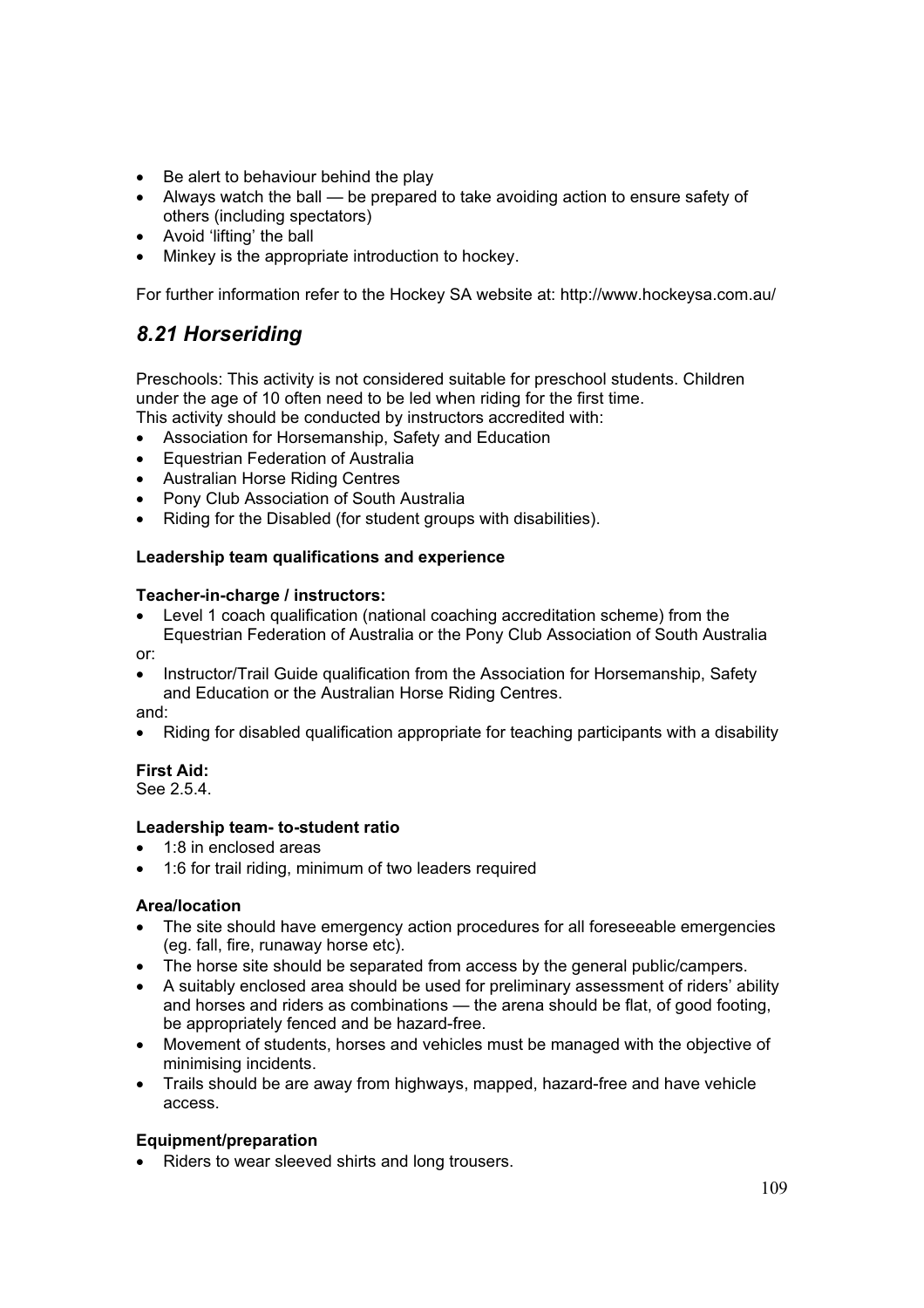- Horses to be well kept and of suitable temperament, size and training
- Equipment in good condition, fitting the horse and rider, with particular attention to condition of stitching and leather.
- Stirrup irons should be large enough to allow a rider's foot to slip out easily in a fall, but not so large they can pass through them and get caught.
- Safe footwear, ie leather-soled shoes or boots with raised heel, smooth sole to avoid being caught in the stirrup, elastic-sided boot style ideal — no sneakers or lace-ups.
- Safety helmets to AS 2063.3-1988, 'Helmets for horse riders', correctly sized and fitted securely with chin strap fastened while rider is mounted.

### **Safety/supervision**

- All horses provided to participants must be allocated on the basis of suitability of the horse relative to the size and ability of the participant.
- The participant's levels of skill, knowledge and experience with horses must be ascertained and assessed.
- If travelling on roads information on the rules of the road and method of safe travel along the road must be communicated to the riders before departure.
- For trail riding, there should be a minimum of a leader in front of group, and one watching the rear
- Prior to the ride departing, staff directly in charge of trail rides must:
	- a) Ensure that all participants understand how to apply the basic riding aids to make a horse stop, turn and move forward
	- b) Ensure that all participants understand the commands that will be used throughout the ride and adequately warn participants when changes of pace, direction or terrain occur
	- c) Have a contingency plan for sudden weather changes that may affect the activity
	- d) Ensure that participants have adequate protection from the environment taking into account foreseeable weather conditions.

For further information refer to the Equestrian Federation of Australia website at: http://www.equestrian.org.au/, or the Horse SA website at: http://www.horsesa.asn.au/zeolite/zsection/2 , or the Pony Club SA website at: http://www.ponyclub.asn.au/ , or the Riding for the Disabled website at: http://www.rda.org.au/webcontent1.htm.

# *8.22 Korfball*

Preschools: Not recommended unless modified to ensure activity is developmentally appropriate

### **Leadership team qualifications and experience**

### **Teacher-in-charge / instructors:**

Teacher with Korfball experience or:

• years 3–5: OTC (formerly Level 0 coaching)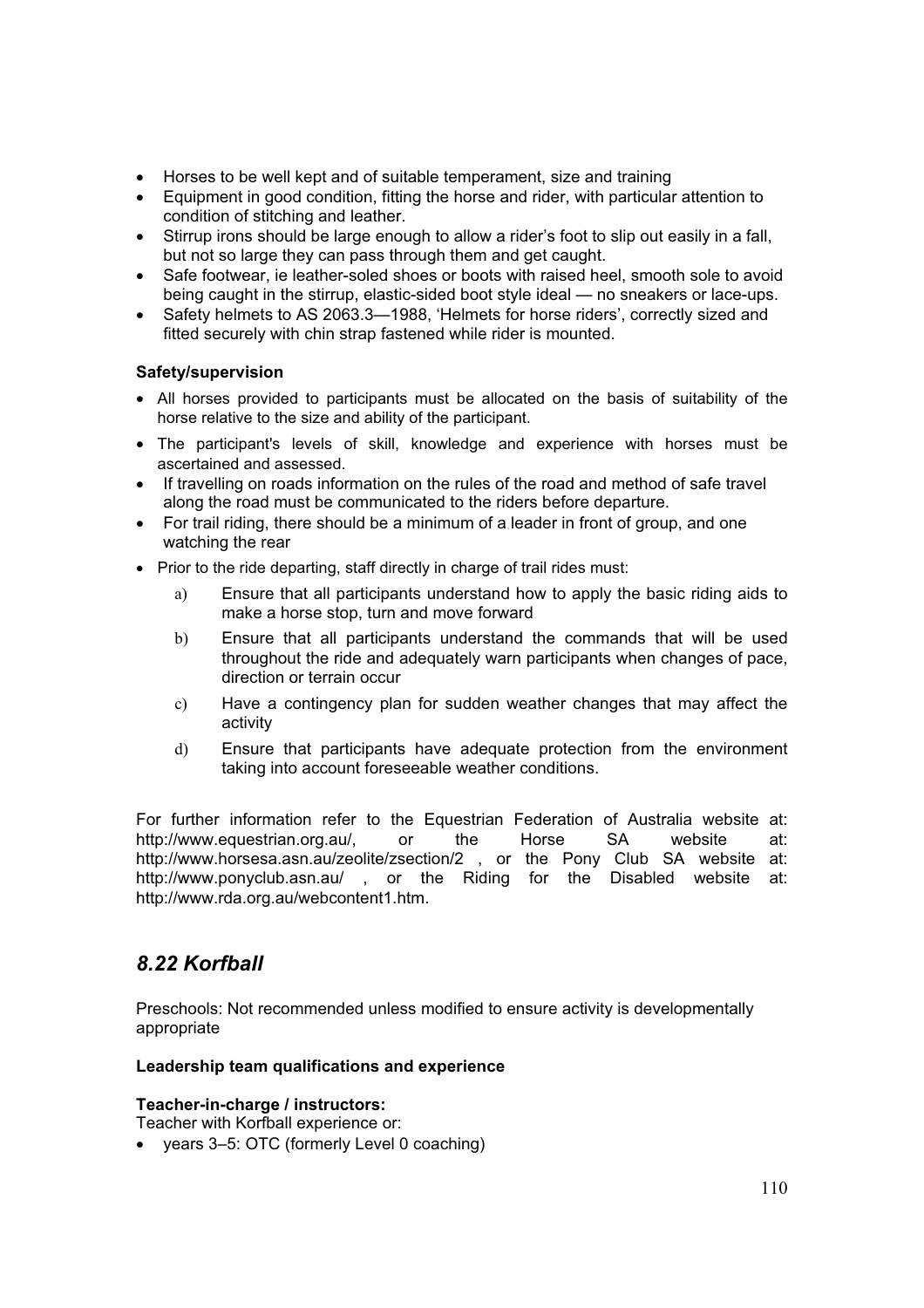- $\bullet$  years 6–9: Level 1 coaching
- years 10-12: Level 2 coaching

### **First Aid:**

See 2.5.4.

#### **Leadership team-to-student ratio**

 $• 1:15$ 

### **Area/location**

- Safe plaving surface
- Safe backstops/walls
- Adequate run-off area
- Adequate size playing area (basketball court absolute minimum)

### **Equipment/preparation**

- Padded goal posts
- Synthetic leather or leather korfballs/soccer balls/netballs preferable
- $\bullet$  Balls should not be over-inflated

### **Safety/supervision**

• No jewellery.

## *8.23 Lacrosse*

Preschools: Not recommended unless modified to ensure activity is developmentally appropriate

If lacrosse is offered to other juniors, eg years 3–7, it should take a modified form.

### **Leadership team qualifications and experience**

### **Teacher-in-charge/instructors**

Teacher with lacrosse experience or:

- years 3–7: OTC (formerly Level 0 coaching)
- years 8-12: Level 1 coaching

### **First Aid:**

See 2.5.4.

### **Leadership team -to-student ratio**

 $• 1:15$ 

### **Area/location**

• Flat, debris-free surface.

### **Equipment/preparation**

- Helmet, body guard, gloves, leg guards (personal for the goalie, and optional if a modified ball is being used)
- Modified ball recommended.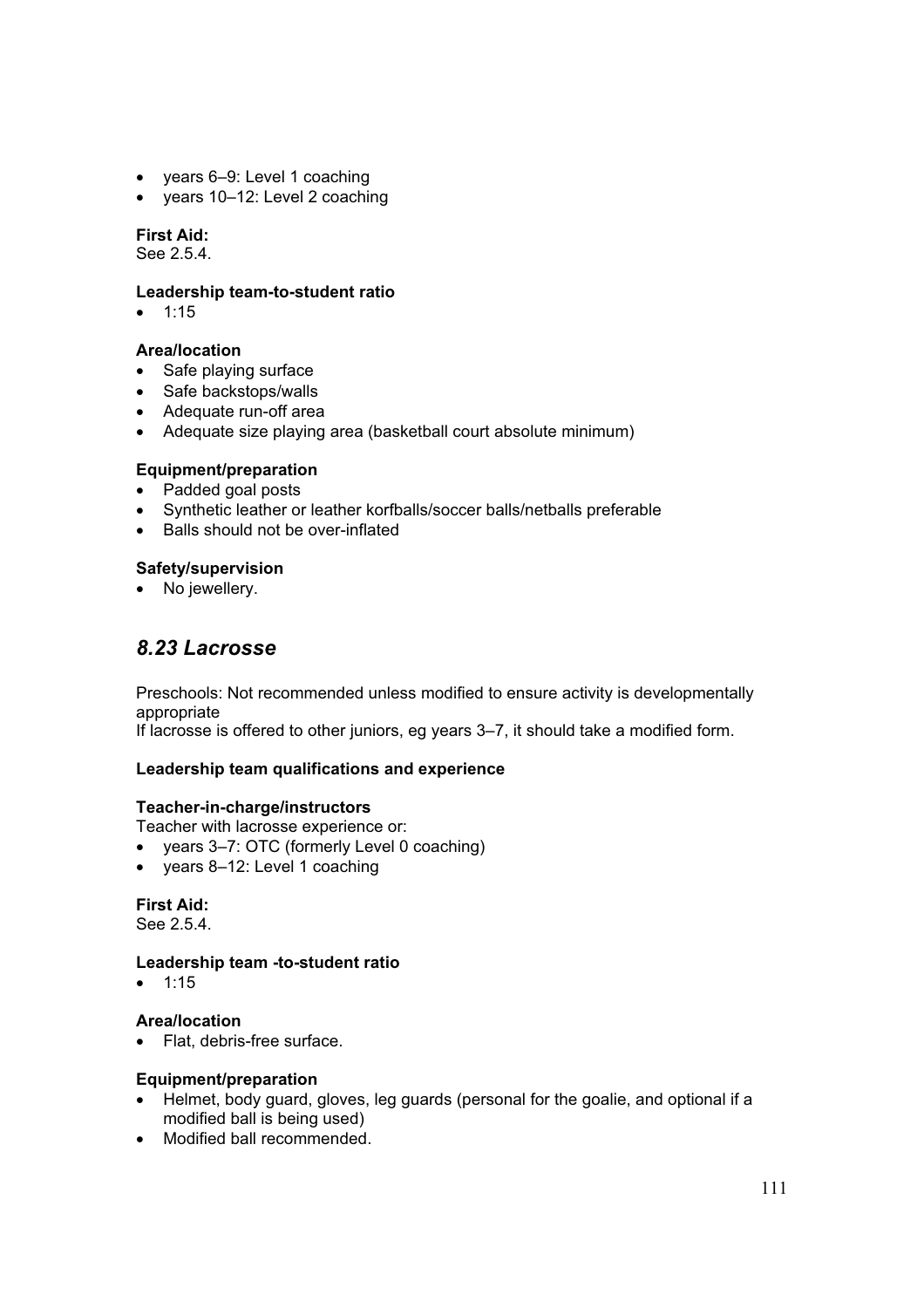### **Safety/supervision**

- It is recommended that a modified form of lacrosse be taught
- Abide by modified lacrosse rules
- No stick or body contact
- One player from each team to contest the ball.

For further information refer to the Lacrosse SA website at: http://www.lacrossesa.com.au/

## *8.24 Martial arts*

Preschools: This activity is not considered suitable

### *This category of activities is highly specialised and must be taught only by instructors with specific qualifications and experience.*

• Qualifications, equipment needs, safety and supervision requirements etc as advised by the particular discipline's governing body.

## *8.25 Netball*

Preschools: Not recommended unless modified to ensure activity is developmentally appropriate

### **Leadership team qualifications and experience**

### **Teacher-in-charge / instructors:**

Teacher with netball experience or:

- years 3–7: OTC (formerly Level 0 coaching)
- $\bullet$  years 8–12: Level 1 coaching

## **First Aid:**

See 2.5.4.

### **Leadership team-to-student ratio**

 $\bullet$  1:15

### **Area/location**

- $\bullet$  Safe playing surface
- Safe backstops
- Adequate run-off area.

### **Equipment/preparation**

- Padded goal posts
- Waterproof netball (synthetic leather or waterproof leather preferable)
- Avoid over-inflated ball.
- Appropriate hard surface sports shoes.

### **Safety/supervision**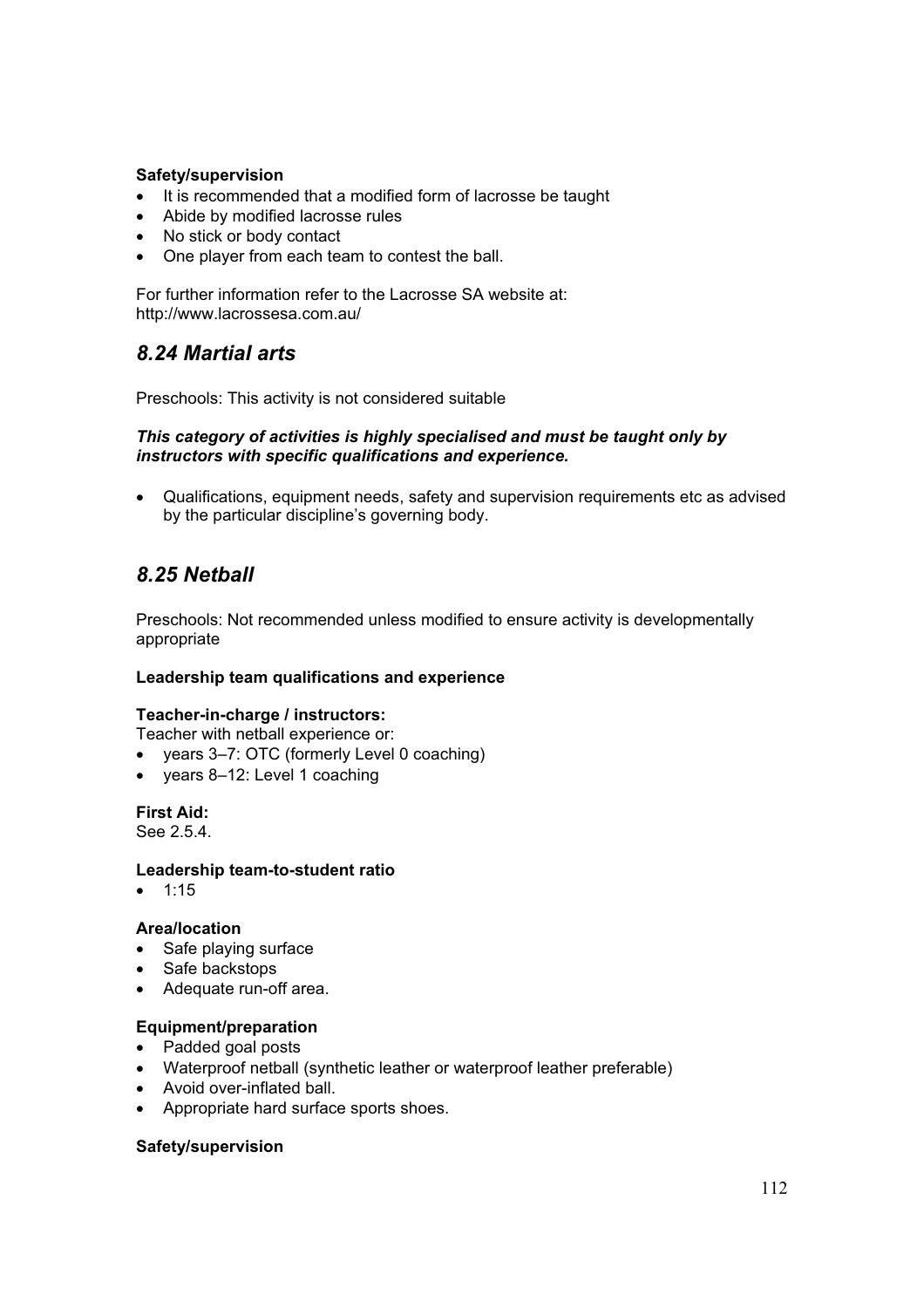- No jewellery
- Fingernail length that conforms to rules.

For further information refer to the Netball SA website at: http://www.netballsa.asn.au/

## *8.26 Orienteering*

*The safety/supervision section of each category is to be read in conjunction with the health and safety considerations described in 2.1; 'Site selection' and 2.2 'Contingency plans'. First aiders must ensure that their knowledge includes current recommended emergency treatment for snakebite. (See 'Appendices' 6.5)* 

## **8.26.1 Introductory activities — well-defined areas**

- Includes map reading learning activities and non-competitive orienteering in areas with well-defined boundaries.
- Not suitable for Preschool–year 4 students except for simple activities within school/preschool grounds.

## **Leadership team qualifications and experience**

### **Teacher-in-charge / instructors:**

- Understanding of map reading skills and the sport of orienteering
- Desirable to have participated in orienteering events and/or completed a preservice or inservice course unit of study in orienteering

### **First Aid:**

See 2.5.4.

## **Leadership team-to-student ratio**

- $\bullet$  1:10 for years 5–7
- $\bullet$  1:15 for years 8-12
- x Minimum of 2 leaders **required**

## **Area/location**

- Carefully select the environment with reference to emergency action procedures
- Preferable that area be fully fenced
- Participants should be able to hear sound signal from any part of the area, to aid recall of any who are overdue.

### **Equipment/preparation**

- Clothing suitable for likely weather conditions
- Detailed map and compass
- Sunscreens, sunglasses as necessary.

### **Safety/supervision**

- Participants to work in pairs or small groups
- Participants to be well briefed on boundaries and overdue and injury procedures.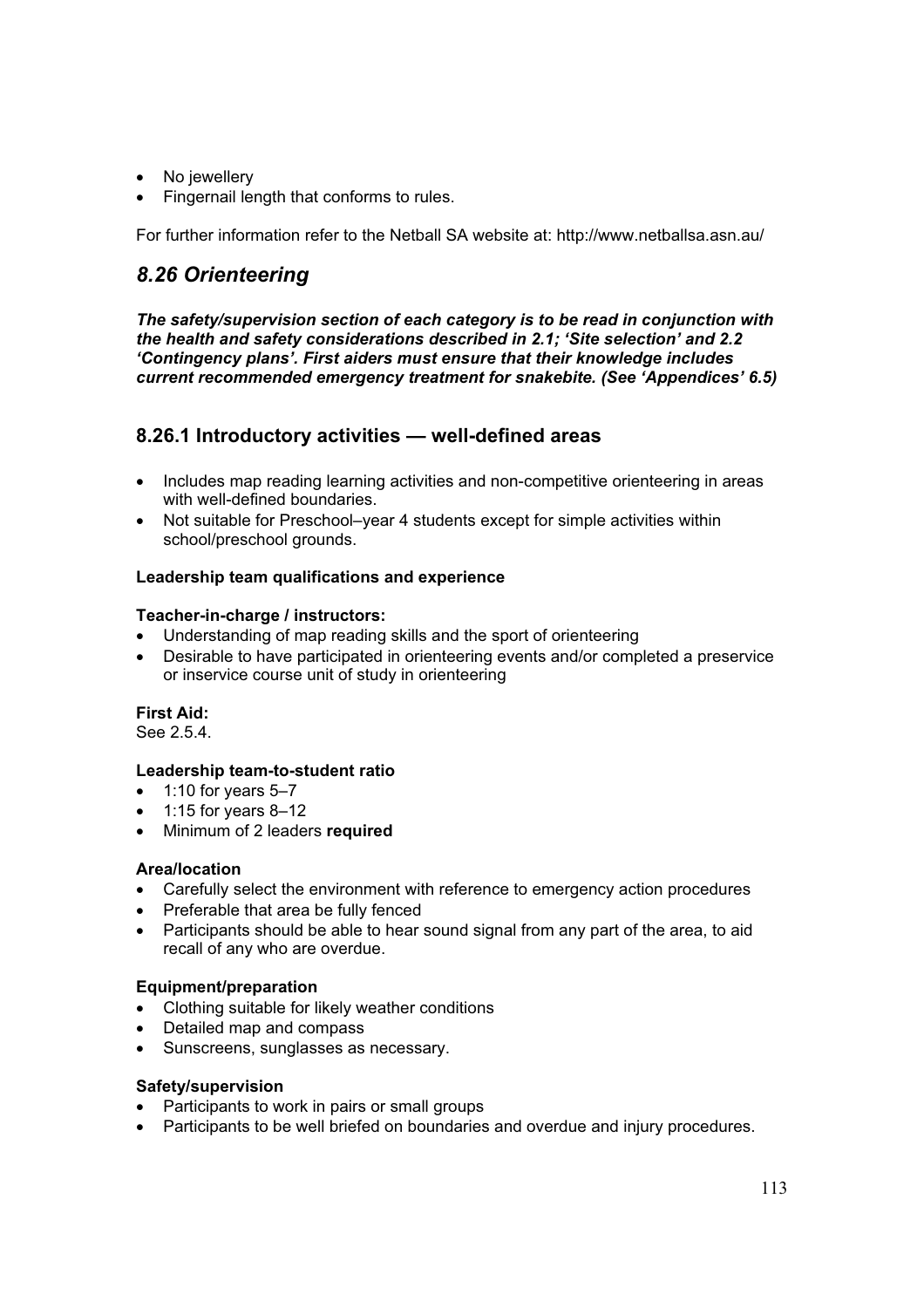## **8.26.2 Competition and poorly-defined areas**

Includes participation in competitive events and training/learning activities in bushland or remote locations where boundaries are ill-defined. Preschools: This activity is not considered suitable

### **Leadership team qualifications and experience**

### **Teacher-in-charge / instructors:**

- Understanding of map reading skills and the sport of orienteering
- Desirable to have participated in orienteering events and/or completed a preservice or inservice course unit of study in orienteering

### **First Aid:**

See 2.5.4.

### **Leadership team-to-student ratio**

- $\bullet$  1:6 for school-organised event
- 1:10 for event organised by the Orienteering Association of SA (OASA)
- x Minimum of 2 leaders **required**

### **Area/location**

• Carefully select the environment with reference to emergency action procedures.

### **Equipment/preparation**

- Clothing and shoes suitable for likely weather conditions and terrain
- Detailed map and compass
- Whistle, unless using known or clearly signposted location
- Sunscreens, sunglasses as necessary.

## **Safety/supervision**

For OASA event, follow safety arrangements as required by organisers. For school event:

- Provide safety bearing or landmark
- Novices to run in pairs
- Participants to be well briefed on overdue and injury procedures.

For further information refer to the Orienteering Association of SA website at: http://www.oasa.asn.au/

## *8.27 Rock climbing and abseiling*

Preschools: This activity is not considered suitable

### **Leadership team qualifications and experience**

### **Teacher-in-charge / instructors:**

**Must be** members of the South Australian Police whose training includes instruction techniques and who have been assessed as competent by the training coordinator, STAR Division.

or: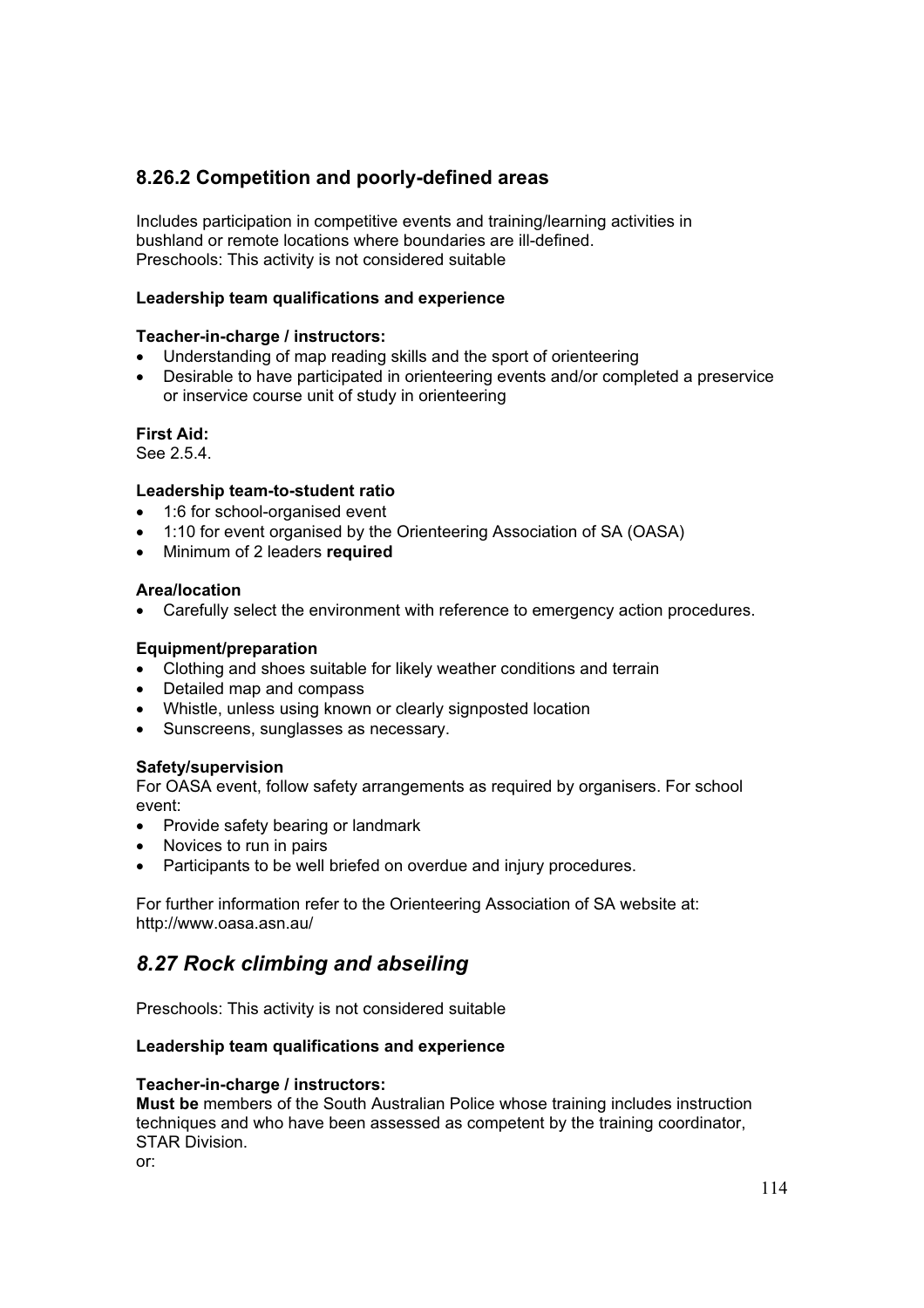- Instructors possessing either of the following certificates awarded by the SA Rock Climbing Education Association (SAREA):
	- Lead Climbing Certificate
	- Top Rope Climbing Certificate.

### **or:**

- Instructors possessing equivalent qualifications from other recognised rock climbing instructor associations such as:
	- PACI (Professional Association of Climbing Instructors)
	- ACIA (Australian Climbing Instructors Association)

### **First Aid:**

See 2.5.4.

### **Leadership team-to-student ratio**

- x 1:4 **required**
- **•** Two supervisors **required**, ie an instructor and assistant instructor.

#### **Area/location**

• Carefully select the environment with reference to emergency action procedures.

### **Equipment/preparation**

- Approved rock climbing equipment, helmets and boots
- Protective clothing for full range of weather conditions
- $\bullet$  Comprehensive first aid kit
- Climbing sites within parks must be designated by DEH and approvals gained in advance.

### **Safety/supervision**

- Tie back long hair and tuck in loose clothing
- It is the responsibility of instructors to be familiar with the accident and emergency procedures pertinent to the climbing site
- Instructors are to be made aware of any relevant medical needs of participants
- Environmental impact to be managed according to advice from DEH.

## **8.27.1 Indoor rock climbing**

Preschools: This activity is not considered suitable

### **Leadership team qualifications and experience**

#### **Teacher-in-charge / instructors:**

**Must** have completed an Australian Climbing Gyms Associated Inc. belay instruction workshop or equivalent

**First Aid:**  See 2.5.4.

### **Leadership team -to-student ratio**

 $\bullet$  1 instructor to 10 students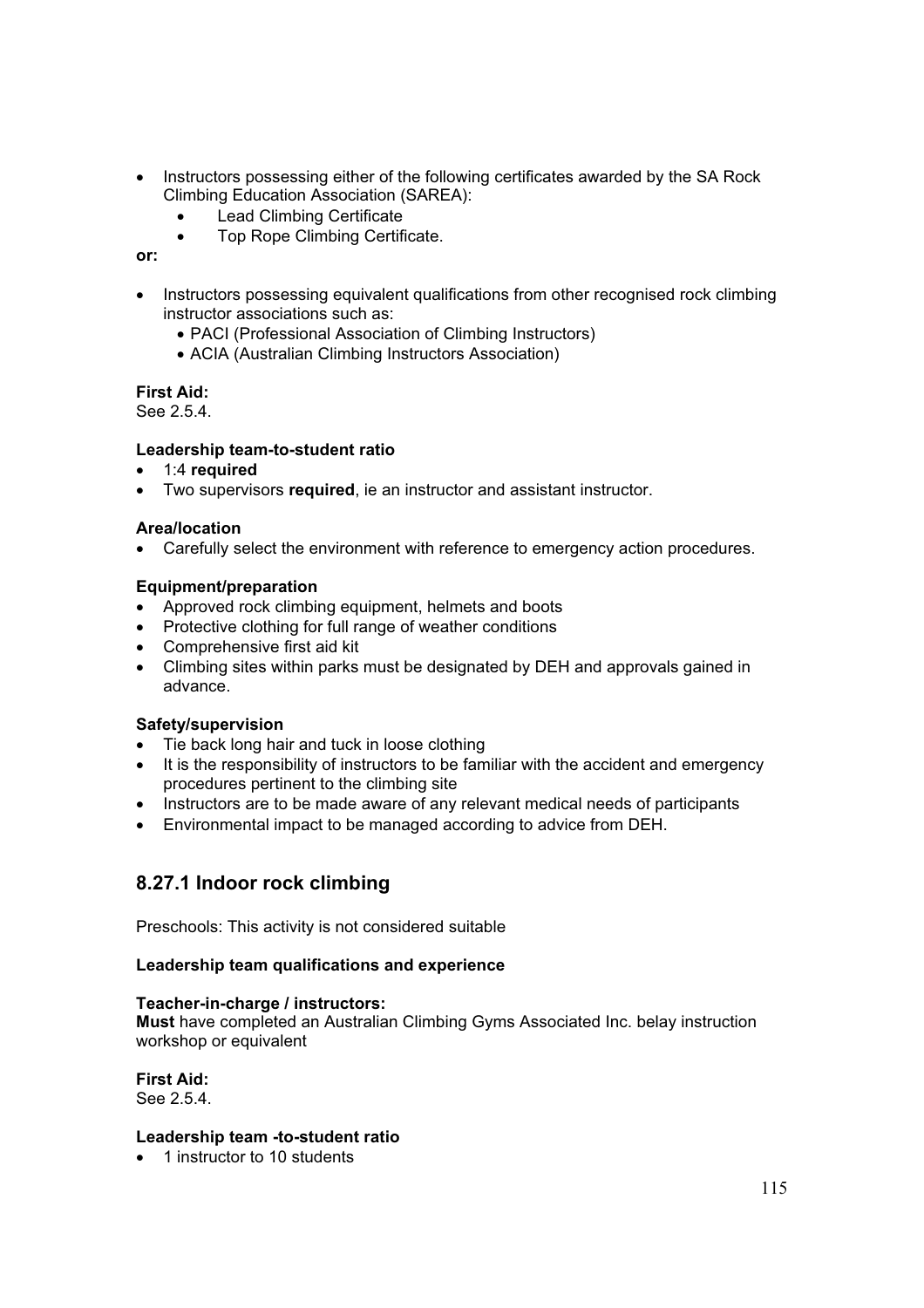**•** Minimum of two leaders **required** 

### **Area/location**

- Adequate public liability insurance as **required** by the department
- Clear emergency action procedures.

### **Equipment/preparation**

- Participants **must** be adequately instructed and assessed in belaying
- Awareness of any safety rules set out by the gyms management
- Correct fitting of an approved safety harness
- Correct attachment to the gyms belay system
- Correct use and control of the gyms belay system
- Appropriate footwear (ie sandshoes) and clothing
- First aid kit.

### **Safety/supervision**

- Tie back long hair and tuck in loose clothing
- Instructors are to be made aware of any relevant medical needs of participants eg any medication that may effect concentration.

## *8.28 Rowing*

Preschools: This activity is not considered suitable

## **Leadership team qualifications and experience**

### **Teacher-in-charge / instructors:**

Teacher with extensive rowing experience or:

x years 6–12: Level 1 coaching **required.**

### **Other leaders:**

Supervisors with responsibility for supervising students on the water **must** be capable of effecting a rescue in the prevailing conditions.

## **First Aid:**

• Current first aid training including assessment in EAR and CPR

### **required**

See 2.5.4.

### **Leadership team -to-student ratio**

- 1:10 for competition rowing practice
- 1:6 for single skulls

## **Area/location**

- Sheltered water only
- Windy, choppy or fast-moving water conditions should be avoided.

### **Equipment/preparation**

Rowing shell with appropriate fittings conforming to recognised standards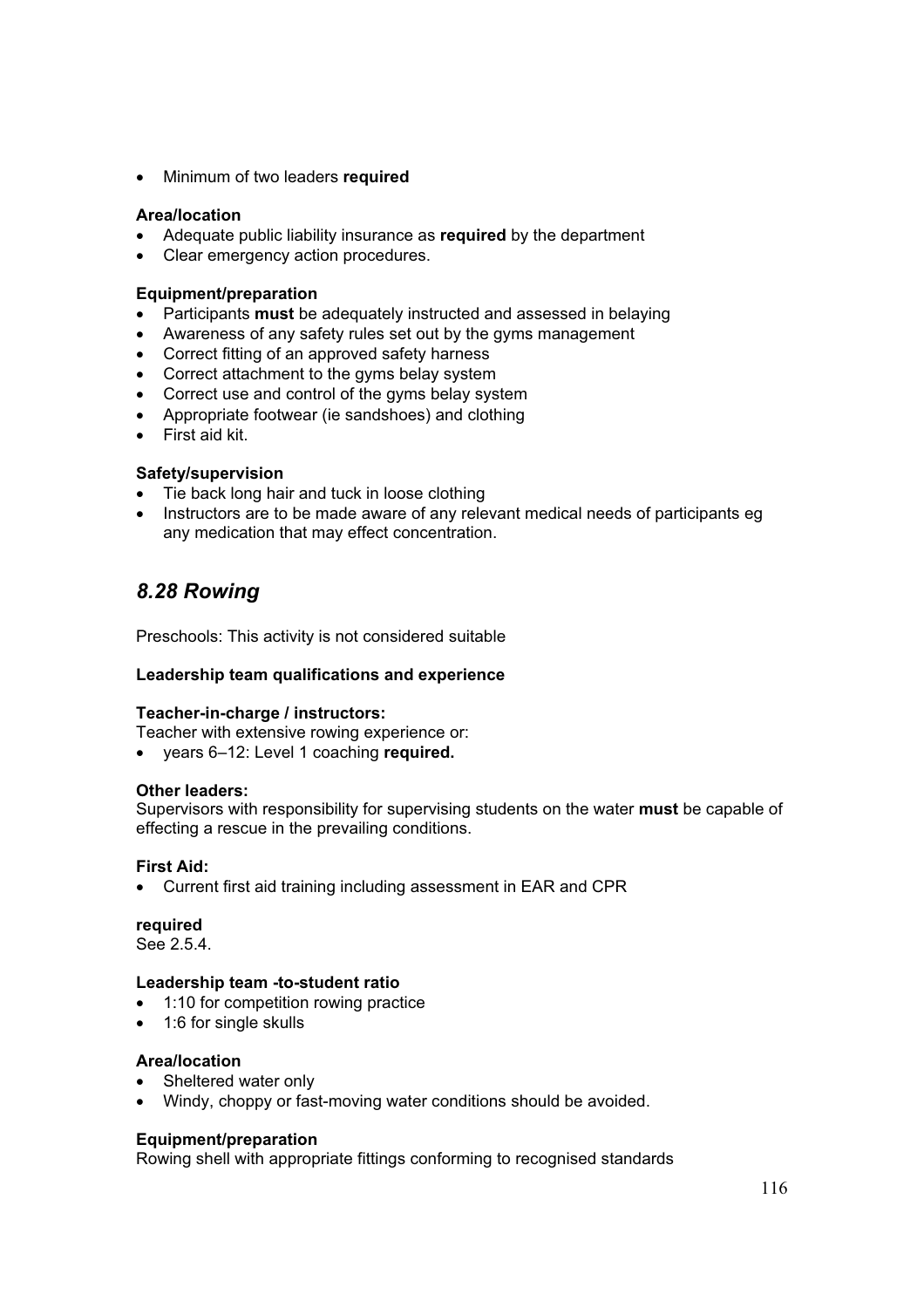- x Non-swimmers and recreational rowers **must** wear PFD Type 2 (AS 1499—1996) or Type 3 (AS 2260—1988)
- Powered rescue craft on hand to effect a quick rescue.

### **Safety/supervision**

- Participants should be proficient swimmers
- **•** Prior to participating in rowing, all participants **must** be briefed in water and boating safety including;

Rescue techniques and procedures in the event of a swamped, capsized or broken shell

\_ Knowledge of standard distress signals, such as waving both arms over the head If swamped – stay with the boat and swim the boat to shore.

Coxswains, instructors and participants in boats without coxswains **must** know the rules of the particular waterway

• Hats, sunscreen, sunglasses and hydration as necessary

### **Organised Competitions**

**Rowing regattas that are run by officially recognised sporting bodies outside the department, may accommodate appropriate standards of student supervision and safety in different ways. Parents must specifically consent to students under 18 participating in activities involving indirect or delegated supervision.** 

For further information refer to the Rowing SA website at: http://www.rowingsa.asn.au/

## *8.29 Rugby League/Union*

Preschools: Not recommended unless modified to ensure activity is developmentally appropriate

### **Leadership team qualifications and experience**

### **Teacher-in-charge / instructors:**

For Tackle Games:

Teacher/Instructor with Rugby League/Union experience or:

- years 3–5: OTC (formerly Level 0 coaching)
- years 6–12: Foundation Course (formerly Level 1 coaching).

Note: Both Rugby League and Rugby Union have non-contact versions of the game that all students can access as part of the curriculum.

**First Aid:**  See 2.5.4.

### **Leadership team-to-student ratio**

 $\bullet$  1:15

### **Area/location**

- Flat, debris-free surface
- Well grassed
- Goal Post Protectors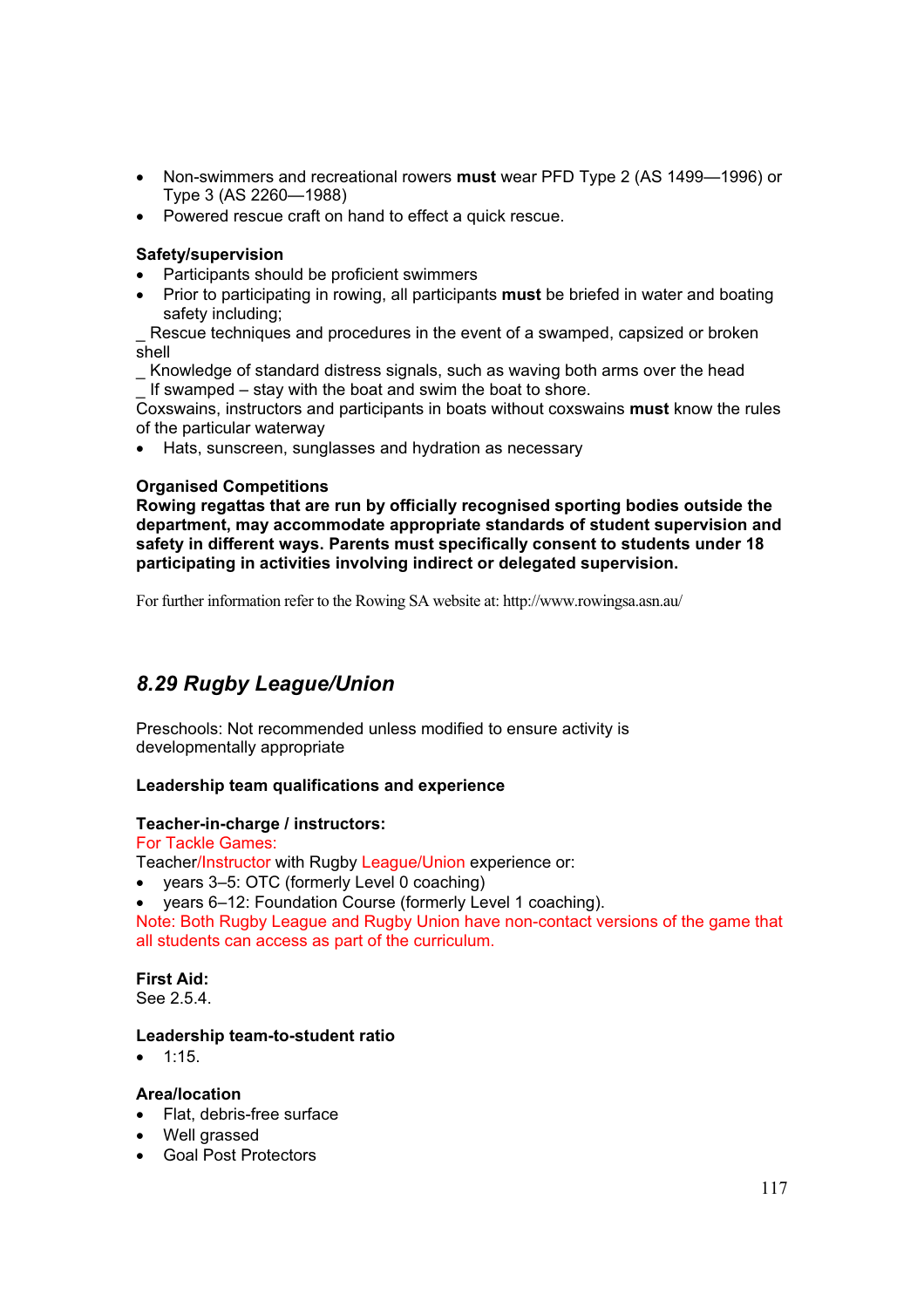## **Equipment/preparation**

- Personal mouthquards
- Comfortable supporting shoes, not football boots
- Sturdy shorts and jumper, free of buckles, zippers and buttons.

### **Safety/supervision**

Teachers / instructors should be familiar with the modified versions that the governing bodies promote to suit the developmental needs of students, and adopt appropriate modifications accordingly

The nature of the senior versions of both Rugby League and Rugby Union demands heavy body contact, and students need to be taught how to:

- tackle properly (from the front, the side and behind)
- Land
- what to do in the post tackle contest
- form scrums (exclude players with long necks because of high risk) and
- be aware of the problems that may occur when a scrum collapses.

For further information refer to the SA Rugby website at: http://www.sarugby.com.au/

## *8.30 Shooting*

Preschools: This activity is not considered suitable

Clay target shooting available only to students 14 years or older.

### **Leadership team qualifications and experience**

### **Teacher-in-charge / instructors:**

• Instructor's course certificate issued by TAFE or a recognised firearms club

### **required**

- **Must** be aware of:
	- role of firearms instructor and instructional techniques
	- **•** course design, lesson planning and training aids
	- effective communication
	- firearms law and accountability
	- range control, preparation and safety
	- ammunition safety
	- evaluating personnel
	- record keeping.

**First Aid:** 

See 2.5.4.

### **Leadership team-to-student ratio**

- x 1:5 **required**
- x Minimum of 2 leaders **required**

### **Area/location**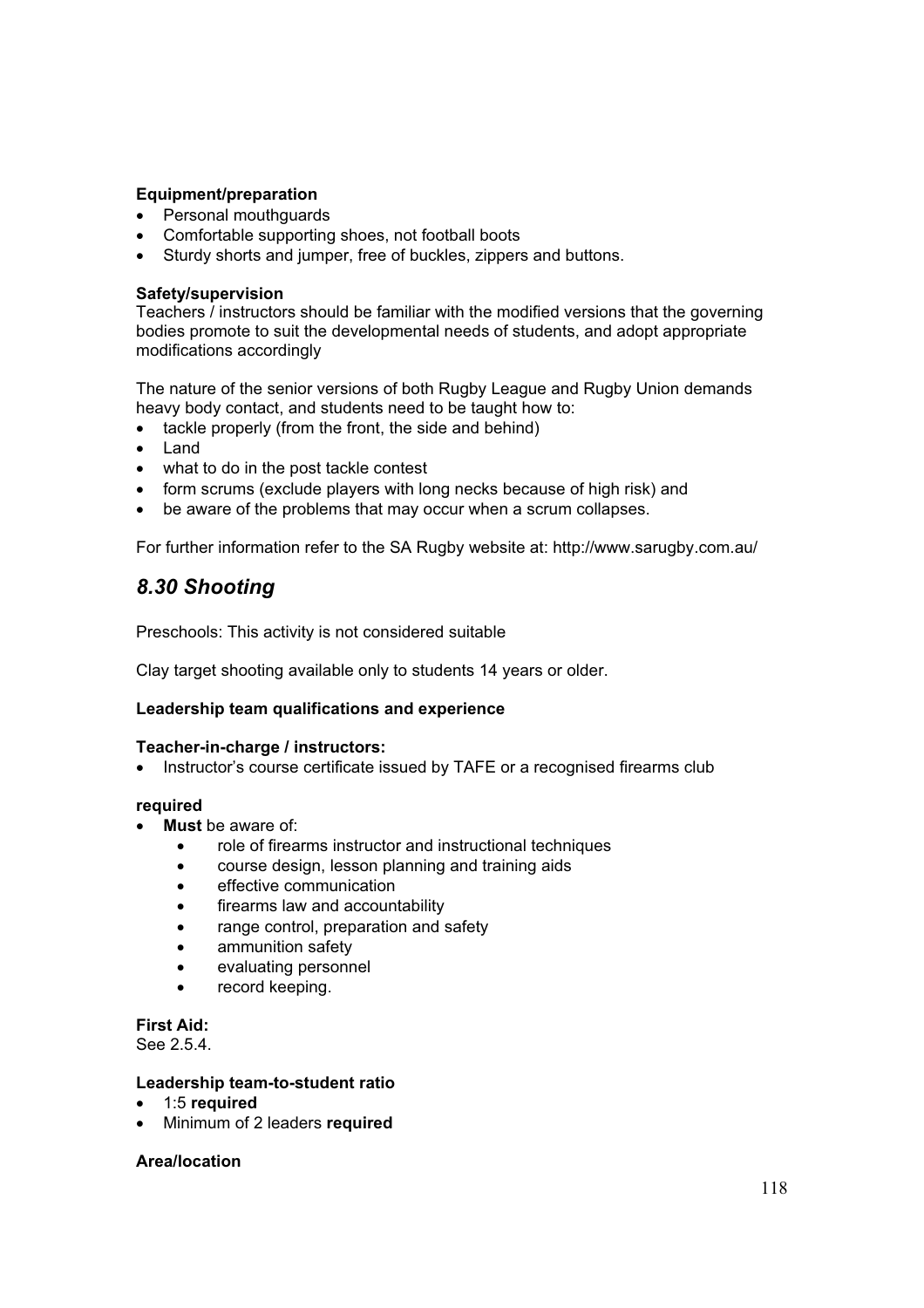• Ranges to be approved by the South Australian Police.

### **Safety/supervision**

• An activity involving firearms should form part of a structured program and not be a 'one-off' experience.

## *8.31 Skating (ice/roller)*

Preschools: Not recommended unless modified to ensure activity is developmentally appropriate

### **Leadership team qualifications and experience**

### **Teacher-in-charge / instructors:**

Teacher or other person with skating experience

**First Aid:**  See 2.5.4.

### **Leadership team-to-student ratio**

- $\bullet$  1:6 for R–vear 5
- $\bullet$  1:10 for years 6–8
- $\bullet$  1:15 for years 9-12
- Minimum 2 leaders **required**

### **Area/location**

- Programs conducted at official skating rinks
- Surface clean, clear of debris and obstructions
- Well-defined area made available for beginners.

### **Equipment/preparation**

- Use only skates that fit properly (snugly) and are in good working order
- Use boot-style skate providing ankle support preferable
- Skates should be checked regularly (roller skates: check for loose nuts, debris-free wheels; ice skates: edges suitably sharp)
- Laces should be long enough to tie securely but not hang below the ankles
- Appropriate clothing necessary (long trousers, sleeves), especially for ice skating
- Gloves, helmets and elbow and knee pads recommended.

### **Safety/supervision**

- Participants enter rink slowly, yielding right of way to skaters already on floor/ice
- Skate in same direction as the flow of traffic
- Cutting across centre of floor forbidden
- Speed skating should only be permitted at specified times
- Avoid spreading fingers on floor when breaking a fall with the hands, particularly while ice skating, as there is a serious risk of injury from other skaters
- Also avoid prolonged contact of hands with ice.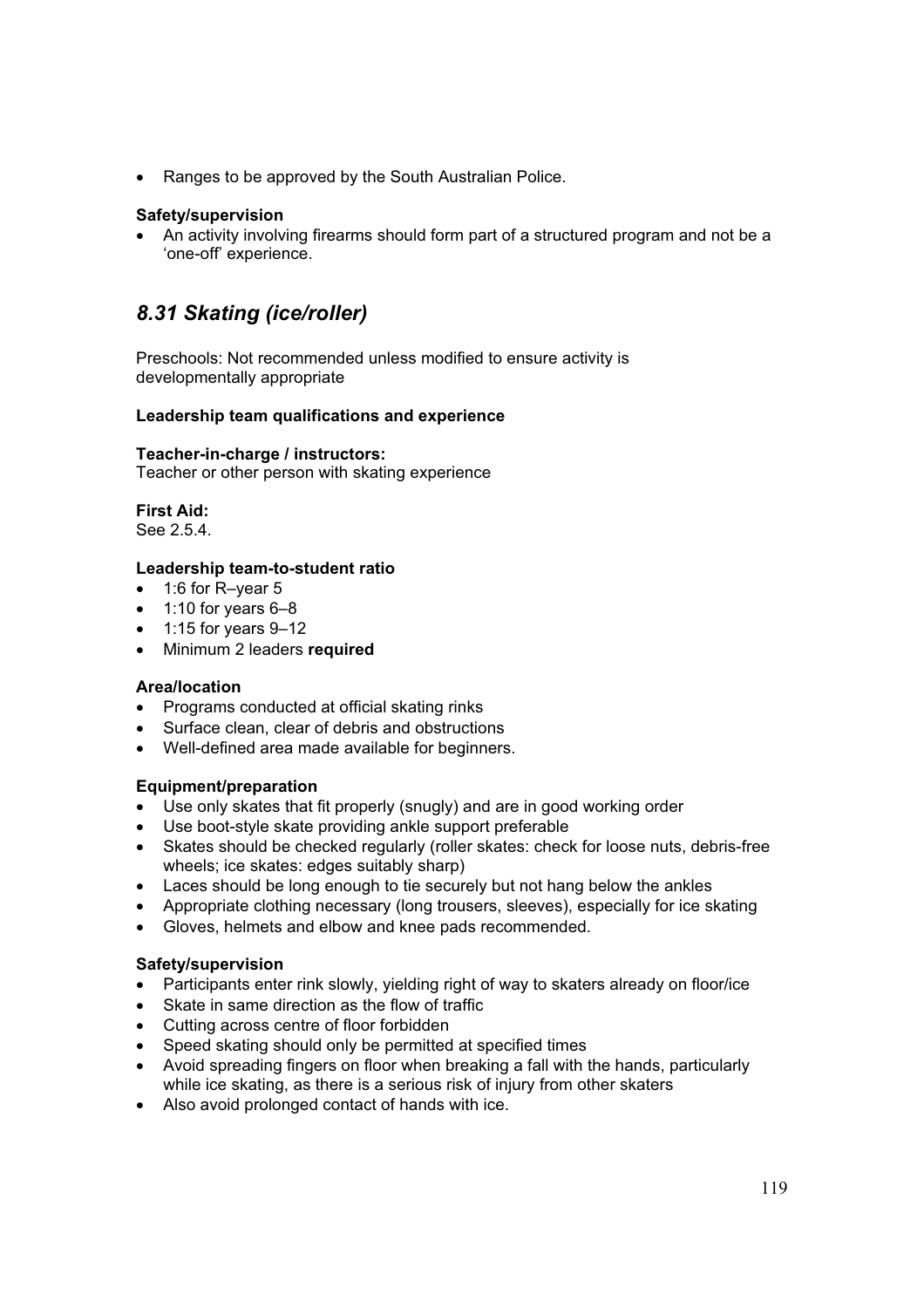# *8.32 Snow skiing / Snowboarding*

Preschools: These activities are not considered suitable

## **8.32.1 Alpine/Snowboarding**

Preschools: This activity is not considered suitable

## **Leadership team qualifications and experience**

### **Teacher-in-charge / instructors:**

**Must** have

- Skiing ability to parallel standard
- Ability to teach to stem turn standard
- Sound knowledge of resort, including ski runs and emergency support services
- Preferably have visited and skied in area before

**First Aid:**  See 2.5.4.

### **Leadership team-to-student ratio**

• 1:8 - Dependent on the difficulty of the slope, conditions and crowds and the age/experience of the students.

### **Area/location**

• Programs conducted in ski resort.

### **Equipment/preparation**

- Participants to wear protective clothing with easily identifiable markings
- Pre-camp training strongly recommended, eg fitness, clothing and understanding of how to avoid hypothermia
- Sunscreen, sunglasses as necessary
- It is recommended that students wear an approved (for snow sports) helmet.

### **Safety/supervision**

- x **Must** be search and medical support operating in area and groups **must** only use open ski runs suitable to the ability of all skiers in the group or chosen by a qualified ski school instructor leading the group
- Supervisors assisting should be competent skiers/snow boarders.

## **8.32.2 Nordic — resort**

Preschools: This activity is not considered suitable

### **Leadership team qualifications and experience**

## **Teacher-in-charge / instructors:**

**Must** have either of the following: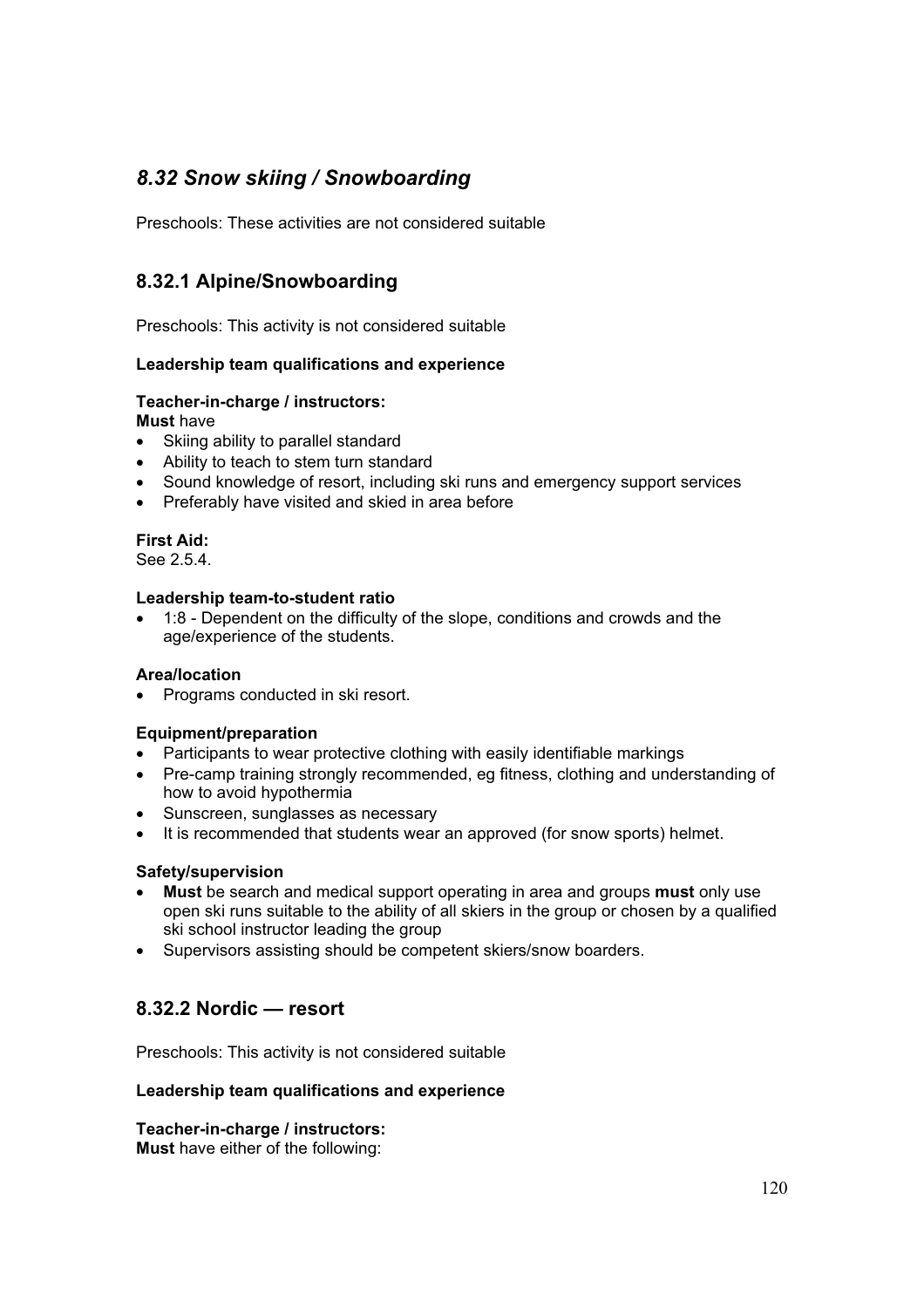- Level 1 coach, Nordic skiing
- 20 days' ski touring experience.

In addition, **must** have the following:

- sound knowledge of the sport
- several seasons of cross-country ski experience
- ability to ski all terrain in the area being visited
- competence to teach and demonstrate diagonal stride, poling, snow plough, stem turns, traversing and downhill running
- sound knowledge of the ski resort, including ski trails and emergency support services

### **First Aid:**

See 2.5.4.

### **Leadership team-to-student ratio**

- 1:8 Dependent on the nature of the area, condition and the age/experience of the students
- **•** Two leaders **required**
- Assistant leader capable of taking over group safety/supervision.

### **Area/location**

• Programs conducted in ski resort.

### **Equipment/preparation**

- **Example 2 Leader should** carry emergency equipment spare clothing, protective clothing, emergency food, map and compass, repair kit, spares for skis and bindings, whistle, first aid kit, emergency shelter, mobile phone or two way radio which is tuneable to local rescue frequency.
- Participants to wear protective clothing with easily identifiable markings.
- Pre-camp training strongly recommended, eg fitness, clothing and understanding of how to avoid hypothermia
- Sunscreen, sunglasses as necessary.

### **Safety/supervision**

- Must be in area controlled by rescue and emergency services
- Knowledge of boundaries to be obtained
- Ski rescue officer must be notified of group's itinerary.

## **8.32.3 Nordic — Touring**

Skiing away from resort, includes overnight stay in the snow. Preschools: This activity is not considered suitable

### **Leadership team qualifications and experience**

## **Teacher-in-charge / instructors:**

**Must** have either of the following:

- Ski Tour Leader's Certificate (Victoria)
- Advanced Bushwalking Leadership Certificate (Bushwalking Leadership SA).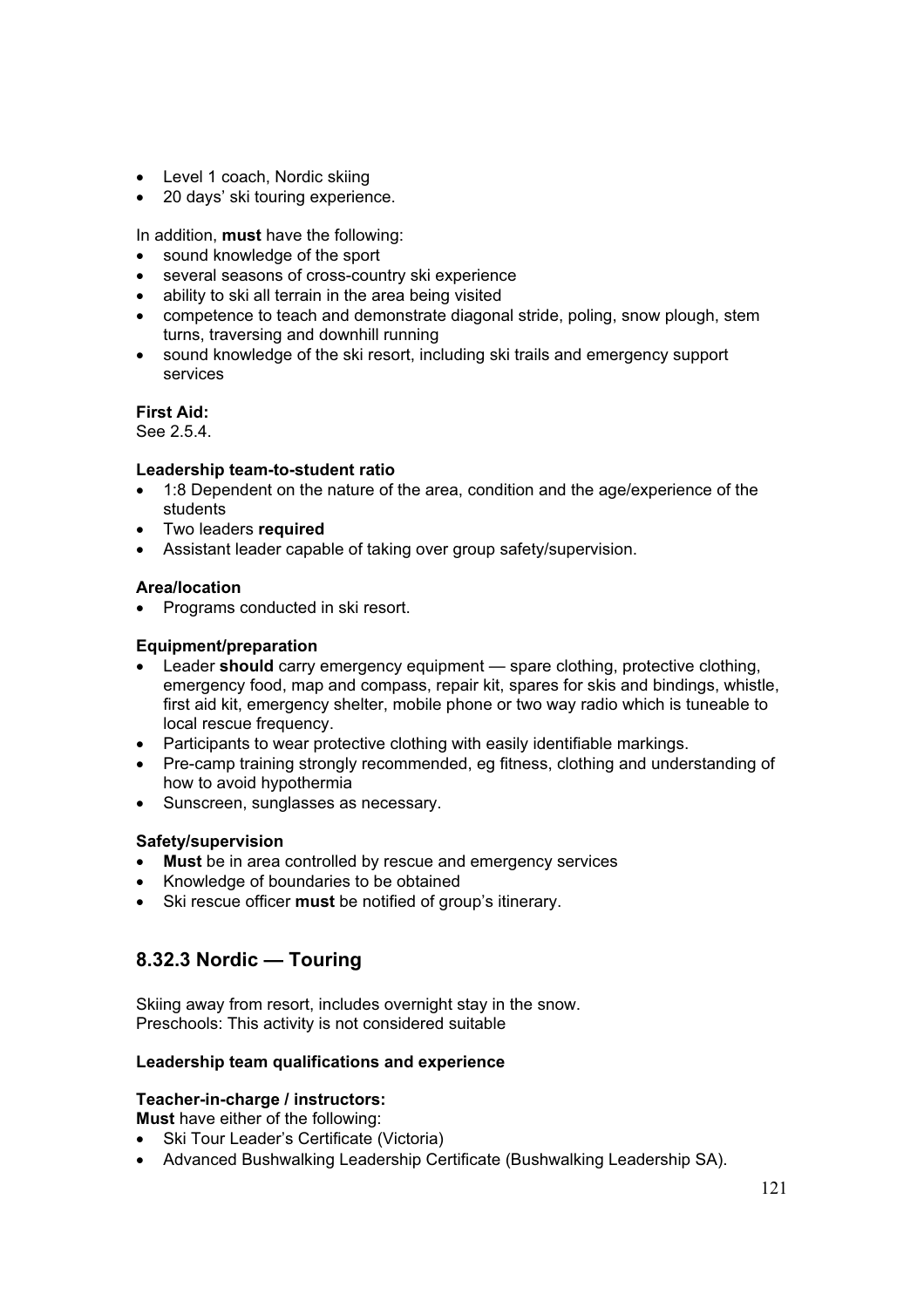In addition, **must** have all of the following abilities and experience:

- sound basic knowledge of the sport
- several seasons' cross-country ski experience
- ability to ski all terrain in the area being visited
- x competence to teach and demonstrate diagonal stride, poling, snow plough, stem turns, traversing and downhill running
- several seasons and range of touring areas
- extensive touring experience, including snow camping tents and shelters
- navigation in poor weather with a wide variety of terrain
- experience in leading students in cross-country skiing
- training and experience in ski rescue procedures

### **First Aid:**

See 2.5.4.

### **Leadership team-to-student ratio**

- 1:6 Dependent on the nature of the area, conditions and the age/experience of the students
- **•** Two leaders **required**.

### **Area/location**

- Carefully select the environment with reference to emergency action procedures
- Select suitable terrain for the skill level of all participants.

### **Equipment/preparation**

- Leader to carry emergency equipment, even on day tours, eg spare clothing, emergency rations, map and compass, handheld GPS receiver, repair kit, spares for skis and bindings, whistle, first aid kit, emergency shelter, torch, waterproof matches, mobile phone or two way radio which is capable of being tuned to local rescue frequency.
- Leader to have comprehensive weather information prior to departure
- Protective clothing with easily identifiable markings to be worn by participants
- Pre-camp training strongly recommended, eg fitness, clothing and understanding of how to avoid hypothermia
- Participants to carry emergency rations, spare clothing, whistle
- Sunscreen and sunglasses or UV protected goggles as necessary

## **Safety/supervision**

- Details of itinerary left with ski rescue officer
- Assistant leader capable of taking over group safety/supervision.

## *8.33 Soccer*

Preschools: Not recommended unless modified to ensure activity is developmentally appropriate

### **Leadership team qualifications and experience**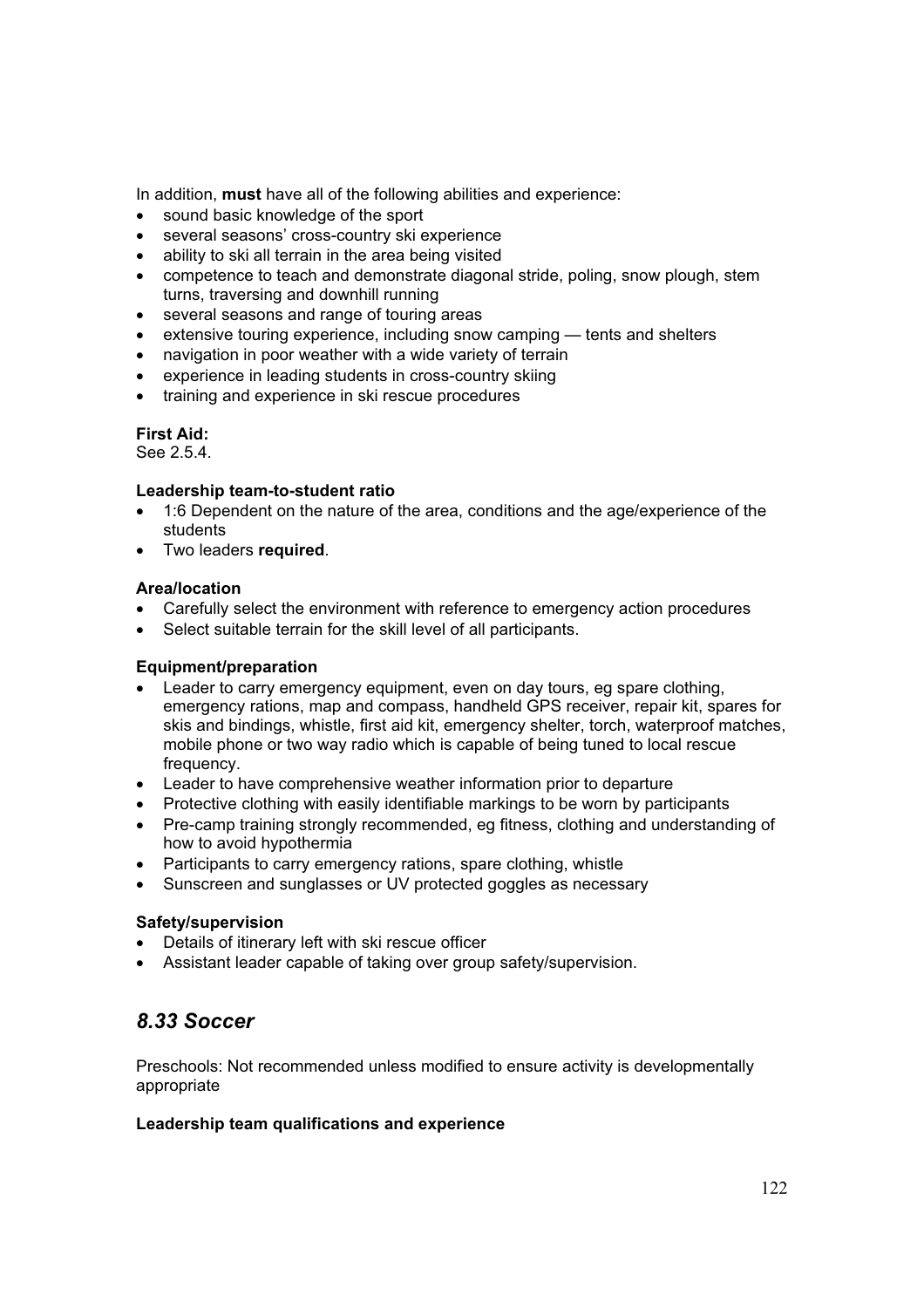### **Teacher-in-charge / instructors:**

Teacher with soccer experience or:

- vears 3–5: Grass Roots Certificate (formerly Level 0 coaching) (Junior License for competition)
- years 6-12: Level 1 coaching, Youth License preferred

### **First Aid:**

See 2.5.4.

### **Leadership team-to-student ratio**

 $\bullet$  1:15.

### **Area/location**

- Level, debris-free, grassed area
- Adequate run-off areas.

### **Equipment/preparation**

- Regulation goals with nets
- Corner flags and posts to regulation
- $\bullet$  Leather, all-weather ball of appropriate size do not over-inflate
- Personal mouthguards, shin guards
- Suitable footwear
- Gloves for goal keeper.

### **Safety/supervision**

- Heading skills should not be used with a heavy ball
- Keep contact minimal
- Girls cross arms to chest the ball or 'chest trap'.

For further information refer to the Football Federation of SA website at: http://www.ffsa.com.au/

## *8.34 Squash/racquetball*

Preschools: Not recommended unless modified to ensure activity is developmentally appropriate

### **Leadership team qualifications and experience**

### **Teacher-in-charge / instructors:**

Teacher with squash/racquetball experience or:

- years 3–5: modified program, OTC (formerly Level 0 coaching)
- years 6-12: Level 1 coaching

**First Aid:** 

See 2.5.4.

### **Leadership team -to-student ratio**

- $\bullet$  1:12
- Maximum of 5 students per court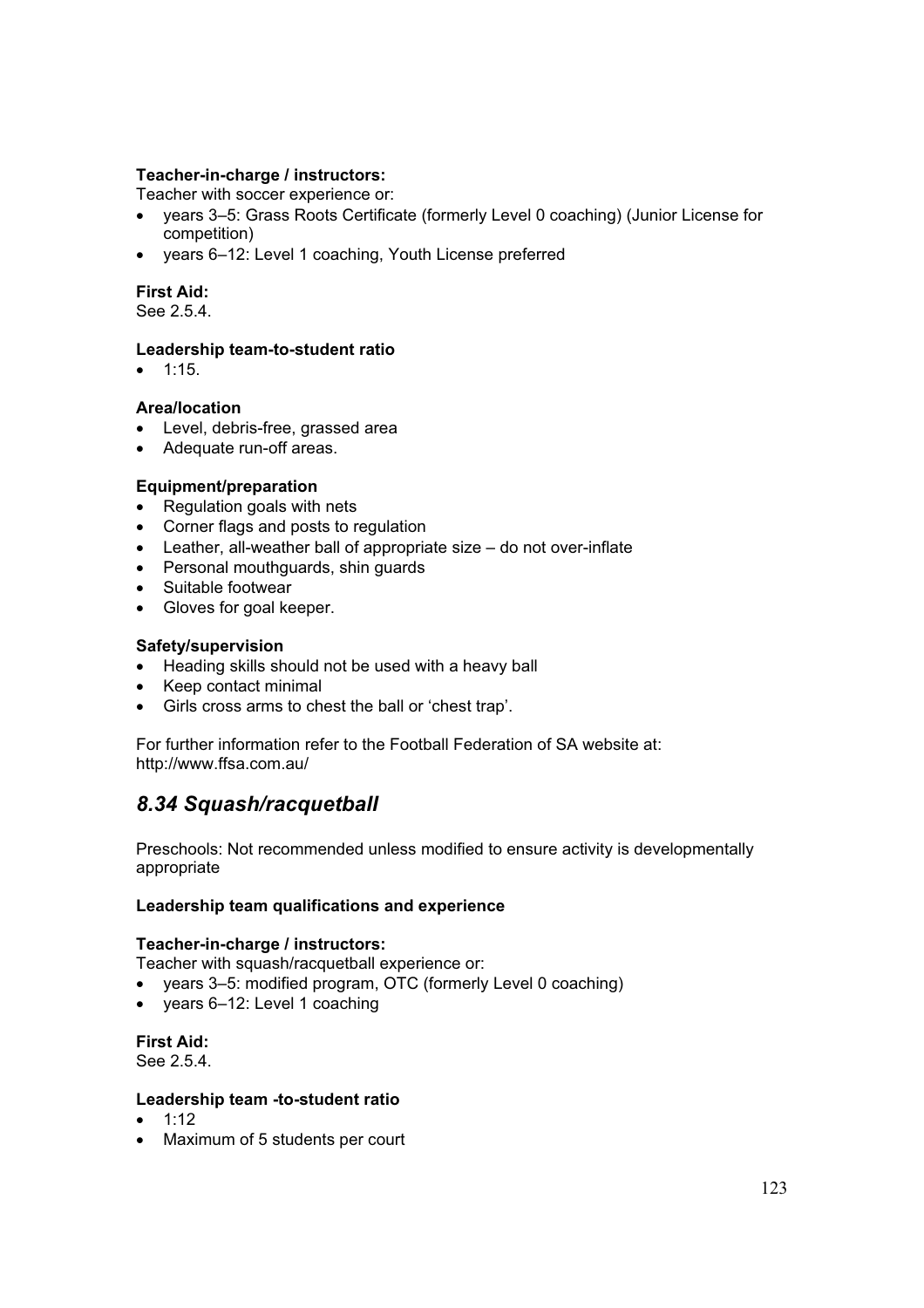### **Area/location**

- Squash courts
- Floors well swept
- Good lighting.

### **Equipment/preparation**

- Good quality non-marking footwear
- Eye protection (mandatory) available on loan from most Centres or Squash SA
- Selection of appropriate ball and racquet depending on player skill level.

### **Safety/supervision**

- Knowledge of 'let' rules and other safety rules of the game (court movement)
- Spacing and number on court for practice drills
- Drink bottle and change of attire recommended.

For further information refer to the Squash SA website at: http://www.squashsa.asn.au/

## *8.35 Surfing*

Preschools: These activities are not considered suitable

## **8.35.1 Surfboard**

Surfboard riding, body board, body surfing — years 4–12 only.

### **Leadership team qualifications and experience**

## **Teacher-in-charge / instructors:**

**Must** have

Surfboard:

• Level 1 coach accredited by Surfing Australia

**and**

100 hours' surfing experience in a variety of areas and conditions

Body board, body surfing — one of the following **required:**

- Surf Bronze Medallion
- Surf Rescue Certificate

and

• Experience of surfing the area to be visited recommended

## **First Aid:**

See 2.5.4.

### **Other leaders:**

Supervisors with responsibility for supervising students on the water **must** be capable of effecting a rescue in the prevailing conditions

### **Leadership team-to-student ratio**

• 1:6 **required**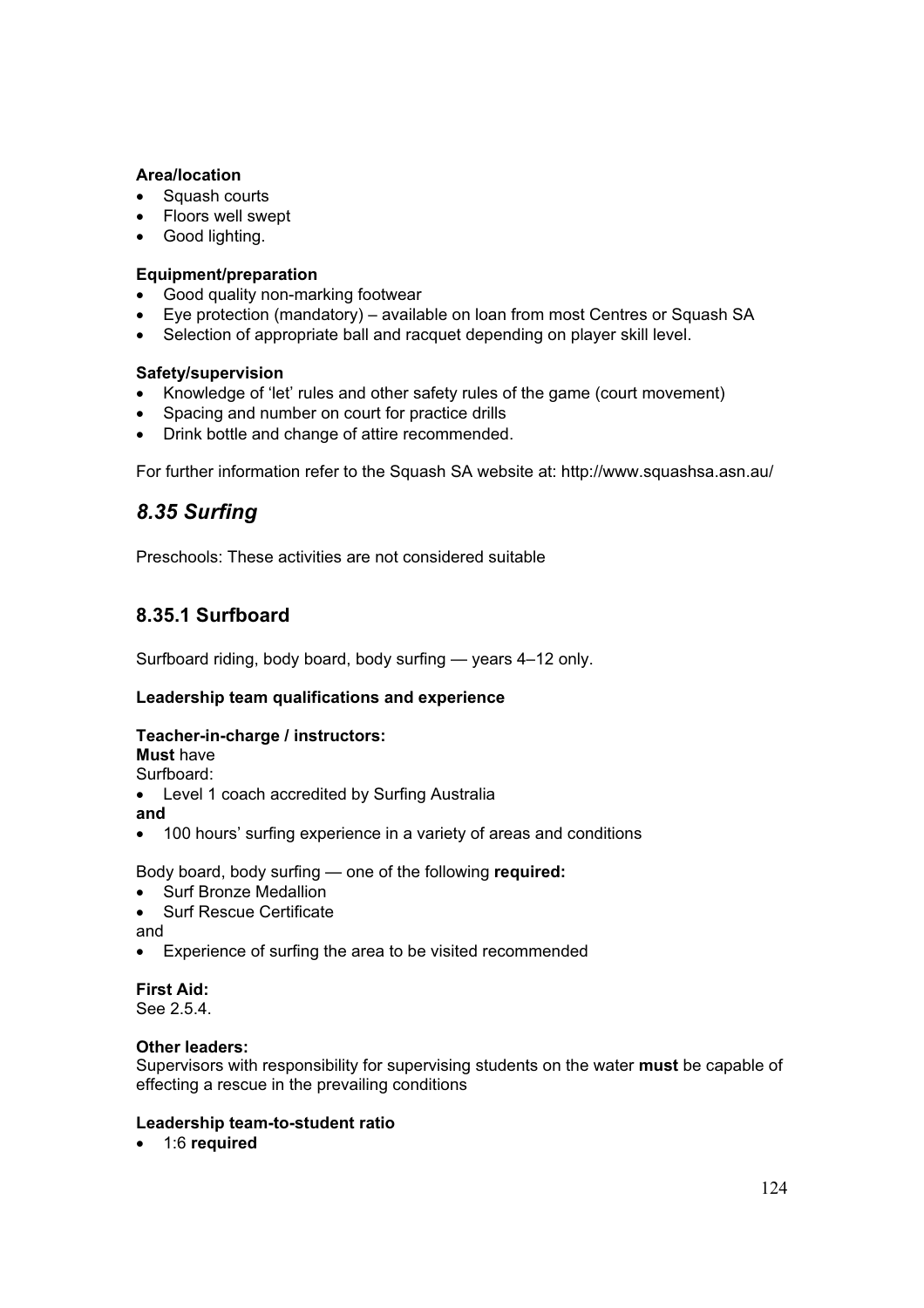- Minimum 2 leaders **required**
- To be conducted only at recognised safe surfing beaches.

### **Equipment/preparation**

• Helmets recommended with fibreglass boards.

### **Safety/supervision**

- **•** Participants **must** be competent swimmers
- Surveillance according to conditions, monitored for duration of activity
- Observer in elevated position
- Rescue board or equivalent on hand

## **8.35.2 Surf ski**

Recommended for years 6–12 only.

### **Leadership team qualifications and experience**

### **Teacher-in-charge / instructors:**

**Must** have one of the following:

- Surf Bronze Medallion
- Surf Rescue Certificate

and:

- 100 hours' paddling experience in a variety of areas and conditions
- Experience of surfing/paddling the area to be visited recommended

## **First Aid:**

See 2.5.4.

### **Leadership team-to-student ratio**

- **•** 1:6 **required**
- **•** Minimum 2 leaders **required**.

### **Area/location**

• To be conducted only at recognised safe surfing beaches.

### **Equipment/preparation**

• Helmets and PFDs recommended at all times and particularly when surfboard riders are nearby.

### **Safety/supervision**

- Participants **must** be competent swimmers
- Surveillance according to conditions, monitored for duration of activity
- Observer in elevated position
- Rescue board or equivalent on hand.

For further information refer to the Surfing Australia website at: http://www.surfingaustralia.com/school.aspx?org=190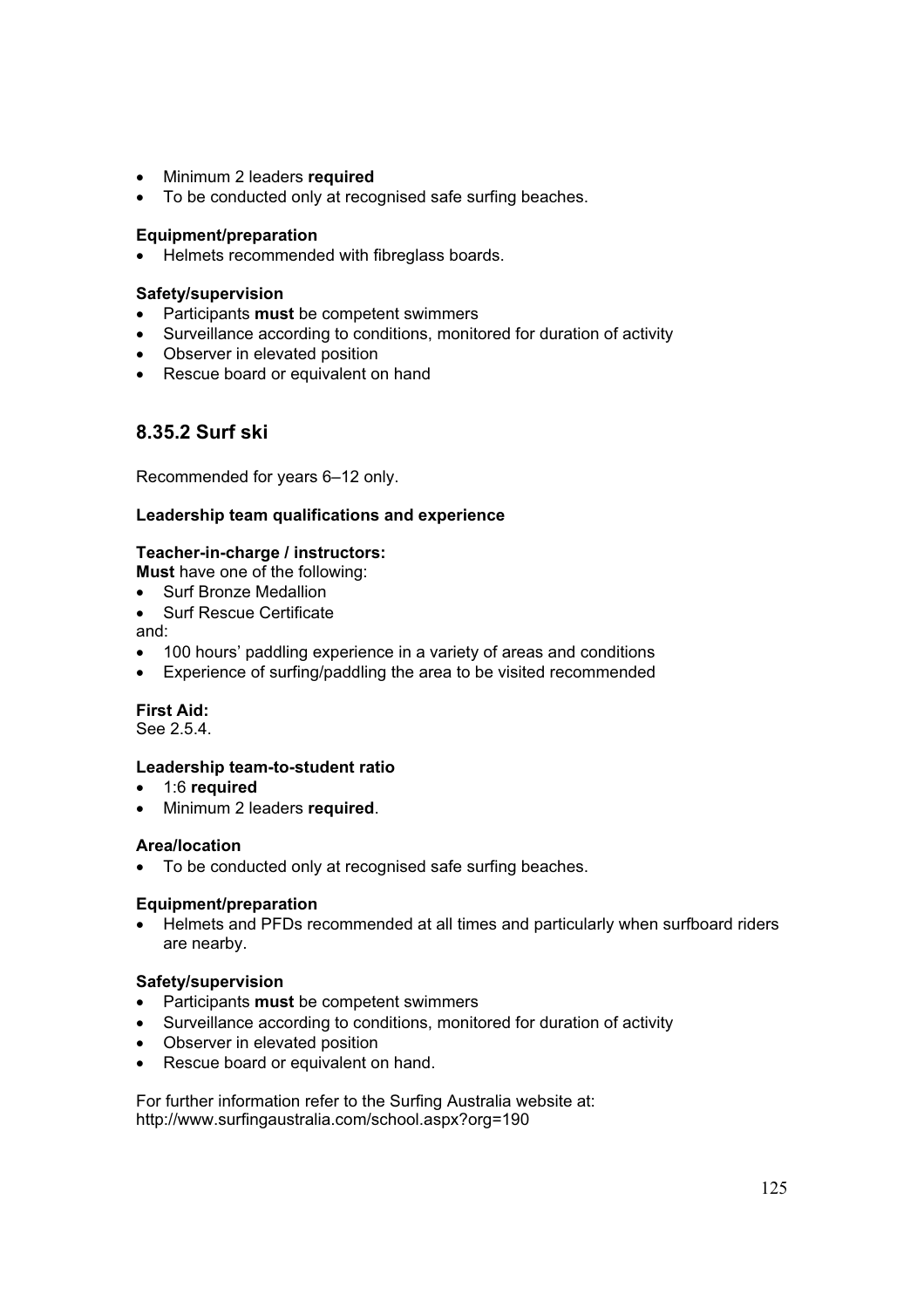## *8.36 Swimming*

Swimming and informal water activities in pools and at beaches, rivers and lakes.

When engaging instructors for swimming and water safety lessons, check the DECS Swimming and Aquatics Program website at: www.decs.sa.gov.au/schoolsport.

#### **Leadership team qualifications and experience**

### **Teacher in Charge/instructors:**

The location will determine the qualifications/experience required with safety considerations a priority at all times, including the ability to affect a rescue in the specific conditions. Current resuscitation (CPR) qualifications are essential within the leadership group. Also refer to Section 2.5.4 'First Aid'.

### x **Swimming Pool**

 Where the pool management have lifeguards on site the relevant rescue qualifications would be available.

 If no Pool Life Guard is provided a minimum of one (1) member of the leadership team to hold a current Royal Life Saving Bronze Medallion (or higher qualification). This person must be on duty during all water activities.

x **Beach**

 A minimum of one (1) member of the leadership team to hold a current Certificate 2 Public Safety and Aquatic Rescue qualification (old Surf Lifesaving Bronze Medallion) or higher qualification. This person must be on duty during all water activities.

 Weather and other conditions will impact on the decision to allow students in the water, the boundaries for their access and the type of water activities allowed.

#### x **Inland Water (rivers, lakes)**

 A minimum of one (1) member of the leadership team will hold a current Royal Life Saving Bronze Medallion (or higher qualification). This person must be on duty during all water activities.

 Weather and other conditions will impact on the decision to allow students in the water, the boundaries for their access and the type of water activities allowed.

#### **Leadership team-to-student ratios required**

Minimum 2 leaders required in all categories.

|           | Pool: | Open Water (beach, river or lake) |
|-----------|-------|-----------------------------------|
| $R-2$     | 1:10  | 1.6                               |
| $Yr$ 3-7  | 1:12  | 1:10                              |
| $Yr$ 8-12 | 1:12  | 1:10                              |

Note that these ratios are a guide and should be varied according to the venue, weather conditions, nature of the activity, abilities/behaviour of the group etc.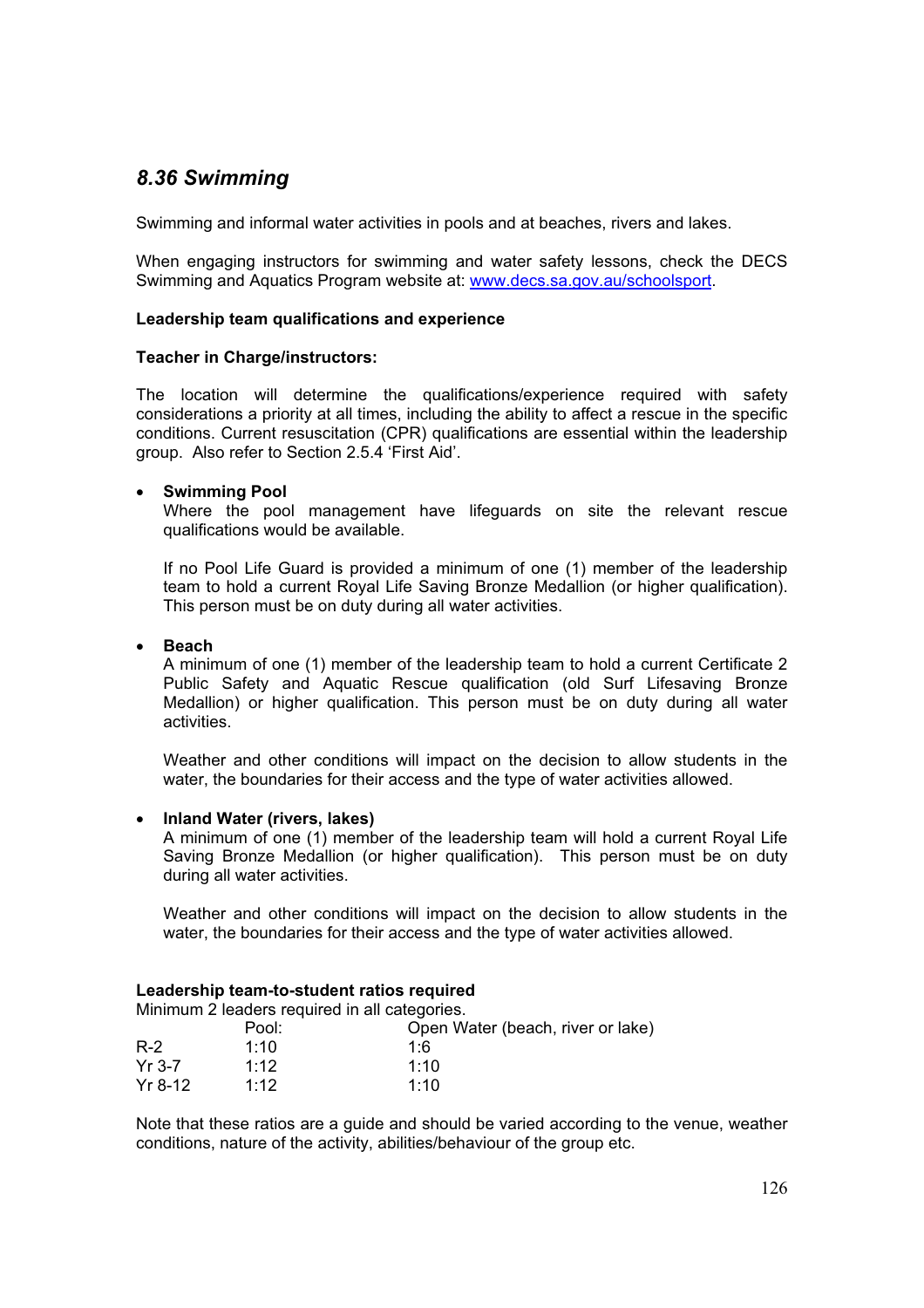Note that **child care regulations**, based on nationally agreed standards set a ratio for swimming activities of 1:1 for children under the age of three years and 1:2 for children over the age of three years and up to six years. The national standard for out of school hours care is 1:5 for children from six to twelve years of age.

### **Area/location**

Must be conducted only at recognised safe swimming areas or at sites carefully evaluated for hazards and emergency action procedures, with additional consideration given to the conditions at the site at the time of access.

#### **Equipment/preparation**

- Check with local authorities before swimming if water quality is questionable
- $\bullet$  In areas of poor visibility, check water depth definitely no diving.
- Personal flotation devices (PFDs) to AS1499-1996, 'Personal flotation devices Type 2' are to be available for inexperienced junior swimmers and **PFDs must be work by all participants for recreational swimming in the River Murray and other waters where visibility is poor.**
- Ensure appropriate safety equipment is available to assist with or affect a rescue if required (eg rescue tube, throw bag etc).
- Hazards in rivers, creeks and dams include the bottom of those waters where sticks, stones or other hazards have the potential for injury. Attention should be paid to suitable footwear when accessing these types of locations.

#### **Safety/supervision**

- Designate supervisors to act as 'lifeguards' where lifeguards are not provided.
- Ensure supervisors are appropriately placed/spaced to observe all students and/or to define boundaries.
- If possible have observers in an elevated position.
- Surveillance according to conditions and for the duration of the activity.
- Recommended that some instructors/supervisors are in the water at all times.
- Watch for hypothermia, hyperthermia and sunstroke etc).
- Observe sun protection policy (see 2.6.3).
- Establish and practice an emergency procedure.
- Contingency plans must take account of sudden changes in weather or water conditions.

For further information refer to the DECS Swimming and Aquatics Program website at: www.decs.sa.gov.au/schoolsport or the Swimming SA website at: http://www.swimmingsa.org.au.

## *8.37 Table tennis*

Preschools: Not recommended unless modified to ensure activity is developmentally appropriate

### **Leadership team qualifications and experience**

### **Teacher-in-charge / instructors:**

It is preferable for the teacher to have some table tennis experience or: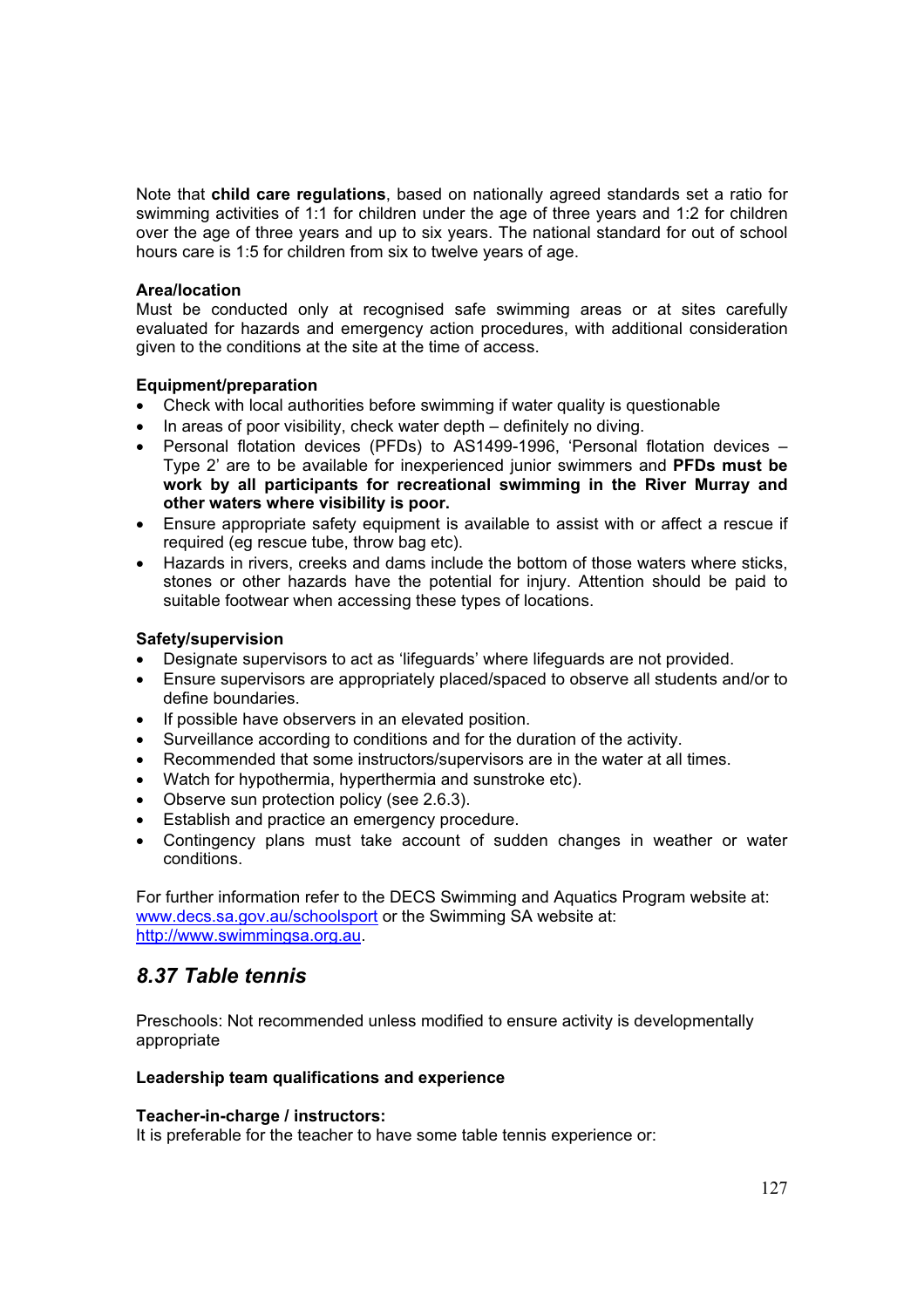- years 3–7: Coaches to be Active After-school Community Program (AASCP) accredited
- vears 8-12: Coaches to be National Coaching Accreditation Scheme (NCAS) accredited.

### **First Aid:**

See 2.5.4.

### **Leadership team-to-student ratio**

 $\bullet$  1:20.

### **Area/location**

- Suitable indoor area
- Good lighting
- Adequate spacing between tables
- Non-slip floor surface.

### **Equipment/preparation**

- Tables of sound construction, securely erected.
- A maximum of 4 students playing per table.

For further information refer to the Table Tennis SA website at: http://www.tabletennissa.com.au/

## *8.38 Tennis*

Preschools: Not recommended unless modified to ensure activity is developmentally appropriate

### **Leadership team qualifications and experience**

Teacher with tennis experience or:

- years 3–5: OTC (formerly Level 0 coaching)
- years 6-9: Junior Development coach
- Level 10–12: Junior Development coach, Club professional coach preferred

## **First Aid:**

See 2.5.4.

### **Leadership team-to-student ratio**

 $\bullet$  1:15.

### **Area/location**

- Flat area of sufficient size, debris-free
- Wire surrounds are useful.

## **Equipment/preparation**

- Suitable footwear
- Appropriate racquet size.

### **Safety/supervision**

• Spacing of groups in massed practice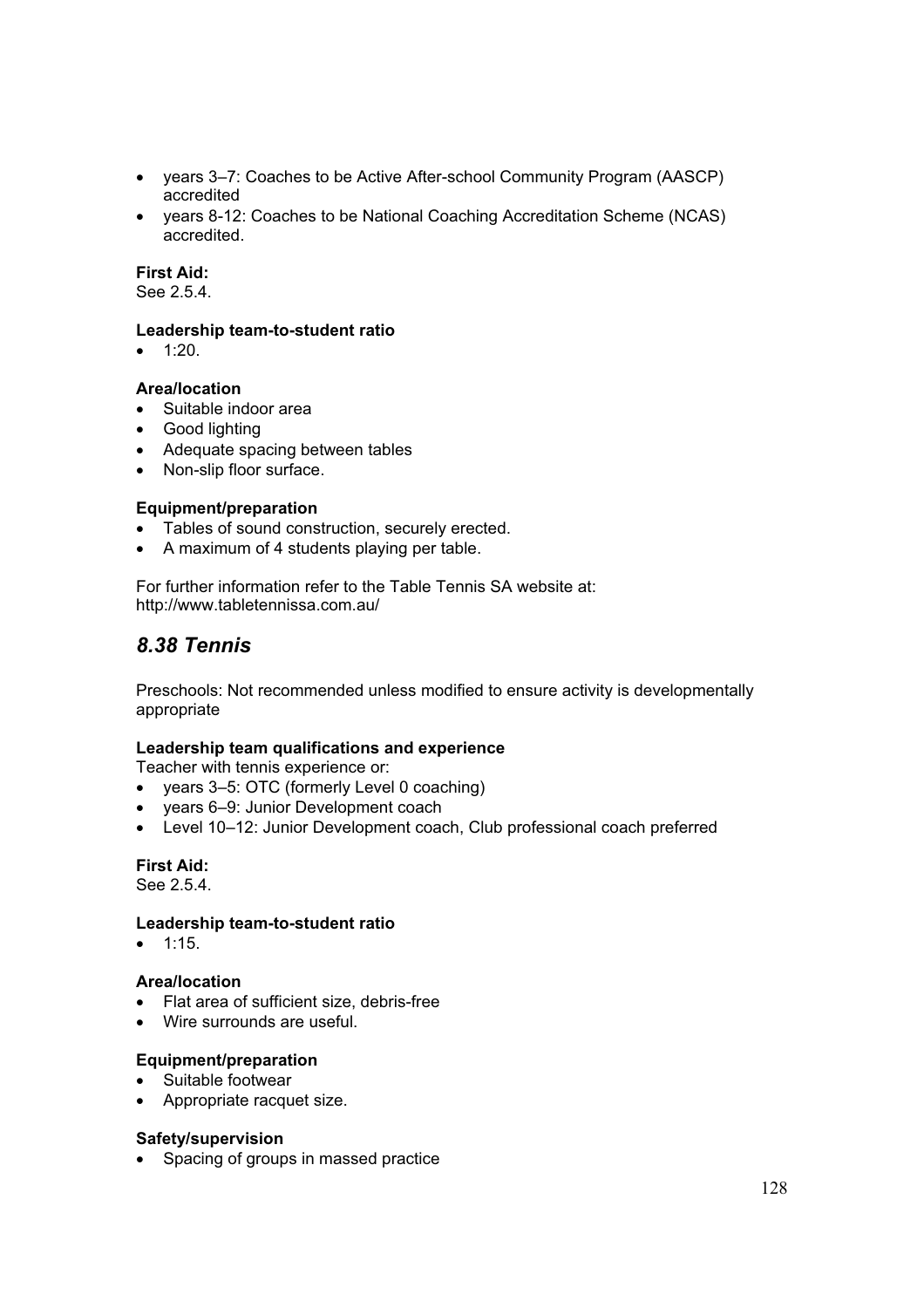• Courts clear of balls when playing.

For further information refer to the Tennis SA website at: http://www.tennis.com.au/pages/default.aspx?id=25

# *8.39 Touch*

Preschools: Not recommended unless modified to ensure activity is developmentally appropriate

## **Leadership team qualifications and experience**

Teacher with touch experience or:

- years 3–5: OTC (formerly Level 0 coaching) or AusTouch Leader qualifications
- vears 6–12: Level 1 coaching or AusTouch Leader qualifications

### **First Aid:**

See 2.5.4.

### **Leadership team-to-student ratio**

 $• 1:15$ 

### **Area/location**

- Grassed area
- Safe playing surface
- Adequate run-off area.
- **Equipment/preparation**
- Good gripping shoes
- Approved Touch Ball (correct size and weight, no laces). Note: A junior size Touch Ball is available.

### **Safety/supervision**

- No jewellery, fingernails cut, hair tied back
- Touches to be effected with minimum force (no pushing, slapping, grabbing).

For further information refer to the Touch SA website at: http://www.touchsa.com.au/

## *8.40 Trampoline*

*Warning: Serious injury, including paralysis can easily occur in this activity. Restrict to years 6–12 only and closely supervise.* 

### **Leadership team qualifications and experience**

### **Teacher-in-charge / instructors:**

x Years 6–12: Level 1 coaching **required**

**First Aid:**  See 2.5.4.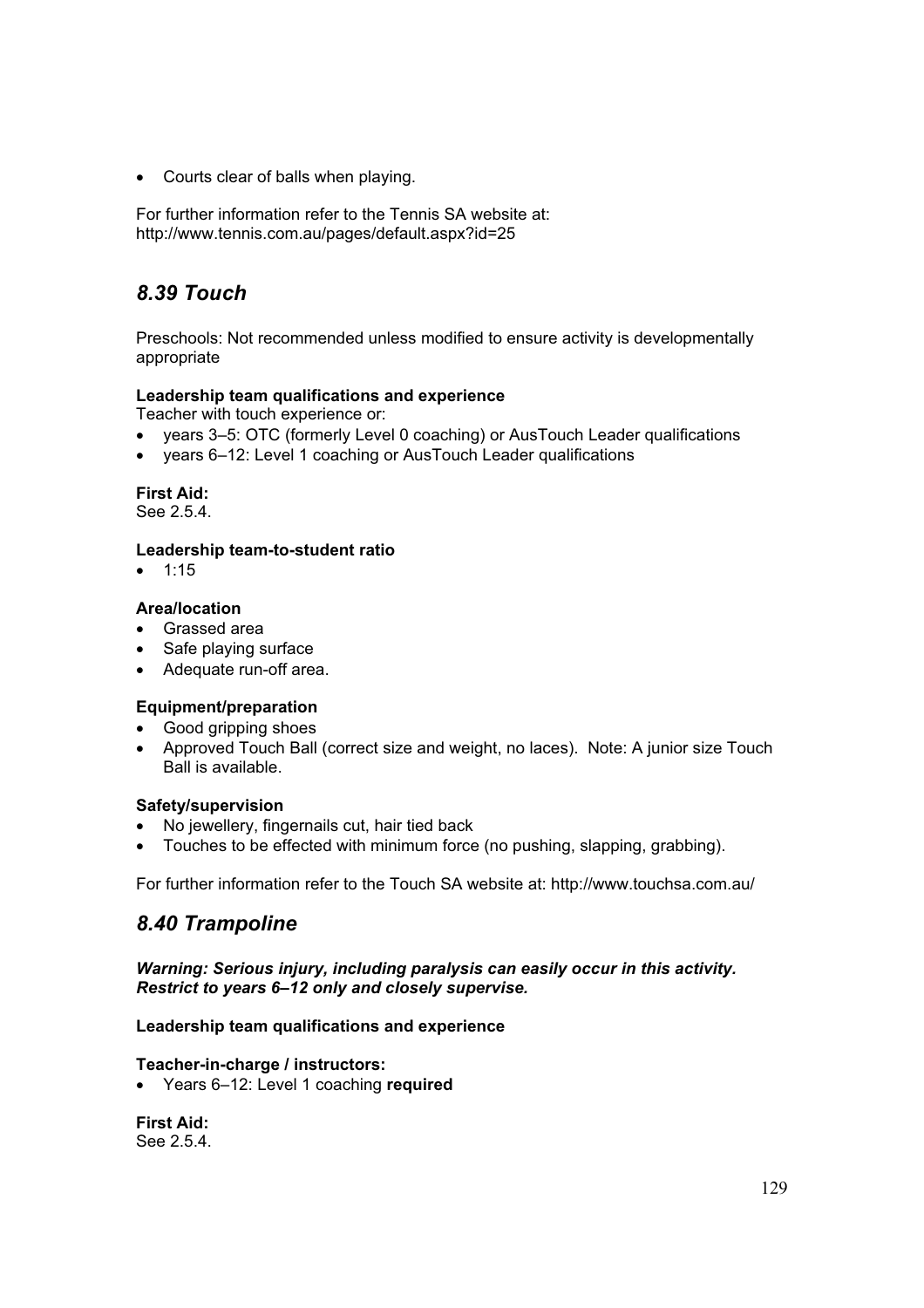### **Leadership team-to-student ratio**

**•** 1:5 **required** 

### **Area/location**

- Clear area, either indoors or outdoors
- Ceiling of sufficient height if indoors.

### **Equipment/preparation**

- In good condition and properly erected
- Safety pads, covering springs and trampoline frame are a necessary part of the equipment.

### **Safety/supervision**

Check equipment, positioning, pads in place.

A spotter **must:**

- stand at each side of the trampoline
- watch the performer on the trampoline
- push an out-of-control performer back on the bed
- Socks to be worn by performers
- Performers to remove all jewellery, tie hair back, strap glasses securely to head
- A box can be used for mounting and dismounting
- Where available, and appropriate, a harness should be used
- x **No knee drops**
- x **No somersaults**
- Instructor/teacher-in-charge to site him/herself where all the equipment can be seen.

## *8.41 Triathlon*

Combination of three long-distance athletic events, eg surf, swim and run or swim, cycle and run.

It is assumed that only students with an appropriate level of competence in the three events will be introduced to triathlon. Preschools: This activity is not considered suitable

### **Leadership team qualifications and experience**

### **Teacher in charge/instructors:**

Teacher with triathlon experience or:

- years 3–5: OTC (formerly Level 0 coaching)
- years 6-9: Level 1 coaching
- $\bullet$  years 10–12: Level 2 coaching

**First Aid:**  See 2.5.4.

### **Leadership team-to-student ratio**

- $1:15$
- One leader per team must remain with that team and cannot act as an official.

### **Area/location**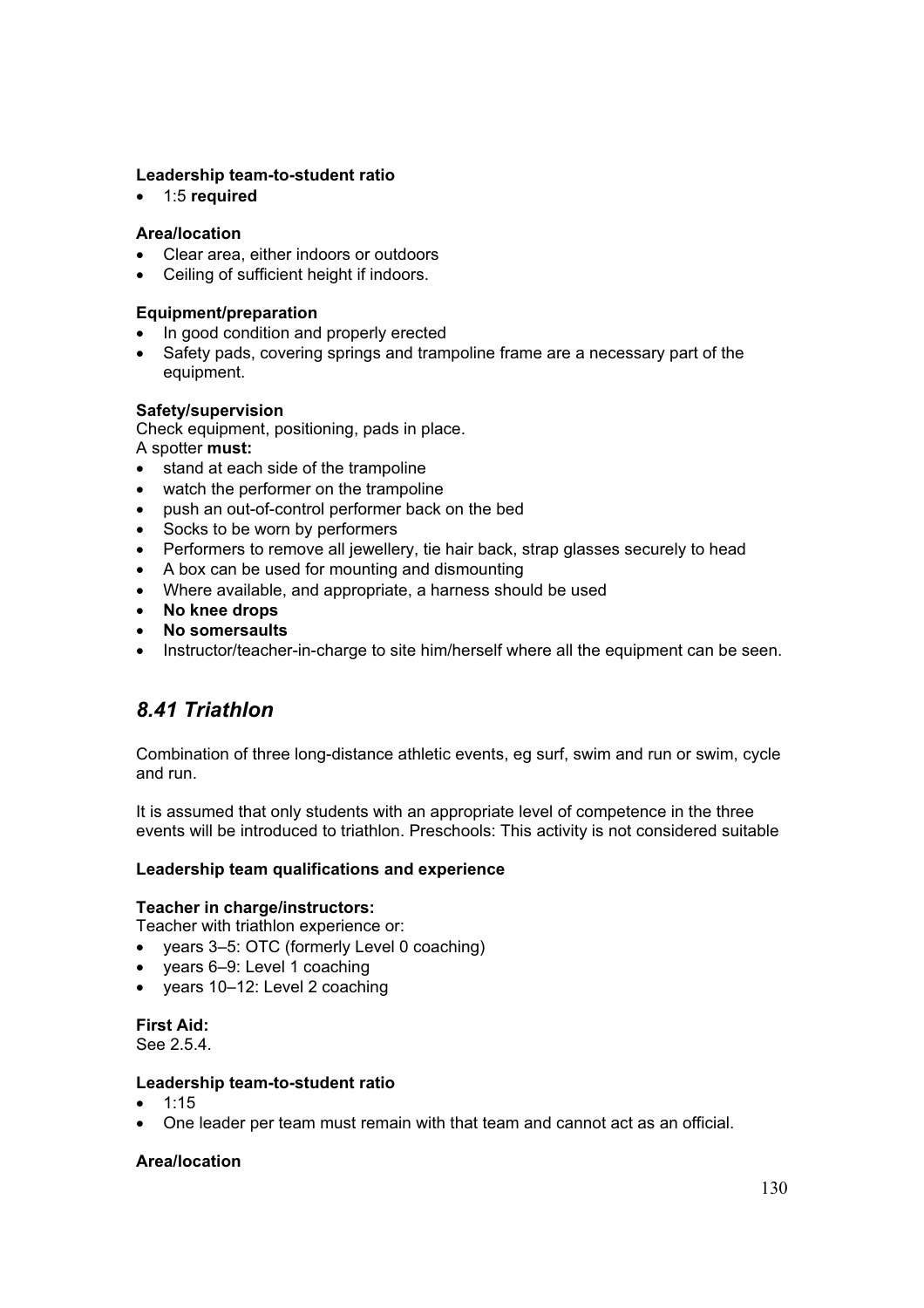- To be conducted only at recognised safe swimming areas or at sites carefully evaluated for hazards and emergency action procedures
- In defined areas

### **Equipment/preparation**

• PFDs Type 2 (AS 1499—1996) to be available for inexperienced junior swimmers.

### **Safety/supervision**

### *(See individual activities for safety specifications)*

- x Students **must** be visible by at least one official at all times throughout the course
- A rescue boat, preferably two, should follow swimmers

Supervisors with responsibility for supervising students on the water **must** be capable of effecting a rescue in the prevailing conditions

For further information refer to the Triathlon SA website at: http://www.triathlonsa.org.au/

## *8.42 Volleyball*

Preschools: Not recommended unless modified to ensure activity is developmentally appropriate

### **Leadership team qualifications and experience**

Teacher with volleyball experience or:

- years 3–5: OTC (formerly Level 0 coaching), Level 1 preferred
- years 6-9: Level 1 coaching, Level 2 preferred

**First Aid:** 

See 2.5.4.

### **Leadership team-to-student ratio**

 $\bullet$  1:15

### **Area/location**

- Indoor area, with ceiling of sufficient height, or outdoor grassed area
- Adequate run-off space around courts.

### **Equipment/preparation**

- Elbow and knee pads
- Balls not over-inflated
- Mini-volleyballs for beginners, or 'nerf' balls
- Rubber volleyballs should not be used.

### **Safety/supervision**

- Long sleeves for beginners prevents bruising to forearms
- Never roll or throw volleyballs under the net while players are practicing spiking or blocking.

For further information refer to the Volleyball SA website at: http://www.sportingpulse.com/assoc\_page.cgi?assoc=3488&pID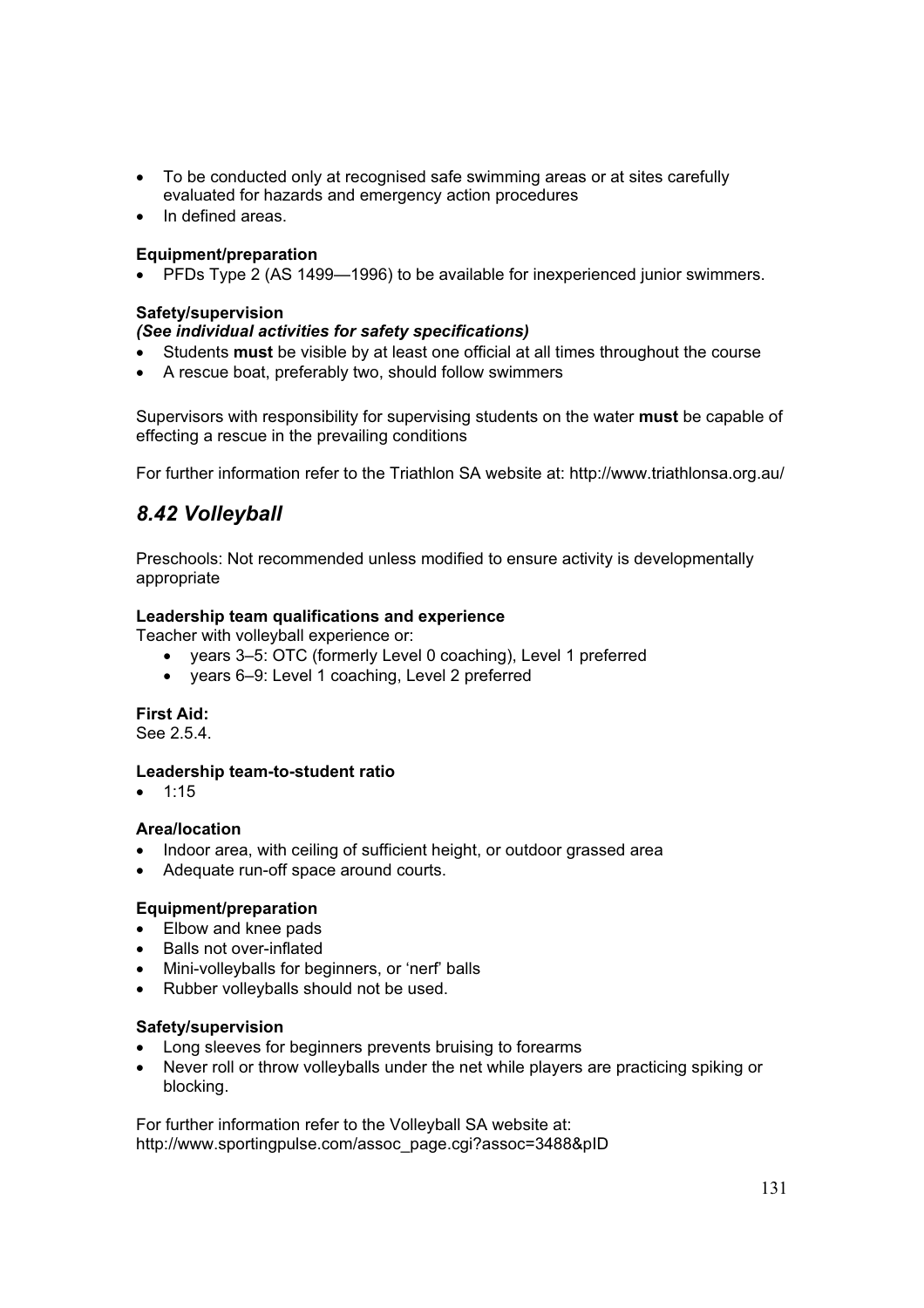## *8.43 Water polo*

Preschools: This activity is not considered suitable. It is assumed that only students with an appropriate level of swimming competence will be introduced to water polo.

### **Leadership team qualifications and experience**

**Teacher-in-charge / instructors must** have one of the following:

- Years 3–5: OTC (formerly Level 0 coaching)
- Years 6–9: Level 1 coaching
- Years 10-12: Level 1 coaching, Level 2 preferred

### **Other leaders:**

Supervisors with responsibility for supervising students on the water **must** be capable of effecting a rescue in the prevailing conditions

**First Aid:**  See 2.5.4.

### **Leadership team -to-student ratio**

 $\bullet$  1:10.

### **Area/location**

- To be conducted only at suitable swimming pools
- In defined areas.

### **Equipment/preparation**

x PFDs Type 2 (AS 1499—1996) **must** be available for inexperienced junior swimmers.

### **Safety/supervision**

• Appoint leaders to monitor activity. For further information refer to the SA Water polo website at: http://www.sawaterpolo.asn.au.

## *8.44 Water skiing*

Includes kneeboarding. Available to years 6–12 students only.

### **Leadership team qualifications and experience**

### **Teacher-in-charge / instructors:**

**must** have the following:

- Level 1 coaching (basic water skiing) for dry land instruction, accredited by the SA Water Ski Association **and**
- extensive (eg 50 hours) water skiing experience

Driver:

- 18 years or older **required**
- Recreational Boat Operator's Licence required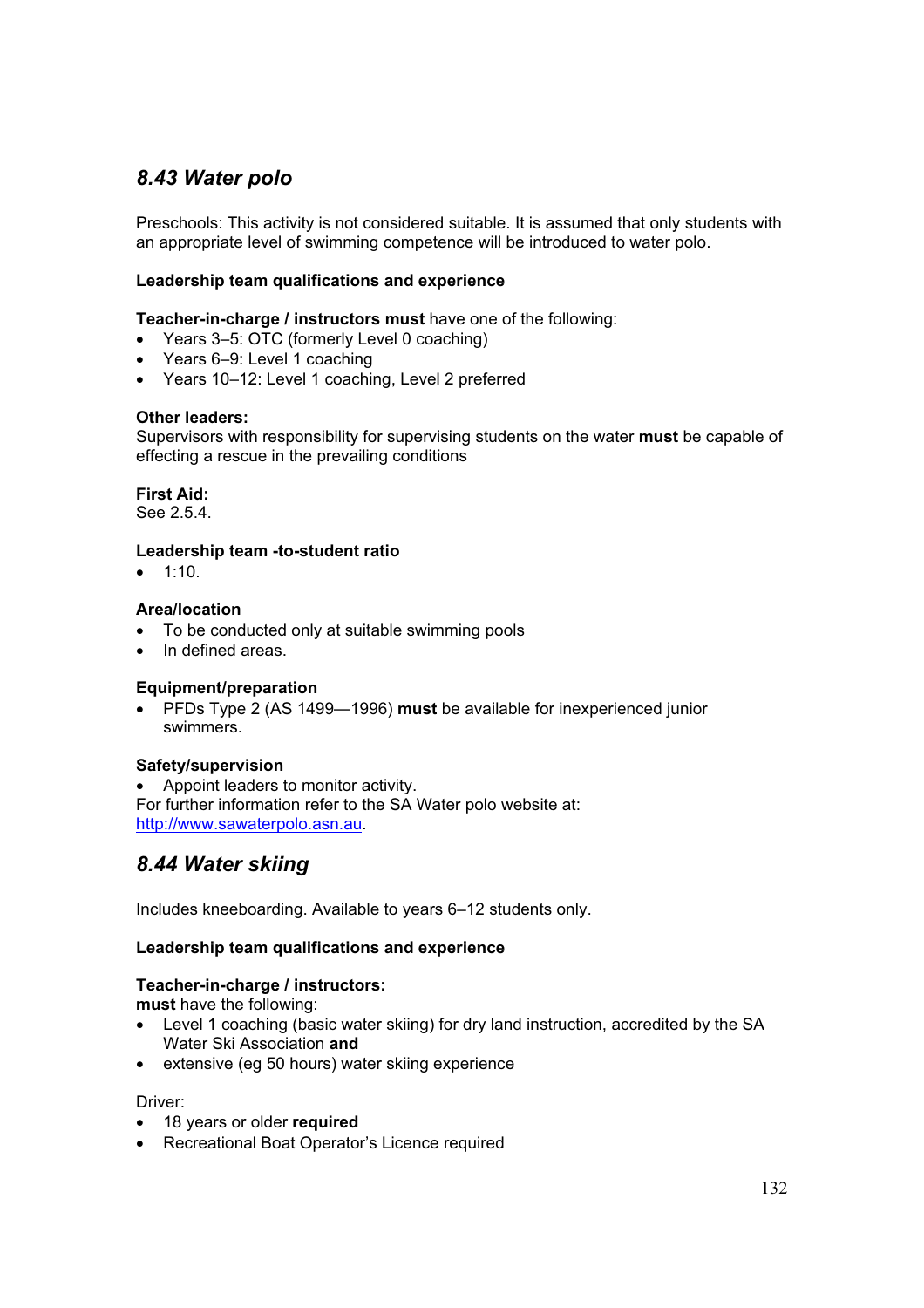- experience in ski boat operation with minimum 50 hours' towing water skiers **required**
- **EXEDENT** knowledge of water safety issues and boat handling **required**
- **•** familiarity with the boat being used required
- a swimmer with first aid knowledge
- knowledge of the area

### Observer:

- 16 years or older
- preferably possess a Recreational Boat Operator's Licence
- preferably a swimmer with first aid knowledge
- x knowledge of water safety and skier communication signals **required**

### **Other leaders:**

Supervisors with responsibility for supervising students on the water **must** be capable of effecting a rescue in the prevailing conditions

## **First Aid:**

See 2.5.4.

### **Leadership team -to-student ratio**

- x 1:4–6, according to boat capacity **required**
- Supervision for students on shore **required**

### **Area/location**

To be conducted only at recognised safe water skiing areas or at sites carefully evaluated for hazards and emergency action procedures.

### **Equipment/preparation**

- $\bullet$  Required safety equipment in place and operable, eq wide-view rear vision mirror, ropes of correct length, first aid kit
- Quick-release for tow ropes recommended, particularly when using kneeboards
- Boom may be fitted when teaching beginners
- x Participants **must** wear PFDs Type 2 to AS 1499—1996
- **•** Wetsuits **must** be worn by skiers and kneeboarders.
- **•** Private providers **must** have public liability insurance for water skiing instruction.
- Volunteered boats **must** have current registration and be privately insured against damage.

### **Safety/supervision**

- Observer to be on board
- $\bullet$  Loading of boat strictly to recommended capacity no overloading
- On-board participants to be seated
- Driver to ensure correct planing speed for beginners
- Leaders **must** be made aware of any emergency health care procedures required by participants.

## *8.45 Weight training/lifting*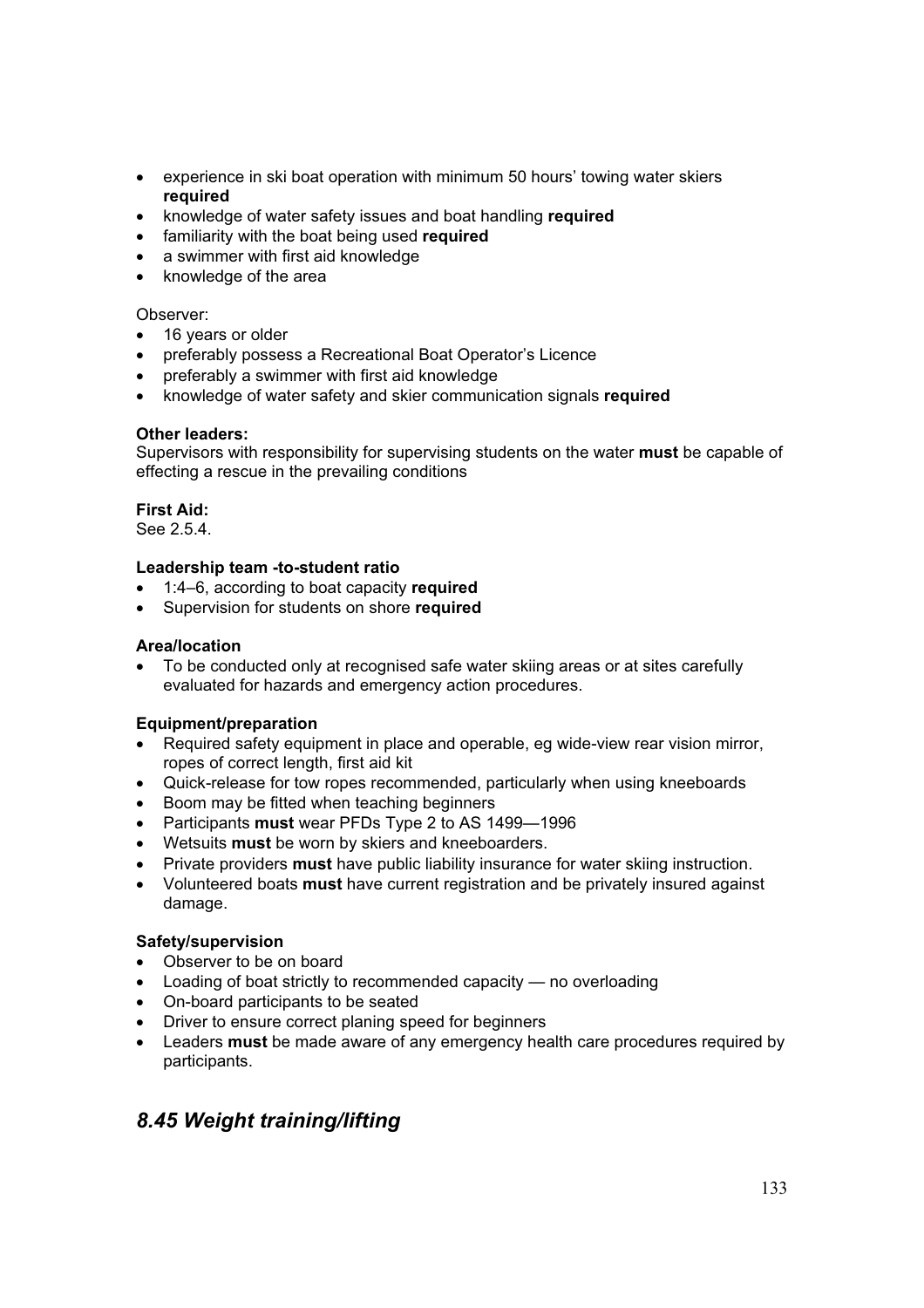Recommended only for students 16 years of age and over.

### *The lifting and handling of heavy equipment should be undertaken only with care and awareness of safe practice (Refer to Manual Handling procedure in the OHS&W Manual).*

### **Leadership team qualifications and experience**

### **Teacher-in-charge / instructors:**

- x Minimum Certificate IV Fitness Instructors Certificate plus Children's elective or Special Populations from TAFE or Australian Institute of Fitness **and**
- x Registered with the Fitness Australia Professional Registration Scheme as a fitness instructor.

### **First Aid:**

See 2.5.4.

### **Leadership team -to-student ratio**

 $\bullet$  1:10

### **Area/location**

- Floor must be even, firm and non-slip
- Ensure adequate spacing of equipment
- Adequate lighting, ventilation.

### **Equipment/preparation**

- Careful inspection of equipment, tighten bar collars before use
- Ensure cleanliness of benches etc
- Adjust fixed station machines (Universal, Hydra-gym, Nautilus)
- Clear floor of equipment not in use replace bars, weights etc on racks
- Correct supportive footwear to be worn
- Appropriate clothing (top to be worn)
- Resin/chalk applied to hands
- Use weight belts where necessary.

### **Safety/supervision**

- Full squats must not be performed
- Avoid maximal lifting
- Close teacher supervision required at all times
- Always insist on correct technique
- $\bullet$  Never train alone, two stand-ins to be used.

For further information refer to the Recreation SA website at: http://www.recreationsa.org/default.php

## *8.46 Wrestling*

Preschools: This activity is not considered suitable

### **Leadership team qualifications and experience**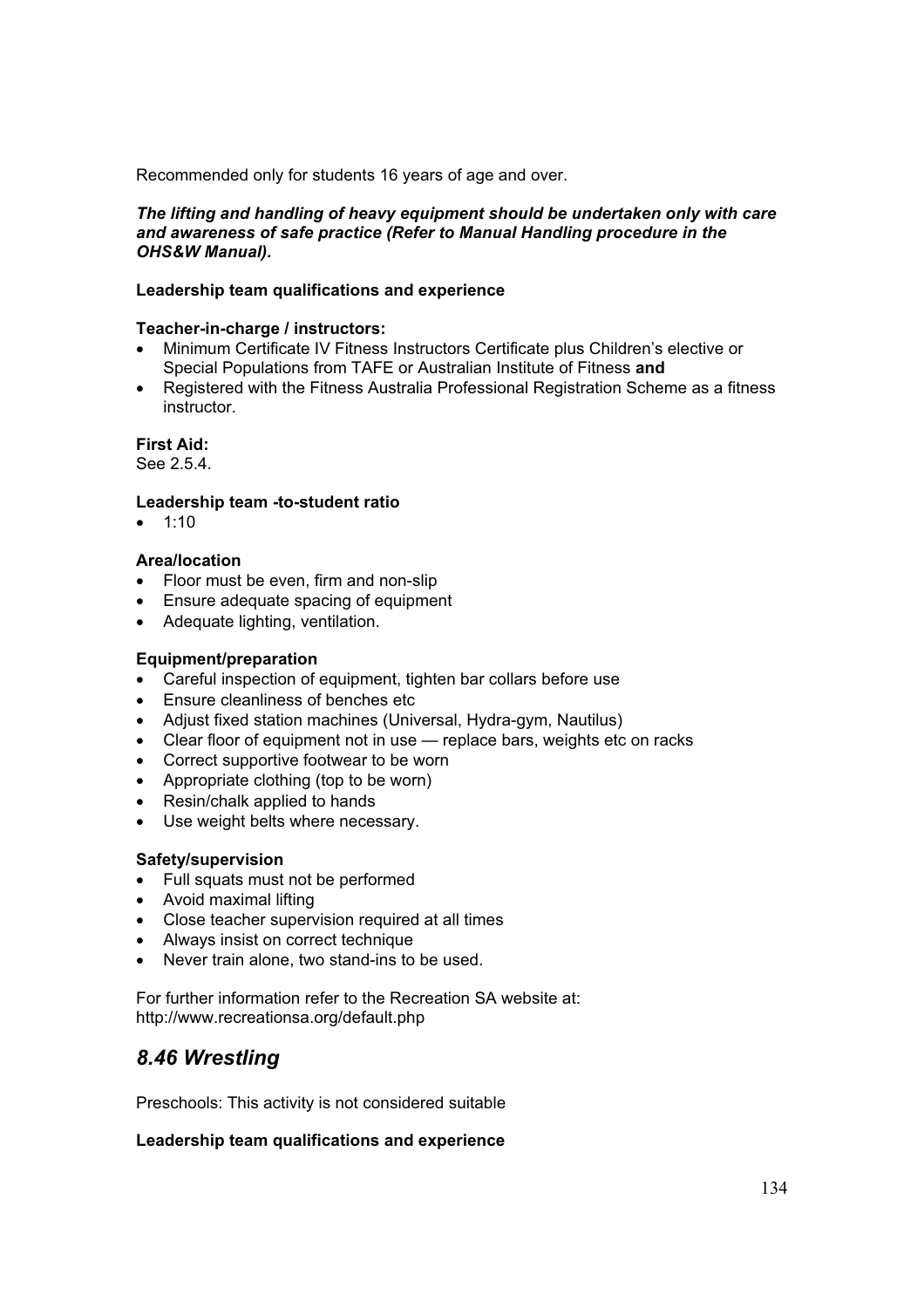### **Teacher-in-charge / instructors:**

- Years 3–5: OTC (formerly Level 0 coaching)
- $\bullet$  Years 6–12: Level 1 coaching

### **First Aid:**

See 2.5.4.

### **Leadership team -to-student ratio**

 $\bullet$  1:15.

# **Area/location**

- Flat surface covered with high density foam gym mats or wrestling mat
- Gym mats should be securely joined to prevent slipping.

### **Equipment/preparation**

• Mats (600cm x 600cm x 5cm) joined with velcro fastening edges to make a large, soft area.

### **Safety/supervision**

- Clothing should not have buttons or other sharp fasteners.
- Jewellery should not be worn.
- Hair fasteners should not be worn.
- Spacing of groups in massed practice should allow free movement to prevent collisions.
- Soft-soled shoes or bare feet.
- Short finger nails
- Partners should be of similar weight.

For further information refer to the SA Amateur Wrestling Association website at: http://www.sa.wrestling.com.au/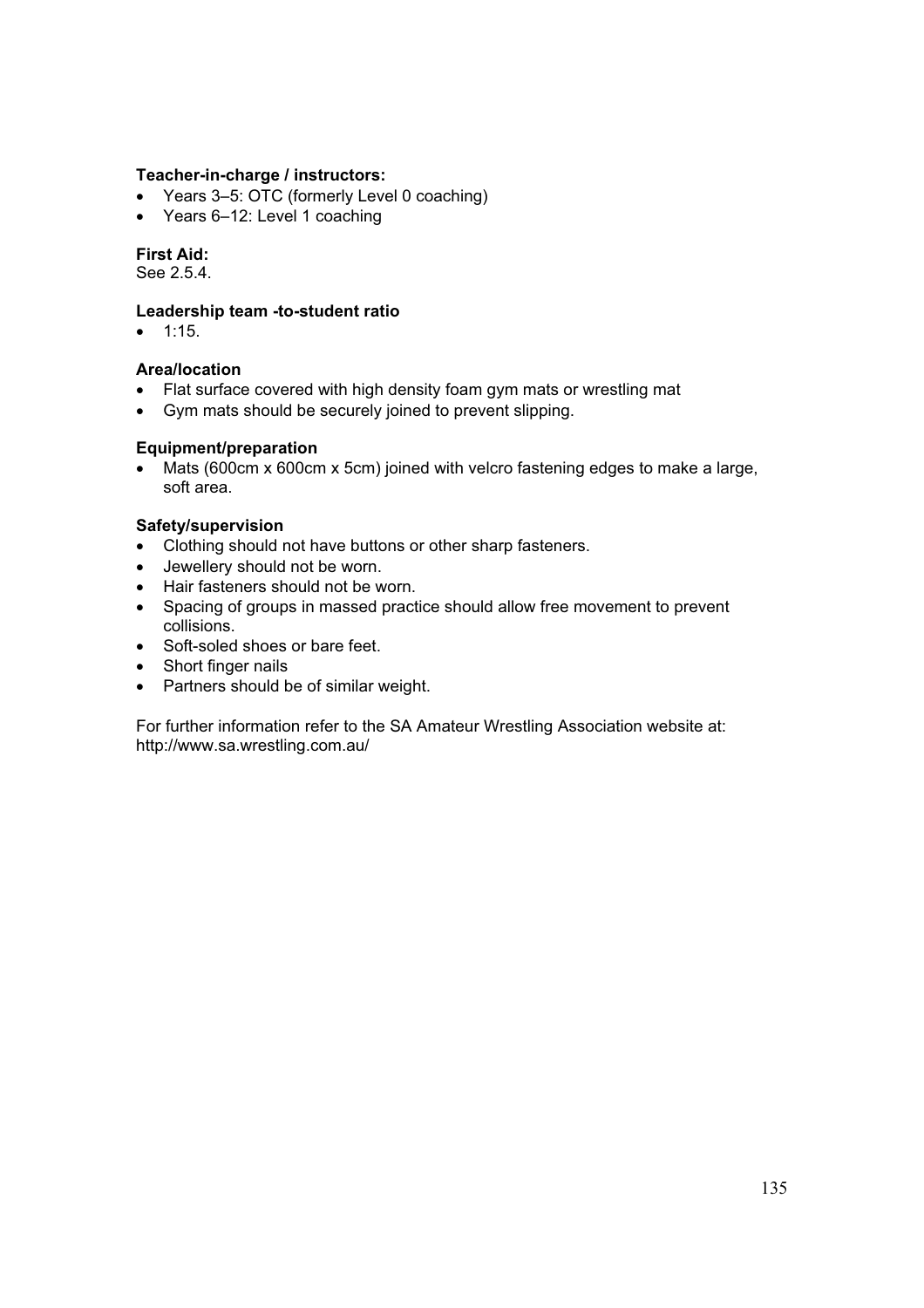# **9. APPENDICES**

# *APPENDIX 1 – CHECKLIST TO ASSIST IN PLANNING CAMPS*

| (1) Initial Stage | 1. Gather information and plan camp                                                                                                                                                                 |  |
|-------------------|-----------------------------------------------------------------------------------------------------------------------------------------------------------------------------------------------------|--|
|                   | 2. Check school and DECS requirements regarding educational<br>outcomes                                                                                                                             |  |
|                   | 3. Prepare detailed budget and submit with camp planning form to<br>principal for approval                                                                                                          |  |
|                   | 4. Planning form to administration for recording and<br>implementation of accounting procedures                                                                                                     |  |
|                   | 5. All bookings made                                                                                                                                                                                |  |
|                   | 6. Set date for payment of deposits in line with confirmation of all<br>bookings                                                                                                                    |  |
|                   | 7. Send drafts of parent letters and notices to the principal for<br>approval. Then arrange for distribution of advice to parents, with<br>camp planning form attached and seek participation level |  |
|                   | 8. Check that student health support needs have been taken into<br>account                                                                                                                          |  |
|                   | (2) Go-ahead stage<br>1. Check that initial response has met minimum number of<br>participants                                                                                                      |  |
|                   | 2. Arrange for forwarding deposit on bookings                                                                                                                                                       |  |
|                   | 3. Pass approved camp planning form to administration and<br>arrange for duplication and distribution to parents including<br>request for any additional health care information                    |  |
|                   | 4. Seek any relevant approvals, eg DECS, DEH                                                                                                                                                        |  |
|                   | 5. Organise personnel to meet required supervision levels and<br>ensure that relevant personnel have had a criminal screening<br>check.                                                             |  |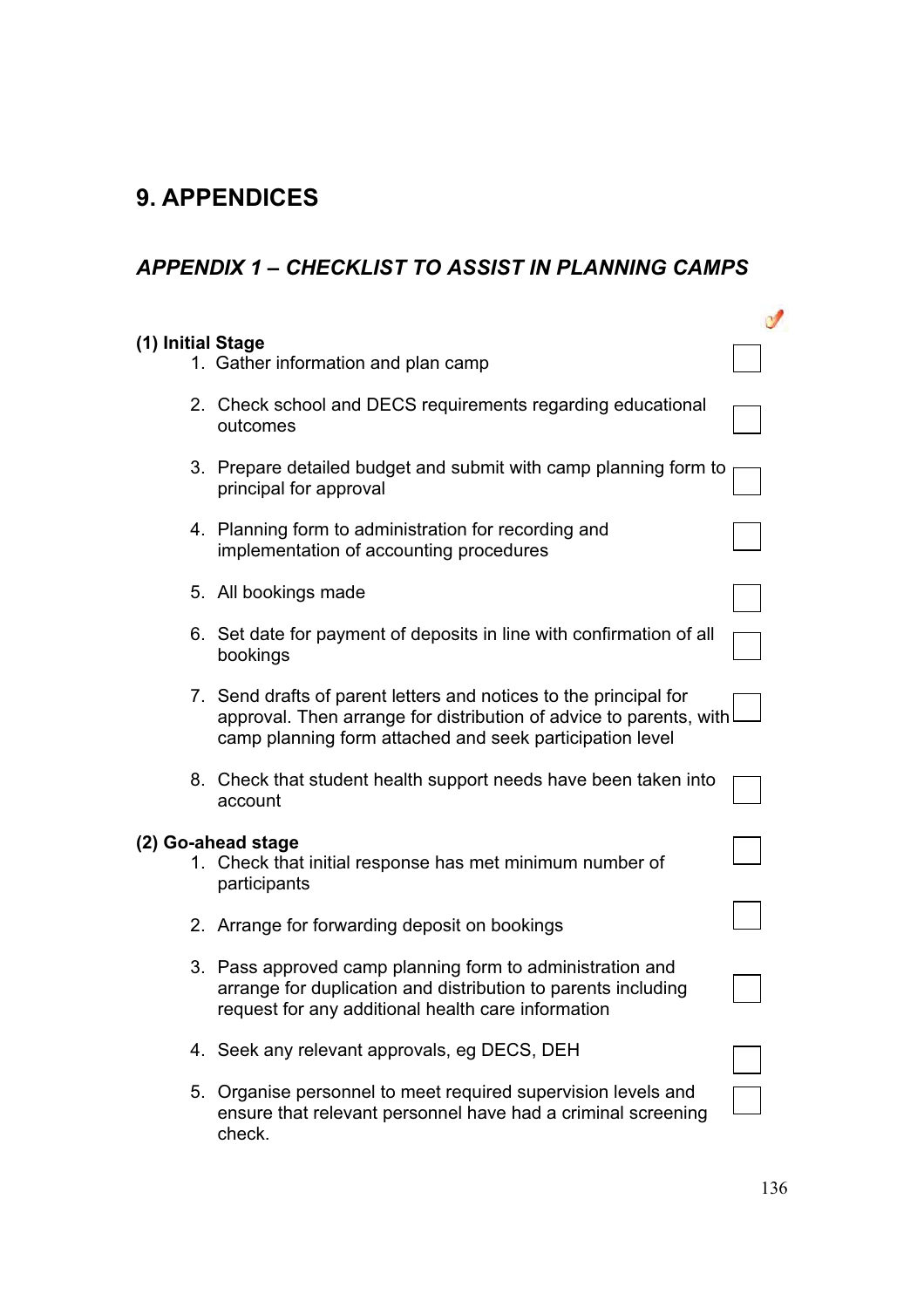|                     | (3) Activity Action Plan<br>1. Site has been assessed and is considered to be appropriate for<br>the excursion?                |  |
|---------------------|--------------------------------------------------------------------------------------------------------------------------------|--|
|                     | 2. Necessary equipment all organised?                                                                                          |  |
|                     | 3. Leaders team-to-student ratios organised?                                                                                   |  |
|                     | 4. Instructor qualifications correct for the planned activities?                                                               |  |
|                     | 5. Satisfactory transport arranged?                                                                                            |  |
|                     | 6. Contingency plans in place?                                                                                                 |  |
|                     | 7. First aid coordinator appointed and resources organised?                                                                    |  |
|                     | 8. Emergency services contacts organised?                                                                                      |  |
|                     | 9. On-site emergency transport available?                                                                                      |  |
|                     | 10. Special needs of students planned for?                                                                                     |  |
|                     | 11. Catering organised?                                                                                                        |  |
|                     | 12. Cleaning needs met?                                                                                                        |  |
|                     | 13. Student preparatory and follow-up work organised?                                                                          |  |
|                     | 14. Camp rules, duties, routines, behaviour management all<br>considered and attended to?                                      |  |
| (4) One month prior | 1. Determine level of student camp fee payments with<br>administration, initiate any necessary action                          |  |
|                     | 2. Obtain and distribute consent forms for completion by parents.<br>Set return dates                                          |  |
|                     | 3. Advise others affected by camp/excursion-related absences, eg<br>duty rosters, meetings, library, canteen                   |  |
|                     | 4. Arrange supervision for non-participating students                                                                          |  |
|                     | 5. Discuss details with participants, covering rules, expectations,<br>routines, clothing, personal needs, expenses, meals etc |  |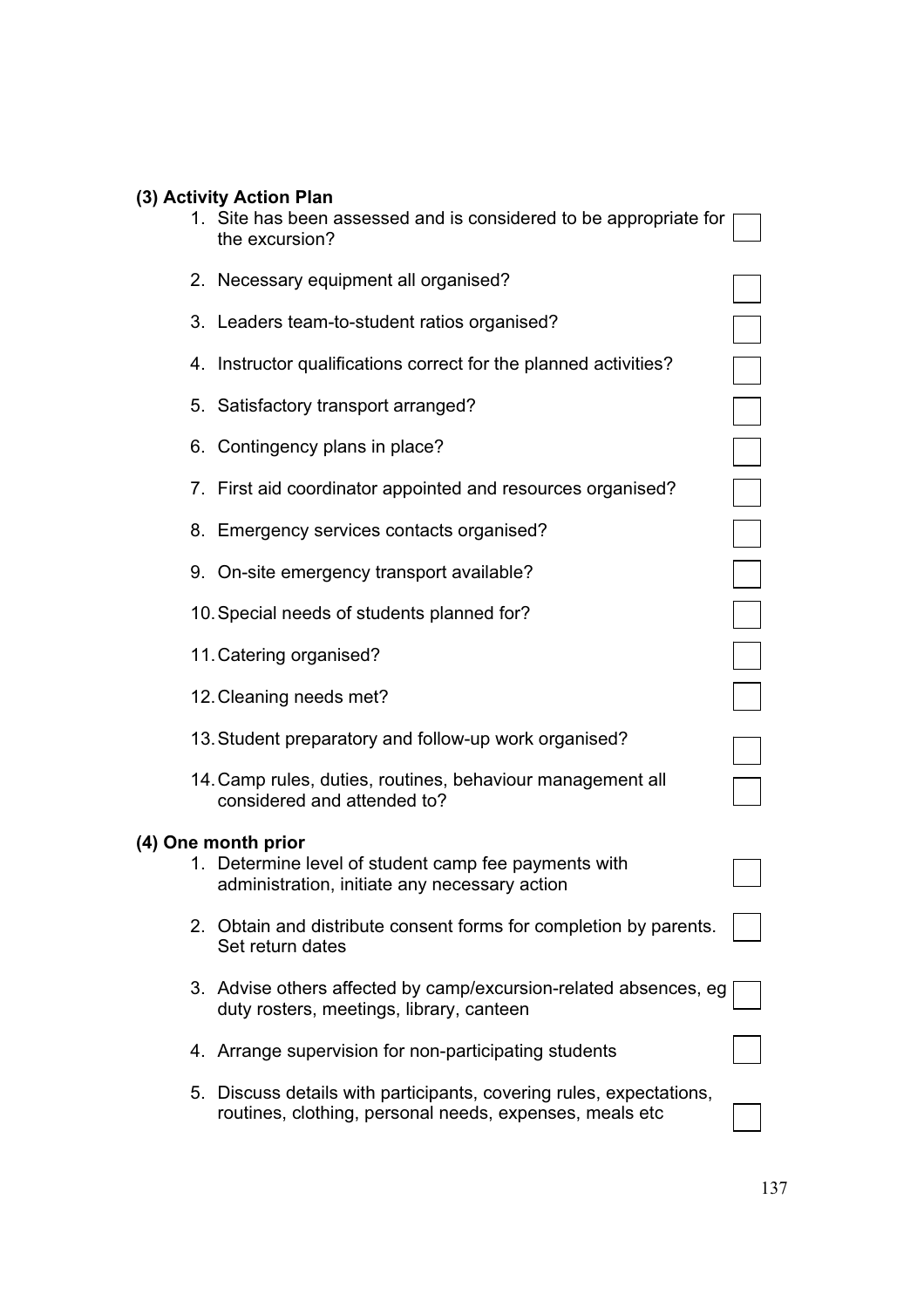| (5) One week prior                                                                                                                                                   |  |
|----------------------------------------------------------------------------------------------------------------------------------------------------------------------|--|
| 1. Book out first aid kit. First aid coordinator to make copies of all<br>necessary information, medication schedules etc                                            |  |
| 2. Review planning and compile checklist of tasks to be completed<br>in the next week                                                                                |  |
| 3. Ensure all camp fees paid                                                                                                                                         |  |
| 4. Compile emergency contact numbers (students, leadership<br>team members, camp) to be left with the school contact person<br>and administration staff              |  |
| 5. Prepare rosters etc required on camp                                                                                                                              |  |
| 6. Advise administration of any cheques required                                                                                                                     |  |
| 7. Confirm up-to-date advice to relevant agencies, for example<br>DEH Trip Intentions form.                                                                          |  |
| 8. Meet with leadership team to confirm roles, responsibilities,<br>health support needs (on a need to know basis only),<br>contingency plans and other arrangements |  |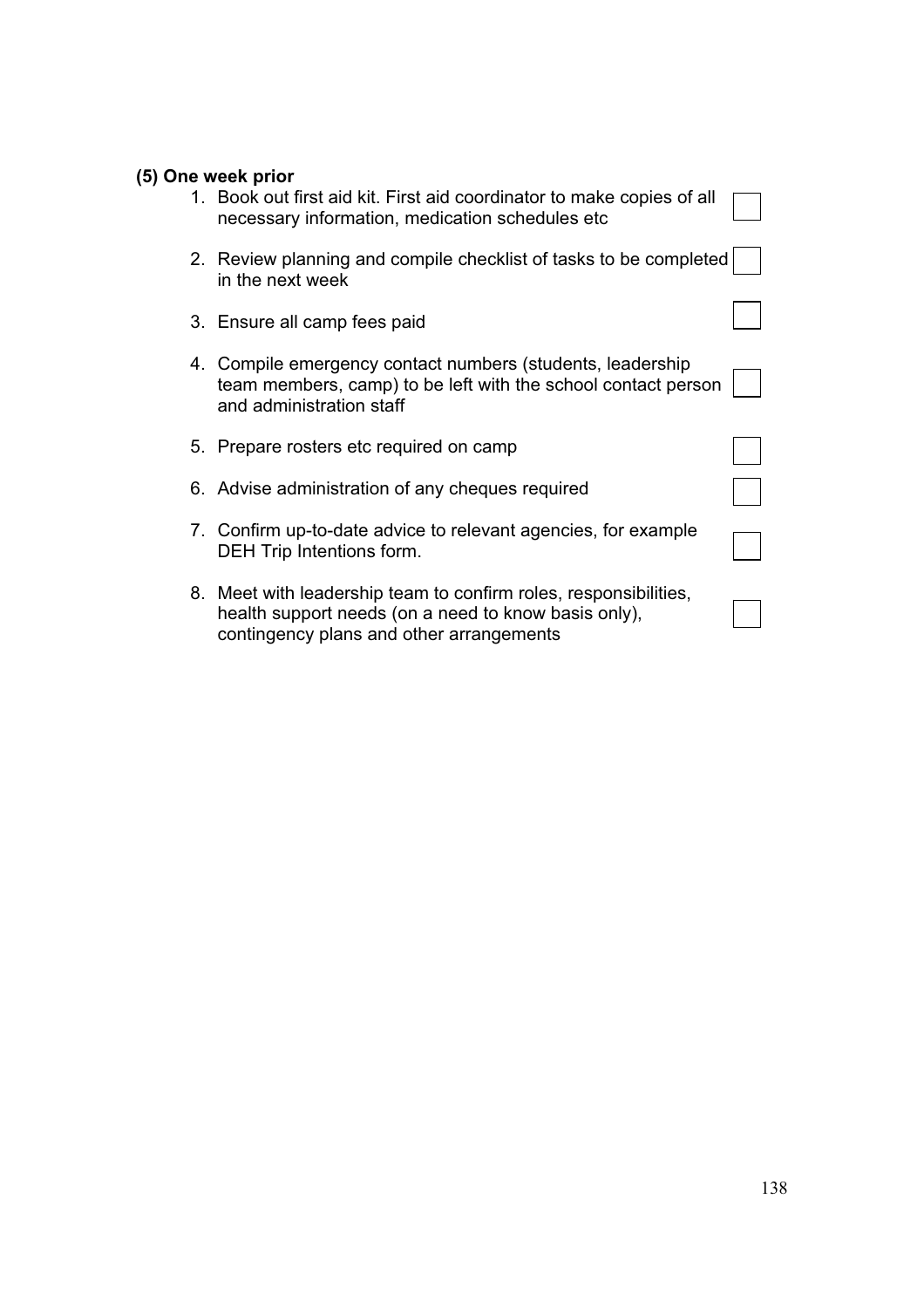## *APPENDIX 2 – TRANSPORT OF STUDENTS/CHILDREN BY PARENTS/VOLUNTEERS*

Dear Parent / Guardian / Volunteer,

Thank you for offering to transport students/children in your car. Could you please sign and return this form as proof of your acceptance of the following conditions:

- You hold a current driver's license (full or provisional)
- The car you will be driving is registered
- You understand that neither the school/preschool nor DECS accepts responsibility for any claims which may result from a vehicle accident
- Seat belts in the car will be used by all passengers
- The car you will be driving is covered by the following insurances:
	- o Third Party Property
	- o Comprehensive

**Name …………………………………………………………………..** 

**Signed …………………………………… Date ……../……./……..** 

| The following information is to be entered when passengers are allocated |
|--------------------------------------------------------------------------|
|                                                                          |
|                                                                          |
|                                                                          |
|                                                                          |
|                                                                          |
|                                                                          |
|                                                                          |
|                                                                          |
|                                                                          |
|                                                                          |
|                                                                          |
|                                                                          |